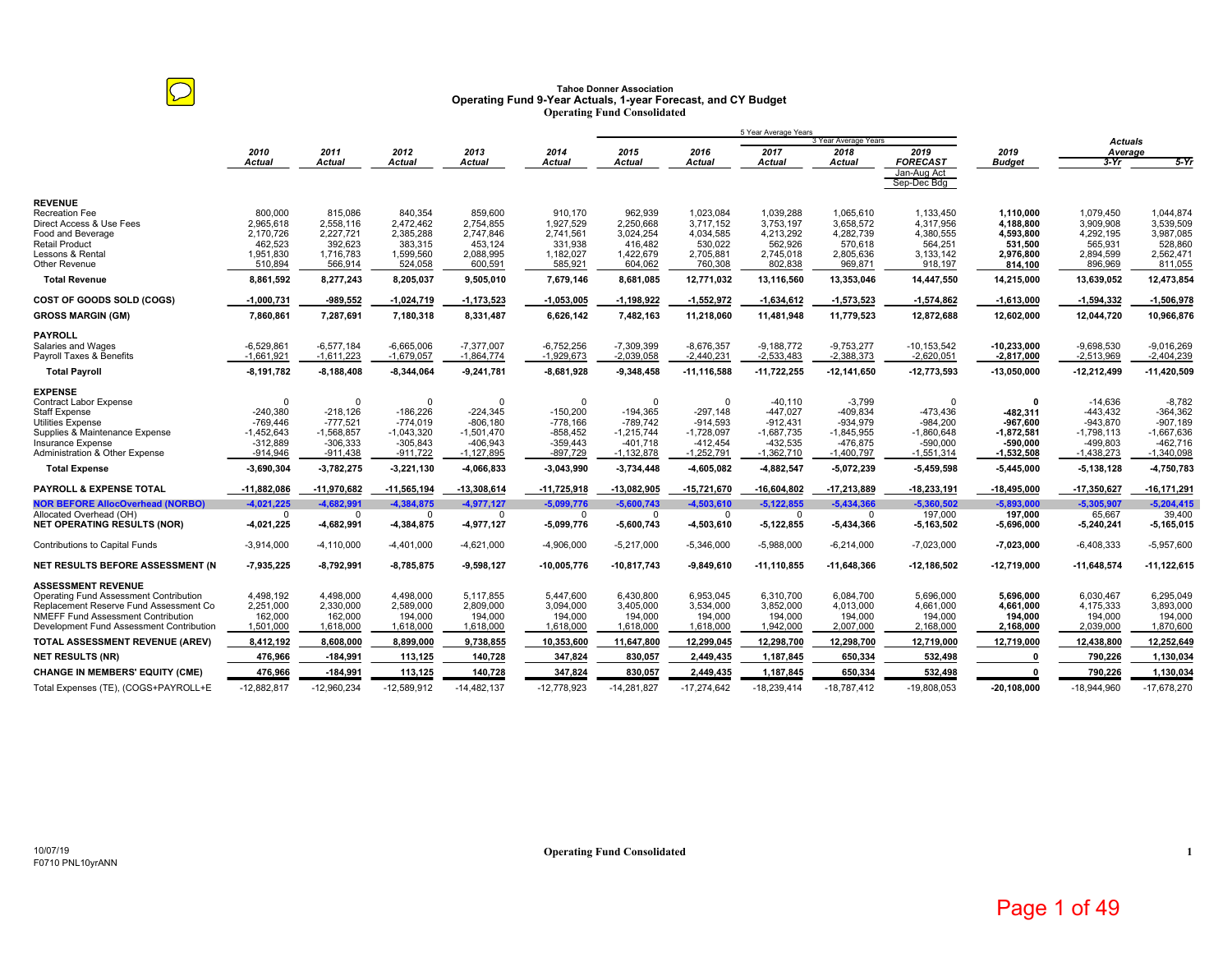# **Tahoe Donner Association Operating Fund 9-Year Actuals, 1-year Forecast, and CY Budget Amenities Consolidated**

|                                                        |                          |                            |                            |                            |                            |                              |                            | 5 Year Average Years       | 3 Year Average Years       |                            |                            |                            |                          |
|--------------------------------------------------------|--------------------------|----------------------------|----------------------------|----------------------------|----------------------------|------------------------------|----------------------------|----------------------------|----------------------------|----------------------------|----------------------------|----------------------------|--------------------------|
|                                                        | 2010                     | 2011                       | 2012                       | 2013                       | 2014                       | 2015                         | 2016                       | 2017                       | 2018                       | 2019                       | 2019                       | <b>Actuals</b><br>Average  |                          |
|                                                        | <b>Actual</b>            | <b>Actual</b>              | <b>Actual</b>              | <b>Actual</b>              | <b>Actual</b>              | <b>Actual</b>                | <b>Actual</b>              | <b>Actual</b>              | Actual                     | <b>FORECAST</b>            | <b>Budget</b>              | $3-Yr$                     | $5-Yr$                   |
|                                                        |                          |                            |                            |                            |                            |                              |                            |                            |                            | Jan-Aug Act<br>Sep-Dec Bdg |                            |                            |                          |
| <b>REVENUE</b>                                         |                          |                            |                            |                            |                            |                              |                            |                            |                            |                            |                            |                            |                          |
| <b>Recreation Fee</b>                                  | 800,000                  | 815,086                    | 840,354                    | 859,600                    | 910,170                    | 962,939                      | 1,023,084                  | 1,039,288                  | 1,065,610                  | 1,133,450                  | 1,110,000                  | 1,079,450                  | 1,044,874                |
| Direct Access & Use Fees                               | 2,965,618                | 2,558,116                  | 2,472,462                  | 2,754,855                  | 1,927,529                  | 2,250,668                    | 3,717,152                  | 3,753,197                  | 3,658,572                  | 4,317,956                  | 4,188,800                  | 3,909,908                  | 3,539,509                |
| Food and Beverage<br><b>Retail Product</b>             | 2,178,042<br>413,351     | 2,235,491<br>352.998       | 2,386,802<br>368.045       | 2,751,013                  | 2,741,561<br>308.524       | 3,026,354                    | 4,034,585<br>499.241       | 4,219,826<br>525.022       | 4,290,723                  | 4,391,146                  | 4.595.800                  | 4,300,565<br>525,373       | 3,992,527<br>489,861     |
| Lessons & Rental                                       | 1,951,830                | 1,716,783                  | 1,599,560                  | 412,860<br>2,088,995       | 1,182,027                  | 373,947<br>1,422,679         | 2,705,881                  | 2,745,018                  | 515,694<br>2,792,986       | 535,404<br>3,120,059       | 512,400<br>2,964,800       | 2,886,021                  | 2,557,325                |
| Other Revenue                                          | 23,460                   | 23,409                     | 33,909                     | 34,475                     | 32,836                     | 37,205                       | 78,412                     | 146,701                    | 204,307                    | 197,117                    | 157,200                    | 182,708                    | 132,748                  |
| <b>Total Revenue</b>                                   | 8,332,301                | 7,701,884                  | 7,701,131                  | 8,901,798                  | 7,102,647                  | 8,073,792                    | 12,058,354                 | 12,429,052                 | 12,527,893                 | 13,695,133                 | 13,529,000                 | 12,884,026                 | 11,756,845               |
| COST OF GOODS SOLD (COGS)                              | $-1,000,731$             | $-989,392$                 | $-1,024,719$               | $-1, 173, 523$             | $-1,053,005$               | $-1,198,922$                 | $-1,552,972$               | $-1,634,612$               | $-1,573,523$               | $-1,574,862$               | $-1,613,000$               | $-1,594,332$               | $-1,506,978$             |
|                                                        |                          |                            |                            |                            |                            |                              |                            |                            |                            |                            |                            |                            |                          |
| <b>GROSS MARGIN (GM)</b>                               | 7,331,570                | 6,712,492                  | 6,676,412                  | 7,728,275                  | 6,049,642                  | 6,874,870                    | 10,505,382                 | 10,794,440                 | 10,954,370                 | 12,120,271                 | 11,916,000                 | 11,289,694                 | 10,249,867               |
| <b>PAYROLL</b>                                         |                          |                            |                            |                            |                            |                              |                            |                            |                            |                            |                            |                            |                          |
| Salaries and Wages                                     | $-3,746,278$             | $-3,748,692$               | $-3,707,569$               | $-4,196,673$               | $-3,573,526$               | $-3,982,987$                 | $-5,232,705$               | $-5,657,064$               | $-5,748,744$               | $-6, 134, 991$             | $-6,138,000$               | $-5,846,933$               | $-5,351,298$             |
| Payroll Taxes & Benefits                               | $-904,616$               | $-866,954$                 | $-920,632$                 | $-1,018,286$               | $-1,080,939$               | $-1,181,740$                 | $-1,559,177$               | $-1,648,174$               | $-1,445,208$               | $-1,572,159$               | $-1,674,500$               | $-1,555,180$               | $-1,481,292$             |
| <b>Total Payroll</b>                                   | -4,650,894               | -4,615,645                 | $-4,628,202$               | $-5,214,959$               | -4,654,465                 | $-5,164,727$                 | $-6,791,882$               | $-7,305,238$               | $-7,193,952$               | -7,707,150                 | $-7,812,500$               | $-7,402,113$               | $-6,832,590$             |
| <b>EXPENSE</b>                                         |                          |                            |                            |                            |                            |                              |                            |                            |                            |                            |                            |                            |                          |
| Staff Expense                                          | $-96,373$                | $-96,405$                  | $-77,733$                  | $-107,145$                 | $-64,662$                  | $-81,281$                    | $-156,085$                 | $-276,878$                 | $-241,856$                 | $-286,621$                 | $-282,091$                 | $-268,451$                 | $-208,544$               |
| <b>Utilities Expense</b>                               | $-569,533$               | $-564,309$                 | $-563,447$                 | $-582,038$                 | $-528,663$                 | $-532,079$                   | $-668,442$                 | $-654,210$                 | $-721,033$                 | $-760,261$                 | $-731,890$                 | $-711,835$                 | $-667,205$               |
| Supplies & Maintenance Expense                         | $-910,275$               | $-964.064$                 | $-853.725$                 | $-1,019,236$               | $-745.385$                 | $-891,950$                   | $-1.209.405$               | $-1,212,508$               | $-1,193,396$               | $-1,262,264$               | $-1,215,729$               | $-1.222.723$               | $-1,153,904$             |
| Insurance Expense                                      | $-195,919$<br>$-330,678$ | $-194,200$                 | $-186,014$                 | $-260,300$                 | $-222,579$                 | $-246,336$                   | $-279,950$                 | $-287,200$                 | $-306,000$                 | $-321,000$                 | $-321,000$                 | $-304,733$                 | $-288,097$<br>$-520,945$ |
| Administration & Other Expense<br><b>Total Expense</b> | $-2,102,777$             | $-354,896$<br>$-2,173,875$ | $-313,012$<br>$-1,993,931$ | $-431,720$<br>$-2,400,439$ | $-348,112$<br>$-1,909,401$ | $-441,590$<br>$-2, 193, 236$ | $-531,110$<br>$-2,844,992$ | $-528,290$<br>$-2,959,086$ | $-535,576$<br>$-2,997,860$ | $-568,161$<br>$-3,198,307$ | $-584,590$<br>$-3,135,300$ | $-544,009$<br>$-3,051,751$ | $-2,838,696$             |
|                                                        |                          |                            |                            |                            |                            |                              |                            |                            |                            |                            |                            |                            |                          |
| <b>PAYROLL &amp; EXPENSE TOTAL</b>                     | $-6,753,671$             | $-6,789,520$               | $-6,622,133$               | -7,615,398                 | $-6,563,865$               | $-7,357,963$                 | $-9,636,874$               | $-10,264,324$              | $-10, 191, 812$            | $-10,905,457$              | $-10,947,800$              | $-10,453,864$              | $-9,671,286$             |
| <b>NOR BEFORE AllocOverhead (NORBO)</b>                | 577,899                  | $-77,028$                  | 54,279                     | 112,877                    | $-514,223$                 | $-483,094$                   | 868,508                    | 530,116                    | 762,558                    | 1,214,815                  | 968,200                    | 835,829                    | 578,581                  |
| Allocated Overhead (OH)                                | $^{\circ}$               | $^{\circ}$                 | $^{\circ}$                 | $^{\circ}$                 | $\Omega$                   | $\mathbf 0$                  | $\mathbf 0$                | $\mathbf 0$                | $\mathbf{0}$               | $-2,767,300$               | $-2,767,300$               | $-922,433$                 | $-553,460$               |
| <b>NET OPERATING RESULTS (NOR)</b>                     | 577,899                  | $-77,028$                  | 54,279                     | 112,877                    | $-514,223$                 | -483,094                     | 868,508                    | 530,116                    | 762,558                    | $-1,552,485$               | $-1,799,100$               | $-86,604$                  | 25,121                   |
| NET RESULTS BEFORE ASSESSMENT (N                       | 577,899                  | $-77,028$                  | 54,279                     | 112,877                    | $-514,223$                 | -483,094                     | 868,508                    | 530,116                    | 762,558                    | $-1,552,485$               | $-1,799,100$               | $-86,604$                  | 25,121                   |
| <b>ASSESSMENT REVENUE</b>                              |                          |                            |                            |                            |                            |                              |                            |                            |                            |                            |                            |                            |                          |
| <b>NET RESULTS (NR)</b>                                | 577,899                  | $-77,028$                  | 54,279                     | 112,877                    | $-514,223$                 | -483,094                     | 868,508                    | 530,116                    | 762,558                    | $-1,552,485$               | $-1,799,100$               | $-86,604$                  | 25,121                   |
| <b>CHANGE IN MEMBERS' EQUITY (CME)</b>                 | 577,899                  | $-77,028$                  | 54,279                     | 112,877                    | $-514,223$                 | -483,094                     | 868,508                    | 530,116                    | 762,558                    | $-1,552,485$               | $-1,799,100$               | $-86,604$                  | 25,121                   |
| Total Expenses (TE), (COGS+PAYROLL+E                   | $-7,754,402$             | $-7.778.912$               | $-7.646.852$               | $-8,788,921$               | $-7,616,870$               | $-8,556,885$                 | $-11,189,846$              | $-11,898,936$              | $-11,765,335$              | $-12,480,318$              | $-12,560,800$              | $-12,048,197$              | $-11,178,264$            |

**2**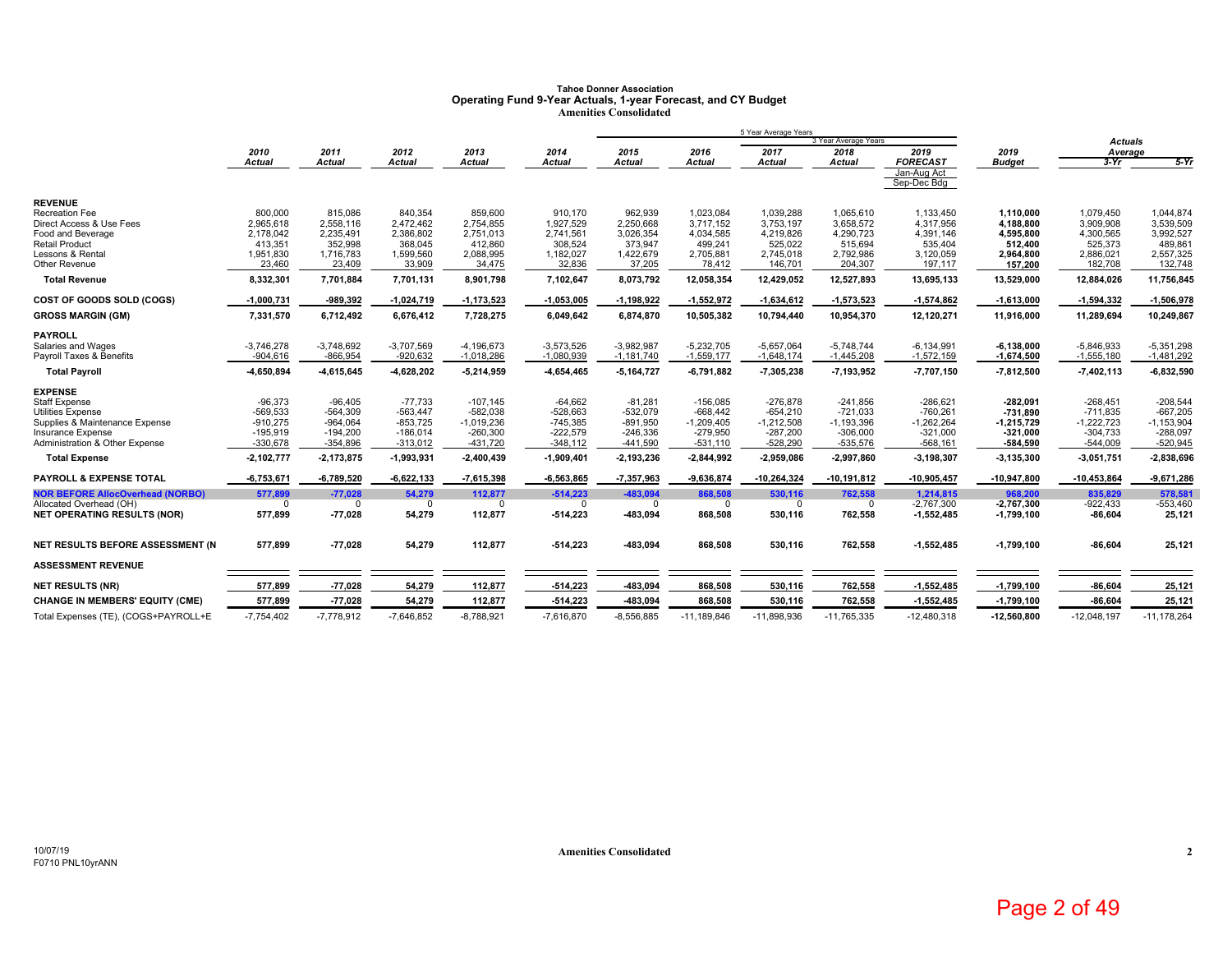# Tahoe Donner Association<br>Operating Fund 9-Year Actuals, 1-year Forecast, and CY Budget<br>Private Amenities Consolidated

|                                                     |                        |                        |                        |                        |                        |                        |                        | 5 Year Average Years   |                              |                            |                        |                           |                        |
|-----------------------------------------------------|------------------------|------------------------|------------------------|------------------------|------------------------|------------------------|------------------------|------------------------|------------------------------|----------------------------|------------------------|---------------------------|------------------------|
|                                                     | 2010                   | 2011                   | 2012                   | 2013                   | 2014                   | 2015                   | 2016                   | 2017                   | 3 Year Average Years<br>2018 | 2019                       | 2019                   | <b>Actuals</b><br>Average |                        |
|                                                     | <b>Actual</b>          | <b>Actual</b>          | Actual                 | <b>Actual</b>          | <b>Actual</b>          | <b>Actual</b>          | <b>Actual</b>          | <b>Actual</b>          | <b>Actual</b>                | <b>FORECAST</b>            | <b>Budget</b>          | $3-Yr$                    | $5-Yr$                 |
|                                                     |                        |                        |                        |                        |                        |                        |                        |                        |                              | Jan-Aug Act<br>Sep-Dec Bdg |                        |                           |                        |
| <b>REVENUE</b>                                      |                        |                        |                        |                        |                        |                        |                        |                        |                              |                            |                        |                           |                        |
| Recreation Fee                                      | 800,000                | 815,086                | 830,349                | 840,121                | 903,083                | 952,926                | 995,062                | 1,014,830              | 1,055,155                    | 1,105,672                  | 1,087,000              | 1,058,552                 | 1,024,729              |
| Direct Access & Use Fees                            | 345,273                | 437,844                | 428,062                | 452,008                | 474,644                | 478,197                | 578,777                | 610,329                | 626,369                      | 722,884                    | 721,600                | 653,194                   | 603,311                |
| Food and Beverage<br><b>Retail Product</b>          | 92,534<br>92,063       | 77.065<br>125,542      | 95.455<br>131,013      | 100,858<br>164,396     | 116.971<br>155,317     | 124,448<br>137,093     | 143,337<br>117,983     | 171.129<br>117,045     | 162,763<br>113,261           | 158,229<br>102,095         | 172.000<br>111,400     | 164,040<br>110,800        | 151,981<br>117,495     |
| Lessons & Rental                                    | 352,530                | 408,728                | 445,914                | 556,116                | 582,253                | 574,896                | 585,494                | 610,581                | 663,306                      | 627,771                    | 634.000                | 633,886                   | 612,410                |
| Other Revenue                                       | 9,934                  | 6,552                  | 5,976                  | 7,777                  | 10,521                 | 2,950                  | 3,158                  | 1,992                  | 21,244                       | 24,035                     | 27,000                 | 15,757                    | 10,676                 |
| <b>Total Revenue</b>                                | 1,692,335              | 1,870,817              | 1,936,769              | 2,121,277              | 2,242,790              | 2,270,509              | 2,423,811              | 2,525,906              | 2,642,098                    | 2,740,686                  | 2,753,000              | 2,636,230                 | 2,520,602              |
| COST OF GOODS SOLD (COGS)                           | $-79,672$              | $-103,654$             | $-105,028$             | $-128,914$             | $-128,750$             | $-129,918$             | $-115,053$             | $-124,283$             | $-112,817$                   | $-111,019$                 | $-119,900$             | $-116,040$                | $-118,618$             |
| <b>GROSS MARGIN (GM)</b>                            | 1,612,663              | 1,767,163              | 1,831,741              | 1,992,363              | 2,114,040              | 2,140,591              | 2,308,758              | 2,401,623              | 2,529,281                    | 2,629,668                  | 2,633,100              | 2,520,191                 | 2,401,984              |
| <b>PAYROLL</b>                                      |                        |                        |                        |                        |                        |                        |                        |                        |                              |                            |                        |                           |                        |
| Salaries and Wages                                  | $-793,995$             | $-873,675$             | $-893,222$             | $-996,170$             | $-928,965$             | $-930,794$             | $-996.498$             | $-1,035,230$           | $-1, 110, 339$               | $-1,221,771$               | $-1,230,400$           | $-1,122,446$              | $-1,058,926$           |
| Payroll Taxes & Benefits                            | $-197,547$             | $-191,655$             | $-191,581$             | $-220,839$             | $-244,522$             | $-230,366$             | $-240,586$             | $-265,416$             | $-262,854$                   | $-285,479$                 | $-318,700$             | $-271,249$                | $-256,940$             |
| <b>Total Payroll</b>                                | $-991,542$             | $-1,065,330$           | $-1,084,803$           | $-1,217,009$           | $-1,173,487$           | $-1,161,160$           | $-1,237,084$           | $-1,300,645$           | -1,373,192                   | $-1,507,250$               | $-1,549,100$           | $-1,393,696$              | $-1,315,866$           |
| <b>EXPENSE</b>                                      |                        |                        |                        |                        |                        |                        |                        |                        |                              |                            |                        |                           |                        |
| <b>Staff Expense</b>                                | $-17,733$              | $-17,124$              | $-12,771$              | $-17,756$              | $-9,215$               | $-10,125$              | $-14,464$              | $-16,986$              | $-17,236$                    | $-14,392$                  | $-20,270$              | $-16,205$                 | $-14,641$              |
| <b>Utilities Expense</b>                            | $-206,057$             | $-213.154$             | $-189.720$             | $-201,740$             | $-195.834$             | $-211,864$             | $-223.587$             | $-235.064$             | $-232,990$                   | $-253,585$                 | -239.270               | $-240,546$                | $-231.418$             |
| Supplies & Maintenance Expense                      | $-236,487$             | $-327,058$             | $-344,631$             | $-376,768$             | $-302,495$             | $-358,041$             | $-419.534$             | $-364,577$             | $-427,887$                   | $-394,493$                 | $-392,570$             | $-395,653$                | $-392,907$             |
| Insurance Expense<br>Administration & Other Expense | $-21,286$<br>$-22,945$ | $-22,800$<br>$-31,114$ | $-22,200$<br>$-28,263$ | $-26,200$<br>$-39,863$ | $-23,043$<br>$-30,330$ | $-26,400$<br>$-37,900$ | $-26,924$<br>$-41,607$ | $-27,000$<br>$-40,595$ | $-32,400$<br>$-57,490$       | $-33,000$<br>$-50,898$     | $-33,000$<br>$-53,990$ | $-30,800$<br>$-49,661$    | $-29,145$<br>$-45,698$ |
| <b>Total Expense</b>                                | -504,508               | $-611,251$             | -597,585               | $-662,326$             | $-560,916$             | $-644,330$             | $-726,116$             | $-684,223$             | $-768,003$                   | $-746,368$                 | $-739,100$             | $-732,865$                | $-713,808$             |
| <b>PAYROLL &amp; EXPENSE TOTAL</b>                  | $-1,496,050$           | $-1,676,580$           | $-1,682,388$           | $-1,879,335$           | $-1,734,403$           | $-1,805,489$           | $-1,963,200$           | $-1,984,868$           | $-2,141,195$                 | $-2,253,618$               | $-2,288,200$           | $-2,126,560$              | $-2,029,674$           |
| <b>NOR BEFORE AllocOverhead (NORBO)</b>             | 116.613                | 90.583                 | 149.353                | 113.028                | 379,637                | 335,102                | 345.558                | 416.755                | 388.086                      | 376,050                    | 344.900                | 393.630                   | 372.310                |
| Allocated Overhead (OH)                             | $\Omega$               | $\Omega$               | $\Omega$               | $\Omega$               | $\Omega$               | $\Omega$               | $\Omega$               | $\Omega$               | $\Omega$                     | $-902.700$                 | $-902.700$             | $-300,900$                | $-180.540$             |
| <b>NET OPERATING RESULTS (NOR)</b>                  | 116,613                | 90,583                 | 149,353                | 113,028                | 379,637                | 335,102                | 345,558                | 416,755                | 388,086                      | $-526,650$                 | $-557,800$             | 92,730                    | 191,770                |
| NET RESULTS BEFORE ASSESSMENT (N)                   | 116,613                | 90,583                 | 149,353                | 113,028                | 379,637                | 335,102                | 345,558                | 416,755                | 388,086                      | $-526,650$                 | $-557,800$             | 92,730                    | 191,770                |
|                                                     |                        |                        |                        |                        |                        |                        |                        |                        |                              |                            |                        |                           |                        |
| <b>ASSESSMENT REVENUE</b>                           |                        |                        |                        |                        |                        |                        |                        |                        |                              |                            |                        |                           |                        |
| <b>NET RESULTS (NR)</b>                             | 116,613                | 90,583                 | 149,353                | 113,028                | 379,637                | 335,102                | 345,558                | 416,755                | 388,086                      | $-526,650$                 | $-557,800$             | 92,730                    | 191,770                |
| <b>CHANGE IN MEMBERS' EQUITY (CME)</b>              | 116,613                | 90,583                 | 149,353                | 113,028                | 379,637                | 335,102                | 345,558                | 416,755                | 388,086                      | $-526,650$                 | $-557,800$             | 92,730                    | 191,770                |
| Total Expenses (TE), (COGS+PAYROLL+E                | $-1,575,722$           | $-1,780,234$           | $-1,787,416$           | $-2,008,249$           | $-1,863,152$           | $-1,935,407$           | $-2,078,254$           | $-2,109,151$           | $-2,254,013$                 | $-2,364,636$               | $-2,408,100$           | $-2,242,600$              | $-2,148,292$           |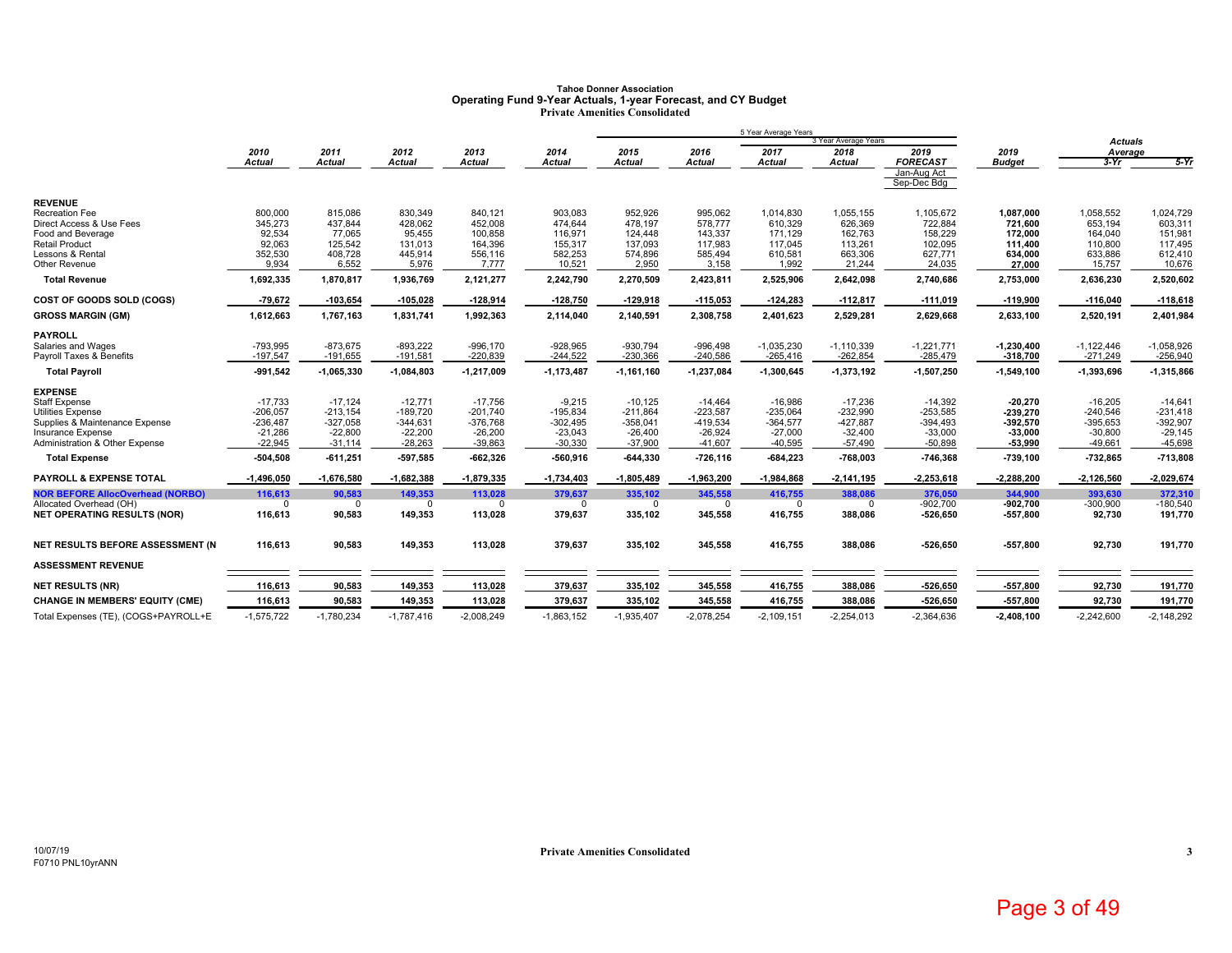## **Tahoe Donner Association Operating Fund 9-Year Actuals, 1-year Forecast, and CY Budget Tennis (090)**

|                                                            |                       |                       |                       |                       |                       |                       |                       | 5 Year Average Years  |                              |                            |                       |                           |                        |
|------------------------------------------------------------|-----------------------|-----------------------|-----------------------|-----------------------|-----------------------|-----------------------|-----------------------|-----------------------|------------------------------|----------------------------|-----------------------|---------------------------|------------------------|
|                                                            | 2010                  | 2011                  | 2012                  | 2013                  | 2014                  | 2015                  | 2016                  | 2017                  | 3 Year Average Years<br>2018 | 2019                       | 2019                  | <b>Actuals</b><br>Average |                        |
|                                                            | Actual                | <b>Actual</b>         | <b>Actual</b>         | <b>Actual</b>         | Actual                | <b>Actual</b>         | <b>Actual</b>         | <b>Actual</b>         | <b>Actual</b>                | <b>FORECAST</b>            | <b>Budget</b>         | $3-Yr$                    | $5-Yr$                 |
|                                                            |                       |                       |                       |                       |                       |                       |                       |                       |                              | Jan-Aug Act<br>Sep-Dec Bdg |                       |                           |                        |
| <b>REVENUE</b>                                             |                       |                       |                       |                       |                       |                       |                       |                       |                              |                            |                       |                           |                        |
| <b>Recreation Fee</b>                                      | 62,000                | 79,878                | 79,241                | 59,314                | 104,893               | 135,055               | 120,875               | 78,203                | 68,292                       | 65,357                     | 85,000                | 70,617                    | 93,556                 |
| Direct Access & Use Fees<br>Food and Beverage              | 24,461<br>6,552       | 30,923<br>$\Omega$    | 31,742<br>$\Omega$    | 40,210<br>$\Omega$    | 39,108<br>$\Omega$    | 40,415<br>$\Omega$    | 40,140<br>$\Omega$    | 39,506<br>$\Omega$    | 35,794<br>$\Omega$           | 37,940<br>$\Omega$         | 32,600                | 37,747                    | 38,759<br><sup>0</sup> |
| <b>Retail Product</b>                                      | 30,861                | 55,708                | 56,439                | 60,388                | 52,961                | 57,642                | 41,708                | 47,194                | 45,338                       | 52,287                     | 40,400                | 48,273                    | 48,834                 |
| Lessons & Rental                                           | 66,149                | 54,139                | 47,020                | 55,466                | 53,651                | 57,041                | 50,750                | 60,822                | 73,221                       | 74,907                     | 55,000                | 69,650                    | 63,348                 |
| Other Revenue                                              | 4,610                 | 2,590                 | $\Omega$              | 14                    |                       |                       | $\Omega$              | 52                    |                              | $\Omega$                   |                       | 17                        | 11                     |
| <b>Total Revenue</b>                                       | 194,634               | 223,238               | 214,442               | 215,392               | 250,613               | 290,157               | 253,474               | 225,777               | 222,645                      | 230,490                    | 213,000               | 226,304                   | 244,509                |
| COST OF GOODS SOLD (COGS)                                  | 23,548                | $-39,114$             | $-38,333$             | -42,548               | -35,867               | $-42,061$             | $-30,657$             | -35,789               | $-31,801$                    | -36,575                    | $-32,900$             | $-34,722$                 | -35,377                |
| <b>GROSS MARGIN (GM)</b>                                   | 171,086               | 184,125               | 176,109               | 172,844               | 214,746               | 248,096               | 222,816               | 189,987               | 190,844                      | 193,915                    | 180,100               | 191,582                   | 209,132                |
| <b>PAYROLL</b>                                             |                       |                       |                       |                       |                       |                       |                       |                       |                              |                            |                       |                           |                        |
| Salaries and Wages                                         | $-106,440$            | $-102.246$            | $-106, 123$           | $-121,380$            | $-100,365$            | $-116,183$            | $-109,732$            | $-121,351$            | $-133,366$                   | $-128,222$                 | $-117,400$            | $-127,646$                | $-121,771$             |
| Payroll Taxes & Benefits                                   | $-16,927$             | $-15,641$             | $-14,999$             | $-19,436$             | $-19,998$             | $-22,897$             | $-20,458$             | $-22,886$             | $-22,702$                    | $-21,581$                  | $-21,900$             | $-22,390$                 | $-22,105$              |
| <b>Total Payroll</b>                                       | $-123,367$            | $-117,887$            | $-121, 122$           | $-140,816$            | $-120,363$            | $-139,080$            | $-130,191$            | $-144,237$            | $-156,068$                   | $-149,803$                 | $-139,300$            | $-150,036$                | $-143,876$             |
| <b>EXPENSE</b>                                             |                       |                       |                       |                       |                       |                       |                       |                       |                              |                            |                       |                           |                        |
| Staff Expense                                              | $-848$                | $-331$                | $^{\circ}$            | $-784$                | $-228$                | $\Omega$              | $-668$                | $-220$                | $-582$                       | $-653$                     | $-800$                | $-485$                    | $-424$                 |
| <b>Utilities Expense</b>                                   | $-10,303$             | $-12.489$             | $-9.937$              | $-13.064$             | $-11.212$             | $-10.924$             | $-11.714$             | $-14.127$             | $-15.648$                    | $-14.394$                  | $-14.820$             | $-14.723$                 | $-13.361$              |
| Supplies & Maintenance Expense<br><b>Insurance Expense</b> | $-20,795$<br>$-1,800$ | $-31,638$<br>$-2,400$ | $-30,261$<br>$-1,800$ | $-35,650$<br>$-2,400$ | $-28.260$<br>$-2,095$ | $-26,245$<br>$-2,400$ | $-22,548$<br>$-2,127$ | $-26,412$<br>$-2,400$ | $-30,886$<br>$-3,000$        | $-24,146$<br>$-3,000$      | $-21,310$<br>$-3,000$ | $-27,148$<br>$-2,800$     | $-26,048$<br>$-2,585$  |
| Administration & Other Expense                             | $-3,056$              | $-3,888$              | $-2,407$              | $-3,053$              | $-3,332$              | $-4,214$              | $-3,740$              | $-3,214$              | $-5,810$                     | $-6,261$                   | $-4,070$              | $-5,095$                  | $-4,648$               |
| <b>Total Expense</b>                                       | $-36,802$             | $-50,747$             | 44,405                | $-54,951$             | 45,127                | -43,782               | $-40,796$             | 46,373                | -55,926                      | $-48,454$                  | -44,000               | $-50,251$                 | 47,066                 |
| <b>PAYROLL &amp; EXPENSE TOTAL</b>                         | $-160, 169$           | $-168,634$            | $-165,527$            | $-195,767$            | $-165,491$            | $-182,862$            | $-170,987$            | $-190,610$            | $-211,993$                   | $-198,257$                 | $-183,300$            | $-200,287$                | $-190,942$             |
| <b>NOR BEFORE AllocOverhead (NORBO)</b>                    | 10.917                | 15.491                | 10,582                | $-22.923$             | 49.255                | 65,234                | 51.830                | $-623$                | $-21.149$                    | $-4,341$                   | $-3.200$              | $-8,705$                  | 18,190                 |
| Allocated Overhead (OH)                                    | $\Omega$              | $\Omega$              | $\Omega$              | $\Omega$              | $\Omega$              | $\Omega$              | $\Omega$              | $\mathbf 0$           | $\Omega$                     | $-90,100$                  | $-90,100$             | $-30,033$                 | $-18,020$              |
| <b>NET OPERATING RESULTS (NOR)</b>                         | 10,917                | 15,491                | 10,582                | $-22,923$             | 49,255                | 65,234                | 51,830                | $-623$                | $-21,149$                    | $-94,441$                  | -93,300               | $-38,738$                 | 170                    |
| NET RESULTS BEFORE ASSESSMENT (N                           | 10.917                | 15,491                | 10,582                | $-22,923$             | 49,255                | 65,234                | 51,830                | $-623$                | $-21,149$                    | $-94,441$                  | -93,300               | $-38,738$                 | 170                    |
| <b>ASSESSMENT REVENUE</b>                                  |                       |                       |                       |                       |                       |                       |                       |                       |                              |                            |                       |                           |                        |
| <b>NET RESULTS (NR)</b>                                    | 10,917                | 15,491                | 10,582                | $-22,923$             | 49,255                | 65,234                | 51,830                | $-623$                | $-21,149$                    | $-94,441$                  | -93,300               | -38,738                   | 170                    |
| <b>CHANGE IN MEMBERS' EQUITY (CME)</b>                     | 10,917                | 15,491                | 10,582                | $-22,923$             | 49,255                | 65,234                | 51,830                | $-623$                | $-21,149$                    | $-94,441$                  | -93,300               | $-38,738$                 | 170                    |
| Total Expenses (TE), (COGS+PAYROLL+E                       | $-183,717$            | $-207,747$            | $-203,860$            | $-238,315$            | $-201,358$            | $-224,923$            | $-201.644$            | $-226,400$            | $-243,794$                   | $-234,832$                 | $-216,200$            | $-235,009$                | $-226,319$             |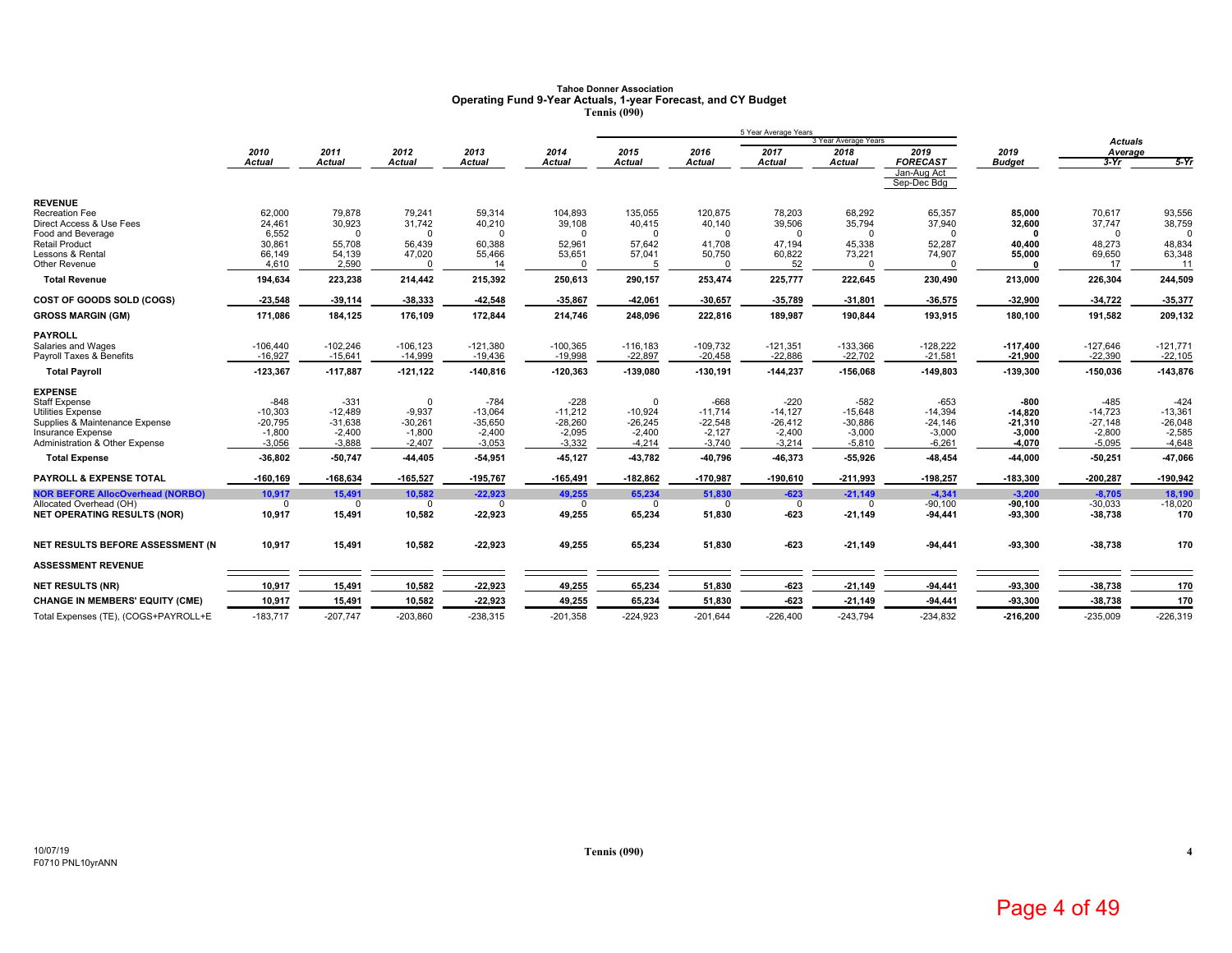## **Tahoe Donner Association Operating Fund 9-Year Actuals, 1-year Forecast, and CY Budget Marina (060)**

|                                                               |                       |                       |                       |                      |                      |                       |                         | 5 Year Average Years   | 3 Year Average Years  |                            |                       |                           |                       |
|---------------------------------------------------------------|-----------------------|-----------------------|-----------------------|----------------------|----------------------|-----------------------|-------------------------|------------------------|-----------------------|----------------------------|-----------------------|---------------------------|-----------------------|
|                                                               | 2010                  | 2011                  | 2012                  | 2013                 | 2014                 | 2015                  | 2016                    | 2017                   | 2018                  | 2019                       | 2019                  | <b>Actuals</b><br>Average |                       |
|                                                               | Actual                | <b>Actual</b>         | <b>Actual</b>         | <b>Actual</b>        | <b>Actual</b>        | <b>Actual</b>         | <b>Actual</b>           | <b>Actual</b>          | Actual                | <b>FORECAST</b>            | <b>Budget</b>         | $3-Yr$                    | $5-Yr$                |
|                                                               |                       |                       |                       |                      |                      |                       |                         |                        |                       | Jan-Aug Act<br>Sep-Dec Bdg |                       |                           |                       |
| <b>REVENUE</b>                                                |                       |                       |                       |                      |                      |                       |                         |                        |                       |                            |                       |                           |                       |
| Recreation Fee                                                | 122,000               | 132,859               | 140,003               | 141,836              | 152,269              | 181,685               | 194,269                 | 175,899                | 180,601               | 205,865                    | 200,000               | 187,455                   | 187,664               |
| Direct Access & Use Fees                                      | 93,732                | 111,601               | 110,012               | 121,236              | 131,598              | 123,668               | 129,478                 | 154,580                | 166,956               | 178,523                    | 200,000               | 166,686                   | 150,641               |
| Food and Beverage                                             | 81,844                | 77,102                | 95,479                | 100,858              | 116,971              | 124,448               | 143,441                 | 171,166                | 162,764               | 158,229                    | 172.000               | 164,053                   | 152,010               |
| <b>Retail Product</b><br>Lessons & Rental                     | 741<br>87,113         | 12,640<br>107,133     | 15,204<br>120,746     | 14,833<br>138,324    | 15,255<br>150,791    | 13,854<br>147,431     | 13,781<br>146,683       | 16,763<br>167,888      | 17,629<br>150,466     | 15,919<br>150,043          | 17,000<br>140,000     | 16,770<br>156,132         | 15,589<br>152,502     |
| Other Revenue                                                 | 2,000                 | 360                   | 480                   | 727                  | 1,840                |                       | $\Omega$                | $\Omega$               |                       | 5,700                      | 21,000                | 1,900                     | 1,140                 |
| <b>Total Revenue</b>                                          | 387,430               | 441,694               | 481,924               | 517,815              | 568,723              | 591,086               | 627,652                 | 686,296                | 678,416               | 714,279                    | 750,000               | 692,997                   | 659,546               |
| COST OF GOODS SOLD (COGS)                                     | $-21,071$             | $-30,989$             | $-33,400$             | $-37,229$            | 45,323               | $-50,995$             | -48,733                 | 58,614                 | $-52,259$             | $-53,737$                  | $-53,000$             | $-54,870$                 | $-52,868$             |
|                                                               |                       |                       |                       |                      |                      |                       |                         |                        |                       |                            |                       |                           |                       |
| <b>GROSS MARGIN (GM)</b>                                      | 366,359               | 410,706               | 448,524               | 480,586              | 523,400              | 540,090               | 578,919                 | 627,682                | 626,157               | 660,542                    | 697,000               | 638,127                   | 606,678               |
| <b>PAYROLL</b>                                                |                       |                       |                       |                      |                      |                       |                         |                        |                       |                            |                       |                           |                       |
| Salaries and Wages                                            | $-128,280$            | $-136,385$            | $-144,612$            | $-145, 118$          | $-154, 120$          | $-161,739$            | $-187,149$              | $-214,485$             | $-242,261$            | $-254,364$                 | $-268,200$            | $-237,037$                | $-212,000$            |
| Payroll Taxes & Benefits                                      | $-31,350$             | $-26,522$             | $-29,723$             | $-29,129$            | $-35,343$            | $-39,501$             | $-46,958$               | $-52,754$              | $-53,328$             | $-59,396$                  | $-74,900$             | $-55,160$                 | $-50,388$             |
| <b>Total Payroll</b>                                          | $-159,631$            | $-162,907$            | $-174,335$            | $-174,247$           | $-189,464$           | $-201,240$            | $-234, 107$             | $-267,240$             | $-295,589$            | $-313,761$                 | $-343,100$            | $-292,197$                | $-262,387$            |
| <b>EXPENSE</b>                                                |                       |                       |                       |                      |                      |                       |                         |                        |                       |                            |                       |                           |                       |
| Staff Expense                                                 | $-2,416$              | $-2,054$              | $-2,014$              | $-1,917$             | $-1,441$             | $-1,457$              | $-2,754$                | $-3,549$               | $-3,328$              | $-2,985$                   | $-3,300$              | $-3,287$                  | $-2,815$              |
| <b>Utilities Expense</b>                                      | $-19,805$             | $-20,935$             | $-20,249$             | $-22,489$            | $-21,073$            | $-21,771$             | $-21,738$               | $-22,503$              | $-21,854$             | $-22,858$                  | -23,520               | $-22,405$                 | $-22,145$             |
| Supplies & Maintenance Expense                                | $-27,407$             | $-30.406$             | $-32.305$             | $-29,978$            | $-22.762$            | $-29,497$             | $-33.135$               | $-29.686$              | $-41,278$             | $-28,502$                  | $-27,530$             | $-33,155$                 | $-32,420$             |
| Insurance Expense<br>Administration & Other Expense           | $-3,600$<br>$-5,701$  | $-4,300$<br>$-6,222$  | $-3,600$<br>$-5,685$  | $-4,200$<br>$-7,209$ | $-4,190$<br>$-7,425$ | $-4,800$<br>$-10,629$ | $-4,624$<br>$-8,921$    | $-4,800$<br>$-11,080$  | $-5,400$<br>$-13,277$ | $-6,000$<br>$-12,770$      | $-6,000$<br>$-12,450$ | $-5,400$<br>$-12,376$     | $-5,125$<br>$-11,335$ |
| <b>Total Expense</b>                                          | -58,929               | $-63,916$             | 63,853                | $-65,793$            | 56,890               | $-68,155$             | $-71,171$               | $-71,618$              | $-85,137$             | $-73,114$                  | $-72,800$             | $-76,623$                 | -73,839               |
|                                                               |                       |                       |                       |                      |                      |                       |                         |                        |                       |                            |                       |                           |                       |
| PAYROLL & EXPENSE TOTAL                                       | $-218,560$            | $-226,823$            | $-238,188$            | $-240,040$           | $-246,354$           | $-269,395$            | $-305,278$              | $-338,857$             | $-380,726$            | -386,875                   | -415,900              | $-368,819$                | $-336,226$            |
| <b>NOR BEFORE AllocOverhead (NORBO)</b>                       | 147,799               | 183,883               | 210,336               | 240,546              | 277,046              | 270,696               | 273,641                 | 288,824                | 245,431               | 273,667                    | 281,100               | 269,307                   | 270,452               |
| Allocated Overhead (OH)<br><b>NET OPERATING RESULTS (NOR)</b> | $^{\circ}$<br>147,799 | $^{\circ}$<br>183,883 | $^{\circ}$<br>210,336 | $\Omega$<br>240,546  | $\Omega$<br>277,046  | $\Omega$<br>270,696   | $\mathbf{0}$<br>273,641 | $\mathbf 0$<br>288,824 | $\Omega$<br>245,431   | $-133,800$<br>139,867      | $-133.800$<br>147,300 | $-44,600$<br>224,707      | $-26.760$<br>243,692  |
|                                                               |                       |                       |                       |                      |                      |                       |                         |                        |                       |                            |                       |                           |                       |
| NET RESULTS BEFORE ASSESSMENT (N                              | 147.799               | 183,883               | 210,336               | 240,546              | 277,046              | 270,696               | 273,641                 | 288,824                | 245,431               | 139,867                    | 147,300               | 224,707                   | 243,692               |
| <b>ASSESSMENT REVENUE</b>                                     |                       |                       |                       |                      |                      |                       |                         |                        |                       |                            |                       |                           |                       |
| <b>NET RESULTS (NR)</b>                                       | 147,799               | 183,883               | 210,336               | 240,546              | 277,046              | 270,696               | 273,641                 | 288,824                | 245,431               | 139,867                    | 147,300               | 224,707                   | 243,692               |
| <b>CHANGE IN MEMBERS' EQUITY (CME)</b>                        | 147,799               | 183,883               | 210,336               | 240,546              | 277,046              | 270,696               | 273,641                 | 288,824                | 245,431               | 139,867                    | 147,300               | 224,707                   | 243,692               |
| Total Expenses (TE), (COGS+PAYROLL+E                          | $-239,631$            | $-257,811$            | $-271,588$            | $-277,269$           | $-291,678$           | $-320,390$            | $-354,011$              | $-397,471$             | $-432,985$            | $-440,612$                 | $-468,900$            | $-423,689$                | $-389,094$            |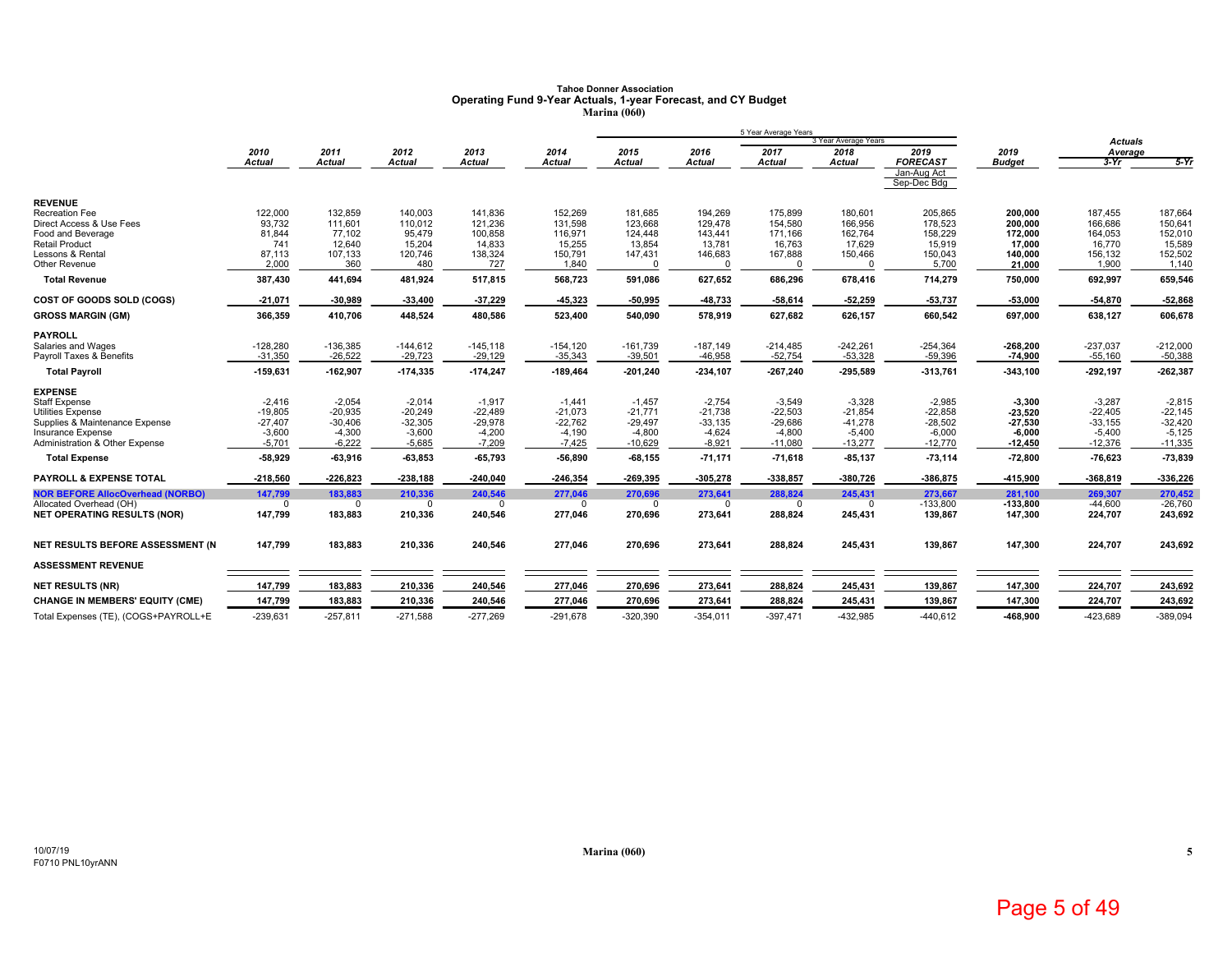# Tahoe Donner Association<br>Operating Fund 9-Year Actuals, 1-year Forecast, and CY Budget<br>TC/Aquatics/Camps/Recreation

|                                                                    |                        |                        |                        |                        |                        |                        |                        | 5 Year Average Years   |                        |                            |                        |                        |                        |
|--------------------------------------------------------------------|------------------------|------------------------|------------------------|------------------------|------------------------|------------------------|------------------------|------------------------|------------------------|----------------------------|------------------------|------------------------|------------------------|
|                                                                    |                        |                        |                        |                        |                        |                        |                        |                        | 3 Year Average Years   |                            |                        | <b>Actuals</b>         |                        |
|                                                                    | 2010                   | 2011<br><b>Actual</b>  | 2012                   | 2013                   | 2014                   | 2015                   | 2016<br><b>Actual</b>  | 2017                   | 2018                   | 2019<br><b>FORECAST</b>    | 2019                   | Average                |                        |
|                                                                    | <b>Actual</b>          |                        | Actual                 | <b>Actual</b>          | Actual                 | <b>Actual</b>          |                        | <b>Actual</b>          | <b>Actual</b>          | Jan-Aug Act<br>Sep-Dec Bdg | <b>Budget</b>          | $3-Yr$                 | $5-Yr$                 |
| <b>REVENUE</b>                                                     |                        |                        |                        |                        |                        |                        |                        |                        |                        |                            |                        |                        |                        |
| Recreation Fee                                                     | 616,000                | 602,349                | 611.105                | 638,971                | 645,922                | 636,186                | 679,918                | 760,728                | 806,263                | 834,450                    | 802,000                | 800,480                | 743,509                |
| Direct Access & Use Fees                                           | 227,080                | 295,320                | 286,308                | 290,562                | 303,938                | 314,114                | 409,159                | 416,243                | 423,619                | 506,421                    | 489,000                | 448,761                | 413,911                |
| Food and Beverage                                                  | 4,138                  | $-37$                  | $-23$                  | $\Omega$               | $\Omega$               | $\Omega$               | $-104$                 | $-37$                  | $-1$                   | $\Omega$                   | 0                      | $-13$                  | $-28$                  |
| <b>Retail Product</b><br>Lessons & Rental                          | 60,461                 | 57,194                 | 59,370                 | 89,175                 | 87.101                 | 65,597                 | 62,494                 | 53.089                 | 50,293                 | 33,890                     | 54,000                 | 45.757                 | 53,073                 |
| Other Revenue                                                      | 199,268<br>3,324       | 247,455<br>3,602       | 278,148<br>5,496       | 362,325<br>7,037       | 377,811<br>8,681       | 370,424<br>2,945       | 388,061<br>3,158       | 381,871<br>1,940       | 439,620<br>21,244      | 402,822<br>18,335          | 439,000<br>6,000       | 408,104<br>13,840      | 396,559<br>9,524       |
| <b>Total Revenue</b>                                               | 1,110,271              | 1,205,884              | 1,240,402              | 1,388,070              | 1,423,453              | 1,389,266              | 1,542,685              | 1,613,833              | 1,741,038              | 1,795,917                  | 1,790,000              | 1,716,929              | 1,616,548              |
|                                                                    |                        |                        |                        |                        |                        |                        |                        |                        |                        |                            |                        |                        |                        |
| COST OF GOODS SOLD (COGS)                                          | -35,054                | $-33,552$              | $-33,294$              | $-49,137$              | 47,559                 | $-36,862$              | -35,663                | $-29,879$              | -28,758                | $-20,707$                  | $-34,000$              | $-26,448$              | $-30,374$              |
| <b>GROSS MARGIN (GM)</b>                                           | 1,075,218              | 1,172,332              | 1,207,108              | 1,338,933              | 1,375,894              | 1,352,405              | 1,507,022              | 1,583,954              | 1,712,280              | 1,775,211                  | 1,756,000              | 1,690,482              | 1,586,174              |
| <b>PAYROLL</b>                                                     |                        |                        |                        |                        |                        |                        |                        |                        |                        |                            |                        |                        |                        |
| Salaries and Wages                                                 | $-559,274$             | $-635,044$             | $-642,488$             | $-729,672$             | $-674,480$             | $-652,872$             | $-699,617$             | $-699,393$             | $-734,712$             | $-839,184$                 | $-844,800$             | $-757,763$             | $-725,156$             |
| Payroll Taxes & Benefits                                           | $-149,270$             | $-149,492$             | $-146,859$             | $-172,274$             | $-189,180$             | $-167,968$             | $-173,170$             | $-189,775$             | $-186,823$             | $-204,501$                 | $-221,900$             | $-193,700$             | $-184,448$             |
| <b>Total Payroll</b>                                               | -708,544               | $-784,536$             | -789,346               | $-901,947$             | $-863,660$             | $-820, 840$            | $-872,787$             | $-889,168$             | $-921,536$             | $-1,043,686$               | $-1,066,700$           | $-951,463$             | $-909,603$             |
| <b>EXPENSE</b>                                                     |                        |                        |                        |                        |                        |                        |                        |                        |                        |                            |                        |                        |                        |
| <b>Staff Expense</b>                                               | $-14,469$              | $-14.739$              | $-10.757$              | $-15,054$              | $-7,545$               | $-8,668$               | $-11.042$              | $-13,217$              | $-13,326$              | $-10.755$                  | $-16, 170$             | $-12,433$              | $-11.402$              |
| <b>Utilities Expense</b>                                           | $-175,948$             | $-179.730$             | $-159,534$             | $-166, 187$            | $-163.549$             | $-179,169$             | $-190.135$             | $-198,435$             | $-195,488$             | $-216,334$                 | $-200.930$             | $-203,419$             | $-195,912$             |
| Supplies & Maintenance Expense                                     | $-188,286$             | $-265.014$             | $-282.065$             | $-311,139$             | $-251.473$             | $-302,299$             | $-363.851$             | $-308,480$             | $-355,723$             | $-341,845$                 | $-343.730$             | $-335,349$             | $-334,439$             |
| <b>Insurance Expense</b><br>Administration & Other Expense         | $-15,886$<br>$-14,188$ | $-16,100$<br>$-21,005$ | $-16,800$<br>$-20,172$ | $-19,600$<br>$-29,601$ | $-16,759$<br>$-19,572$ | $-19,200$<br>$-23,057$ | $-20.174$<br>$-28,947$ | $-19,800$<br>$-26,301$ | $-24,000$<br>$-38,403$ | $-24,000$<br>$-31,867$     | $-24,000$<br>$-37,470$ | $-22,600$<br>$-32,190$ | $-21,435$<br>$-29,715$ |
| <b>Total Expense</b>                                               | -408,777               | -496,588               | -489,328               | $-541,581$             | -458,899               | -532,393               | $-614, 148$            | -566,233               | $-626,941$             | $-624,800$                 | $-622,300$             | $-605,991$             | -592,903               |
|                                                                    |                        |                        |                        |                        |                        |                        |                        |                        |                        |                            |                        |                        |                        |
| PAYROLL & EXPENSE TOTAL                                            | $-1, 117, 321$         | $-1,281,124$           | $-1,278,674$           | $-1,443,528$           | $-1,322,558$           | $-1,353,233$           | $-1,486,935$           | $-1,455,401$           | $-1,548,476$           | $-1,668,486$               | $-1,689,000$           | $-1,557,454$           | $-1,502,506$           |
| <b>NOR BEFORE AllocOverhead (NORBO)</b><br>Allocated Overhead (OH) | $-42,103$<br>$\Omega$  | $-108,792$             | $-71,566$<br>$\Omega$  | $-104.595$<br>$\Omega$ | 53,336<br>$\Omega$     | $-828$<br>$\mathbf 0$  | 20,087<br>- 0          | 128.553<br>$\Omega$    | 163.804                | 106,725<br>$-678,800$      | 67,000<br>$-678,800$   | 133.027<br>$-226,267$  | 83,668<br>$-135,760$   |
| <b>NET OPERATING RESULTS (NOR)</b>                                 | -42,103                | $-108,792$             | $-71,566$              | $-104,595$             | 53,336                 | $-828$                 | 20,087                 | 128,553                | 163,804                | $-572,075$                 | $-611,800$             | $-93,239$              | $-52,092$              |
|                                                                    |                        |                        |                        |                        |                        |                        |                        |                        |                        |                            |                        |                        |                        |
| NET RESULTS BEFORE ASSESSMENT (N                                   | $-42,103$              | $-108,792$             | $-71,566$              | $-104,595$             | 53,336                 | $-828$                 | 20,087                 | 128,553                | 163,804                | $-572,075$                 | $-611,800$             | $-93,239$              | $-52,092$              |
| <b>ASSESSMENT REVENUE</b>                                          |                        |                        |                        |                        |                        |                        |                        |                        |                        |                            |                        |                        |                        |
| <b>NET RESULTS (NR)</b>                                            | $-42,103$              | $-108,792$             | $-71,566$              | $-104,595$             | 53,336                 | $-828$                 | 20,087                 | 128,553                | 163,804                | $-572,075$                 | $-611,800$             | $-93,239$              | $-52,092$              |
| <b>CHANGE IN MEMBERS' EQUITY (CME)</b>                             | $-42,103$              | $-108,792$             | $-71,566$              | $-104,595$             | 53,336                 | $-828$                 | 20,087                 | 128,553                | 163,804                | $-572,075$                 | $-611,800$             | $-93,239$              | $-52,092$              |
| Total Expenses (TE), (COGS+PAYROLL+E                               | $-1,152,374$           | $-1,314,676$           | $-1,311,968$           | $-1,492,665$           | $-1,370,117$           | $-1,390,094$           | $-1,522,598$           | $-1,485,280$           | $-1,577,234$           | $-1,689,193$               | $-1,723,000$           | $-1,583,902$           | $-1,532,880$           |
|                                                                    |                        |                        |                        |                        |                        |                        |                        |                        |                        |                            |                        |                        |                        |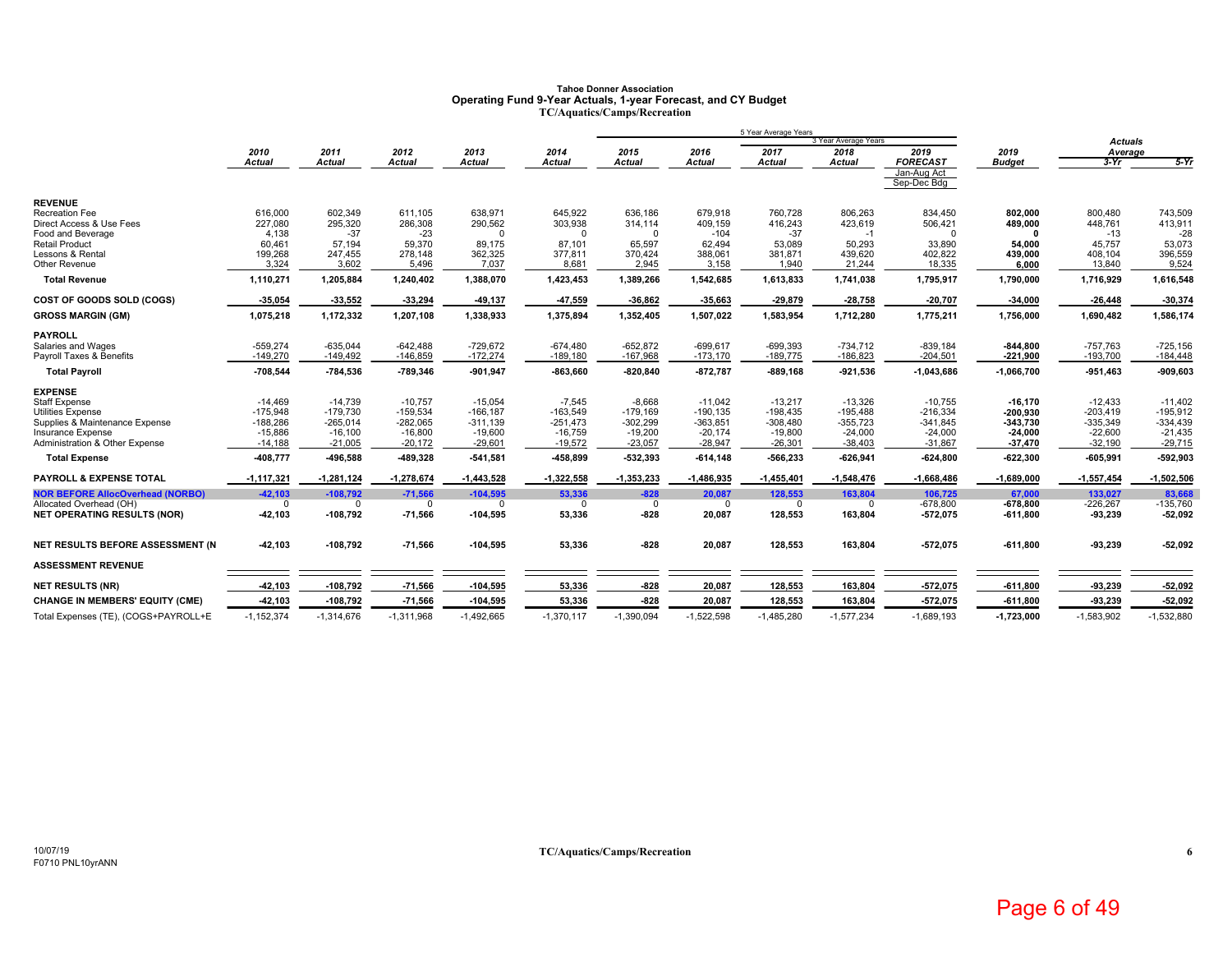### **Tahoe Donner AssociationOperating Fund 9-Year Actuals, 1-year Forecast, and CY Budget Trout Creek Recreation Center (132)**

|                                                            |                          |                         |                          |                         |                          |                          |                          | 5 Year Average Years     |                              |                            |                         |                           |                          |
|------------------------------------------------------------|--------------------------|-------------------------|--------------------------|-------------------------|--------------------------|--------------------------|--------------------------|--------------------------|------------------------------|----------------------------|-------------------------|---------------------------|--------------------------|
|                                                            | 2010                     | 2011                    | 2012                     | 2013                    | 2014                     | 2015                     | 2016                     | 2017                     | 3 Year Average Years<br>2018 | 2019                       | 2019                    | <b>Actuals</b><br>Average |                          |
|                                                            | <b>Actual</b>            | <b>Actual</b>           | Actual                   | <b>Actual</b>           | <b>Actual</b>            | <b>Actual</b>            | <b>Actual</b>            | <b>Actual</b>            | <b>Actual</b>                | <b>FORECAST</b>            | <b>Budget</b>           | $3-Yr$                    | $5-Yr$                   |
|                                                            |                          |                         |                          |                         |                          |                          |                          |                          |                              | Jan-Aug Act<br>Sep-Dec Bdg |                         |                           |                          |
| <b>REVENUE</b>                                             |                          |                         |                          |                         |                          |                          |                          |                          |                              |                            |                         |                           |                          |
| <b>Recreation Fee</b>                                      | 600,000                  | 470,630                 | 479.122                  | 500,597                 | 504,469                  | 497,566                  | 531,524                  | 602,560                  | 629,245                      | 632.491                    | 610.000                 | 621,432                   | 578.677                  |
| Direct Access & Use Fees<br>Food and Beverage              | 205,234<br>$\mathbf 0$   | 210,928<br>$\Omega$     | 198,892<br>$-23$         | 212,244<br>$\Omega$     | 201,286<br>$\Omega$      | 199,616<br>$\Omega$      | 221,864<br>$\Omega$      | 227,590<br>$\Omega$      | 266,180<br>$\Omega$          | 319,398<br>$\Omega$        | 310,000<br>$\mathbf{r}$ | 271,056<br>$\Omega$       | 246,930                  |
| <b>Retail Product</b>                                      | 60,734                   | 53,578                  | 52.838                   | 69,522                  | 64.898                   | 61,012                   | 57,734                   | 47,317                   | 46,648                       | 30.324                     | 49,000                  | 41,430                    | 48.607                   |
| Lessons & Rental                                           | 95,946                   | 91,879                  | 94,950                   | 101,373                 | 116,790                  | 126,335                  | 126,652                  | 123,147                  | 134,628                      | 115,581                    | 125,000                 | 124,452                   | 125,269                  |
| Other Revenue                                              | 33                       | 155                     | 85                       | $\Omega$                | 281                      | 1,245                    | $\Omega$                 | $\Omega$                 |                              | 695                        | n                       | 232                       | 388                      |
| <b>Total Revenue</b>                                       | 961,947                  | 827,170                 | 825,863                  | 883,736                 | 887,724                  | 885,774                  | 937,774                  | 1,000,613                | 1,076,701                    | 1,098,489                  | 1,094,000               | 1,058,601                 | 999,870                  |
| COST OF GOODS SOLD (COGS)                                  | -33,591                  | $-30,301$               | $-29,834$                | $-40,017$               | $-36,884$                | $-35,331$                | -33,335                  | $-27,127$                | $-27,108$                    | $-18,701$                  | $-30,000$               | $-24,312$                 | $-28,320$                |
| <b>GROSS MARGIN (GM)</b>                                   | 928,356                  | 796,869                 | 796,029                  | 843,719                 | 850,840                  | 850,443                  | 904,440                  | 973,486                  | 1,049,593                    | 1,079,788                  | 1,064,000               | 1,034,289                 | 971,550                  |
| <b>PAYROLL</b>                                             |                          |                         |                          |                         |                          |                          |                          |                          |                              |                            |                         |                           |                          |
| Salaries and Wages                                         | $-353,605$               | $-384.533$              | $-396.994$               | $-397.583$              | $-392.060$               | $-405.999$               | $-419.863$               | $-448.848$               | $-461.360$                   | $-513,522$                 | -522.300                | $-474.577$                | $-449.918$               |
| Payroll Taxes & Benefits                                   | $-100,093$               | $-94,354$               | $-97,382$                | $-106,224$              | $-117,401$               | $-105,982$               | $-106,029$               | $-129,957$               | $-126,091$                   | $-136,442$                 | $-147,600$              | $-130,830$                | $-120,900$               |
| <b>Total Payroll</b>                                       | 453,698                  | 478,887                 | -494,376                 | $-503,807$              | $-509,461$               | $-511,981$               | $-525,892$               | $-578,805$               | -587,452                     | $-649,964$                 | $-669,900$              | $-605,407$                | $-570,819$               |
| <b>EXPENSE</b>                                             |                          |                         |                          |                         |                          |                          |                          |                          |                              |                            |                         |                           |                          |
| <b>Staff Expense</b>                                       | $-6,784$                 | $-3.463$                | $-2.336$                 | $-1,109$                | $-884$                   | $-2,675$                 | $-3.386$                 | $-3.393$                 | $-2,846$                     | $-3.484$                   | $-5.300$                | $-3.241$                  | $-3.157$                 |
| <b>Utilities Expense</b><br>Supplies & Maintenance Expense | $-163,595$<br>$-137,010$ | $-98.110$<br>$-101,085$ | $-95.370$<br>$-116, 123$ | $-98,821$<br>$-141,829$ | $-100,008$<br>$-119,024$ | $-105,033$<br>$-162,634$ | $-102,242$<br>$-188,618$ | $-102,496$<br>$-138,821$ | $-110,786$<br>$-169,514$     | $-114,732$<br>$-163,794$   | $-109.710$<br>-155,630  | $-109,338$<br>$-157,376$  | $-107,058$<br>$-164,676$ |
| <b>Insurance Expense</b>                                   | $-13,606$                | $-10,100$               | $-10,800$                | $-13,000$               | $-10,474$                | $-12,000$                | $-11,454$                | $-12,000$                | $-15,600$                    | $-15,600$                  | $-15,600$               | $-14,400$                 | $-13,331$                |
| Administration & Other Expense                             | $-10,429$                | $-10,392$               | $-9,396$                 | $-11,090$               | $-10,530$                | $-10,043$                | $-11,782$                | $-11,386$                | $-15,233$                    | $-15,226$                  | $-14,760$               | $-13,949$                 | $-12,734$                |
| <b>Total Expense</b>                                       | $-331,423$               | $-223,150$              | $-234,025$               | $-265,849$              | $-240,921$               | $-292,385$               | $-317,482$               | $-268,096$               | $-313,979$                   | $-312,836$                 | $-301,000$              | $-298,304$                | -300,956                 |
| PAYROLL & EXPENSE TOTAL                                    | $-785,121$               | $-702,038$              | $-728,401$               | $-769,655$              | -750,382                 | $-804,365$               | $-843,374$               | $-846,901$               | $-901,431$                   | $-962,800$                 | $-970,900$              | $-903,711$                | $-871,774$               |
| <b>NOR BEFORE AllocOverhead (NORBO)</b>                    | 143,235                  | 94,832                  | 67,629                   | 74,064                  | 100,458                  | 46,078                   | 61,065                   | 126,585                  | 148,162                      | 116,988                    | 93,100                  | 130,578                   | 99,776                   |
| Allocated Overhead (OH)                                    | $\Omega$                 | $\Omega$                | $\mathbf 0$              | $\Omega$                | $\Omega$                 | $\Omega$                 | $\Omega$                 | $\Omega$                 | $\Omega$                     | $-280,700$                 | $-280.700$              | $-93,567$                 | $-56,140$                |
| <b>NET OPERATING RESULTS (NOR)</b>                         | 143,235                  | 94,832                  | 67,629                   | 74,064                  | 100,458                  | 46,078                   | 61,065                   | 126,585                  | 148,162                      | $-163,712$                 | $-187,600$              | 37,012                    | 43,636                   |
| NET RESULTS BEFORE ASSESSMENT (N                           | 143,235                  | 94,832                  | 67,629                   | 74,064                  | 100,458                  | 46,078                   | 61,065                   | 126,585                  | 148,162                      | $-163,712$                 | $-187,600$              | 37,012                    | 43,636                   |
| <b>ASSESSMENT REVENUE</b>                                  |                          |                         |                          |                         |                          |                          |                          |                          |                              |                            |                         |                           |                          |
| <b>NET RESULTS (NR)</b>                                    | 143,235                  | 94,832                  | 67,629                   | 74,064                  | 100,458                  | 46,078                   | 61,065                   | 126,585                  | 148,162                      | $-163,712$                 | $-187,600$              | 37,012                    | 43,636                   |
| <b>CHANGE IN MEMBERS' EQUITY (CME)</b>                     | 143,235                  | 94,832                  | 67,629                   | 74,064                  | 100,458                  | 46,078                   | 61,065                   | 126,585                  | 148,162                      | $-163,712$                 | $-187,600$              | 37,012                    | 43,636                   |
| Total Expenses (TE), (COGS+PAYROLL+E                       | $-818,712$               | $-732,338$              | $-758,234$               | $-809,672$              | $-787,266$               | $-839,696$               | $-876,709$               | $-874,028$               | $-928,538$                   | $-981,501$                 | $-1,000,900$            | $-928,023$                | $-900,095$               |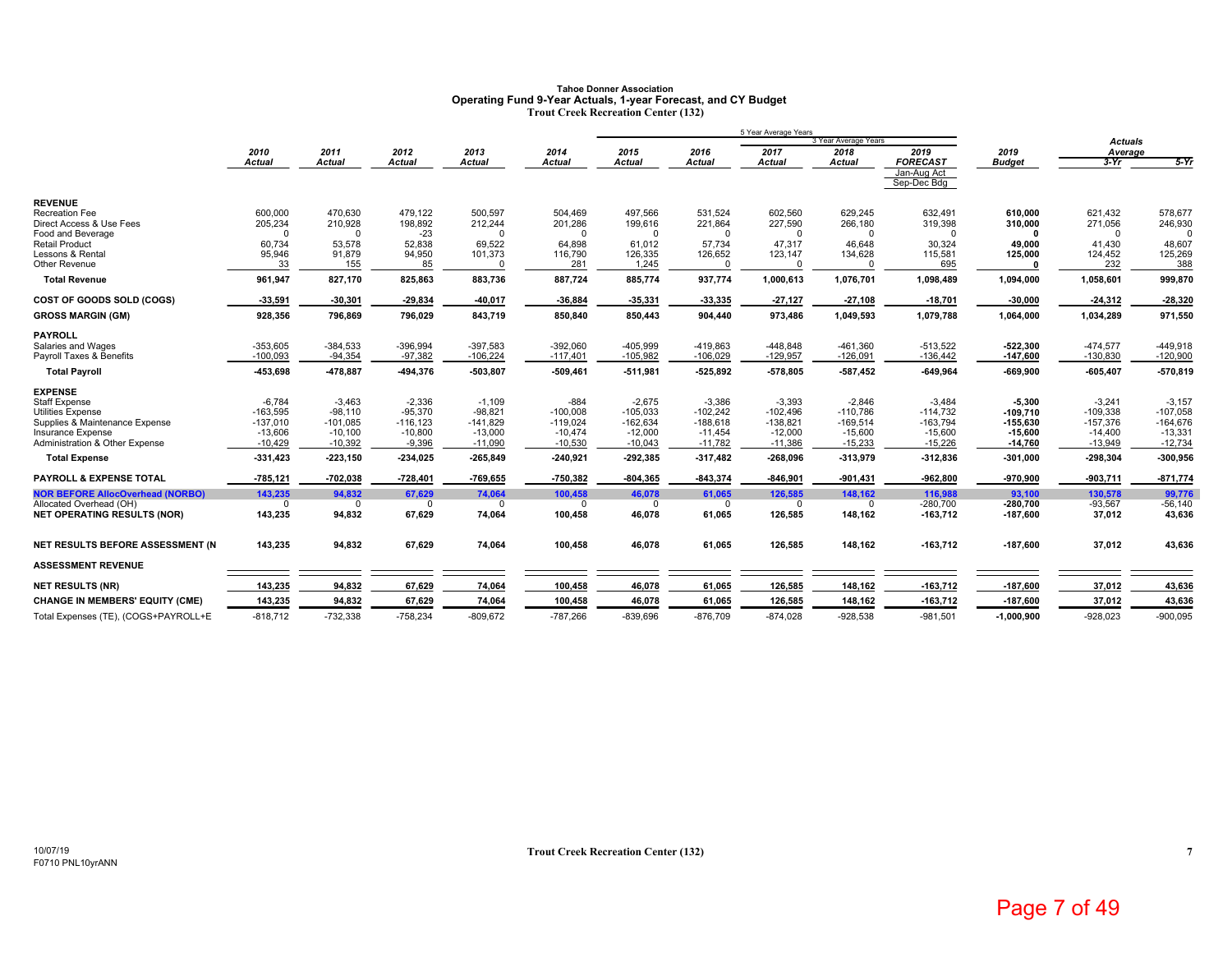# **Tahoe Donner Association Operating Fund 9-Year Actuals, 1-year Forecast, and CY Budget Aquatics (130)**

|                                                            |                       |                        |                        |                        |                        |                        |                        | 5 Year Average Years   | 3 Year Average Years   |                            |                        | <b>Actuals</b>         |                        |
|------------------------------------------------------------|-----------------------|------------------------|------------------------|------------------------|------------------------|------------------------|------------------------|------------------------|------------------------|----------------------------|------------------------|------------------------|------------------------|
|                                                            | 2010                  | 2011                   | 2012                   | 2013                   | 2014                   | 2015                   | 2016                   | 2017                   | 2018                   | 2019                       | 2019                   | Average                |                        |
|                                                            | <b>Actual</b>         | <b>Actual</b>          | Actual                 | <b>Actual</b>          | Actual                 | <b>Actual</b>          | <b>Actual</b>          | <b>Actual</b>          | Actual                 | <b>FORECAST</b>            | <b>Budget</b>          | $3-Yr$                 | $5-Yr$                 |
|                                                            |                       |                        |                        |                        |                        |                        |                        |                        |                        | Jan-Aug Act<br>Sep-Dec Bdg |                        |                        |                        |
| <b>REVENUE</b>                                             |                       |                        |                        |                        |                        |                        |                        |                        |                        |                            |                        |                        |                        |
| Recreation Fee                                             | 16,000                | 131,719                | 131,983                | 138,374                | 141,453                | 138,620                | 148,393                | 158,169                | 177,018                | 201,959                    | 192,000                | 179,049                | 164,832                |
| Direct Access & Use Fees                                   | 17,202                | 17,662                 | 17,046                 | 17,686                 | 20,812                 | 20,170                 | 22,474                 | 26,302                 | 21,454                 | 26,967                     | 24,000                 | 24,908                 | 23,473                 |
| Food and Beverage<br>Lessons & Rental                      | $\Omega$<br>$\Omega$  | $-37$<br>35,092        | $\Omega$<br>43,404     | $\Omega$<br>48,010     | $\Omega$<br>45,517     | $\Omega$<br>36,559     | $\Omega$<br>40,480     | $\Omega$<br>20,174     | 26,055                 | $\Omega$<br>23,419         | n<br>24,000            | $\Omega$<br>23,216     | $\Omega$<br>29,337     |
| Other Revenue                                              | 1.200                 | 1.640                  | 1,520                  | 1,040                  | 1,965                  | 30                     | 2,016                  | 676                    | 1,498                  | 300                        | 1,000                  | 825                    | 904                    |
| <b>Total Revenue</b>                                       | 34,402                | 186,076                | 193,953                | 205,110                | 209,747                | 195,379                | 213,363                | 205,321                | 226,025                | 252,644                    | 241,000                | 227,997                | 218,546                |
| <b>GROSS MARGIN (GM)</b>                                   | 34,402                | 186,076                | 193,953                | 205,110                | 209,747                | 195,379                | 213,363                | 205,321                | 226,025                | 252,644                    | 241,000                | 227,997                | 218,546                |
| <b>PAYROLL</b>                                             |                       |                        |                        |                        |                        |                        |                        |                        |                        |                            |                        |                        |                        |
| Salaries and Wages                                         | $-84,381$             | $-104,490$             | $-103,882$             | $-132,688$             | $-102,279$             | $-90,171$              | $-95,089$              | $-59,965$              | $-57,669$              | $-89,105$                  | $-88,400$              | $-68,913$              | $-78,400$              |
| Payroll Taxes & Benefits                                   | $-13,912$             | $-18,027$              | $-17,291$              | $-23,132$              | $-31,085$              | $-20,956$              | $-21,247$              | $-12,071$              | $-11,323$              | $-15,655$                  | $-17,600$              | $-13,017$              | $-16,250$              |
| <b>Total Payroll</b>                                       | $-98,292$             | $-122,517$             | $-121,172$             | $-155,821$             | -133,363               | $-111,127$             | $-116,336$             | $-72,037$              | $-68,992$              | $-104,761$                 | $-106,000$             | $-81,930$              | $-94,650$              |
| <b>EXPENSE</b>                                             |                       |                        |                        |                        |                        |                        |                        |                        |                        |                            |                        |                        |                        |
| <b>Staff Expense</b>                                       | $-4.807$              | $-7.990$               | $-5.109$               | $-8.222$               | $-3.924$               | $-3,601$               | $-4.987$               | $-4.688$               | $-6,211$               | $-3.466$                   | $-5.980$               | $-4.788$               | $-4.591$               |
| <b>Utilities Expense</b><br>Supplies & Maintenance Expense | $-10,259$<br>$-7,773$ | $-79.418$<br>$-53,890$ | $-61.518$<br>$-50,688$ | $-64,422$<br>$-46,218$ | $-61.127$<br>$-33,101$ | $-72,246$<br>$-41,809$ | $-83.572$<br>$-38,994$ | $-91.941$<br>$-39,523$ | $-81,240$<br>$-39,261$ | $-98.014$<br>$-52,198$     | $-88,760$<br>$-39,950$ | $-90,398$<br>$-43,661$ | $-85,403$<br>$-42,357$ |
| Insurance Expense                                          | $-480$                | $-4,200$               | $-4,200$               | $-4,800$               | $-4,190$               | $-4,800$               | $-4,246$               | $-5,400$               | $-6,000$               | $-6,000$                   | $-6,000$               | $-5,800$               | $-5,289$               |
| <b>Administration &amp; Other Expense</b>                  | $-385$                | $-1.297$               | $-1.498$               | $-2.137$               | $-531$                 | $-4.007$               | $-3,931$               | $-3.025$               | $-4,181$               | $-4,457$                   | $-5,710$               | $-3,888$               | $-3,920$               |
| <b>Total Expense</b>                                       | $-23,704$             | $-146,795$             | $-123,012$             | $-125,799$             | $-102,873$             | $-126,463$             | $-135,729$             | $-144,577$             | -136,893               | $-164, 134$                | $-146,400$             | $-148,535$             | $-141,559$             |
| <b>PAYROLL &amp; EXPENSE TOTAL</b>                         | $-121,996$            | $-269,312$             | $-244, 185$            | $-281,620$             | $-236,236$             | -237,589               | $-252,066$             | $-216,614$             | $-205,885$             | $-268,895$                 | $-252,400$             | $-230,465$             | $-236,210$             |
| <b>NOR BEFORE AllocOverhead (NORBO)</b>                    | $-87,594$             | $-83,236$              | $-50,232$              | $-76,510$              | $-26,489$              | $-42,211$              | $-38,703$              | $-11,293$              | 20,140                 | $-16,251$                  | $-11.400$              | $-2,468$               | $-17,663$              |
| Allocated Overhead (OH)                                    | $\Omega$              |                        | $\Omega$               | $\Omega$               | $\Omega$               | $\Omega$               |                        | $\Omega$               | n                      | $-197,800$                 | $-197.800$             | $-65,933$              | $-39,560$              |
| <b>NET OPERATING RESULTS (NOR)</b>                         | $-87,594$             | $-83,236$              | $-50,232$              | $-76,510$              | $-26,489$              | $-42,211$              | $-38,703$              | $-11,293$              | 20,140                 | $-214,051$                 | $-209,200$             | $-68,401$              | 57,223                 |
| NET RESULTS BEFORE ASSESSMENT (N                           | $-87,594$             | $-83,236$              | $-50,232$              | $-76,510$              | $-26,489$              | $-42,211$              | $-38,703$              | $-11,293$              | 20,140                 | $-214,051$                 | $-209,200$             | $-68,401$              | $-57,223$              |
| <b>ASSESSMENT REVENUE</b>                                  |                       |                        |                        |                        |                        |                        |                        |                        |                        |                            |                        |                        |                        |
| <b>NET RESULTS (NR)</b>                                    | $-87,594$             | $-83,236$              | $-50,232$              | $-76,510$              | $-26,489$              | $-42,211$              | $-38,703$              | $-11,293$              | 20,140                 | $-214,051$                 | $-209,200$             | $-68,401$              | $-57,223$              |
| <b>CHANGE IN MEMBERS' EQUITY (CME)</b>                     | $-87,594$             | $-83,236$              | $-50,232$              | $-76,510$              | $-26,489$              | $-42,211$              | $-38,703$              | $-11,293$              | 20,140                 | $-214,051$                 | $-209,200$             | $-68,401$              | $-57,223$              |
| Total Expenses (TE), (COGS+PAYROLL+E                       | $-121,996$            | $-269.312$             | $-244.185$             | $-281,620$             | $-236,236$             | $-237,589$             | $-252.066$             | $-216.614$             | $-205.885$             | $-268.895$                 | $-252.400$             | $-230,465$             | $-236,210$             |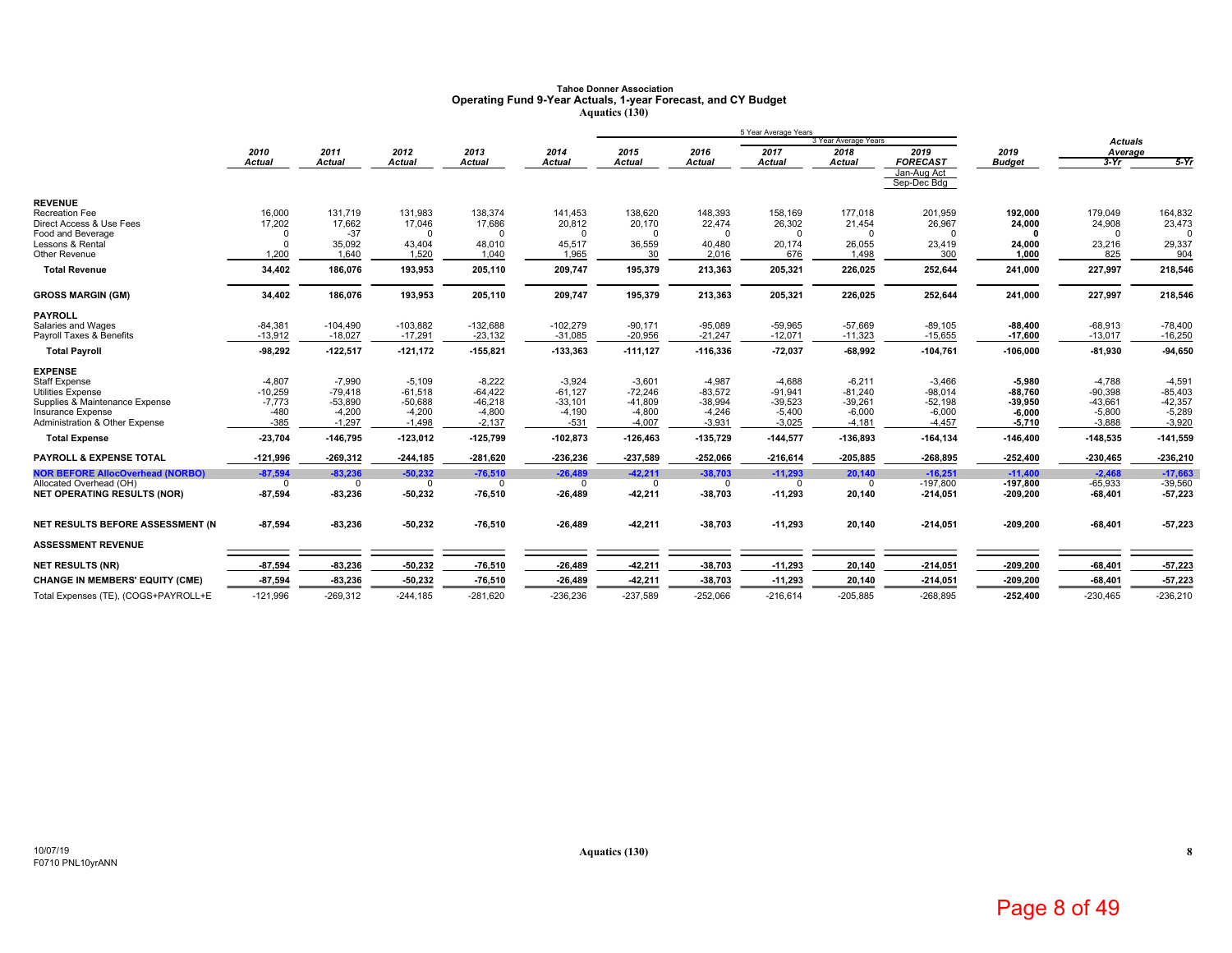# **Tahoe Donner Association Operating Fund 9-Year Actuals, 1-year Forecast, and CY Budget Day Camp (145)**

|                                                            |                       |                       |                       |                       |                       |                       |                       | 5 Year Average Years  |                              |                            |                       |                       |                       |
|------------------------------------------------------------|-----------------------|-----------------------|-----------------------|-----------------------|-----------------------|-----------------------|-----------------------|-----------------------|------------------------------|----------------------------|-----------------------|-----------------------|-----------------------|
|                                                            | 2010                  | 2011                  | 2012                  | 2013                  | 2014                  | 2015                  | 2016                  | 2017                  | 3 Year Average Years<br>2018 | 2019                       | 2019                  | <b>Actuals</b>        |                       |
|                                                            | Actual                | <b>Actual</b>         | <b>Actual</b>         | <b>Actual</b>         | <b>Actual</b>         | <b>Actual</b>         | <b>Actual</b>         | <b>Actual</b>         | <b>Actual</b>                | <b>FORECAST</b>            | <b>Budget</b>         | Average<br>$3-Yr$     | $5-Yr$                |
|                                                            |                       |                       |                       |                       |                       |                       |                       |                       |                              | Jan-Aug Act<br>Sep-Dec Bdg |                       |                       |                       |
| <b>REVENUE</b>                                             |                       |                       |                       |                       |                       |                       |                       |                       |                              |                            |                       |                       |                       |
| Lessons & Rental                                           | 99,077                | 106,611               | 114,243               | 164,703               | 182,763               | 197,557               | 204,726               | 223,485               | 255,512                      | 246,499                    | 275,000               | 241,832               | 225,556               |
| Other Revenue                                              | 250                   | 350                   | 490                   | 930                   | 660                   | 680                   | 1.125                 | 1.230                 | 1,155                        | 1,220                      |                       | 1,202                 | 1,082                 |
| <b>Total Revenue</b>                                       | 99,327                | 106,961               | 114,733               | 165,633               | 183,423               | 198,237               | 205,851               | 224,715               | 256,667                      | 247,719                    | 275,000               | 243,034               | 226,638               |
| <b>GROSS MARGIN (GM)</b>                                   | 99,327                | 106,961               | 114,733               | 165,633               | 183,423               | 198,237               | 205,851               | 224,715               | 256,667                      | 247,719                    | 275,000               | 243,034               | 226,638               |
| <b>PAYROLL</b>                                             |                       |                       |                       |                       |                       |                       |                       |                       |                              |                            |                       |                       |                       |
| Salaries and Wages                                         | $-64,902$             | $-52,825$             | $-55,719$             | $-77,448$             | $-74.078$             | $-87,851$             | $-103,049$            | $-120,305$            | $-142,213$                   | $-163,807$                 | $-153,500$            | $-142,108$            | $-123,445$            |
| Payroll Taxes & Benefits                                   | $-16.431$             | $-14,335$             | $-9,572$              | $-14,443$             | $-16,896$             | $-20,282$             | $-22,269$             | $-29,131$             | $-30,587$                    | $-32,894$                  | $-34,000$             | $-30,871$             | $-27,033$             |
| <b>Total Payroll</b>                                       | $-81,334$             | $-67,160$             | $-65,290$             | $-91,890$             | $-90,974$             | $-108, 133$           | $-125,318$            | $-149,436$            | $-172,799$                   | $-196,701$                 | $-187,500$            | -172,979              | $-150,478$            |
| <b>EXPENSE</b>                                             |                       |                       |                       |                       |                       |                       |                       |                       |                              |                            |                       |                       |                       |
| Staff Expense                                              | $-1,589$              | $-621$                | $-1,460$              | $-2,878$              | $-1,497$              | $-1,800$              | $-2,426$              | $-3,571$              | $-2,977$                     | $-2,976$                   | $-2,990$              | $-3,174$              | $-2,750$              |
| <b>Utilities Expense</b><br>Supplies & Maintenance Expense | $-1,914$<br>$-13,227$ | $-1,888$<br>$-14,357$ | $-2,239$<br>$-16,067$ | $-2,018$<br>$-28,093$ | $-1.791$<br>$-29.980$ | $-1,479$<br>$-25,640$ | $-3.871$<br>$-29,089$ | $-3.638$<br>$-25,675$ | $-3,316$                     | $-3.348$<br>$-30,372$      | $-2.100$              | $-3,434$<br>$-30,070$ | $-3.131$<br>$-28,988$ |
| Insurance Expense                                          | $-1,200$              | $-1,200$              | $-1,200$              | $-1,200$              | $-1,571$              | $-1,800$              | $-1,688$              | $-1,800$              | $-34,163$<br>$-1,800$        | $-1,800$                   | $-35,610$<br>$-1,800$ | $-1,800$              | $-1,778$              |
| Administration & Other Expense                             | $-2,345$              | $-3,032$              | $-4,473$              | $-5,260$              | $-4,794$              | $-5,915$              | $-9,396$              | $-6,907$              | $-10,377$                    | $-5,100$                   | $-8,900$              | $-7,461$              | $-7,539$              |
| <b>Total Expense</b>                                       | $-20,274$             | $-21,099$             | -25,439               | $-39,449$             | $-39,634$             | $-36,633$             | 46,470                | 41,591                | 52,634                       | -43,596                    | $-51,400$             | -45,940               | 44,185                |
| <b>PAYROLL &amp; EXPENSE TOTAL</b>                         | $-101,607$            | $-88,259$             | $-90,729$             | $-131,339$            | $-130,608$            | $-144,766$            | $-171,787$            | $-191,027$            | $-225,433$                   | $-240,298$                 | $-238,900$            | $-218,919$            | $-194,662$            |
| <b>NOR BEFORE AllocOverhead (NORBO)</b>                    | $-2,280$              | 18,702                | 24,004                | 34,294                | 52,815                | 53,471                | 34,064                | 33,688                | 31,234                       | 7,421                      | 36,100                | 24,114                | 31.976                |
| Allocated Overhead (OH)                                    | $\mathbf 0$           | $\Omega$              | $\Omega$              | $\mathbf 0$           | $\Omega$              | $\Omega$              | $\Omega$              | $\Omega$              | $\Omega$                     | $-67.000$                  | $-67.000$             | $-22,333$             | $-13,400$             |
| <b>NET OPERATING RESULTS (NOR)</b>                         | $-2,280$              | 18,702                | 24,004                | 34,294                | 52,815                | 53,471                | 34,064                | 33,688                | 31,234                       | -59,579                    | $-30,900$             | 1,781                 | 18,576                |
| NET RESULTS BEFORE ASSESSMENT (N                           | $-2,280$              | 18,702                | 24,004                | 34,294                | 52,815                | 53,471                | 34,064                | 33,688                | 31,234                       | $-59,579$                  | $-30,900$             | 1,781                 | 18,576                |
| <b>ASSESSMENT REVENUE</b>                                  |                       |                       |                       |                       |                       |                       |                       |                       |                              |                            |                       |                       |                       |
| <b>NET RESULTS (NR)</b>                                    | $-2,280$              | 18,702                | 24,004                | 34,294                | 52,815                | 53,471                | 34,064                | 33,688                | 31,234                       | $-59,579$                  | $-30,900$             | 1,781                 | 18,576                |
| <b>CHANGE IN MEMBERS' EQUITY (CME)</b>                     | $-2,280$              | 18,702                | 24,004                | 34,294                | 52,815                | 53,471                | 34,064                | 33,688                | 31,234                       | $-59,579$                  | $-30,900$             | 1,781                 | 18,576                |
| Total Expenses (TE), (COGS+PAYROLL+E                       | $-101,607$            | $-88,259$             | $-90,729$             | $-131,339$            | $-130,608$            | $-144,766$            | $-171,787$            | $-191,027$            | $-225,433$                   | $-240,298$                 | $-238,900$            | $-218,919$            | $-194,662$            |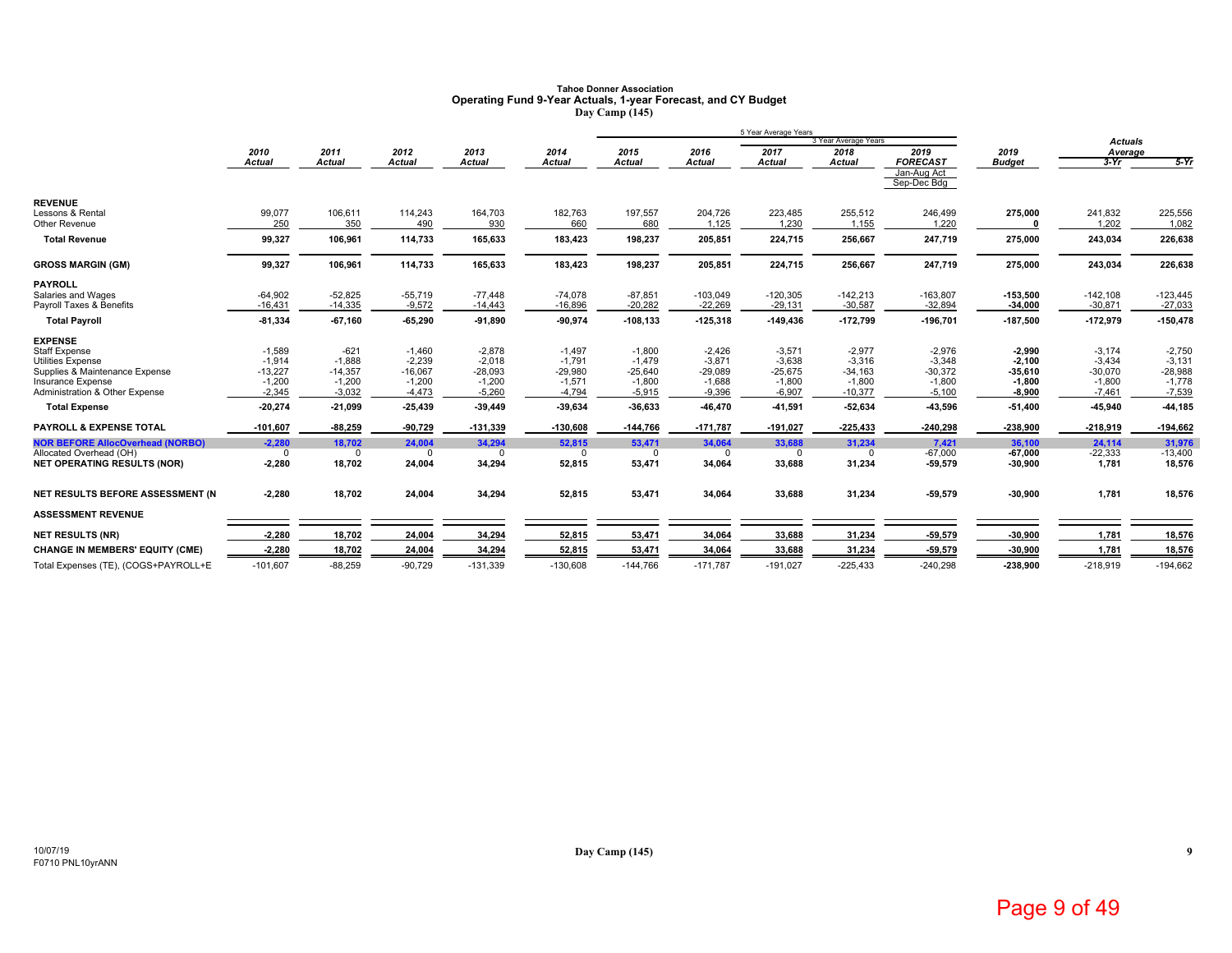# Tahoe Donner Association<br>Operating Fund 9-Year Actuals, 1-year Forecast, and CY Budget<br>Recreation (140)

|                                         |                |                 |                 |                 |                 |               |               | 5 Year Average Years |                              |                            |               |                           |                 |
|-----------------------------------------|----------------|-----------------|-----------------|-----------------|-----------------|---------------|---------------|----------------------|------------------------------|----------------------------|---------------|---------------------------|-----------------|
|                                         | 2010           | 2011            | 2012            | 2013            | 2014            | 2015          | 2016          | 2017                 | 3 Year Average Years<br>2018 | 2019                       | 2019          | <b>Actuals</b><br>Average |                 |
|                                         | Actual         | <b>Actual</b>   | <b>Actual</b>   | <b>Actual</b>   | <b>Actual</b>   | <b>Actual</b> | <b>Actual</b> | <b>Actual</b>        | <b>Actual</b>                | <b>FORECAST</b>            | <b>Budget</b> | $3-Yr$                    | $5-Yr$          |
|                                         |                |                 |                 |                 |                 |               |               |                      |                              | Jan-Aug Act<br>Sep-Dec Bdg |               |                           |                 |
| <b>REVENUE</b>                          |                |                 |                 |                 |                 |               |               |                      |                              |                            |               |                           |                 |
| Direct Access & Use Fees                | 4,644          | 66,730          | 70,370          | 60,632          | 81,840          | 94,328        | 164,821       | 162,351              | 135,985                      | 160,056                    | 155,000       | 152,797                   | 143,508         |
| Food and Beverage                       | 4,138          | $\Omega$        | $\Omega$        | $\Omega$        |                 | $\Omega$      | $-104$        | $-37$                | $-1$                         | $\Omega$                   |               | $-13$                     | $-28$           |
| <b>Retail Product</b>                   | $-273$         | 3,616           | 6.532           | 19,653          | 22.203          | 4,586         | 4,760         | 5.772                | 3,646                        | 3,566                      | 5,000         | 4,328                     | 4,466           |
| Lessons & Rental<br>Other Revenue       | 4.245<br>1.841 | 13,874<br>1,457 | 25,552<br>3,401 | 48,239<br>5,067 | 32,742<br>5,775 | 9,973<br>990  | 16,204<br>17  | 15,065<br>34         | 23,425<br>18,591             | 17,323<br>16,120           | 15,000        | 18,604<br>11,582          | 16,398<br>7,150 |
|                                         |                |                 |                 |                 |                 |               |               |                      |                              |                            | 5,000         |                           |                 |
| <b>Total Revenue</b>                    | 14,596         | 85,677          | 105,854         | 133,592         | 142,560         | 109,876       | 185,697       | 183,184              | 181,645                      | 197,065                    | 180,000       | 187,298                   | 171,494         |
| COST OF GOODS SOLD (COGS)               | $-1,463$       | $-3,251$        | 3,461           | $-9,120$        | $-10,675$       | $-1,531$      | $-2,328$      | $-2,752$             | $-1,650$                     | $-2,006$                   | $-4,000$      | $-2,136$                  | $-2,053$        |
| <b>GROSS MARGIN (GM)</b>                | 13,133         | 82,426          | 102,393         | 124,471         | 131,885         | 108,345       | 183,369       | 180,433              | 179,996                      | 195,059                    | 176,000       | 185,162                   | 169,440         |
| <b>PAYROLL</b>                          |                |                 |                 |                 |                 |               |               |                      |                              |                            |               |                           |                 |
| Salaries and Wages                      | $-56,386$      | $-93,196$       | $-85,894$       | $-121,953$      | $-106,063$      | $-68,852$     | $-81,617$     | $-70,274$            | $-73,471$                    | $-72,750$                  | $-80,600$     | $-72,165$                 | $-73,393$       |
| Payroll Taxes & Benefits                | $-18.834$      | $-22.777$       | $-22.614$       | $-28,475$       | $-23,798$       | $-20,748$     | $-23,624$     | $-18,616$            | $-18,822$                    | $-19,510$                  | $-22,700$     | $-18,983$                 | $-20,264$       |
| <b>Total Payroll</b>                    | $-75,220$      | $-115,972$      | $-108,507$      | $-150,428$      | $-129,861$      | $-89,600$     | $-105,241$    | $-88,890$            | $-92,293$                    | $-92,260$                  | $-103,300$    | $-91,148$                 | 93,657          |
| <b>EXPENSE</b>                          |                |                 |                 |                 |                 |               |               |                      |                              |                            |               |                           |                 |
| Staff Expense                           | $-1,289$       | $-2,664$        | $-1,853$        | $-2,845$        | $-1,240$        | $-592$        | $-243$        | $-1,565$             | $-1,291$                     | $-829$                     | $-1,900$      | $-1,229$                  | $-904$          |
| Utilities Expense                       | $-180$         | $-314$          | $-407$          | $-926$          | $-623$          | $-411$        | $-450$        | $-360$               | $-146$                       | $-240$                     | -360          | $-249$                    | $-321$          |
| Supplies & Maintenance Expense          | $-30,277$      | $-95,682$       | $-99,187$       | $-94,999$       | $-69,367$       | $-72,216$     | $-107,150$    | $-104,461$           | $-112,785$                   | $-95,481$                  | $-112,540$    | $-104,242$                | $-98,418$       |
| Insurance Expense                       | $-600$         | $-600$          | $-600$          | $-600$          | $-524$          | $-600$        | $-2,785$      | $-600$               | $-600$                       | $-600$                     | $-600$        | $-600$                    | $-1,037$        |
| Administration & Other Expense          | $-1,030$       | $-6,283$        | $-4,805$        | $-11,114$       | $-3,717$        | $-3,092$      | $-3,839$      | $-4,983$             | $-8,612$                     | $-7,083$                   | $-8,100$      | $-6,893$                  | $-5,522$        |
| <b>Total Expense</b>                    | -33,376        | $-105,543$      | $-106,852$      | $-110,485$      | $-75,472$       | $-76,912$     | $-114,467$    | $-111,969$           | $-123,435$                   | $-104,233$                 | $-123,500$    | $-113,212$                | $-106,203$      |
| PAYROLL & EXPENSE TOTAL                 | $-108,596$     | $-221,515$      | $-215,359$      | $-260,914$      | $-205,333$      | $-166,512$    | $-219,708$    | $-200,859$           | $-215,728$                   | $-196,493$                 | $-226,800$    | $-204,360$                | $-199,860$      |
| <b>NOR BEFORE AllocOverhead (NORBO)</b> | $-95,463$      | $-139.089$      | $-112.966$      | $-136,443$      | $-73,448$       | $-58,166$     | $-36,339$     | $-20,427$            | $-35,732$                    | $-1,434$                   | $-50,800$     | $-19,198$                 | $-30,420$       |
| Allocated Overhead (OH)                 | $\mathbf 0$    | $\Omega$        | $\Omega$        | $\Omega$        | $\Omega$        | $\Omega$      | $\Omega$      | $\Omega$             | 0                            | $-133,300$                 | $-133.300$    | $-44,433$                 | $-26,660$       |
| <b>NET OPERATING RESULTS (NOR)</b>      | $-95,463$      | $-139,089$      | $-112,966$      | $-136,443$      | $-73,448$       | $-58,166$     | $-36,339$     | $-20,427$            | 35,732                       | $-134,734$                 | $-184,100$    | $-63,631$                 | $-57,080$       |
| NET RESULTS BEFORE ASSESSMENT (N        | 95,463         | $-139,089$      | $-112,966$      | $-136,443$      | $-73,448$       | $-58,166$     | $-36,339$     | $-20,427$            | -35,732                      | $-134,734$                 | $-184,100$    | $-63,631$                 | $-57,080$       |
| <b>ASSESSMENT REVENUE</b>               |                |                 |                 |                 |                 |               |               |                      |                              |                            |               |                           |                 |
| <b>NET RESULTS (NR)</b>                 | 95,463         | $-139,089$      | $-112,966$      | $-136,443$      | $-73,448$       | $-58,166$     | $-36,339$     | $-20,427$            | -35,732                      | $-134,734$                 | $-184,100$    | $-63,631$                 | $-57,080$       |
| <b>CHANGE IN MEMBERS' EQUITY (CME)</b>  | -95,463        | $-139,089$      | $-112,966$      | $-136,443$      | $-73,448$       | $-58,166$     | -36,339       | $-20,427$            | -35,732                      | -134,734                   | $-184, 100$   | $-63,631$                 | $-57,080$       |
| Total Expenses (TE), (COGS+PAYROLL+E    | $-110,059$     | $-224,767$      | $-218,820$      | $-270,034$      | $-216,008$      | $-168,042$    | $-222,036$    | $-203,611$           | $-217,377$                   | $-198,499$                 | $-230,800$    | $-206.496$                | $-201,913$      |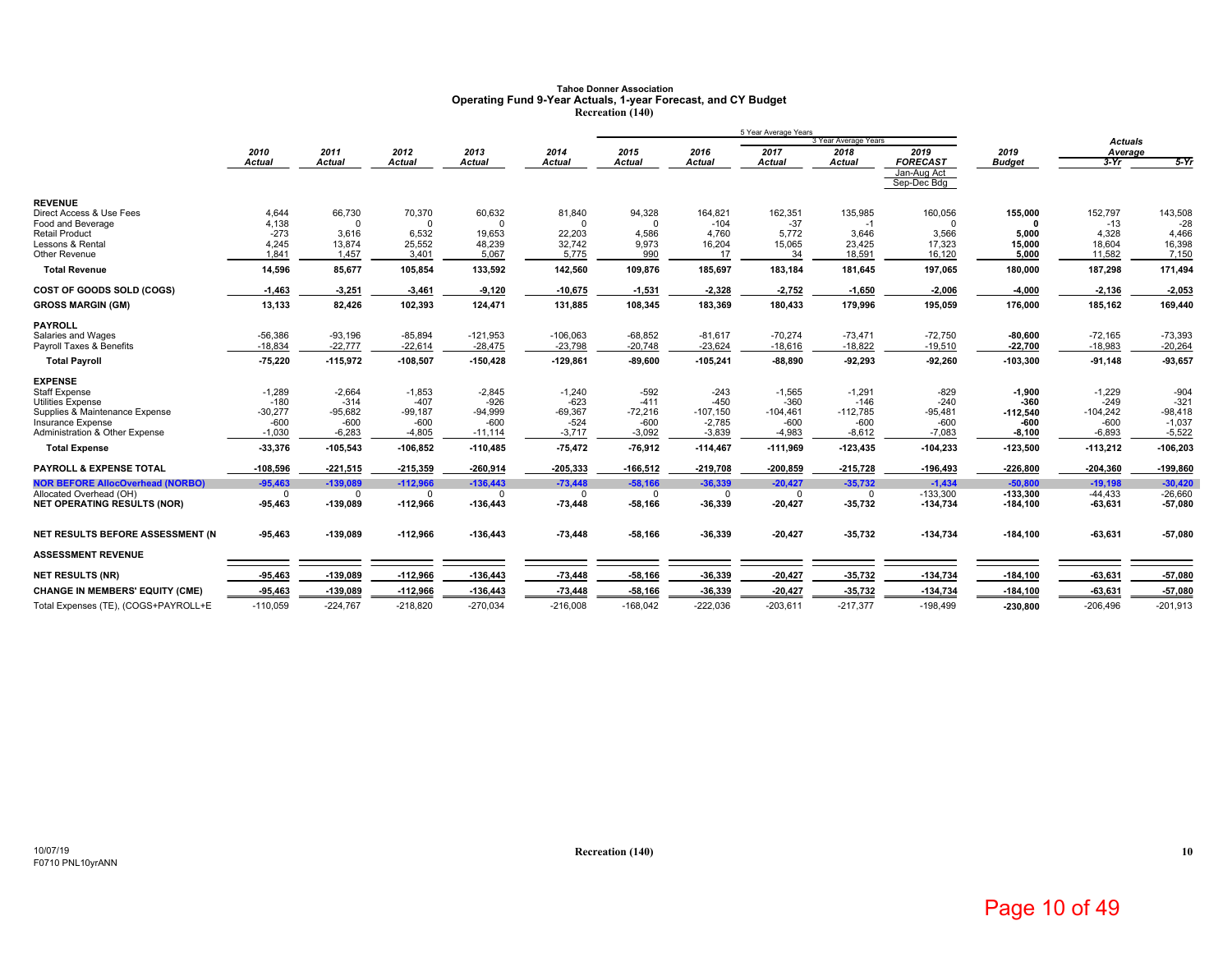# **Tahoe Donner Association Operating Fund 9-Year Actuals, 1-year Forecast, and CY Budget Public Amenities Consolidated**

|                                                                    |                          |                          |                          |                          |                           |                          |                          | 5 Year Average Years   | 3 Year Average Years     |                            |                         |                           |                          |
|--------------------------------------------------------------------|--------------------------|--------------------------|--------------------------|--------------------------|---------------------------|--------------------------|--------------------------|------------------------|--------------------------|----------------------------|-------------------------|---------------------------|--------------------------|
|                                                                    | 2010                     | 2011                     | 2012                     | 2013                     | 2014                      | 2015                     | 2016                     | 2017                   | 2018                     | 2019                       | 2019                    | <b>Actuals</b><br>Average |                          |
|                                                                    | <b>Actual</b>            | <b>Actual</b>            | <b>Actual</b>            | Actual                   | <b>Actual</b>             | <b>Actual</b>            | <b>Actual</b>            | <b>Actual</b>          | <b>Actual</b>            | <b>FORECAST</b>            | <b>Budget</b>           | $3-Yr$                    | $5-Yr$                   |
|                                                                    |                          |                          |                          |                          |                           |                          |                          |                        |                          | Jan-Aug Act<br>Sep-Dec Bdg |                         |                           |                          |
| <b>REVENUE</b>                                                     |                          |                          |                          |                          |                           |                          |                          |                        |                          |                            |                         |                           |                          |
| <b>Recreation Fee</b>                                              | $\Omega$                 | $\Omega$                 | 10.005                   | 19,478                   | 7,087                     | 10,013                   | 28,022                   | 24,458                 | 10,455                   | 27,779                     | 23,000                  | 20,897                    | 20,145                   |
| Direct Access & Use Fees                                           | 2,620,345                | 2,120,272                | 2,044,400                | 2,302,847                | 1,452,885                 | 1,772,471                | 3,138,375                | 3,142,868              | 3,032,202                | 3,595,072                  | 3,467,200               | 3,256,714                 | 2,936,198                |
| Food and Beverage<br><b>Retail Product</b>                         | 2,085,508<br>321,288     | 2,158,426<br>227,457     | 2,291,346<br>237.032     | 2,650,155<br>248,464     | 2,624,591<br>153,207      | 2,901,906<br>236,854     | 3,891,248<br>381,257     | 4,048,697<br>407,977   | 4,127,961<br>402,433     | 4,232,917<br>433,309       | 4,423,800<br>401,000    | 4,136,525<br>414,573      | 3,840,546<br>372,366     |
| Lessons & Rental                                                   | 1,599,300                | 1,308,055                | 1,153,645                | 1,532,880                | 599,773                   | 847,783                  | 2,120,387                | 2,134,437              | 2,129,680                | 2,492,288                  | 2,330,800               | 2,252,135                 | 1,944,915                |
| Other Revenue                                                      | 13,525                   | 16,857                   | 27,933                   | 26,697                   | 22,315                    | 34,256                   | 75,254                   | 144,709                | 183,063                  | 173,082                    | 130,200                 | 166,951                   | 122,073                  |
| <b>Total Revenue</b>                                               | 6,639,966                | 5,831,067                | 5,764,362                | 6,780,521                | 4,859,858                 | 5,803,283                | 9,634,543                | 9,903,146              | 9,885,795                | 10,954,447                 | 10,776,000              | 10,247,796                | 9,236,243                |
| COST OF GOODS SOLD (COGS)                                          | $-921,059$               | $-885,738$               | $-919,691$               | $-1,044,609$             | $-924,255$                | $-1,069,004$             | $-1,437,919$             | $-1,510,330$           | $-1,460,706$             | $-1,463,843$               | $-1,493,100$            | $-1,478,293$              | $-1,388,360$             |
| <b>GROSS MARGIN (GM)</b>                                           | 5,718,908                | 4,945,329                | 4,844,671                | 5,735,912                | 3,935,602                 | 4,734,278                | 8,196,624                | 8,392,817              | 8,425,089                | 9,490,604                  | 9,282,900               | 8,769,503                 | 7,847,882                |
| <b>PAYROLL</b>                                                     |                          |                          |                          |                          |                           |                          |                          |                        |                          |                            |                         |                           |                          |
| Salaries and Wages                                                 | $-2,952,283$             | $-2,875,017$             | $-2,814,347$             | $-3,200,503$             | $-2,644,561$              | $-3,052,193$             | $-4,236,207$             | $-4,621,835$           | $-4,638,405$             | $-4,913,221$               | -4,907,600              | $-4,724,487$              | $-4,292,372$             |
| Payroll Taxes & Benefits                                           | $-707,069$               | $-675,299$               | $-729,052$               | $-797,447$               | $-836,417$                | $-951,374$               | $-1,318,591$             | $-1,382,758$           | $-1,182,355$             | $-1,286,680$               | $-1,355,800$            | $-1,283,931$              | $-1,224,351$             |
| <b>Total Payroll</b>                                               | $-3,659,352$             | $-3,550,316$             | -3,543,399               | $-3,997,950$             | -3,480,978                | -4,003,567               | $-5,554,798$             | $-6,004,593$           | $-5,820,759$             | $-6,199,900$               | $-6,263,400$            | $-6,008,418$              | $-5,516,724$             |
| <b>EXPENSE</b>                                                     |                          |                          |                          |                          |                           |                          |                          |                        |                          |                            |                         |                           |                          |
| Staff Expense                                                      | $-78,639$                | $-79,282$                | $-64,961$                | $-89,389$                | $-55,447$                 | $-71,156$                | $-141.621$               | $-259,891$             | $-224,620$               | $-272,229$                 | $-261.821$              | $-252.247$                | $-193,903$               |
| <b>Utilities Expense</b>                                           | $-363,477$               | $-351,155$               | $-373,728$               | $-380,299$               | $-332,829$                | $-320,215$               | $-444,855$               | $-419,146$             | $-488,043$               | $-506,676$                 | -492,620                | $-471,288$                | $-435,787$               |
| Supplies & Maintenance Expense                                     | $-673,788$               | $-637.006$               | $-509.094$               | $-642,469$               | $-442.891$                | $-533.909$               | $-789.871$               | $-847.931$             | $-765.509$               | $-867.771$                 | $-823.159$              | $-827.070$                | $-760.998$               |
| Insurance Expense<br>Administration & Other Expense                | $-174,633$<br>$-307,733$ | $-171,400$<br>$-323,781$ | $-163,814$<br>$-284,749$ | $-234,100$<br>$-391,857$ | $-199,536$<br>$-317,782$  | $-219,936$<br>$-403,690$ | $-253,025$<br>$-489,503$ | $-260,200$<br>-487,695 | $-273,600$<br>$-478,085$ | $-288,000$<br>$-517,263$   | $-288,000$<br>-530,600  | $-273,933$<br>$-494,348$  | $-258,952$<br>$-475,247$ |
| <b>Total Expense</b>                                               | $-1,598,269$             | $-1,562,624$             | $-1,396,346$             | $-1,738,113$             | $-1,348,484$              | $-1,548,907$             | $-2,118,876$             | $-2,274,863$           | $-2,229,858$             | $-2,451,939$               | $-2,396,200$            | $-2,318,886$              | $-2,124,888$             |
| PAYROLL & EXPENSE TOTAL                                            | $-5,257,621$             | $-5,112,940$             | -4,939,745               | $-5,736,063$             | -4,829,462                | $-5,552,474$             | $-7,673,673$             | $-8,279,456$           | $-8,050,617$             | $-8,651,839$               | $-8,659,600$            | $-8,327,304$              | $-7,641,612$             |
|                                                                    |                          |                          |                          |                          |                           |                          |                          |                        |                          |                            |                         |                           |                          |
| <b>NOR BEFORE AllocOverhead (NORBO)</b><br>Allocated Overhead (OH) | 461,286<br>$\mathbf 0$   | $-167,611$<br>$\Omega$   | $-95,074$<br>$\mathbf 0$ | $-151$<br>$\mathbf 0$    | $-893,860$<br>$\mathbf 0$ | $-818,195$<br>$\Omega$   | 522,951<br>$\Omega$      | 113,361<br>$^{\circ}$  | 374,472<br>$\Omega$      | 838,765<br>$-1.864.600$    | 623,300<br>$-1,864,600$ | 442,199<br>$-621,533$     | 206,271<br>$-372,920$    |
| <b>NET OPERATING RESULTS (NOR)</b>                                 | 461,286                  | $-167,611$               | 95,074                   | $-151$                   | -893,860                  | $-818,195$               | 522,951                  | 113,361                | 374,472                  | $-1,025,835$               | $-1,241,300$            | -179,334                  | $-166,649$               |
| NET RESULTS BEFORE ASSESSMENT (N)                                  | 461.286                  | $-167.611$               | -95,074                  | $-151$                   | -893.860                  | $-818.195$               | 522.951                  | 113,361                | 374.472                  | $-1,025,835$               | $-1,241,300$            | -179,334                  | $-166,649$               |
|                                                                    |                          |                          |                          |                          |                           |                          |                          |                        |                          |                            |                         |                           |                          |
| <b>ASSESSMENT REVENUE</b>                                          |                          |                          |                          |                          |                           |                          |                          |                        |                          |                            |                         |                           |                          |
| <b>NET RESULTS (NR)</b>                                            | 461,286                  | $-167,611$               | -95,074                  | $-151$                   | -893,860                  | $-818,195$               | 522,951                  | 113,361                | 374,472                  | $-1,025,835$               | $-1,241,300$            | -179,334                  | $-166,649$               |
| <b>CHANGE IN MEMBERS' EQUITY (CME)</b>                             | 461,286                  | $-167,611$               | $-95,074$                | $-151$                   | $-893,860$                | $-818,195$               | 522,951                  | 113,361                | 374,472                  | $-1,025,835$               | $-1,241,300$            | -179,334                  | $-166,649$               |
| Total Expenses (TE), (COGS+PAYROLL+E                               | $-6,178,680$             | $-5,998,678$             | $-5,859,436$             | $-6,780,672$             | $-5,753,718$              | $-6,621,478$             | $-9,111,592$             | $-9,789,785$           | $-9,511,323$             | $-10, 115, 682$            | $-10, 152, 700$         | $-9,805,597$              | $-9,029,972$             |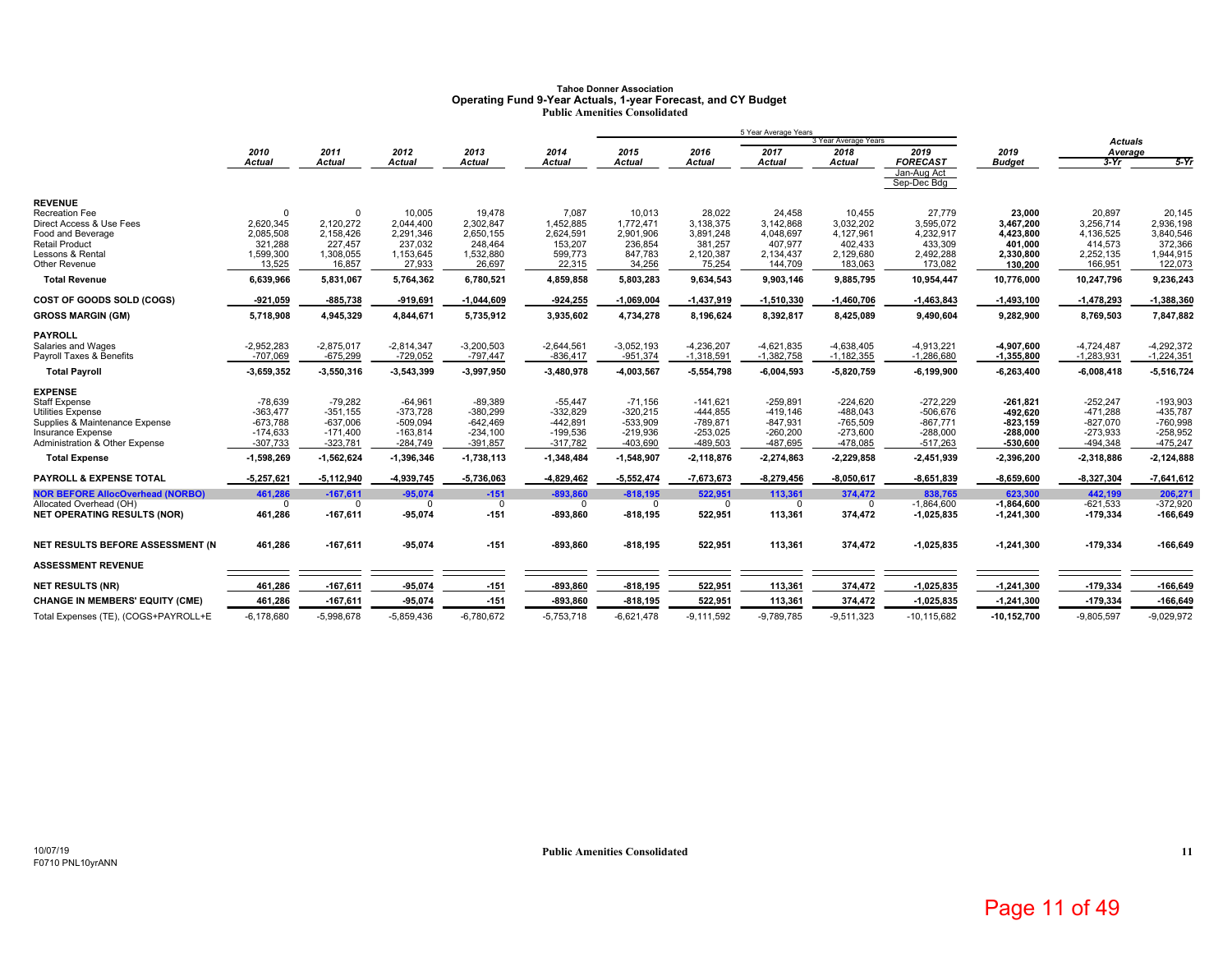## Tahoe Donner Association<br>Operating Fund 9-Year Actuals, 1-year Forecast, and CY Budget<br>Consolidated Golf

|                                                     |                        |                        |                        |                        |                        |                        |                        | 5 Year Average Years   |                              |                            |                        |                           |                        |
|-----------------------------------------------------|------------------------|------------------------|------------------------|------------------------|------------------------|------------------------|------------------------|------------------------|------------------------------|----------------------------|------------------------|---------------------------|------------------------|
|                                                     | 2010                   | 2011                   | 2012                   | 2013                   | 2014                   | 2015                   | 2016                   | 2017                   | 3 Year Average Years<br>2018 | 2019                       | 2019                   | <b>Actuals</b><br>Average |                        |
|                                                     | Actual                 | <b>Actual</b>          | <b>Actual</b>          | <b>Actual</b>          | Actual                 | <b>Actual</b>          | <b>Actual</b>          | <b>Actual</b>          | <b>Actual</b>                | <b>FORECAST</b>            | <b>Budget</b>          | $3-Yr$                    | $5-Yr$                 |
|                                                     |                        |                        |                        |                        |                        |                        |                        |                        |                              | Jan-Aug Act<br>Sep-Dec Bdg |                        |                           |                        |
| <b>REVENUE</b>                                      |                        |                        |                        |                        |                        |                        |                        |                        |                              |                            |                        |                           |                        |
| Direct Access & Use Fees                            | 785,900                | 707,408                | 760,079                | 798,174                | 841,369                | 830,043                | 841.682                | 729,034                | 802,084                      | 604,633                    | 894.000                | 711,917                   | 761,495                |
| Food and Beverage                                   | $\Omega$               | O                      | $\Omega$               | $\Omega$               | O                      | $\cap$                 | $\Omega$               | -3                     |                              | $\Omega$                   |                        | -1                        |                        |
| <b>Retail Product</b><br>Lessons & Rental           | 84,510<br>158,865      | 98,080<br>137,112      | 102,193<br>143,108     | 104,598<br>160,536     | 99,440<br>190,773      | 93,423<br>181,764      | 88,812<br>179,397      | 88,970<br>166,058      | 94,637<br>202,639            | 70,877<br>105,077          | 90.000                 | 84,828<br>157,925         | 87,344<br>166,987      |
| Other Revenue                                       | 7,275                  | 5,754                  | 7,935                  | 9,662                  | 7,503                  | 3,773                  | 9,217                  | 10,140                 | 3,464                        | 5,098                      | 165,000<br>11,000      | 6,234                     | 6,338                  |
| <b>Total Revenue</b>                                | 1,036,549              | 948,354                | 1,013,315              | 1,072,970              | 1,139,086              | 1,109,002              | 1,119,109              | 994,199                | 1,102,824                    | 785,685                    | 1,160,000              | 960,903                   | 1,022,164              |
| COST OF GOODS SOLD (COGS)                           | $-64,011$              | $-77,599$              | $-79,883$              | $-81,900$              | $-69,377$              | $-64,383$              | -58,706                | 59,577                 | $-62,154$                    | -43,927                    | $-61,000$              | $-55,220$                 | $-57,750$              |
| <b>GROSS MARGIN (GM)</b>                            | 972,538                | 870,755                | 933,432                | 991,070                | 1,069,708              | 1,044,619              | 1,060,403              | 934,622                | 1,040,670                    | 741,757                    | 1,099,000              | 905,683                   | 964,414                |
| <b>PAYROLL</b>                                      |                        |                        |                        |                        |                        |                        |                        |                        |                              |                            |                        |                           |                        |
| Salaries and Wages                                  | $-733,624$             | $-699.121$             | $-718.788$             | $-723,588$             | $-639.007$             | $-660.533$             | $-672.075$             | $-675.512$             | $-657.116$                   | $-664.887$                 | $-711.200$             | $-665.839$                | $-666.025$             |
| Payroll Taxes & Benefits                            | $-156,288$             | $-145,358$             | $-153,767$             | $-157,883$             | $-163,582$             | $-162,504$             | $-173,077$             | $-178,404$             | $-150,741$                   | $-156,571$                 | $-172,300$             | $-161,905$                | $-164,259$             |
| <b>Total Payroll</b>                                | $-889,912$             | $-844,479$             | $-872,555$             | $-881,470$             | $-802,589$             | $-823,037$             | $-845.151$             | $-853,917$             | $-807, 857$                  | $-821,458$                 | $-883,500$             | $-827,744$                | -830,284               |
| <b>EXPENSE</b>                                      |                        |                        |                        |                        |                        |                        |                        |                        |                              |                            |                        |                           |                        |
| <b>Staff Expense</b>                                | $-15,709$              | $-14,358$              | $-8,244$               | $-13,844$              | $-9,147$               | $-9,727$               | $-12,124$              | $-13,706$              | $-6,902$                     | $-10,774$                  | $-11.800$              | $-10,461$                 | $-10,647$              |
| <b>Utilities Expense</b>                            | $-116, 168$            | $-111,116$             | $-159,710$             | $-145,918$             | $-141, 125$            | $-107,287$             | $-133,565$             | $-123,086$             | $-149,420$                   | $-139,703$                 | $-136, 150$            | $-137,403$                | $-130,612$             |
| Supplies & Maintenance Expense                      | $-141,781$             | $-132,417$             | $-74,167$              | $-141,120$             | $-124,728$             | $-116,395$             | $-98,327$              | $-113,902$             | $-96,683$                    | $-106,677$                 | $-87,260$              | $-105,754$                | $-106,397$             |
| Insurance Expense<br>Administration & Other Expense | $-35,880$<br>$-32,150$ | $-33,900$<br>$-27,076$ | $-35,600$<br>$-29,968$ | $-44,000$<br>$-30,955$ | $-39,802$<br>$-28,869$ | $-45,600$<br>$-32,616$ | $-40,531$<br>$-29.249$ | $-46,200$<br>$-37,833$ | $-54,000$<br>$-38,954$       | $-55,200$<br>$-26,508$     | $-55,200$<br>$-29,490$ | $-51,800$<br>$-34,432$    | $-48,306$<br>$-33,032$ |
| <b>Total Expense</b>                                | -341,687               | $-318,867$             | $-307,689$             | $-375,838$             | -343,672               | $-311,625$             | $-313,796$             | $-334,726$             | $-345,960$                   | -338,862                   | $-319,900$             | $-339,849$                | -328,994               |
| PAYROLL & EXPENSE TOTAL                             | $-1,231,599$           | $-1, 163, 346$         | $-1,180,244$           | $-1,257,308$           | $-1,146,261$           | $-1, 134, 663$         | $-1,158,947$           | $-1,188,643$           | $-1, 153, 817$               | $-1,160,320$               | $-1,203,400$           | $-1, 167, 593$            | $-1,159,278$           |
| <b>NOR BEFORE AllocOverhead (NORBO)</b>             | $-259,061$             | $-292,592$             | $-246,812$             | $-266,238$             | $-76,553$              | $-90,043$              | $-98,545$              | $-254,021$             | $-113,147$                   | $-418,562$                 | $-104,400$             | $-261,910$                | $-194,864$             |
| Allocated Overhead (OH)                             | $\Omega$               | O                      | $\Omega$               | $\Omega$               | $\Omega$               |                        | $\Omega$               | $\Omega$               | $\Omega$                     | $-222,900$                 | $-222.900$             | $-74,300$                 | $-44.580$              |
| <b>NET OPERATING RESULTS (NOR)</b>                  | -259,061               | $-292,592$             | $-246,812$             | $-266,238$             | $-76,553$              | $-90,043$              | -98,545                | $-254,021$             | $-113,147$                   | $-641,462$                 | -327,300               | $-336,210$                | $-239,444$             |
| NET RESULTS BEFORE ASSESSMENT (N                    | $-259.061$             | $-292,592$             | $-246.812$             | $-266.238$             | $-76,553$              | $-90,043$              | -98,545                | $-254,021$             | $-113,147$                   | $-641,462$                 | $-327,300$             | $-336,210$                | $-239,444$             |
| <b>ASSESSMENT REVENUE</b>                           |                        |                        |                        |                        |                        |                        |                        |                        |                              |                            |                        |                           |                        |
| <b>NET RESULTS (NR)</b>                             | -259,061               | $-292,592$             | $-246,812$             | $-266,238$             | $-76,553$              | $-90,043$              | $-98,545$              | 254,021                | $-113,147$                   | $-641,462$                 | -327,300               | $-336,210$                | $-239,444$             |
| <b>CHANGE IN MEMBERS' EQUITY (CME)</b>              | $-259,061$             | $-292,592$             | $-246,812$             | $-266,238$             | $-76,553$              | $-90,043$              | $-98,545$              | $-254,021$             | $-113,147$                   | $-641,462$                 | -327,300               | $-336,210$                | -239,444               |
| Total Expenses (TE), (COGS+PAYROLL+E                | $-1,295,610$           | $-1.240.946$           | $-1.260.128$           | $-1.339.208$           | $-1.215.638$           | $-1,199,046$           | $-1.217.653$           | $-1,248,220$           | $-1.215.971$                 | $-1.204.247$               | $-1.264.400$           | $-1.222.813$              | $-1.217.027$           |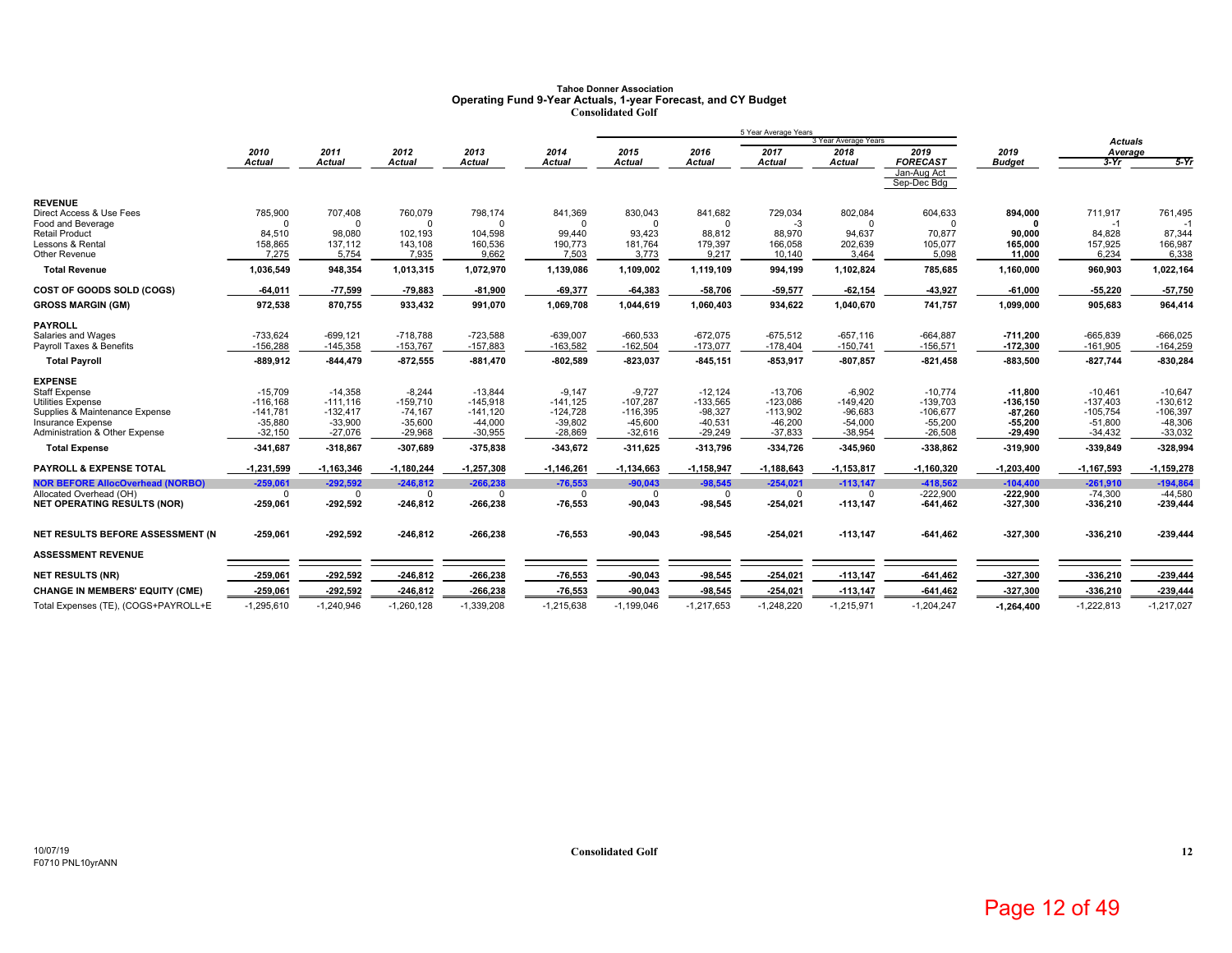### **Tahoe Donner AssociationOperating Fund 9-Year Actuals, 1-year Forecast, and CY Budget Golf Course Operations (120)**

|                                         |                  |                  |                  |                  |                  |                  |                  | 5 Year Average Years |                      |                                               |                   |                  |                  |
|-----------------------------------------|------------------|------------------|------------------|------------------|------------------|------------------|------------------|----------------------|----------------------|-----------------------------------------------|-------------------|------------------|------------------|
|                                         |                  |                  |                  |                  |                  |                  |                  |                      | 3 Year Average Years |                                               |                   | <b>Actuals</b>   |                  |
|                                         | 2010             | 2011             | 2012             | 2013             | 2014             | 2015             | 2016             | 2017                 | 2018                 | 2019                                          | 2019              | Average          |                  |
|                                         | <b>Actual</b>    | <b>Actual</b>    | Actual           | <b>Actual</b>    | Actual           | <b>Actual</b>    | <b>Actual</b>    | <b>Actual</b>        | <b>Actual</b>        | <b>FORECAST</b><br>Jan-Aug Act<br>Sep-Dec Bdg | <b>Budget</b>     | $3-Yr$           | $5-Yr$           |
| <b>REVENUE</b>                          |                  |                  |                  |                  |                  |                  |                  |                      |                      |                                               |                   |                  |                  |
| Direct Access & Use Fees                | 785,900          | 707,408          | 760,079          | 798,174          | 841,369          | 830,043          | 841,682          | 729,034              | 802,084              | 604,633                                       | 894,000           | 711,917          | 761,495          |
| Food and Beverage                       | $\Omega$         | U                | $\Omega$         | $\Omega$         | n                |                  |                  | $-3$                 |                      | $\Omega$                                      |                   | -1               |                  |
| <b>Retail Product</b>                   | 84,510           | 98.080           | 102.193          | 104,598          | 99.440           | 93.423           | 88.812           | 88.970               | 94,637               | 70,877                                        | 90.000            | 84.828           | 87.344           |
| Lessons & Rental<br>Other Revenue       | 158,865<br>7,275 | 137,112<br>5,754 | 143,108<br>7,935 | 160,536<br>9,662 | 190,773<br>7,503 | 181,764<br>3,773 | 179,397<br>9,217 | 166,058<br>10,140    | 202,639<br>3,464     | 105,077<br>5,098                              | 165,000<br>11,000 | 157,925<br>6,234 | 166,987<br>6,338 |
| <b>Total Revenue</b>                    | 1,036,549        | 948,354          | 1,013,315        | 1,072,970        | 1,139,086        | 1,109,002        | 1,119,109        | 994,199              | 1,102,824            | 785,685                                       | 1,160,000         | 960,903          | 1,022,164        |
|                                         |                  |                  |                  |                  |                  |                  |                  |                      |                      |                                               |                   |                  |                  |
| COST OF GOODS SOLD (COGS)               | $-64,011$        | $-77,599$        | $-79,883$        | $-81,900$        | $-69,377$        | $-64,383$        | $-58,706$        | $-59,577$            | $-62, 154$           | 43,927                                        | $-61,000$         | $-55.220$        | $-57,750$        |
| <b>GROSS MARGIN (GM)</b>                | 972,538          | 870,755          | 933,432          | 991,070          | 1,069,708        | 1,044,619        | 1,060,403        | 934,622              | 1,040,670            | 741,757                                       | 1,099,000         | 905,683          | 964,414          |
| <b>PAYROLL</b>                          |                  |                  |                  |                  |                  |                  |                  |                      |                      |                                               |                   |                  |                  |
| Salaries and Wages                      | $-228,197$       | $-208,899$       | $-213,832$       | $-215,730$       | $-171,883$       | $-190,293$       | $-163,619$       | $-163, 132$          | $-175,935$           | $-162,078$                                    | $-193,100$        | $-167,048$       | $-171,011$       |
| Payroll Taxes & Benefits                | $-49,924$        | $-45,517$        | $-48,104$        | $-48,354$        | $-45,211$        | $-42,168$        | $-42,472$        | $-42,895$            | $-42,326$            | $-42,098$                                     | $-49,200$         | $-42,440$        | $-42,392$        |
| <b>Total Payroll</b>                    | $-278,121$       | $-254,416$       | $-261,936$       | $-264,085$       | $-217,095$       | $-232,461$       | $-206,091$       | $-206,028$           | $-218,260$           | $-204, 176$                                   | $-242,300$        | $-209,488$       | $-213,403$       |
| <b>EXPENSE</b>                          |                  |                  |                  |                  |                  |                  |                  |                      |                      |                                               |                   |                  |                  |
| Staff Expense                           | $-4,431$         | $-197$           | $-2,331$         | $-3,503$         | $-1,501$         | $-1,820$         | $-2.453$         | $-2.742$             | $-1,568$             | $-2.172$                                      | $-1,800$          | $-2.161$         | $-2,151$         |
| <b>Utilities Expense</b>                | $-11,435$        | $-11,136$        | $-12,144$        | $-12,231$        | $-12,022$        | $-12,383$        | $-13,540$        | $-12,861$            | $-22,754$            | $-16,816$                                     | $-12,920$         | $-17,477$        | $-15,671$        |
| Supplies & Maintenance Expense          | $-20,304$        | $-15,024$        | $-17.624$        | $-18,698$        | $-18,136$        | $-20,847$        | $-25,046$        | $-18,106$            | $-19,983$            | $-18,938$                                     | $-17,380$         | $-19,009$        | $-20,584$        |
| Insurance Expense                       | $-19.800$        | $-17.900$        | $-18.800$        | $-24,800$        | $-21.996$        | $-25,200$        | $-22.486$        | $-25.800$            | $-30,000$            | $-30,600$                                     | $-30.600$         | $-28.800$        | $-26.817$        |
| Administration & Other Expense          | $-29,467$        | $-23,426$        | $-26,139$        | $-27,374$        | $-25,862$        | $-26,702$        | $-23,865$        | $-33,301$            | $-35,883$            | $-23,326$                                     | $-26,300$         | $-30,837$        | $-28,615$        |
| <b>Total Expense</b>                    | -85,437          | $-67,683$        | $-77,039$        | $-86.605$        | $-79,517$        | $-86.952$        | $-87,390$        | $-92,811$            | $-110, 187$          | $-91,852$                                     | $-89,000$         | $-98.283$        | -93,838          |
| <b>PAYROLL &amp; EXPENSE TOTAL</b>      | -363,558         | $-322,099$       | -338,975         | $-350.690$       | $-296,612$       | $-319,414$       | $-293,481$       | -298.838             | $-328,448$           | $-296.028$                                    | $-331,300$        | -307,771         | $-307,242$       |
| <b>NOR BEFORE AllocOverhead (NORBO)</b> | 608,980          | 548,656          | 594,457          | 640,381          | 773,097          | 725,206          | 766,921          | 635,784              | 712.222              | 445,730                                       | 767,700           | 597,912          | 657,172          |
| Allocated Overhead (OH)                 | $\mathbf 0$      | $\Omega$         | $\Omega$         | $\Omega$         | $^{\circ}$       | $\Omega$         | $\mathbf 0$      | $^{\circ}$           | $\Omega$             | $-139,200$                                    | $-139,200$        | $-46,400$        | $-27,840$        |
| <b>NET OPERATING RESULTS (NOR)</b>      | 608,980          | 548,656          | 594,457          | 640,381          | 773,097          | 725,206          | 766,921          | 635,784              | 712,222              | 306,530                                       | 628,500           | 551,512          | 629,332          |
| NET RESULTS BEFORE ASSESSMENT (N        | 608.980          | 548,656          | 594,457          | 640,381          | 773,097          | 725,206          | 766.921          | 635,784              | 712,222              | 306,530                                       | 628,500           | 551,512          | 629,332          |
| <b>ASSESSMENT REVENUE</b>               |                  |                  |                  |                  |                  |                  |                  |                      |                      |                                               |                   |                  |                  |
| <b>NET RESULTS (NR)</b>                 | 608,980          | 548,656          | 594,457          | 640,381          | 773,097          | 725,206          | 766,921          | 635,784              | 712,222              | 306,530                                       | 628,500           | 551,512          | 629,332          |
| <b>CHANGE IN MEMBERS' EQUITY (CME)</b>  | 608,980          | 548,656          | 594,457          | 640,381          | 773,097          | 725,206          | 766,921          | 635,784              | 712,222              | 306,530                                       | 628,500           | 551,512          | 629,332          |
| Total Expenses (TE), (COGS+PAYROLL+E    | $-427.569$       | $-399.698$       | $-418.858$       | $-432.589$       | $-365.989$       | $-383.797$       | $-352.187$       | $-358.416$           | $-390.602$           | $-339.955$                                    | -392.300          | $-362.991$       | $-364.991$       |
|                                         |                  |                  |                  |                  |                  |                  |                  |                      |                      |                                               |                   |                  |                  |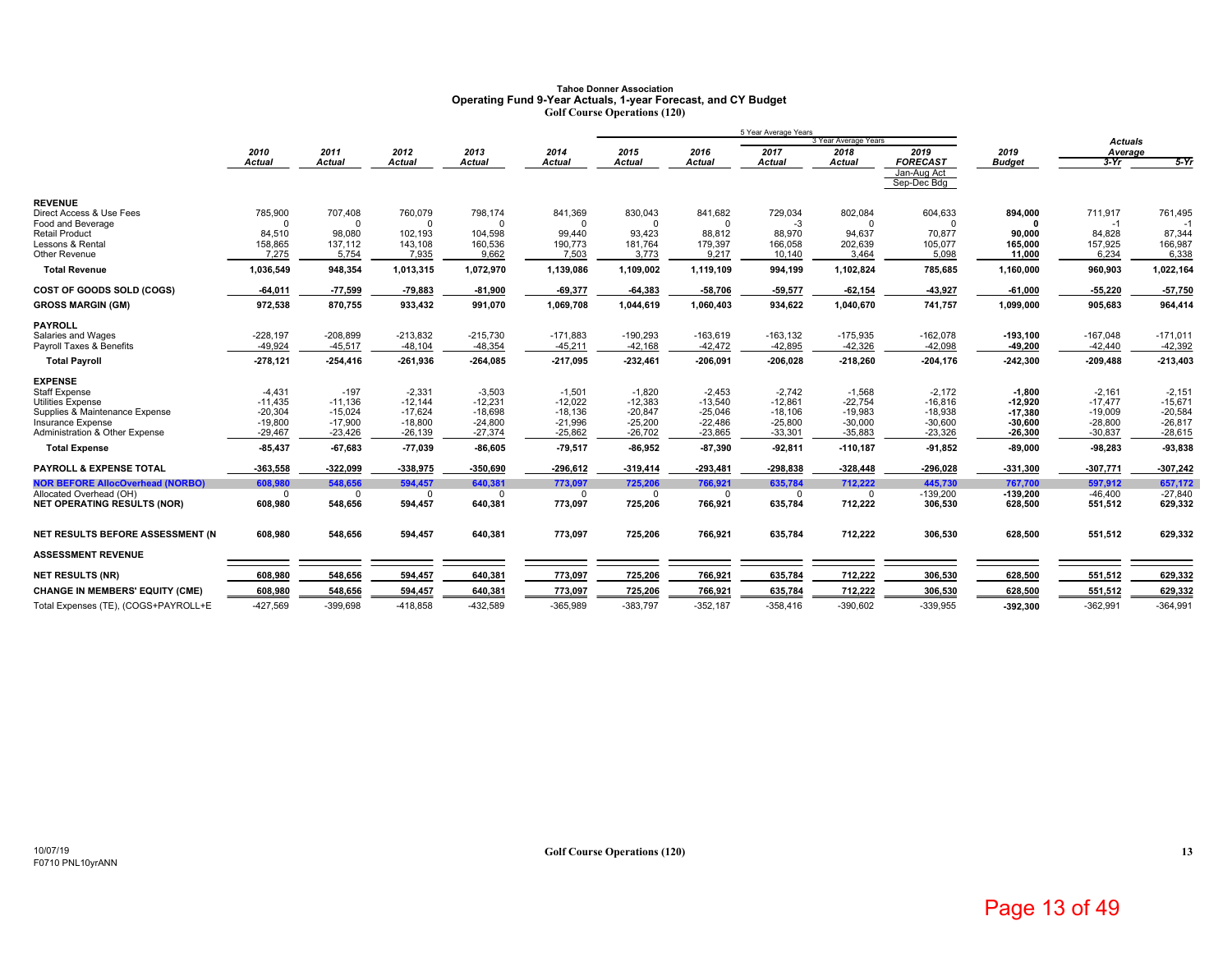### **Tahoe Donner AssociationOperating Fund 9-Year Actuals, 1-year Forecast, and CY Budget Golf Course Maintenance (125)**

|                                         |            |               |            |               |               |               |            | 5 Year Average Years |                      |                            |               |                |             |
|-----------------------------------------|------------|---------------|------------|---------------|---------------|---------------|------------|----------------------|----------------------|----------------------------|---------------|----------------|-------------|
|                                         |            |               |            |               |               |               |            |                      | 3 Year Average Years |                            |               | <b>Actuals</b> |             |
|                                         | 2010       | 2011          | 2012       | 2013          | 2014          | 2015          | 2016       | 2017                 | 2018                 | 2019                       | 2019          | Average        |             |
|                                         | Actual     | <b>Actual</b> | Actual     | <b>Actual</b> | <b>Actual</b> | <b>Actual</b> | Actual     | <b>Actual</b>        | <b>Actual</b>        | <b>FORECAST</b>            | <b>Budget</b> | $3-Yr$         | $5-Yr$      |
|                                         |            |               |            |               |               |               |            |                      |                      | Jan-Aug Act<br>Sep-Dec Bdg |               |                |             |
|                                         |            |               |            |               |               |               |            |                      |                      |                            |               |                |             |
| <b>REVENUE</b>                          |            |               |            |               |               |               |            |                      |                      |                            |               |                |             |
|                                         |            |               |            |               |               |               |            |                      |                      |                            |               |                |             |
| <b>PAYROLL</b>                          |            |               |            |               |               |               |            |                      |                      |                            |               |                |             |
| Salaries and Wages                      | $-505,427$ | $-490,222$    | $-504,956$ | $-507,857$    | $-467, 123$   | $-470,240$    | $-508,456$ | $-512,380$           | $-481,182$           | $-502,809$                 | $-518,100$    | $-498,790$     | $-495,013$  |
| Payroll Taxes & Benefits                | $-106,364$ | $-99,842$     | $-105,663$ | $-109,528$    | $-118,371$    | $-120,336$    | $-130,604$ | $-135,509$           | $-108,415$           | $-114,473$                 | $-123,100$    | $-119,466$     | $-121,868$  |
| <b>Total Payroll</b>                    | $-611,791$ | -590.063      | $-610.619$ | $-617.386$    | -585.494      | -590.576      | $-639.060$ | $-647.889$           | $-589.597$           | $-617,282$                 | $-641,200$    | $-618.256$     | $-616,881$  |
| <b>EXPENSE</b>                          |            |               |            |               |               |               |            |                      |                      |                            |               |                |             |
| <b>Staff Expense</b>                    | $-11,278$  | $-14,161$     | $-5,913$   | $-10,342$     | $-7,646$      | $-7,907$      | $-9,671$   | $-10,963$            | $-5,334$             | $-8,603$                   | $-10.000$     | $-8,300$       | $-8,495$    |
| Utilities Expense                       | $-104,734$ | $-99,980$     | $-147,566$ | $-133,688$    | $-129, 104$   | $-94,903$     | $-120,025$ | $-110,225$           | $-126,666$           | $-122,887$                 | $-123,230$    | $-119,926$     | $-114,941$  |
| Supplies & Maintenance Expense          | $-121,477$ | $-117,393$    | $-56,543$  | $-122,422$    | $-106.592$    | $-95,548$     | $-73,281$  | $-95,795$            | $-76,701$            | $-87,739$                  | $-69,880$     | $-86.745$      | $-85,813$   |
| <b>Insurance Expense</b>                | $-16,080$  | $-16,000$     | $-16,800$  | $-19,200$     | $-17,806$     | $-20,400$     | $-18,045$  | $-20,400$            | $-24,000$            | $-24,600$                  | $-24,600$     | $-23,000$      | $-21,489$   |
| Administration & Other Expense          | $-2,682$   | $-3,651$      | $-3,828$   | $-3,582$      | $-3,008$      | $-5,914$      | $-5,385$   | $-4,532$             | $-3,071$             | $-3.182$                   | $-3,190$      | $-3,595$       | $-4,417$    |
| <b>Total Expense</b>                    | $-256,250$ | $-251,184$    | $-230,651$ | $-289,233$    | $-264, 155$   | $-224,673$    | $-226,406$ | $-241,916$           | $-235,772$           | $-247,010$                 | -230,900      | $-241,566$     | $-235, 155$ |
| <b>PAYROLL &amp; EXPENSE TOTAL</b>      | -868,041   | $-841,247$    | $-841,270$ | $-906,618$    | $-849,649$    | $-815,249$    | $-865,466$ | $-889, 805$          | $-825,369$           | $-864,292$                 | $-872,100$    | $-859, 822$    | $-852,036$  |
| <b>NOR BEFORE AllocOverhead (NORBO)</b> | $-868,041$ | $-841,247$    | $-841,270$ | $-906,618$    | $-849,649$    | $-815,249$    | $-865,466$ | $-889,805$           | $-825,369$           | $-864,292$                 | $-872,100$    | $-859,822$     | $-852,036$  |
| Allocated Overhead (OH)                 | $\Omega$   | $\Omega$      | $\Omega$   | $\Omega$      | $\Omega$      | $\Omega$      |            | $\Omega$             |                      | $-83,700$                  | $-83.700$     | $-27,900$      | $-16,740$   |
| <b>NET OPERATING RESULTS (NOR)</b>      | $-868,041$ | $-841,247$    | $-841,270$ | $-906,618$    | $-849,649$    | $-815,249$    | $-865,466$ | $-889, 805$          | $-825,369$           | $-947,992$                 | $-955,800$    | $-887,722$     | $-868,776$  |
| NET RESULTS BEFORE ASSESSMENT (N        | $-868.041$ | $-841,247$    | $-841.270$ | $-906,618$    | $-849.649$    | $-815,249$    | $-865.466$ | $-889.805$           | $-825,369$           | $-947,992$                 | $-955,800$    | $-887,722$     | $-868,776$  |
| <b>ASSESSMENT REVENUE</b>               |            |               |            |               |               |               |            |                      |                      |                            |               |                |             |
|                                         |            |               |            |               |               |               |            |                      |                      |                            |               |                |             |
| <b>NET RESULTS (NR)</b>                 | $-868,041$ | $-841,247$    | $-841,270$ | $-906,618$    | $-849,649$    | $-815,249$    | $-865,466$ | $-889, 805$          | $-825,369$           | $-947,992$                 | $-955,800$    | $-887,722$     | $-868,776$  |
| <b>CHANGE IN MEMBERS' EQUITY (CME)</b>  | $-868,041$ | $-841,247$    | $-841.270$ | $-906,618$    | $-849,649$    | $-815,249$    | $-865,466$ | $-889, 805$          | $-825,369$           | $-947,992$                 | $-955,800$    | $-887,722$     | $-868,776$  |
| Total Expenses (TE), (COGS+PAYROLL+E    | $-868,041$ | $-841,247$    | $-841,270$ | $-906,618$    | $-849,649$    | $-815,249$    | $-865,466$ | $-889, 805$          | $-825,369$           | $-864,292$                 | $-872,100$    | $-859,822$     | $-852,036$  |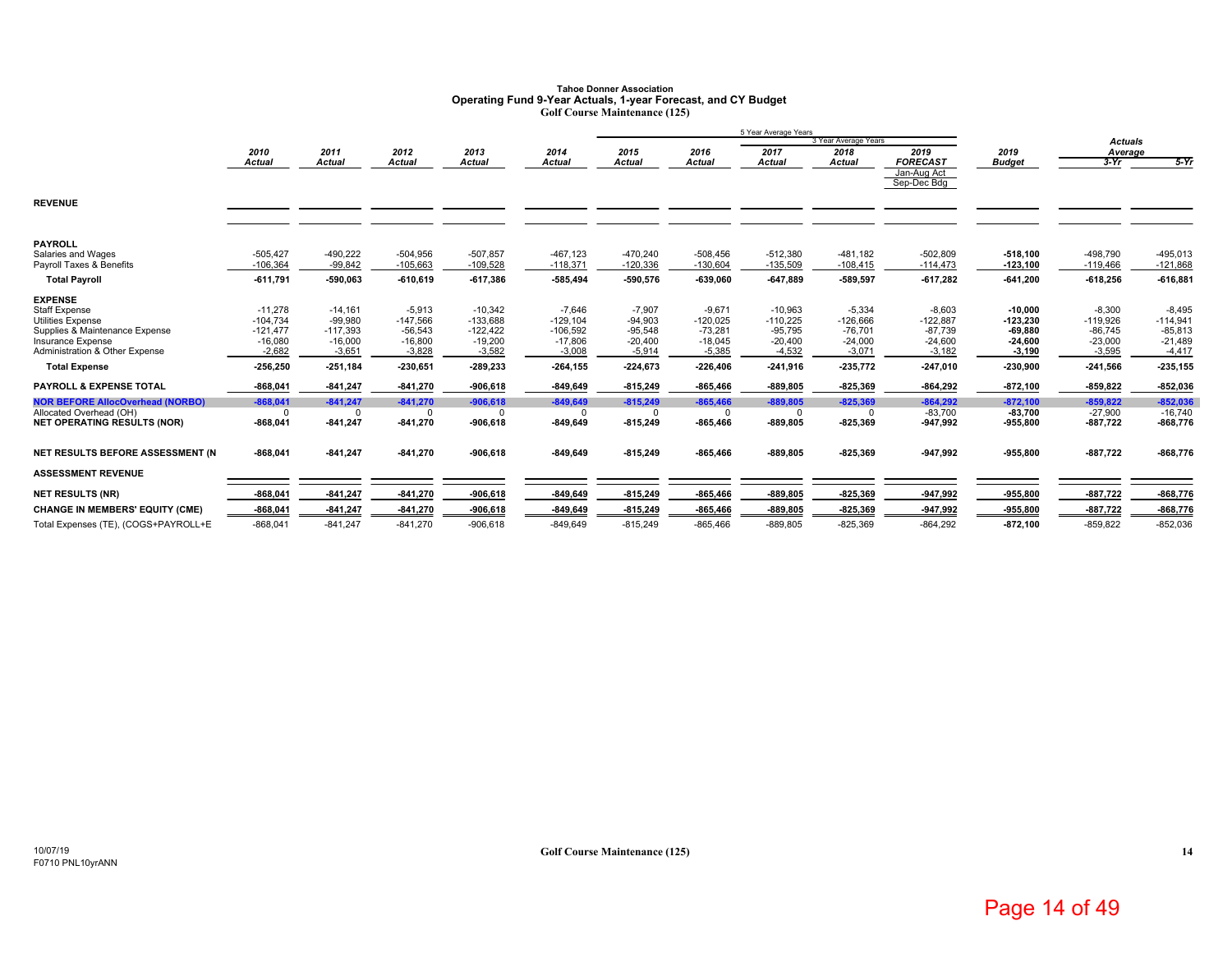### **Tahoe Donner AssociationOperating Fund 9-Year Actuals, 1-year Forecast, and CY Budget Cross Country Center (110)**

|                                                               |                     |                  |                     |                    |                    |                           |                     | 5 Year Average Years   |                              |                            |                         |                           |                      |
|---------------------------------------------------------------|---------------------|------------------|---------------------|--------------------|--------------------|---------------------------|---------------------|------------------------|------------------------------|----------------------------|-------------------------|---------------------------|----------------------|
|                                                               | 2010                | 2011             | 2012                | 2013               | 2014               | 2015                      | 2016                | 2017                   | 3 Year Average Years<br>2018 | 2019                       | 2019                    | <b>Actuals</b><br>Average |                      |
|                                                               | Actual              | <b>Actual</b>    | <b>Actual</b>       | <b>Actual</b>      | Actual             | <b>Actual</b>             | <b>Actual</b>       | <b>Actual</b>          | <b>Actual</b>                | <b>FORECAST</b>            | <b>Budget</b>           | $3-Yr$                    | $5-Yr$               |
|                                                               |                     |                  |                     |                    |                    |                           |                     |                        |                              | Jan-Aug Act<br>Sep-Dec Bdg |                         |                           |                      |
| <b>REVENUE</b>                                                |                     |                  |                     |                    |                    |                           |                     |                        |                              |                            |                         |                           |                      |
| Direct Access & Use Fees                                      | 511,602             | 404,718          | 386,334             | 412,201            | 304,405            | 245,198                   | 559,814             | 627,099                | 595,714                      | 725,346                    | 638,000                 | 649,386                   | 550,634              |
| Food and Beverage                                             | 53,980              | 33,267           | 33,336              | 55,760             | 11.510             | 1,635                     | $\Omega$            | $\Omega$               | <sup>0</sup>                 | $\Omega$                   |                         | $\Omega$                  | 327                  |
| <b>Retail Product</b>                                         | 44,657              | 31,975           | 37.107              | 48,141             | 23,377             | 61,937                    | 110.800             | 95.671                 | 122,126                      | 133,421                    | 110,000                 | 117.073                   | 104,791              |
| Lessons & Rental<br>Other Revenue                             | 185,585<br>1,113    | 120,976<br>1,218 | 113,291<br>1,359    | 173,444<br>2,789   | 98,102<br>1,511    | 124,014<br>2,979          | 301,168<br>6,306    | 277,873<br>4,755       | 230,540<br>8,783             | 358,754<br>12,218          | 287,000<br>8,000        | 289,056<br>8,585          | 258,470<br>7,008     |
| <b>Total Revenue</b>                                          | 796,939             | 592,154          | 571,427             | 692,335            | 438,906            | 435,764                   | 978,088             | 1,005,397              | 957,163                      | 1,229,739                  | 1,043,000               | 1,064,100                 | 921,230              |
| COST OF GOODS SOLD (COGS)                                     | -48,602             | -31,591          | $-36,448$           | $-50,200$          | $-19,290$          | $-37,527$                 | $-65,781$           | 52,080                 | $-72,782$                    | $-74,769$                  | $-59,000$               | $-66,544$                 | $-60,588$            |
| <b>GROSS MARGIN (GM)</b>                                      | 748,336             | 560.563          | 534,979             | 642,135            | 419,616            | 398,237                   | 912,307             | 953,318                | 884,381                      | 1,154,970                  | 984,000                 | 997,556                   | 860,642              |
| <b>PAYROLL</b>                                                |                     |                  |                     |                    |                    |                           |                     |                        |                              |                            |                         |                           |                      |
| Salaries and Wages                                            | $-250,005$          | $-213,631$       | $-211,923$          | $-286,600$         | $-191,283$         | $-232,493$                | $-376,558$          | $-396,649$             | $-369,855$                   | -447,697                   | $-395,400$              | $-404,733$                | $-364,650$           |
| Payroll Taxes & Benefits                                      | $-57.018$           | $-48,907$        | $-52,249$           | $-63,019$          | $-52,517$          | $-60,632$                 | $-93,294$           | $-92,412$              | $-81,505$                    | $-90,770$                  | $-91,400$               | $-88,229$                 | $-83,723$            |
| <b>Total Payroll</b>                                          | -307,024            | $-262,538$       | $-264,171$          | $-349,619$         | $-243,799$         | $-293, 125$               | -469,852            | -489,061               | -451,360                     | -538,467                   | -486,800                | -492,963                  | -448,373             |
| <b>EXPENSE</b>                                                |                     |                  |                     |                    |                    |                           |                     |                        |                              |                            |                         |                           |                      |
| Staff Expense                                                 | $-4,715$            | $-4,507$         | $-1.713$            | $-7,212$           | $-1,825$           | $-4,334$                  | $-7,985$            | $-5.376$               | $-4,942$                     | $-8.725$                   | $-10,250$               | $-6,348$                  | $-6.272$             |
| Utilities Expense                                             | $-22,210$           | $-22,290$        | $-17.457$           | $-20,508$          | $-12,635$          | $-13,544$                 | $-36.344$           | $-32.870$              | $-22,128$                    | $-29,736$                  | $-33.200$               | $-28,245$                 | $-26,924$            |
| Supplies & Maintenance Expense                                | $-99,775$           | $-81,487$        | $-81,820$           | $-105,397$         | $-33,643$          | $-55,883$                 | $-123,985$          | $-161,807$             | $-110,363$                   | $-163,514$                 | $-152,100$              | $-145,228$                | $-123,110$           |
| Insurance Expense                                             | $-27.389$           | $-24.100$        | $-24.068$           | $-33,800$          | $-28.804$          | $-30,787$                 | $-33.826$           | $-39.200$              | $-39,600$                    | $-40,800$                  | $-40,800$               | $-39,867$                 | $-36.843$            |
| Administration & Other Expense                                | $-42,816$           | $-31,139$        | $-25,721$           | $-34,109$          | $-18,309$          | $-26,212$                 | $-36,068$           | $-51,980$              | $-57,821$                    | $-72,755$                  | $-63,150$               | $-60,852$                 | $-48,967$            |
| <b>Total Expense</b>                                          | $-196,906$          | $-163,523$       | $-150,779$          | $-201,026$         | $-95,216$          | $-130,758$                | $-238,207$          | $-291,232$             | $-234,855$                   | $-315,530$                 | $-299,500$              | $-280,539$                | $-242, 117$          |
| PAYROLL & EXPENSE TOTAL                                       | -503,929            | $-426,061$       | $-414,951$          | $-550,646$         | $-339,015$         | -423,883                  | $-708,059$          | $-780,293$             | $-686,215$                   | $-853,997$                 | $-786,300$              | $-773,502$                | $-690,489$           |
| <b>NOR BEFORE AllocOverhead (NORBO)</b>                       | 244,407             | 134,502          | 120,029             | 91,490             | 80,600             | $-25,646$                 | 204,248             | 173,025                | 198,166                      | 300,973                    | 197,700                 | 224,054                   | 170,153              |
| Allocated Overhead (OH)<br><b>NET OPERATING RESULTS (NOR)</b> | $\Omega$<br>244,407 | 0<br>134,502     | $\Omega$<br>120,029 | $\Omega$<br>91,490 | $\Omega$<br>80,600 | <sup>0</sup><br>$-25,646$ | $\Omega$<br>204,248 | $\mathbf 0$<br>173,025 | $\Omega$<br>198,166          | $-220,300$<br>80,673       | $-220,300$<br>$-22,600$ | $-73,433$<br>150,621      | $-44,060$<br>126,093 |
|                                                               |                     |                  |                     |                    |                    |                           |                     |                        |                              |                            |                         |                           |                      |
| NET RESULTS BEFORE ASSESSMENT (N                              | 244,407             | 134,502          | 120,029             | 91,490             | 80,600             | $-25,646$                 | 204,248             | 173,025                | 198,166                      | 80,673                     | $-22,600$               | 150,621                   | 126,093              |
| <b>ASSESSMENT REVENUE</b>                                     |                     |                  |                     |                    |                    |                           |                     |                        |                              |                            |                         |                           |                      |
| <b>NET RESULTS (NR)</b>                                       | 244,407             | 134,502          | 120,029             | 91,490             | 80,600             | $-25,646$                 | 204,248             | 173,025                | 198,166                      | 80,673                     | $-22,600$               | 150,621                   | 126,093              |
| <b>CHANGE IN MEMBERS' EQUITY (CME)</b>                        | 244,407             | 134,502          | 120,029             | 91,490             | 80,600             | $-25,646$                 | 204,248             | 173,025                | 198,166                      | 80,673                     | $-22,600$               | 150,621                   | 126,093              |
| Total Expenses (TE), (COGS+PAYROLL+E                          | $-552,532$          | $-457,652$       | $-451.399$          | $-600, 846$        | $-358,306$         | $-461,410$                | $-773,840$          | $-832,373$             | $-758,997$                   | $-928,767$                 | $-845,300$              | $-840,046$                | $-751,077$           |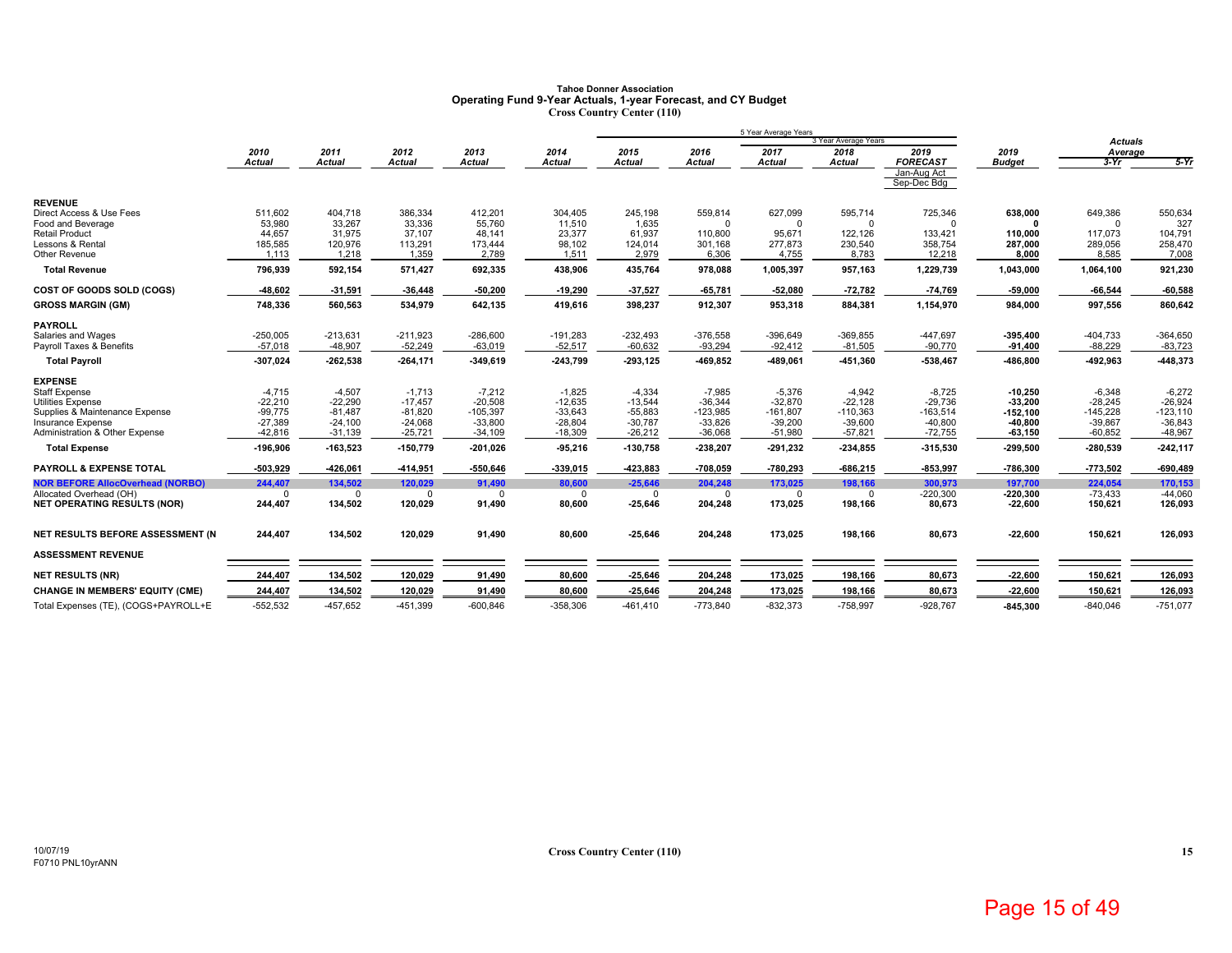### **Tahoe Donner AssociationOperating Fund 9-Year Actuals, 1-year Forecast, and CY Budget Consolidated Downhill Ski**

|                                                     |                         |                         |                         |                          |                         |                         |                          | 5 Year Average Years     |                              |                            |                          |                           |                          |
|-----------------------------------------------------|-------------------------|-------------------------|-------------------------|--------------------------|-------------------------|-------------------------|--------------------------|--------------------------|------------------------------|----------------------------|--------------------------|---------------------------|--------------------------|
|                                                     | 2010                    | 2011                    | 2012                    | 2013                     | 2014                    | 2015                    | 2016                     | 2017                     | 3 Year Average Years<br>2018 | 2019                       | 2019                     | <b>Actuals</b><br>Average |                          |
|                                                     | <b>Actual</b>           | <b>Actual</b>           | <b>Actual</b>           | <b>Actual</b>            | <b>Actual</b>           | <b>Actual</b>           | <b>Actual</b>            | <b>Actual</b>            | <b>Actual</b>                | <b>FORECAST</b>            | <b>Budget</b>            | $3-Yr$                    | $5-Yr$                   |
|                                                     |                         |                         |                         |                          |                         |                         |                          |                          |                              | Jan-Aug Act<br>Sep-Dec Bdg |                          |                           |                          |
| <b>REVENUE</b>                                      |                         |                         |                         |                          |                         |                         |                          |                          |                              |                            |                          |                           |                          |
| Direct Access & Use Fees                            | 1,109,174               | 806,233                 | 704,882                 | 836,199                  | 194,171                 | 455,317                 | 1,326,690                | 1,382,930                | 1,248,633                    | 1,829,816                  | 1,476,800                | 1,487,126                 | 1,248,677                |
| Food and Beverage                                   | 352,568                 | 266,046                 | 218.177                 | 292,471                  | 80.506                  | 154,524                 | 462,509                  | 455.172                  | 379,010                      | 468,766                    | 479.700                  | 434,316                   | 383.996                  |
| <b>Retail Product</b><br>Lessons & Rental           | 127.164<br>1,185,091    | 92.454<br>983.174       | 86.546<br>880.326       | 83,625<br>1,139,004      | 28,830<br>297,980       | 44,204<br>460,711       | 130,160<br>1,540,830     | 149,219<br>1,585,616     | 123,821<br>1,561,294         | 142.670<br>1,873,375       | 134,000<br>1,734,000     | 138,570<br>1,673,428      | 118,015<br>1,404,365     |
| Other Revenue                                       | 9,314                   | 9,952                   | 18,642                  | 13,945                   | 12,954                  | 13,152                  | 41,980                   | 94,668                   | 118,262                      | 108,370                    | 70,500                   | 107,100                   | 75,286                   |
| <b>Total Revenue</b>                                | 2,783,311               | 2,157,859               | 1,908,574               | 2,365,245                | 614,440                 | 1,127,909               | 3,502,168                | 3,667,605                | 3,431,021                    | 4,422,998                  | 3,895,000                | 3,840,541                 | 3,230,340                |
| COST OF GOODS SOLD (COGS)                           | -195,308                | $-145,076$              | $-130,813$              | $-131,735$               | -40,872                 | $-66,063$               | $-205,359$               | $-205,947$               | $-172,636$                   | $-192, 122$                | $-203,000$               | $-190,235$                | $-168,426$               |
| <b>GROSS MARGIN (GM)</b>                            | 2,588,002               | 2,012,783               | 1,777,761               | 2,233,510                | 573,568                 | 1,061,846               | 3,296,809                | 3,461,658                | 3,258,384                    | 4,230,875                  | 3,692,000                | 3,650,306                 | 3,061,915                |
| <b>PAYROLL</b>                                      |                         |                         |                         |                          |                         |                         |                          |                          |                              |                            |                          |                           |                          |
| Salaries and Wages                                  | $-966,600$              | $-953,377$              | $-861,897$              | $-991,205$               | $-567,420$              | $-666,354$              | $-1,335,985$             | $-1,478,043$             | $-1,462,173$                 | $-1,647,843$               | $-1,580,000$             | $-1,529,353$              | $-1,318,079$             |
| Payroll Taxes & Benefits                            | $-265,781$              | $-269,058$              | $-282,376$              | $-307,326$               | $-267,694$              | $-296,047$              | $-541,527$               | $-525,952$               | $-385,112$                   | -438,687                   | $-442,100$               | $-449,917$                | $-437,465$               |
| <b>Total Payroll</b>                                | $-1,232,381$            | $-1,222,435$            | $-1,144,273$            | $-1,298,531$             | $-835,114$              | $-962,401$              | $-1,877,512$             | $-2,003,995$             | 1,847,285                    | $-2,086,530$               | $-2,022,100$             | $-1,979,270$              | $-1,755,545$             |
| <b>EXPENSE</b>                                      |                         |                         |                         |                          |                         |                         |                          |                          |                              |                            |                          |                           |                          |
| <b>Staff Expense</b>                                | $-28,108$               | $-29.240$               | $-21.416$               | $-30,989$                | $-12,580$               | $-23,478$               | $-78.855$                | $-161.751$               | $-138.163$                   | $-185,881$                 | -156.921                 | $-161.932$                | $-117.625$               |
| <b>Utilities Expense</b>                            | $-94.231$               | $-92.034$               | $-76.721$               | $-81,603$                | $-58.794$               | $-70,504$               | $-115.690$               | $-106.378$               | $-143, 104$                  | $-155,692$                 | $-146.010$               | $-135,058$                | $-118,274$               |
| Supplies & Maintenance Expense<br>Insurance Expense | $-202,239$<br>$-89,810$ | $-206,260$<br>$-91.000$ | $-132,587$<br>$-85.800$ | $-131,416$<br>$-128,200$ | $-62,999$<br>$-104.219$ | $-79,897$<br>$-111,391$ | $-207,166$<br>$-132.048$ | $-217,215$<br>$-134.800$ | $-186,443$<br>$-138.600$     | $-244,326$<br>$-150,000$   | $-239,529$<br>$-150.000$ | $-215,995$<br>$-141.133$  | $-187,009$<br>$-133,368$ |
| Administration & Other Expense                      | $-120,009$              | $-141,437$              | $-100,982$              | $-171,787$               | $-125,502$              | $-179,953$              | $-217,746$               | $-159,301$               | $-150,998$                   | $-177,778$                 | $-200,440$               | $-162,692$                | $-177, 155$              |
| <b>Total Expense</b>                                | -534,396                | $-559,970$              | $-417,506$              | $-543,996$               | $-364,095$              | $-465,223$              | $-751,504$               | $-779,446$               | $-757,308$                   | $-913,676$                 | $-892,900$               | $-816, 810$               | -733,431                 |
| PAYROLL & EXPENSE TOTAL                             | -1,766,776              | $-1,782,405$            | $-1,561,778$            | $-1,842,527$             | $-1,199,209$            | $-1,427,624$            | $-2,629,016$             | $-2,783,441$             | $-2,604,593$                 | $-3,000,206$               | $-2,915,000$             | $-2,796,080$              | $-2,488,976$             |
| <b>NOR BEFORE AllocOverhead (NORBO)</b>             | 821.226                 | 230,378                 | 215,983                 | 390.983                  | $-625.640$              | $-365.778$              | 667,793                  | 678,217                  | 653,792                      | 1,230,669                  | 777,000                  | 854.226                   | 572,938                  |
| Allocated Overhead (OH)                             | $\mathbf 0$             |                         | $\mathbf 0$             | $\Omega$                 | $\Omega$                | $\Omega$                | $\Omega$                 | $\Omega$                 | O                            | $-482,900$                 | $-482.900$               | $-160,967$                | $-96.580$                |
| <b>NET OPERATING RESULTS (NOR)</b>                  | 821,226                 | 230,378                 | 215,983                 | 390,983                  | $-625,640$              | $-365,778$              | 667,793                  | 678,217                  | 653,792                      | 747,769                    | 294,100                  | 693,259                   | 476,358                  |
| NET RESULTS BEFORE ASSESSMENT (N                    | 821,226                 | 230,378                 | 215,983                 | 390,983                  | $-625,640$              | $-365,778$              | 667,793                  | 678,217                  | 653,792                      | 747,769                    | 294,100                  | 693,259                   | 476,358                  |
| <b>ASSESSMENT REVENUE</b>                           |                         |                         |                         |                          |                         |                         |                          |                          |                              |                            |                          |                           |                          |
| <b>NET RESULTS (NR)</b>                             | 821,226                 | 230,378                 | 215,983                 | 390,983                  | $-625,640$              | -365,778                | 667,793                  | 678,217                  | 653,792                      | 747,769                    | 294,100                  | 693,259                   | 476,358                  |
| <b>CHANGE IN MEMBERS' EQUITY (CME)</b>              | 821,226                 | 230,378                 | 215,983                 | 390,983                  | $-625,640$              | $-365,778$              | 667,793                  | 678,217                  | 653,792                      | 747,769                    | 294,100                  | 693,259                   | 476,358                  |
| Total Expenses (TE), (COGS+PAYROLL+E                | $-1,962,085$            | $-1,927,481$            | $-1,692,591$            | $-1,974,262$             | $-1,240,080$            | $-1,493,687$            | $-2,834,375$             | $-2,989,388$             | $-2,777,229$                 | $-3,192,329$               | $-3,118,000$             | $-2,986,315$              | $-2,657,402$             |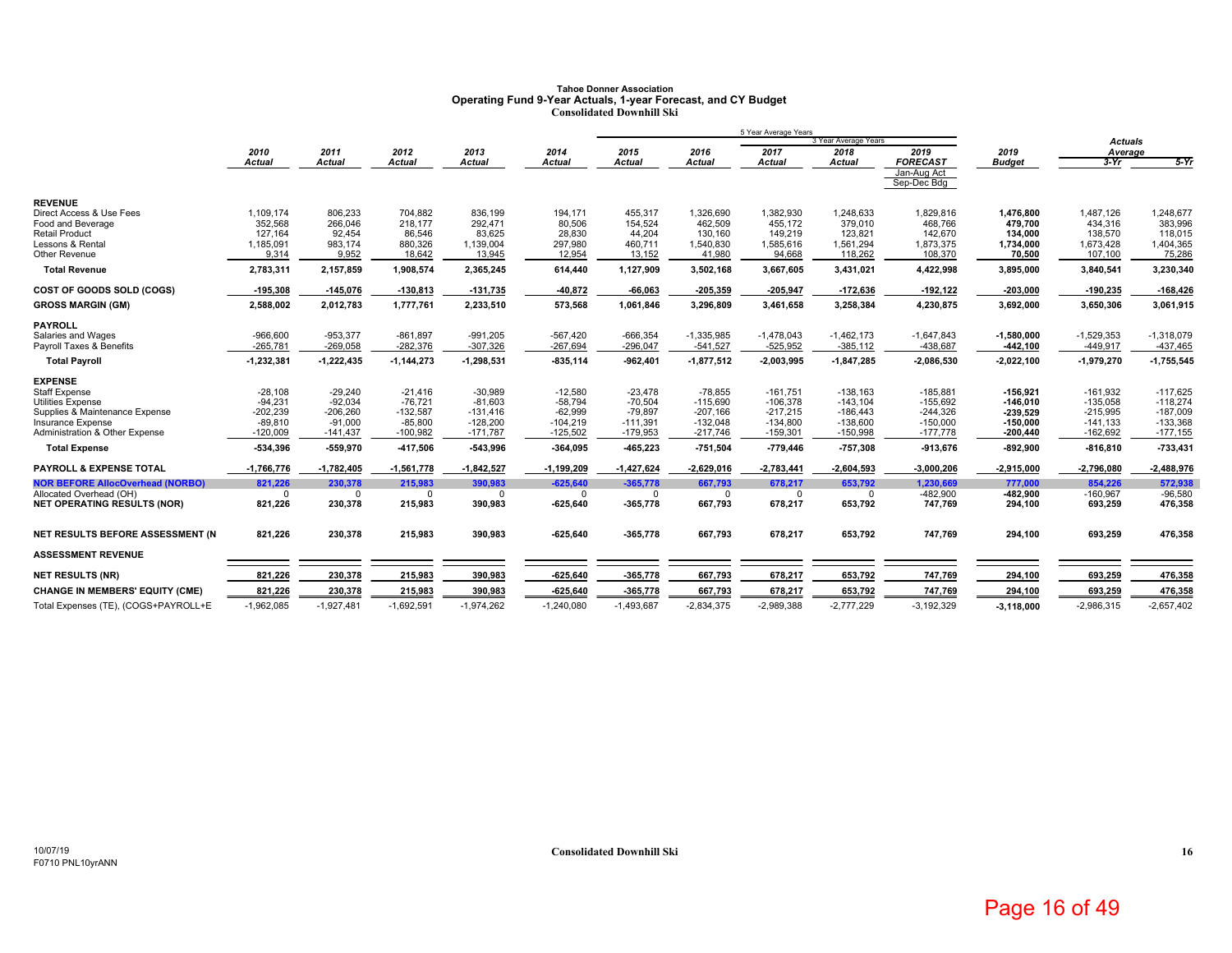### **Tahoe Donner AssociationOperating Fund 9-Year Actuals, 1-year Forecast, and CY Budget Winter F & B (180)**

|                                                            |                     |                       |                    |                     |                     |                     |                     | 5 Year Average Years |                        |                                               |                        |                     |                     |
|------------------------------------------------------------|---------------------|-----------------------|--------------------|---------------------|---------------------|---------------------|---------------------|----------------------|------------------------|-----------------------------------------------|------------------------|---------------------|---------------------|
|                                                            |                     |                       |                    |                     |                     |                     |                     |                      | 3 Year Average Years   |                                               |                        | <b>Actuals</b>      |                     |
|                                                            | 2010                | 2011                  | 2012               | 2013                | 2014                | 2015                | 2016                | 2017                 | 2018                   | 2019                                          | 2019                   | Average             | $5-Yr$              |
|                                                            | Actual              | <b>Actual</b>         | Actual             | <b>Actual</b>       | Actual              | <b>Actual</b>       | <b>Actual</b>       | <b>Actual</b>        | <b>Actual</b>          | <b>FORECAST</b><br>Jan-Aug Act<br>Sep-Dec Bdg | <b>Budget</b>          | $3-Yr$              |                     |
| <b>REVENUE</b>                                             |                     |                       |                    |                     |                     |                     |                     |                      |                        |                                               |                        |                     |                     |
| Food and Beverage                                          | 352,568             | 266,046<br>$\Omega$   | 218,177            | 292,471             | 80,506              | 154,524             | 462,509             | 455,315              | 379,010                | 468,766                                       | 479,700                | 434,364             | 384,025             |
| <b>Retail Product</b><br>Other Revenue                     | $-17,533$<br>1,682  | 600                   | $-1$<br>26         | $\Omega$<br>770     | <sup>0</sup><br>900 | $\Omega$<br>820     | $\Omega$<br>740     | 17<br>840            | 880                    | $\Omega$<br>999                               | 1,300                  | 906                 | 856                 |
| <b>Total Revenue</b>                                       | 336,717             | 266,646               | 218,202            | 293,241             | 81,406              | 155,344             | 463,249             | 456,172              | 379,890                | 469,765                                       | 481,000                | 435,276             | 384,884             |
| COST OF GOODS SOLD (COGS)                                  | $-104,016$          | $-88,555$             | $-81,123$          | $-87,542$           | -24,985             | $-44,209$           | $-141,452$          | $-131,727$           | $-113,830$             | $-126,736$                                    | $-137,000$             | $-124,098$          | $-111,591$          |
| <b>GROSS MARGIN (GM)</b>                                   | 232,702             | 178,090               | 137,079            | 205,699             | 56,421              | 111,135             | 321,797             | 324,445              | 266,060                | 343,029                                       | 344,000                | 311,178             | 273,293             |
| <b>PAYROLL</b>                                             |                     |                       |                    |                     |                     |                     |                     |                      |                        |                                               |                        |                     |                     |
| Salaries and Wages                                         | $-91,399$           | $-86,695$             | $-80,745$          | $-87,005$           | $-55,156$           | $-69,479$           | $-117,220$          | $-138,554$           | $-144,434$             | $-156, 111$                                   | $-151,400$             | $-146,366$          | $-125,160$          |
| Payroll Taxes & Benefits                                   | $-20,794$           | $-18,886$             | $-22,196$          | $-26,593$           | $-26,474$           | $-32,397$           | $-50,729$           | $-48,426$            | $-40,835$              | $-45,457$                                     | 47,300                 | $-44,906$           | $-43,569$           |
| <b>Total Payroll</b>                                       | $-112,193$          | $-105,581$            | $-102,942$         | $-113,598$          | $-81,629$           | $-101,876$          | $-167,949$          | $-186,980$           | $-185,269$             | $-201,568$                                    | $-198,700$             | $-191,273$          | $-168,728$          |
| <b>EXPENSE</b>                                             |                     |                       |                    |                     |                     |                     |                     |                      |                        |                                               |                        |                     |                     |
| <b>Staff Expense</b>                                       | $-254$              | $-391$                | $-197$             | $-703$              | $-90$               | $-499$              | $-2,199$            | $-4,333$             | $-3,006$               | $-4,547$                                      | $-4,051$               | $-3,962$            | $-2,917$            |
| <b>Utilities Expense</b><br>Supplies & Maintenance Expense | $-120$<br>$-28,100$ | $\Omega$<br>$-22,665$ | $-60$<br>$-19,976$ | $-150$<br>$-19,890$ | $-180$<br>$-10,519$ | $-180$<br>$-15,858$ | $-206$<br>$-31,051$ | $-180$<br>$-28,241$  | $-180$                 | $-120$<br>$-25,817$                           | $\Omega$               | $-160$<br>$-25,902$ | $-173$<br>$-24,923$ |
| Administration & Other Expense                             | $-5,074$            | $-5,859$              | $-4,995$           | $-6,614$            | $-3,446$            | $-4,923$            | $-11,016$           | $-12,162$            | $-23,649$<br>$-11,565$ | $-14,013$                                     | $-26,309$<br>$-13,240$ | $-12,580$           | $-10,736$           |
| <b>Total Expense</b>                                       | $-33,548$           | $-28,916$             | -25,229            | $-27,357$           | $-14,235$           | $-21,460$           | 44,473              | -44,917              | $-38,400$              | 44,497                                        | -43,600                | $-42,605$           | -38,749             |
| <b>PAYROLL &amp; EXPENSE TOTAL</b>                         | $-145,741$          | $-134,496$            | $-128,170$         | $-140,954$          | $-95,865$           | $-123,336$          | $-212,422$          | $-231,897$           | $-223,670$             | $-246,066$                                    | $-242,300$             | -233,877            | $-207,478$          |
| <b>NOR BEFORE AllocOverhead (NORBO)</b>                    | 86,961              | 43.594                | 8.909              | 64,745              | $-39.444$           | $-12.201$           | 109.376             | 92.548               | 42.390                 | 96,964                                        | 101.700                | 77.301              | 65.815              |
| <b>NET OPERATING RESULTS (NOR)</b>                         | 86,961              | 43,594                | 8,909              | 64,745              | $-39,444$           | $-12,201$           | 109,376             | 92,548               | 42,390                 | 96,964                                        | 101,700                | 77,301              | 65,815              |
| NET RESULTS BEFORE ASSESSMENT (N)                          | 86,961              | 43,594                | 8,909              | 64,745              | $-39,444$           | $-12,201$           | 109,376             | 92,548               | 42,390                 | 96,964                                        | 101,700                | 77,301              | 65,815              |
| <b>ASSESSMENT REVENUE</b>                                  |                     |                       |                    |                     |                     |                     |                     |                      |                        |                                               |                        |                     |                     |
| <b>NET RESULTS (NR)</b>                                    | 86,961              | 43,594                | 8,909              | 64,745              | $-39,444$           | $-12,201$           | 109,376             | 92,548               | 42,390                 | 96,964                                        | 101,700                | 77,301              | 65,815              |
| <b>CHANGE IN MEMBERS' EQUITY (CME)</b>                     | 86,961              | 43,594                | 8,909              | 64,745              | $-39,444$           | $-12,201$           | 109,376             | 92,548               | 42,390                 | 96,964                                        | 101,700                | 77,301              | 65,815              |
| Total Expenses (TE), (COGS+PAYROLL+E                       | $-249,757$          | $-223,051$            | $-209,293$         | $-228,496$          | $-120,849$          | $-167,545$          | $-353,873$          | $-363,624$           | $-337,499$             | $-372,802$                                    | -379,300               | $-357,975$          | $-319,069$          |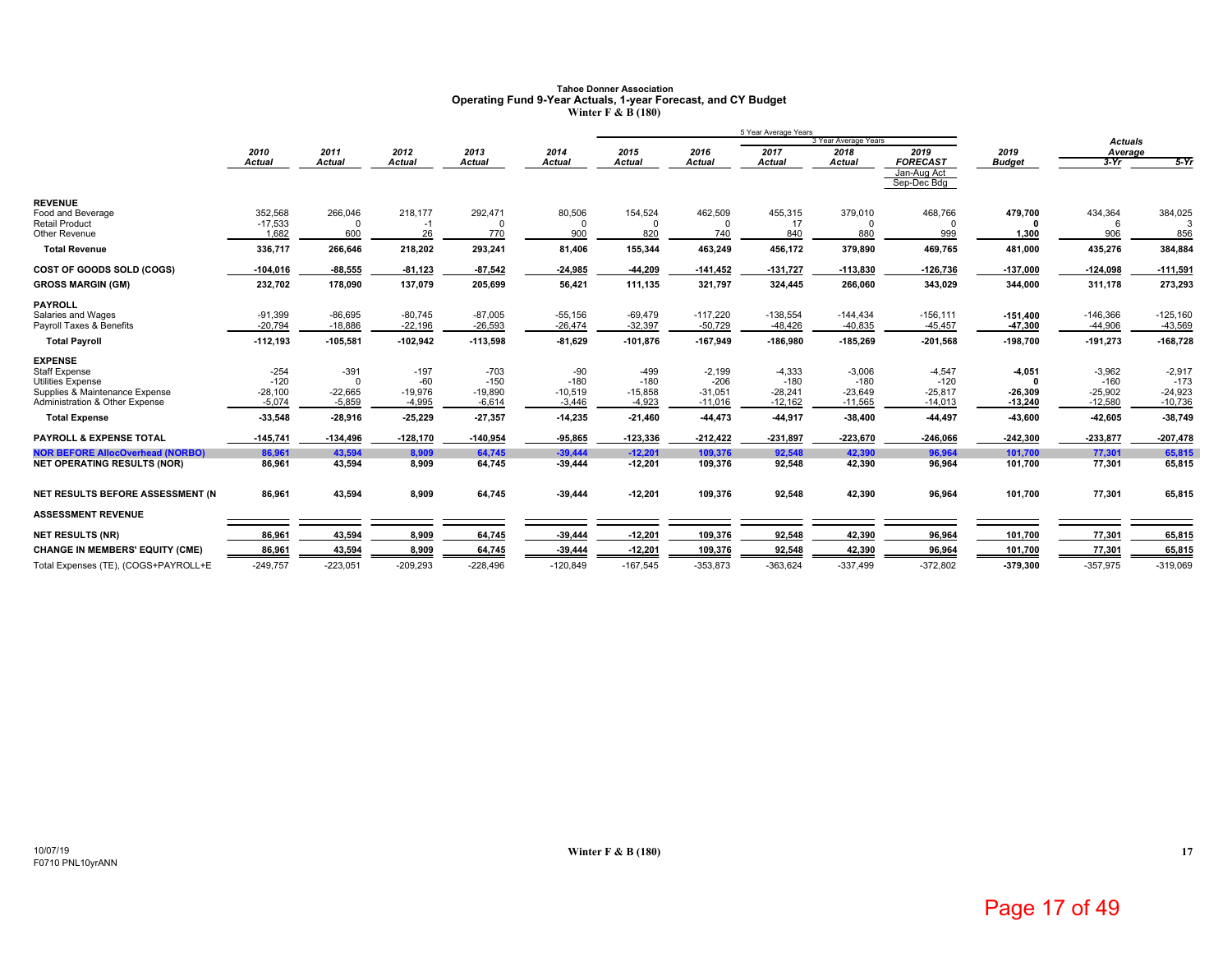# **Tahoe Donner Association Operating Fund 9-Year Actuals, 1-year Forecast, and CY Budget Marketing (200)**

|                                         |               |               |               |               |              |               |               | 5 Year Average Years |                      |                            |               |                |           |
|-----------------------------------------|---------------|---------------|---------------|---------------|--------------|---------------|---------------|----------------------|----------------------|----------------------------|---------------|----------------|-----------|
|                                         |               |               |               |               |              |               |               |                      | 3 Year Average Years |                            |               | <b>Actuals</b> |           |
|                                         | 2010          | 2011          | 2012          | 2013          | 2014         | 2015          | 2016          | 2017                 | 2018                 | 2019                       | 2019          | Average        |           |
|                                         | <b>Actual</b> | <b>Actual</b> | <b>Actual</b> | <b>Actual</b> | Actual       | <b>Actual</b> | <b>Actual</b> | <b>Actual</b>        | <b>Actual</b>        | <b>FORECAST</b>            | <b>Budget</b> | $3-Yr$         | $-5-Yr$   |
|                                         |               |               |               |               |              |               |               |                      |                      | Jan-Aug Act<br>Sep-Dec Bdg |               |                |           |
| <b>REVENUE</b>                          |               |               |               |               |              |               |               |                      |                      |                            |               |                |           |
| Other Revenue                           |               |               |               |               |              |               |               |                      | 703                  | $\Omega$                   |               | 234            | 141       |
| <b>Total Revenue</b>                    | 0             |               | $\mathbf{r}$  |               | O            |               | $\Omega$      | $\mathbf{r}$         | 703                  | 0                          | 0             | 234            | 141       |
| <b>GROSS MARGIN (GM)</b>                | $\Omega$      | O             | $\Omega$      | $\mathbf 0$   | $\mathbf{0}$ | $\Omega$      | 0             | $\Omega$             | 703                  | $\mathbf{0}$               | 0             | 234            | 141       |
| <b>PAYROLL</b>                          |               |               |               |               |              |               |               |                      |                      |                            |               |                |           |
| <b>EXPENSE</b>                          |               |               |               |               |              |               |               |                      |                      |                            |               |                |           |
| <b>Staff Expense</b>                    |               |               |               | $-600$        | -86          | $-974$        | 0             |                      | $-15$                | $\mathbf 0$                | 0             | -5             | $-198$    |
| <b>Utilities Expense</b>                | $-695$        | $-683$        | $-989$        | $-753$        | $-687$       | $-215$        | $\Omega$      |                      |                      | $-300$                     | $-950$        | $-100$         | $-103$    |
| Supplies & Maintenance Expense          | $-2,999$      | $-194$        | $-3,195$      | $-5,073$      | $-960$       | $-2,743$      | $-8,384$      | $-14,477$            | $-11,976$            | $-11,977$                  | $-14,550$     | $-12,810$      | $-9,911$  |
| Administration & Other Expense          | $-39,518$     | $-61,744$     | $-37,105$     | $-92,874$     | $-86,598$    | $-127,549$    | $-107,660$    | $-52,732$            | $-47,201$            | $-46,377$                  | $-70,500$     | $-48,770$      | $-76,304$ |
| <b>Total Expense</b>                    | $-43,213$     | $-62,621$     | -41,288       | $-99,300$     | $-88,331$    | $-131,480$    | $-116,044$    | $-67,209$            | $-59,192$            | -58,653                    | $-86,000$     | $-61,685$      | $-86,516$ |
| <b>PAYROLL &amp; EXPENSE TOTAL</b>      | $-43,213$     | $-62,621$     | -41,288       | $-99,300$     | $-88,331$    | $-131,480$    | $-116,044$    | $-67,209$            | 59,192               | -58,653                    | $-86,000$     | $-61,685$      | $-86,516$ |
| <b>NOR BEFORE AllocOverhead (NORBO)</b> | $-43,213$     | $-62,621$     | $-41,288$     | $-99,300$     | $-88,331$    | $-131,480$    | $-116,044$    | $-67,209$            | $-58,489$            | $-58,653$                  | $-86,000$     | $-61,450$      | $-86,375$ |
| <b>NET OPERATING RESULTS (NOR)</b>      | $-43,213$     | $-62,621$     | -41,288       | $-99,300$     | $-88,331$    | $-131,480$    | $-116,044$    | $-67,209$            | -58,489              | -58,653                    | $-86,000$     | $-61,450$      | -86,375   |
| NET RESULTS BEFORE ASSESSMENT (N        | $-43,213$     | $-62,621$     | $-41,288$     | $-99,300$     | $-88,331$    | $-131,480$    | $-116,044$    | $-67,209$            | -58,489              | $-58,653$                  | $-86,000$     | $-61,450$      | $-86,375$ |
| <b>ASSESSMENT REVENUE</b>               |               |               |               |               |              |               |               |                      |                      |                            |               |                |           |
| <b>NET RESULTS (NR)</b>                 | $-43,213$     | $-62,621$     | -41,288       | $-99,300$     | $-88,331$    | $-131,480$    | $-116,044$    | $-67,209$            | $-58,489$            | $-58,653$                  | $-86,000$     | $-61,450$      | $-86,375$ |
| <b>CHANGE IN MEMBERS' EQUITY (CME)</b>  | -43,213       | $-62,621$     | -41,288       | $-99,300$     | $-88,331$    | $-131,480$    | $-116,044$    | $-67.209$            | $-58,489$            | $-58,653$                  | $-86,000$     | $-61,450$      | $-86,375$ |
| Total Expenses (TE), (COGS+PAYROLL+E    | $-43,213$     | $-62,621$     | $-41,288$     | $-99,300$     | $-88,331$    | $-131,480$    | $-116,044$    | $-67,209$            | $-59,192$            | $-58,653$                  | $-86,000$     | $-61,685$      | $-86,516$ |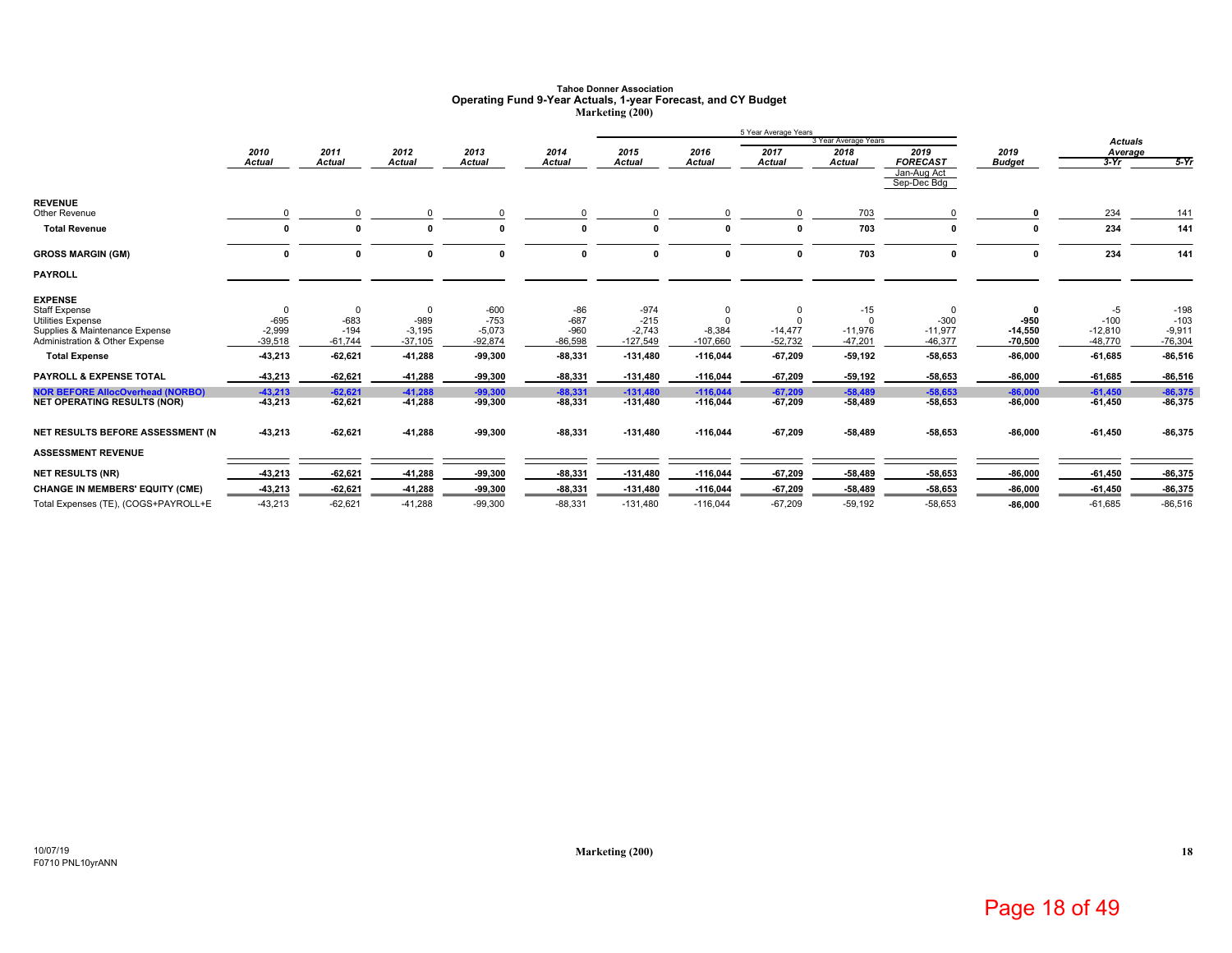### **Tahoe Donner AssociationOperating Fund 9-Year Actuals, 1-year Forecast, and CY Budget Mountain Operations (210)**

|                                                                                                                                                                                     |                                                                           |                                                                            |                                                                              |                                                                               |                                                                             |                                                                              |                                                                               | 5 Year Average Years                                                           | 3 Year Average Years                                                           |                                                                                |                                                                              |                                                                                 |                                                                              |
|-------------------------------------------------------------------------------------------------------------------------------------------------------------------------------------|---------------------------------------------------------------------------|----------------------------------------------------------------------------|------------------------------------------------------------------------------|-------------------------------------------------------------------------------|-----------------------------------------------------------------------------|------------------------------------------------------------------------------|-------------------------------------------------------------------------------|--------------------------------------------------------------------------------|--------------------------------------------------------------------------------|--------------------------------------------------------------------------------|------------------------------------------------------------------------------|---------------------------------------------------------------------------------|------------------------------------------------------------------------------|
|                                                                                                                                                                                     | 2010                                                                      | 2011                                                                       | 2012                                                                         | 2013                                                                          | 2014                                                                        | 2015                                                                         | 2016                                                                          | 2017                                                                           | 2018                                                                           | 2019                                                                           | 2019                                                                         | <b>Actuals</b><br>Average                                                       |                                                                              |
|                                                                                                                                                                                     | <b>Actual</b>                                                             | <b>Actual</b>                                                              | <b>Actual</b>                                                                | <b>Actual</b>                                                                 | Actual                                                                      | <b>Actual</b>                                                                | <b>Actual</b>                                                                 | <b>Actual</b>                                                                  | Actual                                                                         | <b>FORECAST</b>                                                                | <b>Budget</b>                                                                | $3-Yr$                                                                          | $5-Yr$                                                                       |
|                                                                                                                                                                                     |                                                                           |                                                                            |                                                                              |                                                                               |                                                                             |                                                                              |                                                                               |                                                                                |                                                                                | Jan-Aug Act<br>Sep-Dec Bdg                                                     |                                                                              |                                                                                 |                                                                              |
| <b>REVENUE</b><br>Other Revenue                                                                                                                                                     |                                                                           |                                                                            |                                                                              |                                                                               |                                                                             |                                                                              | 13,082                                                                        | 67,863                                                                         | 95,743                                                                         | 85,493                                                                         | 50,000                                                                       | 83,033                                                                          | 52,436                                                                       |
| <b>Total Revenue</b>                                                                                                                                                                | $\Omega$                                                                  |                                                                            |                                                                              |                                                                               | n                                                                           | $\mathbf{0}$                                                                 | 13,082                                                                        | 67,863                                                                         | 95,743                                                                         | 85,493                                                                         | 50,000                                                                       | 83,033                                                                          | 52,436                                                                       |
| <b>GROSS MARGIN (GM)</b>                                                                                                                                                            | $\mathbf{0}$                                                              |                                                                            | $\mathbf{0}$                                                                 | 0                                                                             | $\mathbf{0}$                                                                | $\mathbf{0}$                                                                 | 13,082                                                                        | 67,863                                                                         | 95,743                                                                         | 85,493                                                                         | 50,000                                                                       | 83,033                                                                          | 52,436                                                                       |
| <b>PAYROLL</b><br>Salaries and Wages<br>Payroll Taxes & Benefits                                                                                                                    | $-274,281$<br>$-69,901$                                                   | $-231,264$<br>$-70,204$                                                    | $-304,991$<br>$-97,326$                                                      | $-354,229$<br>$-111,008$                                                      | $-195,172$<br>$-85,876$                                                     | $-224,647$<br>$-96,298$                                                      | $-499,723$<br>$-193,333$                                                      | $-526,748$<br>$-183,238$                                                       | $-492,625$<br>$-124,846$                                                       | $-556, 128$<br>$-134,639$                                                      | $-559,400$<br>$-144,300$                                                     | $-525,167$<br>$-147,574$                                                        | $-459,974$<br>$-146,471$                                                     |
| <b>Total Payroll</b>                                                                                                                                                                | $-344, 183$                                                               | $-301,468$                                                                 | $-402,317$                                                                   | $-465,237$                                                                    | $-281,048$                                                                  | $-320,945$                                                                   | $-693,056$                                                                    | $-709,986$                                                                     | $-617,471$                                                                     | $-690,767$                                                                     | $-703,700$                                                                   | $-672,741$                                                                      | $-606,445$                                                                   |
| <b>EXPENSE</b><br><b>Staff Expense</b><br>Utilities Expense<br>Supplies & Maintenance Expense<br><b>Insurance Expense</b><br>Administration & Other Expense<br><b>Total Expense</b> | $-22,249$<br>$-90,126$<br>$-140,303$<br>$-89,810$<br>$-16,450$<br>358,937 | $-24,528$<br>$-87,311$<br>$-152,920$<br>$-91,000$<br>$-21,948$<br>-377,708 | $-13,944$<br>$-71.797$<br>$-111,110$<br>$-85,800$<br>$-22,206$<br>$-304,857$ | $-21,396$<br>$-74,249$<br>$-106,028$<br>$-128,200$<br>$-20,541$<br>$-350,414$ | $-6,001$<br>$-51,832$<br>$-42,461$<br>$-104,219$<br>$-21,045$<br>$-225,558$ | $-19,323$<br>$-56,204$<br>$-56,021$<br>$-111,391$<br>$-25,290$<br>$-268,229$ | $-65,395$<br>$-78.482$<br>$-147,950$<br>$-122,635$<br>$-28,410$<br>$-442,872$ | $-147,455$<br>$-79,964$<br>$-169,314$<br>$-134,800$<br>$-23,484$<br>$-555,017$ | $-130,286$<br>$-84,243$<br>$-149,212$<br>$-138,600$<br>$-23,420$<br>$-525,760$ | $-169,066$<br>$-95,674$<br>$-197,510$<br>$-150,000$<br>$-28,563$<br>$-640,813$ | $-137,200$<br>$-89.360$<br>$-179,970$<br>$-150,000$<br>$-31,270$<br>-587,800 | $-148,936$<br>$-86,627$<br>$-172,012$<br>$-141,133$<br>$-25, 155$<br>$-573,863$ | $-106,305$<br>$-78.913$<br>$-144,002$<br>$-131,485$<br>$-25,833$<br>-486,538 |
| <b>PAYROLL &amp; EXPENSE TOTAL</b>                                                                                                                                                  | $-703,120$                                                                | $-679,176$                                                                 | $-707.174$                                                                   | $-815,651$                                                                    | -506.606                                                                    | $-589,175$                                                                   | $-1,135,928$                                                                  | $-1,265,002$                                                                   | $-1,143,232$                                                                   | $-1,331,580$                                                                   | $-1,291,500$                                                                 | $-1,246,605$                                                                    | $-1,092,983$                                                                 |
| <b>NOR BEFORE AllocOverhead (NORBO)</b><br>Allocated Overhead (OH)<br><b>NET OPERATING RESULTS (NOR)</b>                                                                            | $-703,120$<br>$\Omega$<br>$-703,120$                                      | $-679,176$<br>$\Omega$<br>$-679,176$                                       | $-707,174$<br>$\Omega$<br>$-707,174$                                         | $-815,651$<br>$\Omega$<br>$-815,651$                                          | $-506,606$<br>$\Omega$<br>-506,606                                          | $-589,175$<br>$\Omega$<br>$-589,175$                                         | $-1,122,846$<br>$\Omega$<br>$-1,122,846$                                      | $-1,197,140$<br>$\Omega$<br>$-1, 197, 140$                                     | $-1,047,489$<br>$\Omega$<br>$-1,047,489$                                       | $-1,246,087$<br>$-482,900$<br>$-1,728,987$                                     | $-1,241,500$<br>$-482,900$<br>$-1,724,400$                                   | $-1,163,572$<br>$-160,967$<br>$-1,324,539$                                      | $-1,040,547$<br>$-96,580$<br>$-1,137,127$                                    |
| NET RESULTS BEFORE ASSESSMENT (N                                                                                                                                                    | $-703,120$                                                                | $-679,176$                                                                 | -707,174                                                                     | $-815,651$                                                                    | -506,606                                                                    | $-589,175$                                                                   | $-1,122,846$                                                                  | $-1, 197, 140$                                                                 | $-1,047,489$                                                                   | $-1,728,987$                                                                   | $-1,724,400$                                                                 | $-1,324,539$                                                                    | $-1,137,127$                                                                 |
| <b>ASSESSMENT REVENUE</b>                                                                                                                                                           |                                                                           |                                                                            |                                                                              |                                                                               |                                                                             |                                                                              |                                                                               |                                                                                |                                                                                |                                                                                |                                                                              |                                                                                 |                                                                              |
| <b>NET RESULTS (NR)</b>                                                                                                                                                             | -703,120                                                                  | $-679,176$                                                                 | $-707,174$                                                                   | $-815,651$                                                                    | $-506,606$                                                                  | $-589,175$                                                                   | $-1,122,846$                                                                  | $-1, 197, 140$                                                                 | $-1,047,489$                                                                   | $-1,728,987$                                                                   | $-1,724,400$                                                                 | $-1,324,539$                                                                    | $-1, 137, 127$                                                               |
| <b>CHANGE IN MEMBERS' EQUITY (CME)</b>                                                                                                                                              | $-703, 120$                                                               | $-679,176$                                                                 | $-707,174$                                                                   | $-815,651$                                                                    | -506,606                                                                    | $-589,175$                                                                   | $-1,122,846$                                                                  | $-1, 197, 140$                                                                 | $-1,047,489$                                                                   | $-1,728,987$                                                                   | $-1,724,400$                                                                 | $-1,324,539$                                                                    | $-1,137,127$                                                                 |
| Total Expenses (TE), (COGS+PAYROLL+E                                                                                                                                                | $-703,120$                                                                | $-679,176$                                                                 | $-707,174$                                                                   | $-815,651$                                                                    | $-506,606$                                                                  | $-589,175$                                                                   | $-1, 135, 928$                                                                | $-1,265,002$                                                                   | $-1,143,232$                                                                   | $-1,331,580$                                                                   | $-1,291,500$                                                                 | $-1,246,605$                                                                    | $-1,092,983$                                                                 |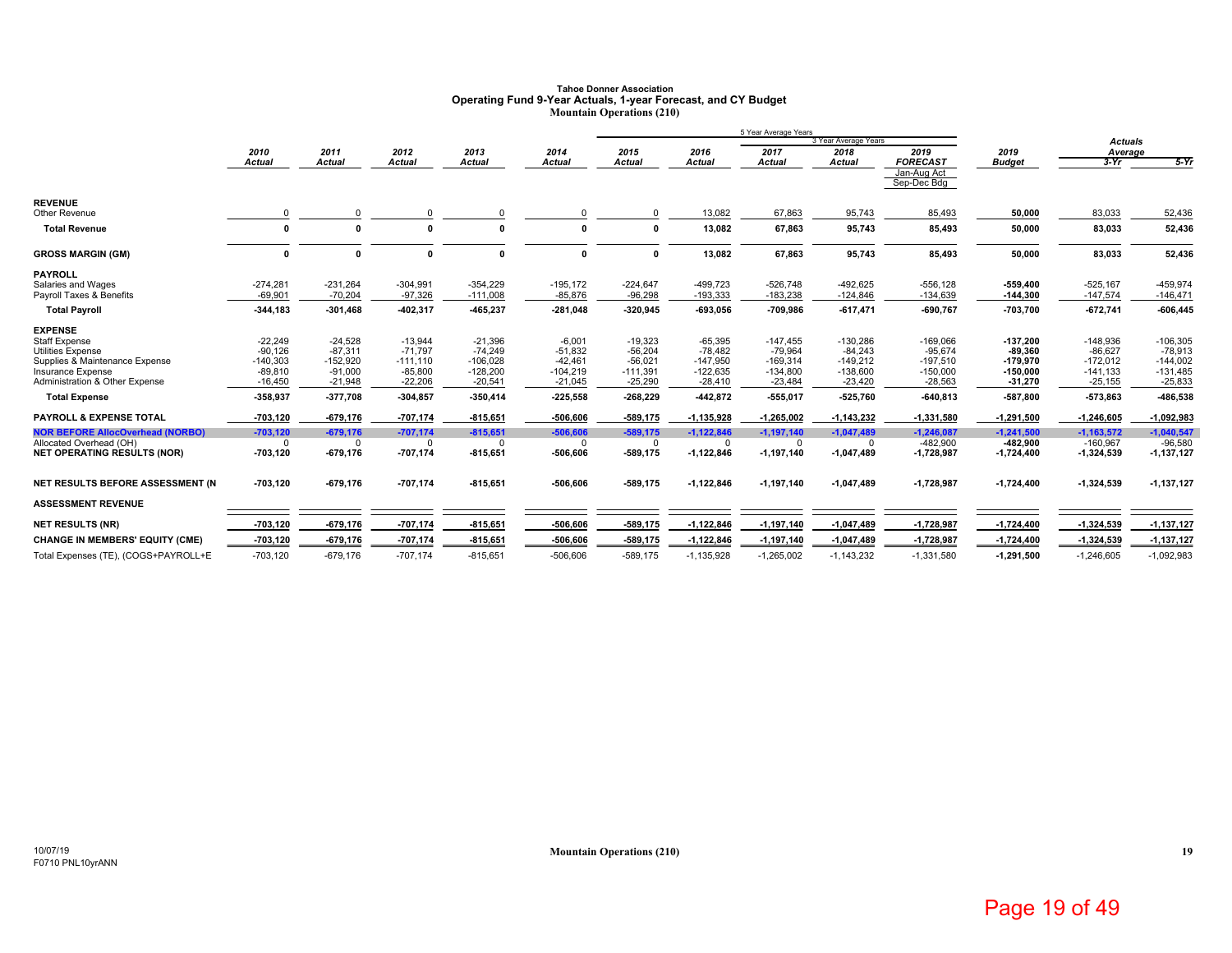# Tahoe Donner Association<br>Operating Fund 9-Year Actuals, 1-year Forecast, and CY Budget<br>Lift Maintenance (211)

|                                         |            |               |               |               |            |               |               | 5 Year Average Years |                      |                 |               |                |            |
|-----------------------------------------|------------|---------------|---------------|---------------|------------|---------------|---------------|----------------------|----------------------|-----------------|---------------|----------------|------------|
|                                         |            |               |               |               |            |               |               |                      | 3 Year Average Years |                 |               | <b>Actuals</b> |            |
|                                         | 2010       | 2011          | 2012          | 2013          | 2014       | 2015          | 2016          | 2017                 | 2018                 | 2019            | 2019          | Average        |            |
|                                         | Actual     | <b>Actual</b> | <b>Actual</b> | <b>Actual</b> | Actual     | <b>Actual</b> | <b>Actual</b> | Actual               | <b>Actual</b>        | <b>FORECAST</b> | <b>Budget</b> | $3-Yr$         | $5-Yr$     |
|                                         |            |               |               |               |            |               |               |                      |                      | Jan-Aug Act     |               |                |            |
|                                         |            |               |               |               |            |               |               |                      |                      | Sep-Dec Bdg     |               |                |            |
| <b>REVENUE</b>                          |            |               |               |               |            |               |               |                      |                      |                 |               |                |            |
|                                         |            |               |               |               |            |               |               |                      |                      |                 |               |                |            |
| <b>PAYROLL</b>                          |            |               |               |               |            |               |               |                      |                      |                 |               |                |            |
| Salaries and Wages                      | $-125,972$ | $-197,968$    | $-105,015$    | $-113,467$    | $-104,641$ | $-108,748$    | $-184,949$    | $-162,042$           | $-168,239$           | $-179,252$      | $-168,600$    | $-169,844$     | $-160,646$ |
| Payroll Taxes & Benefits                | $-50,447$  | $-67,100$     | $-56.032$     | $-48,043$     | $-56,064$  | $-56,094$     | $-81,014$     | $-66,577$            | $-53,185$            | $-62,776$       | $-58,200$     | $-60.846$      | $-63,929$  |
| <b>Total Payroll</b>                    | $-176,418$ | $-265,068$    | $-161,047$    | $-161,509$    | $-160,705$ | $-164,842$    | $-265,963$    | $-228,619$           | $-221,424$           | $-242,029$      | $-226,800$    | $-230,690$     | $-224,575$ |
| <b>EXPENSE</b>                          |            |               |               |               |            |               |               |                      |                      |                 |               |                |            |
| <b>Staff Expense</b>                    | $-46$      | $-501$        | $-2,847$      | $-2,987$      | $-3,942$   | $-951$        | $-7,145$      | $-1,581$             | $-1,747$             | $-3,710$        | $-4,170$      | $-2,346$       | $-3,027$   |
| <b>Utilities Expense</b>                | $-2,931$   | $-3,490$      | $-3,443$      | $-5,912$      | $-5,409$   | $-5,774$      | $-7,854$      | $-6,614$             | $-5,385$             | $-6,968$        | $-6,750$      | $-6,322$       | $-6,519$   |
| Supplies & Maintenance Expense          | $-7,183$   | $-10,977$     | 20,600        | 9,067         | 3,124      | 2,177         | $-596$        | 13,599               | 16,949               | 12,803          | 14,620        | 14,450         | 8,987      |
| Administration & Other Expense          | $-2,383$   | $-2,608$      | $-3,367$      | $-5,435$      | $-3,517$   | $-626$        | $-5,068$      | $-6,269$             | $-7,053$             | $-4,690$        | $-7,100$      | $-6,004$       | $-4,741$   |
| <b>Total Expense</b>                    | $-12,543$  | $-17,575$     | 10,942        | $-5,266$      | 9,745      | $-5,174$      | $-20,662$     | $-865$               | 2,764                | $-2,564$        | $-3,400$      | $-222$         | $-5,300$   |
| <b>PAYROLL &amp; EXPENSE TOTAL</b>      | -188,962   | $-282,643$    | $-150, 105$   | $-166,776$    | $-170,450$ | $-170,016$    | $-286,625$    | $-229,484$           | $-218,660$           | $-244,593$      | $-230,200$    | $-230,912$     | $-229,876$ |
| <b>NOR BEFORE AllocOverhead (NORBO)</b> | $-188.962$ | $-282.643$    | $-150.105$    | $-166,776$    | $-170.450$ | $-170.016$    | $-286.625$    | $-229.484$           | $-218,660$           | $-244.593$      | $-230.200$    | $-230.912$     | $-229.876$ |
| <b>NET OPERATING RESULTS (NOR)</b>      | $-188,962$ | $-282,643$    | -150,105      | $-166,776$    | -170,450   | -170,016      | $-286,625$    | $-229,484$           | $-218,660$           | $-244,593$      | $-230,200$    | $-230,912$     | $-229,876$ |
| NET RESULTS BEFORE ASSESSMENT (N        | -188,962   | $-282,643$    | $-150, 105$   | $-166,776$    | $-170,450$ | $-170,016$    | $-286,625$    | $-229,484$           | $-218,660$           | $-244,593$      | $-230,200$    | $-230,912$     | $-229,876$ |
|                                         |            |               |               |               |            |               |               |                      |                      |                 |               |                |            |
| <b>ASSESSMENT REVENUE</b>               |            |               |               |               |            |               |               |                      |                      |                 |               |                |            |
| <b>NET RESULTS (NR)</b>                 | -188,962   | $-282,643$    | $-150, 105$   | $-166,776$    | $-170,450$ | $-170,016$    | $-286,625$    | $-229,484$           | $-218,660$           | $-244,593$      | $-230,200$    | -230,912       | $-229,876$ |
| <b>CHANGE IN MEMBERS' EQUITY (CME)</b>  | $-188,962$ | $-282,643$    | $-150.105$    | $-166.776$    | $-170,450$ | $-170,016$    | $-286,625$    | $-229,484$           | $-218,660$           | $-244,593$      | $-230,200$    | $-230,912$     | $-229,876$ |
| Total Expenses (TE), (COGS+PAYROLL+E    | $-188,962$ | $-282,643$    | $-150, 105$   | $-166,776$    | $-170,450$ | $-170,016$    | $-286,625$    | $-229,484$           | $-218,660$           | $-244,593$      | $-230,200$    | $-230,912$     | $-229,876$ |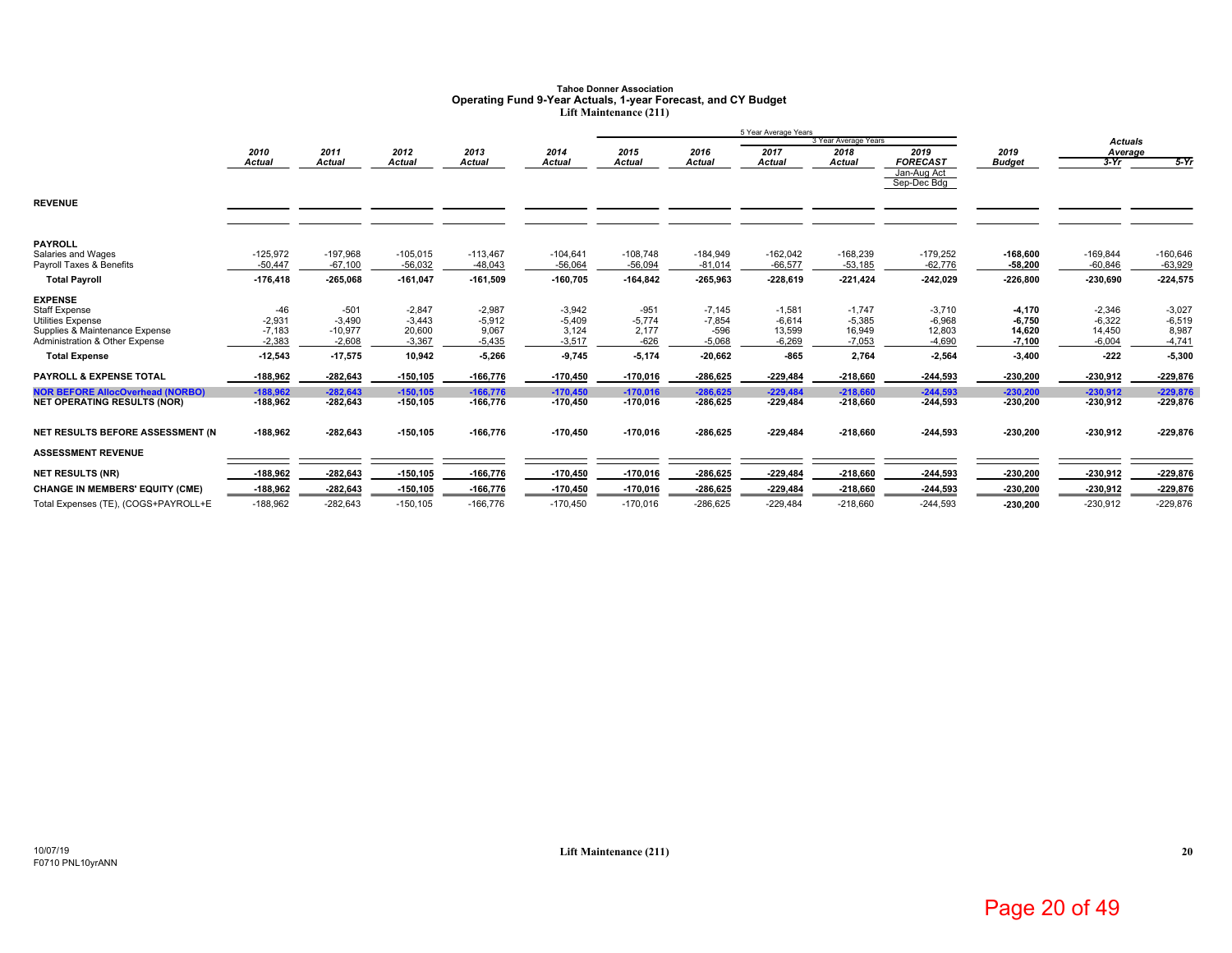# **Tahoe Donner Association Operating Fund 9-Year Actuals, 1-year Forecast, and CY Budget Snowmaking (212)**

|                                                            |                       |                       |                |                       |                       |                       |                       | 5 Year Average Years  | 3 Year Average Years  |                                        |                       | <b>Actuals</b>        |                       |
|------------------------------------------------------------|-----------------------|-----------------------|----------------|-----------------------|-----------------------|-----------------------|-----------------------|-----------------------|-----------------------|----------------------------------------|-----------------------|-----------------------|-----------------------|
|                                                            | 2010<br><b>Actual</b> | 2011<br><b>Actual</b> | 2012<br>Actual | 2013<br><b>Actual</b> | 2014<br><b>Actual</b> | 2015<br><b>Actual</b> | 2016<br><b>Actual</b> | 2017<br><b>Actual</b> | 2018<br><b>Actual</b> | 2019<br><b>FORECAST</b><br>Jan-Aug Act | 2019<br><b>Budget</b> | Average<br>$3-Yr$     | $5-Yr$                |
| <b>REVENUE</b>                                             |                       |                       |                |                       |                       |                       |                       |                       |                       | Sep-Dec Bdg                            |                       |                       |                       |
| <b>PAYROLL</b>                                             |                       |                       |                |                       |                       |                       |                       |                       |                       |                                        |                       |                       |                       |
| Salaries and Wages<br>Payroll Taxes & Benefits             |                       |                       |                |                       |                       | $-937$<br>$-135$      | $-3,720$<br>$-1,333$  | $-13,597$<br>$-4,525$ | $-11,170$<br>$-2,820$ | $-24,903$<br>$-8,740$                  | $-24,700$<br>$-8,700$ | $-16,556$<br>$-5,362$ | $-10,865$<br>$-3,511$ |
| <b>Total Payroll</b>                                       | $\mathbf{0}$          |                       | 0              | $\mathbf{a}$          |                       | $-1,072$              | $-5,053$              | $-18,122$             | $-13,990$             | $-33,642$                              | $-33,400$             | $-21,918$             | $-14,376$             |
| <b>EXPENSE</b>                                             |                       |                       |                |                       |                       |                       |                       |                       |                       |                                        |                       |                       |                       |
| Staff Expense                                              |                       |                       |                |                       |                       | $\mathbf 0$           | $\mathbf 0$           | $^{\circ}$            | 0                     | $-500$                                 | -500                  | $-167$                | $-100$                |
| <b>Utilities Expense</b><br>Supplies & Maintenance Expense |                       |                       |                |                       |                       | $-7,142$<br>$-830$    | $-28,236$<br>$-1,525$ | $-18,068$<br>$-1,355$ | $-52,709$<br>$-3,251$ | $-51,576$                              | $-47,000$             | $-40,784$<br>$-2,450$ | $-31,546$             |
| Administration & Other Expense                             |                       |                       |                |                       |                       | $\Omega$              | $-11$                 | $-15$                 | $-2$                  | $-2,742$                               | $-5,700$              |                       | $-1,941$<br>-6        |
| <b>Total Expense</b>                                       | 0                     |                       | O              |                       |                       | $-7,972$              | $-29,772$             | $-19,439$             | $-55,962$             | $-54,818$                              | $-53,200$             | 43,406                | $-33,593$             |
| PAYROLL & EXPENSE TOTAL                                    |                       |                       |                |                       |                       | $-9,044$              | $-34,825$             | $-37,561$             | $-69,952$             | $-88,461$                              | $-86,600$             | 65,325                | -47,969               |
| <b>NOR BEFORE AllocOverhead (NORBO)</b>                    | $\mathbf{0}$          |                       | $\mathbf{0}$   | $\mathbf{0}$          | n                     | $-9,044$              | $-34,825$             | $-37,561$             | $-69,952$             | $-88,461$                              | $-86,600$             | $-65,325$             | $-47,969$             |
| <b>NET OPERATING RESULTS (NOR)</b>                         | $\mathbf 0$           |                       | $\Omega$       | $\Omega$              | $\Omega$              | $-9,044$              | $-34,825$             | $-37,561$             | $-69,952$             | $-88,461$                              | $-86,600$             | 65,325                | 47,969                |
| NET RESULTS BEFORE ASSESSMENT (N                           | 0                     | 0                     | 0              | 0                     | $\mathbf 0$           | $-9,044$              | $-34,825$             | $-37,561$             | $-69,952$             | $-88,461$                              | $-86,600$             | $-65,325$             | -47,969               |
| <b>ASSESSMENT REVENUE</b>                                  |                       |                       |                |                       |                       |                       |                       |                       |                       |                                        |                       |                       |                       |
| <b>NET RESULTS (NR)</b>                                    |                       |                       |                |                       |                       | $-9,044$              | $-34,825$             | $-37,561$             | $-69,952$             | $-88,461$                              | $-86,600$             | $-65,325$             | $-47,969$             |
| <b>CHANGE IN MEMBERS' EQUITY (CME)</b>                     |                       |                       |                |                       |                       | $-9,044$              | $-34,825$             | $-37,561$             | $-69,952$             | $-88,461$                              | $-86,600$             | $-65,325$             | 47,969                |
| Total Expenses (TE), (COGS+PAYROLL+E                       | $\Omega$              |                       | $\Omega$       |                       | $\Omega$              | $-9.044$              | $-34.825$             | $-37.561$             | $-69.952$             | $-88.461$                              | $-86.600$             | $-65.325$             | $-47,969$             |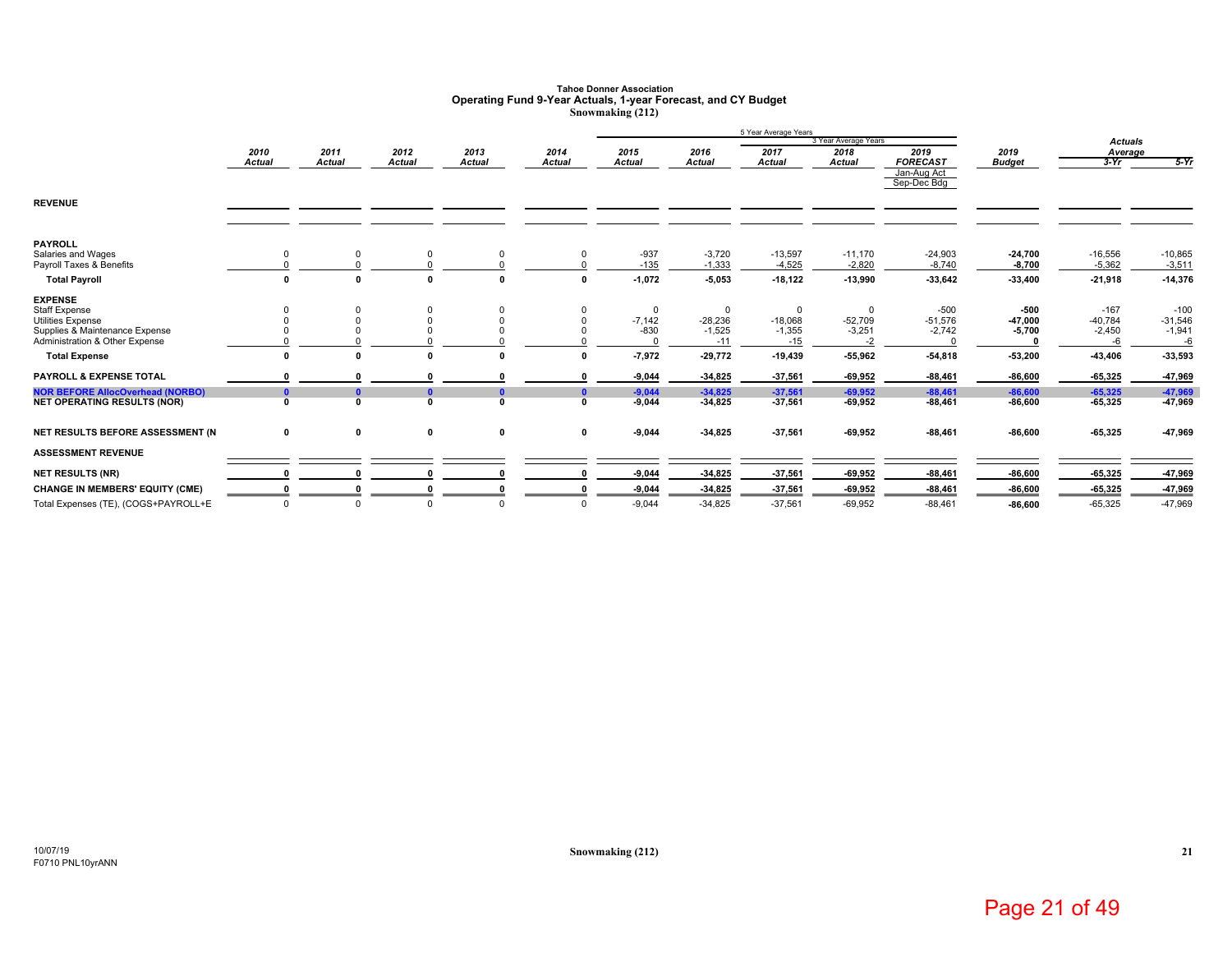# **Tahoe Donner Association Operating Fund 9-Year Actuals, 1-year Forecast, and CY Budget Ski Retail (214)**

|                                                     |                     |                       |                    |                       |                  |                       |                       | 5 Year Average Years  |                       |                                |                       |                   |                  |
|-----------------------------------------------------|---------------------|-----------------------|--------------------|-----------------------|------------------|-----------------------|-----------------------|-----------------------|-----------------------|--------------------------------|-----------------------|-------------------|------------------|
|                                                     |                     |                       |                    |                       |                  |                       |                       |                       | 3 Year Average Years  | 2019                           |                       | <b>Actuals</b>    |                  |
|                                                     | 2010<br>Actual      | 2011<br><b>Actual</b> | 2012<br>Actual     | 2013<br><b>Actual</b> | 2014<br>Actual   | 2015<br><b>Actual</b> | 2016<br><b>Actual</b> | 2017<br><b>Actual</b> | 2018<br><b>Actual</b> | <b>FORECAST</b><br>Jan-Aug Act | 2019<br><b>Budget</b> | Average<br>$3-Yr$ | $5-Yr$           |
|                                                     |                     |                       |                    |                       |                  |                       |                       |                       |                       | Sep-Dec Bdg                    |                       |                   |                  |
| <b>REVENUE</b>                                      |                     |                       |                    |                       |                  |                       |                       |                       |                       |                                |                       |                   |                  |
| Food and Beverage<br><b>Retail Product</b>          | $\Omega$<br>145,153 | 93,089                | $\Omega$<br>86,870 | $\Omega$<br>84,724    | 29,334           | 44,277                | $\Omega$<br>131,573   | $-58$<br>150,213      | 125,530               | $\mathbf 0$<br>143,792         | 134,000               | $-19$<br>139,845  | $-12$<br>119,077 |
| Other Revenue                                       | 14.894              | 11,353                | 8,360              | 9,967                 | 955              | 3,663                 | 13,116                | 14,701                | 10,004                | 11,884                         | 13,000                | 12,196            | 10,674           |
| <b>Total Revenue</b>                                | 160,047             | 104,442               | 95,230             | 94,691                | 30,289           | 47,940                | 144,689               | 164,857               | 135,533               | 155,677                        | 147,000               | 152,022           | 129,739          |
| COST OF GOODS SOLD (COGS)                           | $-91,338$           | $-56,521$             | $-49,690$          | -44,193               | $-15,887$        | $-21,853$             | $-63,907$             | $-74,265$             | $-58,807$             | -65,386                        | $-66,000$             | $-66, 153$        | -56,844          |
| <b>GROSS MARGIN (GM)</b>                            | 68,710              | 47,920                | 45,540             | 50,499                | 14,403           | 26,087                | 80,782                | 90,591                | 76,727                | 90,291                         | 81,000                | 85,870            | 72,895           |
| <b>PAYROLL</b>                                      |                     |                       |                    |                       |                  |                       |                       |                       |                       |                                |                       |                   |                  |
| Salaries and Wages                                  | $-36,312$           | $-38,470$             | $-36,833$          | $-38,978$             | $-25,197$        | $-21,315$             | $-31,886$             | $-30,792$             | $-27,510$             | $-33,705$                      | $-32,700$             | $-30,669$         | $-29,042$        |
| Payroll Taxes & Benefits                            | $-14,294$           | $-15,036$             | $-14,937$          | $-15,717$             | $-17,137$        | $-8,937$              | $-12,786$             | $-14,094$             | $-11,853$             | $-13,375$                      | $-13,300$             | $-13,107$         | $-12,209$        |
| <b>Total Payroll</b>                                | $-50,607$           | -53,506               | $-51,770$          | $-54,696$             | 42,335           | $-30,253$             | -44,672               | -44,886               | $-39,363$             | -47,080                        | -46,000               | -43,776           | $-41,251$        |
| <b>EXPENSE</b>                                      |                     |                       |                    |                       |                  |                       |                       |                       |                       |                                |                       |                   |                  |
| <b>Staff Expense</b>                                | $\mathbf 0$         | $\mathbf 0$           | 0                  | 0                     | $\Omega$         | $\Omega$              | $\mathbf 0$           | $\mathbf 0$           |                       | $-13$                          | 0                     | -4                | $-3$             |
| Utilities Expense<br>Supplies & Maintenance Expense | $-359$<br>$-797$    | $-390$<br>$-137$      | $-432$<br>$-221$   | $-539$<br>$-471$      | $-686$<br>$-329$ | $-989$<br>$-624$      | $-715$<br>91          | $-777$<br>$-220$      | $-545$                | $-400$<br>$-1,199$             | $-1,200$<br>$-480$    | $-392$<br>$-654$  | $-576$<br>$-499$ |
| Administration & Other Expense                      | $-5,921$            | $-4,483$              | $-3,381$           | $-2,911$              | $-537$           | $-1,124$              | $-8,355$              | $-4,732$              | $-3,765$              | $-7,003$                       | $-4,620$              | $-5,167$          | $-4,996$         |
| <b>Total Expense</b>                                | $-7,077$            | $-5,009$              | $-4,034$           | $-3,921$              | $-1,552$         | $-2,737$              | $-8,979$              | $-5,729$              | $-4,310$              | $-8,615$                       | $-6,300$              | $-6,218$          | $-6,074$         |
| <b>PAYROLL &amp; EXPENSE TOTAL</b>                  | $-57,684$           | $-58,515$             | $-55.804$          | $-58,616$             | 43,887           | $-32.990$             | -53,650               | $-50,615$             | -43,672               | 55,695                         | $-52,300$             | -49,994           | 47,325           |
| <b>NOR BEFORE AllocOverhead (NORBO)</b>             | 11,026              | $-10,595$             | $-10.264$          | $-8,117$              | $-29.484$        | $-6,903$              | 27,131                | 39,976                | 33.054                | 34,596                         | 28,700                | 35,875            | 25,571           |
| <b>NET OPERATING RESULTS (NOR)</b>                  | 11,026              | $-10,595$             | $-10,264$          | $-8,117$              | -29,484          | $-6,903$              | 27,131                | 39,976                | 33,054                | 34,596                         | 28,700                | 35,875            | 25,571           |
| NET RESULTS BEFORE ASSESSMENT (N                    | 11,026              | $-10,595$             | $-10,264$          | $-8,117$              | $-29,484$        | $-6,903$              | 27,131                | 39,976                | 33,054                | 34,596                         | 28,700                | 35,875            | 25,571           |
| <b>ASSESSMENT REVENUE</b>                           |                     |                       |                    |                       |                  |                       |                       |                       |                       |                                |                       |                   |                  |
| <b>NET RESULTS (NR)</b>                             | 11,026              | $-10,595$             | $-10,264$          | $-8,117$              | $-29,484$        | $-6,903$              | 27,131                | 39,976                | 33,054                | 34,596                         | 28,700                | 35,875            | 25,571           |
| <b>CHANGE IN MEMBERS' EQUITY (CME)</b>              | 11,026              | $-10,595$             | $-10,264$          | $-8,117$              | $-29,484$        | $-6,903$              | 27,131                | 39,976                | 33,054                | 34,596                         | 28,700                | 35,875            | 25,571           |
| Total Expenses (TE), (COGS+PAYROLL+E                | $-149,022$          | $-115,036$            | $-105,494$         | $-102,809$            | $-59,773$        | $-54,843$             | $-117,558$            | $-124,881$            | $-102,479$            | $-121,081$                     | $-118,300$            | $-116, 147$       | $-104, 168$      |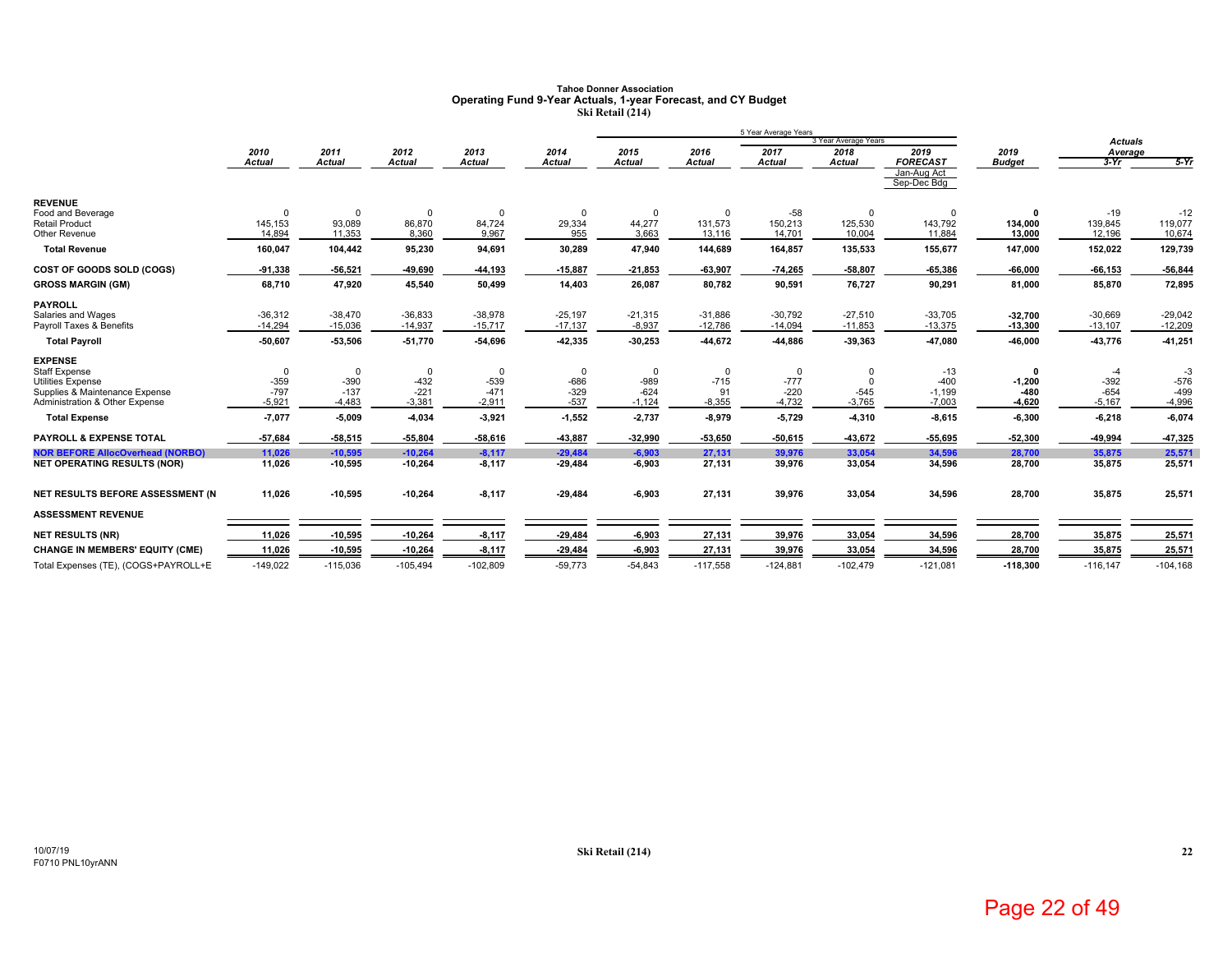# **Tahoe Donner Association Operating Fund 9-Year Actuals, 1-year Forecast, and CY Budget Ski Rental (215)**

|                                                                                                     |                                   |                                   |                                  |                                 |                              |                                |                                 | 5 Year Average Years          |                                 |                                   |                                   |                                 |                                 |
|-----------------------------------------------------------------------------------------------------|-----------------------------------|-----------------------------------|----------------------------------|---------------------------------|------------------------------|--------------------------------|---------------------------------|-------------------------------|---------------------------------|-----------------------------------|-----------------------------------|---------------------------------|---------------------------------|
|                                                                                                     |                                   |                                   |                                  |                                 |                              |                                |                                 |                               | 3 Year Average Years            |                                   |                                   | <b>Actuals</b>                  |                                 |
|                                                                                                     | 2010<br>Actual                    | 2011<br><b>Actual</b>             | 2012<br><b>Actual</b>            | 2013<br><b>Actual</b>           | 2014<br>Actual               | 2015<br><b>Actual</b>          | 2016<br><b>Actual</b>           | 2017<br><b>Actual</b>         | 2018<br>Actual                  | 2019<br><b>FORECAST</b>           | 2019<br><b>Budget</b>             | Average<br>$3-Yr$               | $5-Yr$                          |
|                                                                                                     |                                   |                                   |                                  |                                 |                              |                                |                                 |                               |                                 | Jan-Aug Act<br>Sep-Dec Bdg        |                                   |                                 |                                 |
| <b>REVENUE</b><br><b>Retail Product</b>                                                             | $-377$                            | $-635$                            | $-323$                           | $-1,099$                        | $-505$                       | $-73$                          | $-1,194$                        | $-918$                        | $-1,708$                        | $-993$                            | - 0                               | $-1,207$                        | $-977$                          |
| Lessons & Rental<br>Other Revenue                                                                   | 534,039<br>3,556                  | 390,753<br>2.200                  | 379,510<br>5,654                 | 483,595<br>1,591                | 121,970<br>1.265             | 233,649<br>2,432               | 752,029<br>7,295                | 714,659<br>5,534              | 649,109<br>5,274                | 752,616<br>6,070                  | 796,000<br>4,000                  | 705,461<br>5,626                | 620,412<br>5,321                |
| <b>Total Revenue</b>                                                                                | 537,219                           | 392,317                           | 384,842                          | 484,087                         | 122,730                      | 236,008                        | 758,129                         | 719,275                       | 652,675                         | 757,693                           | 800,000                           | 709,881                         | 624,756                         |
| COST OF GOODS SOLD (COGS)                                                                           |                                   |                                   |                                  |                                 |                              |                                |                                 | 45                            |                                 |                                   |                                   | 15                              |                                 |
| <b>GROSS MARGIN (GM)</b>                                                                            | 537,219                           | 392,317                           | 384,842                          | 484,087                         | 122,730                      | 236,008                        | 758,129                         | 719,320                       | 652,675                         | 757,693                           | 800,000                           | 709,896                         | 624,765                         |
| PAYROLL<br>Salaries and Wages<br>Payroll Taxes & Benefits                                           | $-105,500$<br>$-30,810$           | $-82,156$<br>$-21,407$            | $-75,810$<br>$-22,618$           | $-83,405$<br>$-22,773$          | $-32,822$<br>$-14,272$       | $-51,065$<br>$-21,362$         | $-103,641$<br>$-41,698$         | $-97,166$<br>$-32,757$        | $-100,594$<br>$-23,728$         | $-123,159$<br>$-29,400$           | $-117,600$<br>$-28,800$           | $-106,973$<br>$-28,628$         | $-95,125$<br>$-29,789$          |
| <b>Total Payroll</b>                                                                                | $-136,310$                        | $-103,562$                        | $-98,428$                        | $-106, 178$                     | 47,095                       | $-72,427$                      | $-145,338$                      | $-129,923$                    | $-124,322$                      | $-152,559$                        | $-146,400$                        | $-135,601$                      | $-124,914$                      |
| <b>EXPENSE</b><br>Staff Expense<br>Supplies & Maintenance Expense<br>Administration & Other Expense | $-1,343$<br>$-5,180$<br>$-14,808$ | $-2,688$<br>$-3,804$<br>$-13,518$ | $-1,407$<br>$-4,340$<br>$-9,688$ | $-568$<br>$-2,675$<br>$-13,727$ | $-774$<br>$-119$<br>$-1,920$ | $-786$<br>$-1,092$<br>$-5,821$ | $-303$<br>$-2,183$<br>$-18,309$ | -549<br>$-2,474$<br>$-16,244$ | $-261$<br>$-1,354$<br>$-11,149$ | $-1,922$<br>$-3,600$<br>$-18,666$ | $-2,050$<br>$-5,840$<br>$-16,210$ | $-910$<br>$-2,476$<br>$-15,353$ | $-764$<br>$-2,140$<br>$-14,038$ |
| <b>Total Expense</b>                                                                                | $-21,331$                         | $-20,010$                         | $-15,434$                        | $-16,969$                       | $-2,813$                     | $-7,698$                       | $-20,794$                       | $-19,267$                     | $-12,764$                       | $-24,187$                         | $-24,100$                         | $-18,739$                       | $-16,942$                       |
| <b>PAYROLL &amp; EXPENSE TOTAL</b>                                                                  | $-157,642$                        | $-123,572$                        | $-113,862$                       | $-123, 147$                     | -49,907                      | $-80, 125$                     | $-166, 133$                     | $-149,190$                    | $-137,086$                      | $-176,746$                        | $-170,500$                        | $-154,341$                      | $-141,856$                      |
| <b>NOR BEFORE AllocOverhead (NORBO)</b><br><b>NET OPERATING RESULTS (NOR)</b>                       | 379,577<br>379,577                | 268,746<br>268,746                | 270.979<br>270,979               | 360.940<br>360,940              | 72.823<br>72,823             | 155,883<br>155,883             | 591.997<br>591,997              | 570.130<br>570,130            | 515,589<br>515,589              | 580.947<br>580,947                | 629,500<br>629,500                | 555.555<br>555,555              | 482.909<br>482,909              |
| NET RESULTS BEFORE ASSESSMENT (N                                                                    | 379,577                           | 268,746                           | 270,979                          | 360,940                         | 72,823                       | 155,883                        | 591,997                         | 570,130                       | 515,589                         | 580,947                           | 629,500                           | 555,555                         | 482,909                         |
| <b>ASSESSMENT REVENUE</b>                                                                           |                                   |                                   |                                  |                                 |                              |                                |                                 |                               |                                 |                                   |                                   |                                 |                                 |
| <b>NET RESULTS (NR)</b>                                                                             | 379,577                           | 268,746                           | 270,979                          | 360,940                         | 72,823                       | 155,883                        | 591,997                         | 570,130                       | 515,589                         | 580,947                           | 629,500                           | 555,555                         | 482,909                         |
| <b>CHANGE IN MEMBERS' EQUITY (CME)</b>                                                              | 379,577                           | 268,746                           | 270,979                          | 360,940                         | 72,823                       | 155,883                        | 591,997                         | 570,130                       | 515,589                         | 580,947                           | 629,500                           | 555,555                         | 482,909                         |
| Total Expenses (TE), (COGS+PAYROLL+E                                                                | $-157,642$                        | $-123,572$                        | $-113,862$                       | $-123, 147$                     | $-49,907$                    | $-80, 125$                     | $-166, 133$                     | $-149,144$                    | $-137,086$                      | $-176,746$                        | $-170,500$                        | $-154,326$                      | $-141,847$                      |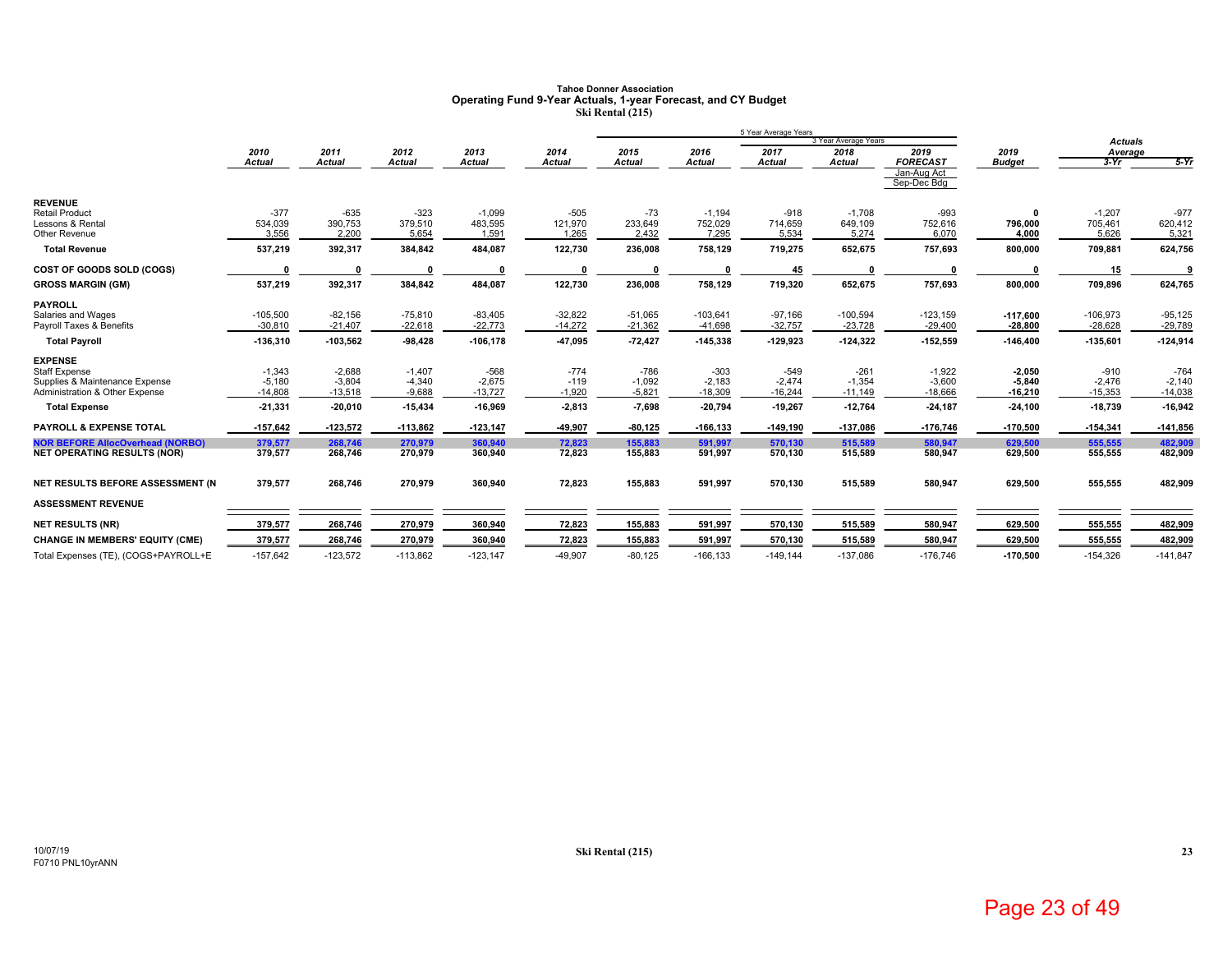### **Tahoe Donner AssociationOperating Fund 9-Year Actuals, 1-year Forecast, and CY Budget Ski School (220)**

|                                                            |                      |               |                      |                      |               |                      |                    | 5 Year Average Years |                      |                            |               |                    |                    |
|------------------------------------------------------------|----------------------|---------------|----------------------|----------------------|---------------|----------------------|--------------------|----------------------|----------------------|----------------------------|---------------|--------------------|--------------------|
|                                                            |                      |               |                      |                      |               |                      |                    |                      | 3 Year Average Years |                            |               | <b>Actuals</b>     |                    |
|                                                            | 2010                 | 2011          | 2012                 | 2013                 | 2014          | 2015                 | 2016               | 2017                 | 2018                 | 2019                       | 2019          | Average            |                    |
|                                                            | Actual               | <b>Actual</b> | Actual               | <b>Actual</b>        | <b>Actual</b> | <b>Actual</b>        | <b>Actual</b>      | <b>Actual</b>        | <b>Actual</b>        | <b>FORECAST</b>            | <b>Budget</b> | $3-Yr$             | $5-Yr$             |
|                                                            |                      |               |                      |                      |               |                      |                    |                      |                      | Jan-Aug Act<br>Sep-Dec Bdg |               |                    |                    |
| <b>REVENUE</b>                                             |                      |               |                      |                      |               |                      |                    |                      |                      |                            |               |                    |                    |
| Direct Access & Use Fees                                   | 16,749               | 22,395        | 12,524               | 8,570                |               | 302                  | 10,550             | 14,515               | 15,804               | 24,129                     | 14,000        | 18.149             | 13,060             |
| <b>Retail Product</b>                                      | -80                  |               | $\Omega$             | $\Omega$             |               | $\Omega$             | $-144$             |                      |                      | $-129$                     |               | $-43$              | -55                |
| Lessons & Rental                                           | 365,770              | 335,821       | 292,557              | 419,413              | 111,915       | 227,062              | 788,800            | 870,957              | 912,185              | 1,120,759                  | 938,000       | 967,967            | 783,953            |
| Other Revenue                                              | $-5,635$             | $-1,605$      | $-562$               | $-4,383$             | $-240$        |                      | $\Omega$           |                      |                      | $\Omega$                   |               | $\Omega$           | $\Omega$           |
| <b>Total Revenue</b>                                       | 376,804              | 356,611       | 304,519              | 423,599              | 111,675       | 227,364              | 799,206            | 885,472              | 927,989              | 1,144,759                  | 952,000       | 986,073            | 796,958            |
| <b>GROSS MARGIN (GM)</b>                                   | 376,804              | 356,611       | 304,519              | 423,599              | 111,675       | 227,364              | 799,206            | 885,472              | 927,989              | 1,144,759                  | 952,000       | 986,073            | 796,958            |
| <b>PAYROLL</b>                                             |                      |               |                      |                      |               |                      |                    |                      |                      |                            |               |                    |                    |
| Salaries and Wages                                         | $-158,212$           | $-161.847$    | $-147.751$           | $-179,691$           | $-82,994$     | $-143,287$           | $-309,990$         | $-414,508$           | $-422,886$           | -476,925                   | -427.600      | $-438,106$         | $-353,519$         |
| Payroll Taxes & Benefits                                   | $-36,512$            | $-38,449$     | $-44,668$            | $-51,155$            | $-37,311$     | $-61,847$            | $-127,007$         | $-143,218$           | $-105,644$           | $-120,599$                 | $-116,000$    | $-123, 154$        | $-111,663$         |
| <b>Total Payroll</b>                                       | $-194,724$           | $-200,296$    | $-192,419$           | $-230,847$           | $-120,305$    | $-205, 133$          | -436,997           | $-557,726$           | -528,530             | $-597,524$                 | -543,600      | $-561,260$         | -465,182           |
| <b>EXPENSE</b>                                             |                      |               |                      |                      |               |                      |                    |                      |                      |                            |               |                    |                    |
| <b>Staff Expense</b>                                       | $-2,834$             | $-1,087$      | $-1,910$             | $-4,563$             | $-1,630$      | $-882$               | $-3,786$           | $-7,366$             | $-2,586$             | $-5,573$                   | $-8,150$      | $-5,175$           | $-4,039$           |
| <b>Utilities Expense</b><br>Supplies & Maintenance Expense | $\Omega$<br>$-3,232$ | $-3,984$      | $\Omega$<br>$-2,835$ | $\Omega$<br>$-1,494$ | $-2,354$      | $\Omega$<br>$-2,314$ | $-198$<br>$-5,264$ | $-776$<br>$-3,683$   | $-588$<br>$-5,356$   | $-654$<br>$-7,553$         | $-750$        | $-673$<br>$-5,531$ | $-443$<br>$-4,834$ |
| Insurance Expense                                          | $\Omega$             | $\Omega$      | $\Omega$             | $\Omega$             |               | $\Omega$             | $-6,228$           | $\Omega$             |                      | $\Omega$                   | $-11,850$     | $\Omega$           | $-1,246$           |
| Administration & Other Expense                             | $-353$               | $-592$        | $-751$               | $-844$               | $-741$        | $-1,123$             | $-2,609$           | $-1,098$             | $-1,674$             | $-1,001$                   | $-1,450$      | $-1,258$           | $-1,501$           |
| <b>Total Expense</b>                                       | $-6,418$             | $-5,663$      | $-5,496$             | $-6,902$             | 4,725         | -4,319               | $-18,085$          | $-12,922$            | $-10,203$            | $-14,782$                  | $-22,200$     | $-12,636$          | $-12,062$          |
| <b>PAYROLL &amp; EXPENSE TOTAL</b>                         | $-201,142$           | $-205,959$    | $-197,915$           | $-237,749$           | $-125,030$    | $-209.453$           | $-455,082$         | $-570.648$           | $-538,734$           | $-612,306$                 | -565,800      | $-573,896$         | 477,244            |
| <b>NOR BEFORE AllocOverhead (NORBO)</b>                    | 175,661              | 150,652       | 106,604              | 185,851              | $-13,355$     | 17,911               | 344,125            | 314,824              | 389,255              | 532,453                    | 386,200       | 412,177            | 319,714            |
| <b>NET OPERATING RESULTS (NOR)</b>                         | 175,661              | 150,652       | 106,604              | 185,851              | $-13,355$     | 17.911               | 344,125            | 314,824              | 389,255              | 532,453                    | 386,200       | 412,177            | 319,714            |
| NET RESULTS BEFORE ASSESSMENT (N                           | 175,661              | 150,652       | 106,604              | 185,851              | $-13,355$     | 17,911               | 344,125            | 314,824              | 389,255              | 532,453                    | 386,200       | 412,177            | 319,714            |
|                                                            |                      |               |                      |                      |               |                      |                    |                      |                      |                            |               |                    |                    |
| <b>ASSESSMENT REVENUE</b>                                  |                      |               |                      |                      |               |                      |                    |                      |                      |                            |               |                    |                    |
| <b>NET RESULTS (NR)</b>                                    | 175,661              | 150,652       | 106,604              | 185,851              | $-13,355$     | 17,911               | 344,125            | 314,824              | 389,255              | 532,453                    | 386,200       | 412,177            | 319,714            |
| <b>CHANGE IN MEMBERS' EQUITY (CME)</b>                     | 175,661              | 150,652       | 106,604              | 185,851              | $-13,355$     | 17,911               | 344,125            | 314,824              | 389,255              | 532,453                    | 386,200       | 412,177            | 319,714            |
| Total Expenses (TE), (COGS+PAYROLL+E                       | $-201,142$           | $-205,959$    | $-197,915$           | $-237,749$           | $-125,030$    | $-209,453$           | $-455,082$         | $-570,648$           | $-538,734$           | $-612,306$                 | -565,800      | $-573,896$         | $-477,244$         |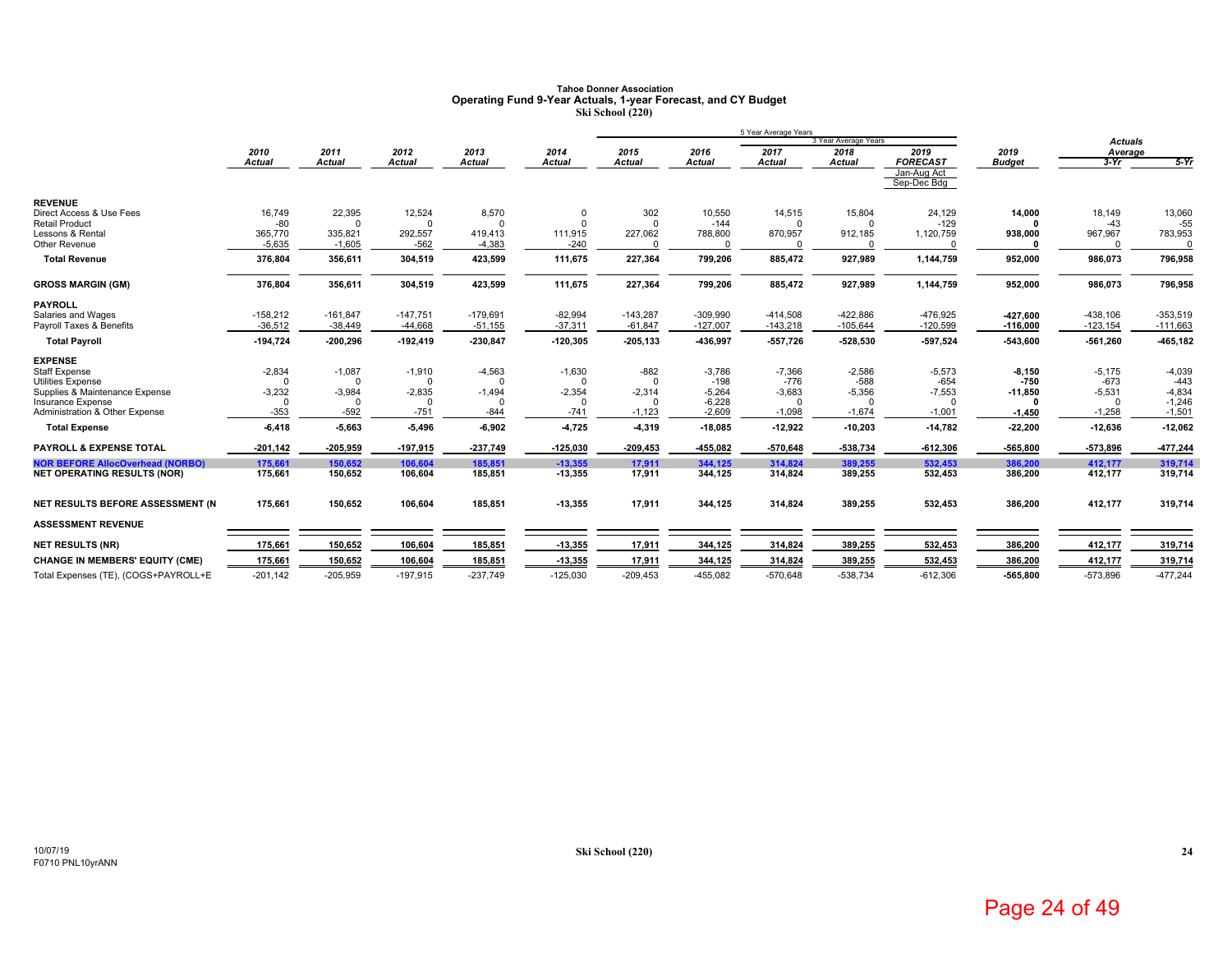### **Tahoe Donner AssociationOperating Fund 9-Year Actuals, 1-year Forecast, and CY Budget Snowflakes (230)**

|                                         | 5 Year Average Years  |                |                |                       |                       |                       |                       |                       |                       |                         |                       |                   |              |
|-----------------------------------------|-----------------------|----------------|----------------|-----------------------|-----------------------|-----------------------|-----------------------|-----------------------|-----------------------|-------------------------|-----------------------|-------------------|--------------|
|                                         |                       |                |                |                       |                       |                       |                       |                       | 3 Year Average Years  |                         |                       | <b>Actuals</b>    |              |
|                                         | 2010<br><b>Actual</b> | 2011<br>Actual | 2012<br>Actual | 2013<br><b>Actual</b> | 2014<br><b>Actual</b> | 2015<br><b>Actual</b> | 2016<br><b>Actual</b> | 2017<br><b>Actual</b> | 2018<br><b>Actual</b> | 2019<br><b>FORECAST</b> | 2019<br><b>Budget</b> | Average<br>$3-Yr$ | $5-Yr$       |
|                                         |                       |                |                |                       |                       |                       |                       |                       |                       | Jan-Aug Act             |                       |                   |              |
|                                         |                       |                |                |                       |                       |                       |                       |                       |                       | Sep-Dec Bdg             |                       |                   |              |
| <b>REVENUE</b>                          |                       |                |                |                       |                       |                       |                       |                       |                       |                         |                       |                   |              |
| Lessons & Rental                        | 285,282               | 256,600        | 208,259        | 235,996               | 63,964                | 0                     | 0                     | 0                     | $\Omega$              |                         |                       | $\Omega$          | $\mathbf 0$  |
| Other Revenue                           | $-685$                | $\Omega$       | $-33$          | $-264$                |                       |                       | $\Omega$              |                       |                       |                         |                       |                   |              |
| <b>Total Revenue</b>                    | 284,597               | 256,600        | 208,226        | 235,732               | 63,964                | $\Omega$              | $\mathbf{0}$          |                       | $\mathbf{r}$          |                         |                       |                   |              |
| <b>GROSS MARGIN (GM)</b>                | 284,597               | 256,600        | 208,226        | 235,732               | 63,964                | $\Omega$              | $\mathbf{0}$          | 0                     | $\mathbf{0}$          |                         |                       | 0                 | $\Omega$     |
| <b>PAYROLL</b>                          |                       |                |                |                       |                       |                       |                       |                       |                       |                         |                       |                   |              |
| Salaries and Wages                      | $-106,629$            | $-96,040$      | $-57,764$      | $-64,517$             | $-33,153$             | 0                     | 0                     |                       | $\Omega$              |                         |                       |                   | 0            |
| Payroll Taxes & Benefits                | $-31,776$             | $-28,494$      | $-13,210$      | $-16,324$             | $-14,513$             | $\Omega$              | $\Omega$              |                       |                       |                         |                       |                   | $\Omega$     |
| <b>Total Payroll</b>                    | $-138,405$            | $-124,534$     | $-70,974$      | $-80, 841$            | -47,666               | $\mathbf{0}$          | $\mathbf{0}$          | $\Omega$              | $\Omega$              |                         |                       |                   | $\mathbf{0}$ |
| <b>EXPENSE</b>                          |                       |                |                |                       |                       |                       |                       |                       |                       |                         |                       |                   |              |
| <b>Staff Expense</b>                    | $-1,232$              | $-85$          | $-756$         | $-53$                 | 0                     | 0                     | 0                     |                       | 0                     | $\Omega$                |                       |                   | 0            |
| <b>Utilities Expense</b>                | $\overline{0}$        | $-160$         | $\Omega$       | $\Omega$              | $\mathbf 0$           | $\Omega$              | $\mathbf 0$           | $\Omega$              |                       | $\Omega$                |                       |                   | $\mathbf 0$  |
| Supplies & Maintenance Expense          | $-859$                | $-832$         | $-1,154$       | $-1,558$              | $-55$                 |                       | $\Omega$              |                       |                       |                         |                       |                   | $\Omega$     |
| Administration & Other Expense          | $-327$                | $-729$         | $-116$         |                       |                       |                       |                       |                       |                       |                         |                       |                   |              |
| <b>Total Expense</b>                    | $-2,418$              | $-1,806$       | $-2,026$       | $-1,610$              | $-55$                 |                       | $\mathbf{r}$          |                       |                       |                         |                       |                   |              |
| <b>PAYROLL &amp; EXPENSE TOTAL</b>      | $-140,823$            | $-126,340$     | $-73,000$      | $-82,452$             | 47,721                |                       |                       |                       |                       |                         |                       |                   |              |
| <b>NOR BEFORE AllocOverhead (NORBO)</b> | 143,774               | 130,260        | 135,226        | 153,280               | 16,243                |                       | $\mathbf{0}$          |                       | $\mathbf{r}$          |                         | $\mathbf{r}$          | $\mathbf{a}$      | $\pmb{0}$    |
| <b>NET OPERATING RESULTS (NOR)</b>      | 143,774               | 130,260        | 135,226        | 153,280               | 16,243                | $\Omega$              | $\mathbf{r}$          |                       | $\mathbf{r}$          |                         | $\sqrt{2}$            | $\mathbf{r}$      | $\mathbf{0}$ |
| NET RESULTS BEFORE ASSESSMENT (N        | 143,774               | 130,260        | 135,226        | 153,280               | 16,243                | 0                     | $\mathbf 0$           | 0                     | $\mathbf 0$           | $\mathbf 0$             | $\mathbf 0$           | 0                 | $\mathbf{0}$ |
| <b>ASSESSMENT REVENUE</b>               |                       |                |                |                       |                       |                       |                       |                       |                       |                         |                       |                   |              |
|                                         |                       |                |                |                       |                       |                       |                       |                       |                       |                         |                       |                   |              |
| <b>NET RESULTS (NR)</b>                 | 143,774               | 130,260        | 135,226        | 153,280               | 16,243                |                       |                       |                       |                       |                         |                       |                   |              |
| <b>CHANGE IN MEMBERS' EQUITY (CME)</b>  | 143,774               | 130,260        | 135,226        | 153,280               | 16,243                |                       |                       |                       |                       |                         |                       |                   |              |
| Total Expenses (TE), (COGS+PAYROLL+E    | $-140,823$            | $-126,340$     | $-73,000$      | $-82,452$             | $-47,721$             | $\Omega$              | $\Omega$              | $\Omega$              | $\Omega$              |                         |                       | $\Omega$          | $\mathbf{0}$ |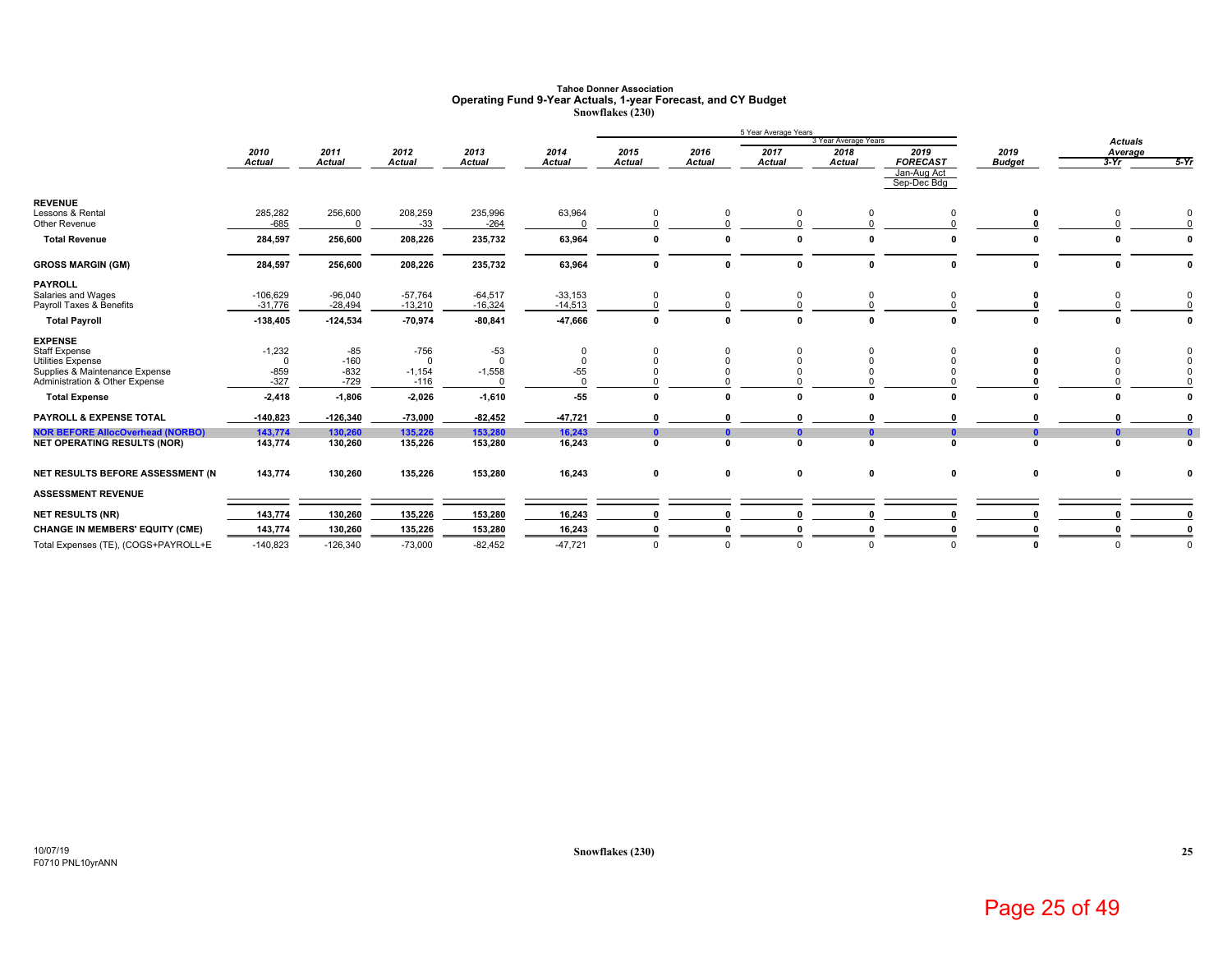### **Tahoe Donner AssociationOperating Fund 9-Year Actuals, 1-year Forecast, and CY Budget Ticket Office Administration (240)**

|                                                            |                     |                 |                     |                    |                   |                   |                       | 5 Year Average Years  |                              |                            |               |                           |                    |
|------------------------------------------------------------|---------------------|-----------------|---------------------|--------------------|-------------------|-------------------|-----------------------|-----------------------|------------------------------|----------------------------|---------------|---------------------------|--------------------|
|                                                            | 2010                | 2011            | 2012                | 2013               | 2014              | 2015              | 2016                  | 2017                  | 3 Year Average Years<br>2018 | 2019                       | 2019          | <b>Actuals</b><br>Average |                    |
|                                                            | <b>Actual</b>       | <b>Actual</b>   | Actual              | <b>Actual</b>      | <b>Actual</b>     | <b>Actual</b>     | <b>Actual</b>         | <b>Actual</b>         | <b>Actual</b>                | <b>FORECAST</b>            | <b>Budget</b> | $3-Yr$                    | $5-Yr$             |
|                                                            |                     |                 |                     |                    |                   |                   |                       |                       |                              | Jan-Aug Act<br>Sep-Dec Bdg |               |                           |                    |
| <b>REVENUE</b>                                             |                     |                 |                     |                    |                   |                   |                       |                       |                              |                            |               |                           |                    |
| Direct Access & Use Fees<br>Food and Beverage              | 1,092,425           | 783,838         | 692,359<br>$\Omega$ | 827,630            | 194,171           | 455,015           | 1,316,140<br>$\Omega$ | 1,368,415<br>-86      | 1,232,829                    | 1,805,687                  | 1,462,800     | 1,468,977<br>$-29$        | 1,235,617<br>$-17$ |
| <b>Retail Product</b>                                      |                     |                 | $\Omega$            | $\Omega$           | $\Omega$          |                   | $-75$                 | $-92$                 |                              |                            |               | $-31$                     | $-33$              |
| Lessons & Rental                                           |                     |                 |                     |                    | 132               |                   |                       |                       |                              |                            |               |                           |                    |
| Other Revenue                                              | $-4,498$            | $-2,595$        | 5,197               | 6,265              | 10,074            | 6.237             | 7,747                 | 5,730                 | 5,659                        | 3,924                      | 2,200         | 5,104                     | 5,859              |
| <b>Total Revenue</b>                                       | 1,087,927           | 781,243         | 697,555             | 833,895            | 204,376           | 461,252           | 1,323,812             | 1,373,967             | 1,238,488                    | 1,809,610                  | 1,465,000     | 1,474,022                 | 1,241,426          |
| COST OF GOODS SOLD (COGS)                                  | 45                  |                 | $\sqrt{2}$          |                    |                   |                   |                       |                       |                              |                            |               |                           |                    |
| <b>GROSS MARGIN (GM)</b>                                   | 1,087,971           | 781,243         | 697,555             | 833,895            | 204,376           | 461,252           | 1,323,812             | 1,373,967             | 1,238,488                    | 1,809,610                  | 1,465,000     | 1,474,022                 | 1,241,426          |
| <b>PAYROLL</b>                                             |                     |                 |                     |                    |                   |                   |                       |                       |                              |                            |               |                           |                    |
| Salaries and Wages                                         | $-68,295$           | $-58,938$       | $-52,988$           | $-69,913$          | $-38,284$         | $-46,876$         | $-84,856$             | $-94,637$             | $-94,715$                    | $-97,659$                  | $-98,000$     | $-95,670$                 | $-83,749$          |
| Payroll Taxes & Benefits                                   | $-11,246$           | $-9,482$        | $-11,387$           | $-15,713$          | $-16,047$         | $-18,977$         | $-33.629$             | $-33,117$             | $-22,200$                    | $-23,701$                  | $-25,500$     | $-26,339$                 | $-26,325$          |
| <b>Total Payroll</b>                                       | $-79,541$           | $-68,420$       | $-64,375$           | $-85,626$          | $-54,331$         | $-65,853$         | $-118,485$            | $-127,754$            | $-116,915$                   | $-121,361$                 | $-123,500$    | $-122,010$                | $-110,073$         |
| <b>EXPENSE</b>                                             |                     |                 |                     |                    |                   |                   |                       |                       |                              |                            |               |                           |                    |
| Staff Expense                                              | $-150$<br>$-13,586$ | 41<br>$-10,747$ | $-355$<br>$-10,357$ | $-120$<br>$-3,294$ | $-56$<br>$-9,327$ | $-63$<br>$-2,593$ | $-27$<br>$-10,303$    | $-467$                | $-262$                       | $-550$                     | $-800$        | $-426$                    | $-274$<br>$-7,745$ |
| Supplies & Maintenance Expense<br><b>Insurance Expense</b> | $\Omega$            |                 | $\Omega$            | $\Omega$           | $\Omega$          |                   | $-3,184$              | $-11,050$<br>$\Omega$ | $-8,049$                     | $-6,731$<br>$\Omega$       | $-9,450$<br>n | $-8,610$                  | $-637$             |
| Administration & Other Expense                             | $-35,174$           | $-29,956$       | $-19,372$           | $-28,843$          | $-7,698$          | $-13,498$         | $-36,308$             | $-42,564$             | $-45,170$                    | $-57,465$                  | -56,050       | $-48,400$                 | $-39,001$          |
| <b>Total Expense</b>                                       | -48,909             | -40,662         | $-30,085$           | $-32,257$          | $-17,082$         | $-16, 153$        | $-49.822$             | $-54,082$             | $-53,480$                    | $-64,746$                  | $-66,300$     | $-57,436$                 | 47,657             |
| <b>PAYROLL &amp; EXPENSE TOTAL</b>                         | $-128,451$          | $-109,082$      | -94,460             | $-117,883$         | $-71,413$         | $-82,006$         | $-168,307$            | $-181,835$            | $-170,395$                   | $-186, 107$                | $-189,800$    | $-179,446$                | $-157,730$         |
| <b>NOR BEFORE AllocOverhead (NORBO)</b>                    | 959.521             | 672,161         | 603.096             | 716.012            | 132.963           | 379.246           | 1.155.505             | 1,192,132             | 1,068,093                    | 1,623,503                  | 1,275,200     | 1,294,576                 | 1.083.696          |
| <b>NET OPERATING RESULTS (NOR)</b>                         | 959,521             | 672,161         | 603,096             | 716,012            | 132,963           | 379,246           | 1,155,505             | 1,192,132             | 1,068,093                    | 1,623,503                  | 1,275,200     | 1,294,576                 | 1,083,696          |
| NET RESULTS BEFORE ASSESSMENT (N                           | 959,521             | 672,161         | 603,096             | 716,012            | 132,963           | 379,246           | 1,155,505             | 1,192,132             | 1,068,093                    | 1,623,503                  | 1,275,200     | 1,294,576                 | 1,083,696          |
| <b>ASSESSMENT REVENUE</b>                                  |                     |                 |                     |                    |                   |                   |                       |                       |                              |                            |               |                           |                    |
| <b>NET RESULTS (NR)</b>                                    | 959,521             | 672,161         | 603,096             | 716,012            | 132,963           | 379,246           | 1,155,505             | 1,192,132             | 1,068,093                    | 1,623,503                  | 1,275,200     | 1,294,576                 | 1,083,696          |
| <b>CHANGE IN MEMBERS' EQUITY (CME)</b>                     | 959,521             | 672,161         | 603,096             | 716,012            | 132,963           | 379,246           | 1,155,505             | 1,192,132             | 1,068,093                    | 1,623,503                  | 1,275,200     | 1,294,576                 | 1,083,696          |
| Total Expenses (TE), (COGS+PAYROLL+E                       | $-128,406$          | $-109,082$      | $-94,460$           | $-117,883$         | $-71,413$         | $-82,006$         | $-168,307$            | $-181,835$            | $-170,395$                   | $-186, 107$                | $-189,800$    | $-179,446$                | $-157,730$         |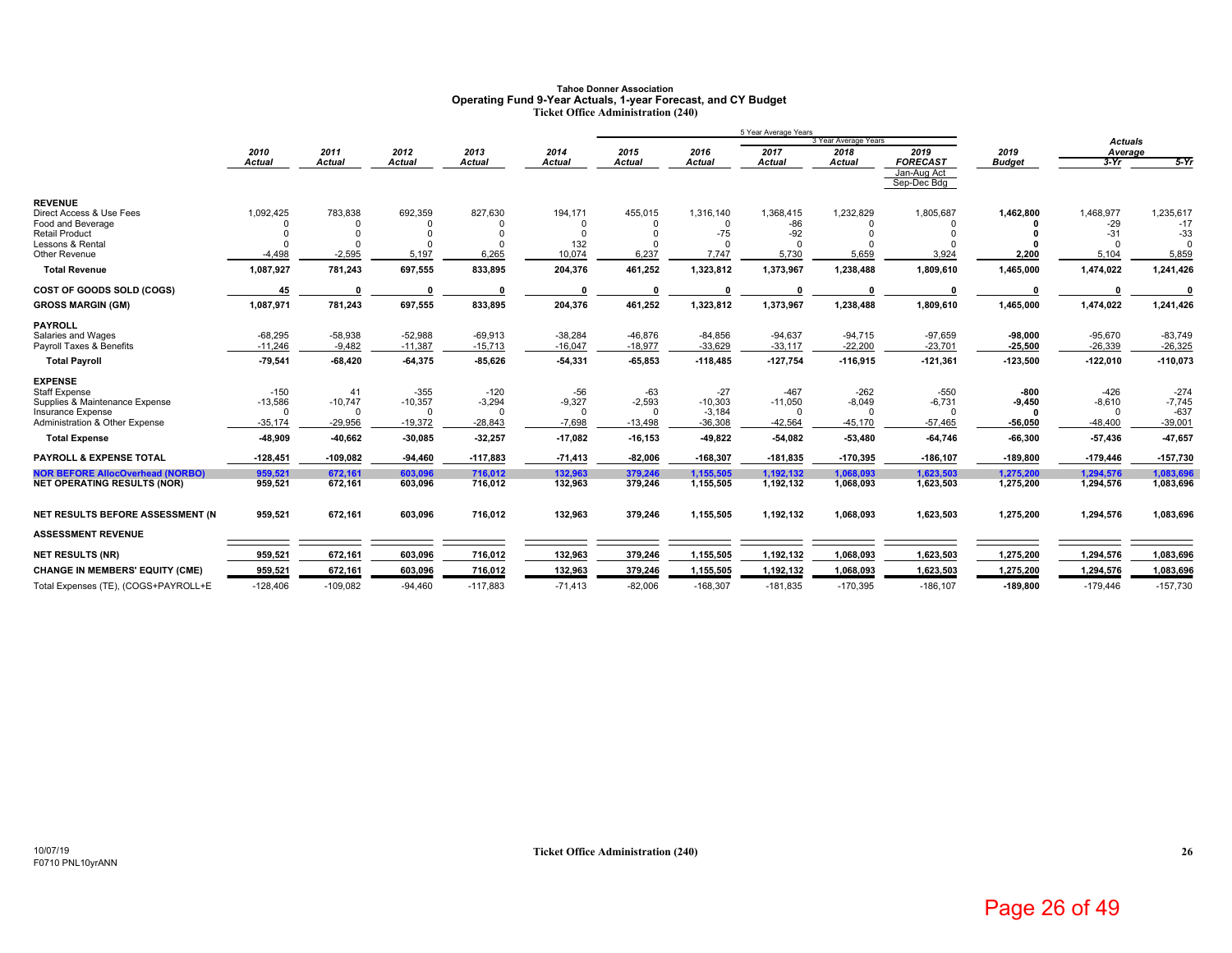# **Tahoe Donner Association Operating Fund 9-Year Actuals, 1-year Forecast, and CY Budget Snowplay (216)**

|                                                            |                       |                       |                       |                       |                      |                       |                       | 5 Year Average Years  |                              |                            |                       |                       |                       |
|------------------------------------------------------------|-----------------------|-----------------------|-----------------------|-----------------------|----------------------|-----------------------|-----------------------|-----------------------|------------------------------|----------------------------|-----------------------|-----------------------|-----------------------|
|                                                            | 2010                  |                       | 2012                  | 2013                  | 2014                 | 2015                  | 2016                  | 2017                  | 3 Year Average Years<br>2018 | 2019                       | 2019                  | <b>Actuals</b>        |                       |
|                                                            | Actual                | 2011<br><b>Actual</b> | <b>Actual</b>         | <b>Actual</b>         | Actual               | <b>Actual</b>         | Actual                | <b>Actual</b>         | <b>Actual</b>                | <b>FORECAST</b>            | <b>Budget</b>         | Average<br>$3-Yr$     | $5-Yr$                |
|                                                            |                       |                       |                       |                       |                      |                       |                       |                       |                              | Jan-Aug Act<br>Sep-Dec Bdg |                       |                       |                       |
| <b>REVENUE</b>                                             |                       |                       |                       |                       |                      |                       |                       |                       |                              |                            |                       |                       |                       |
| <b>Recreation Fee</b>                                      | $\Omega$              | $\Omega$              | 10.005                | 19.478                | 7.087                | 10,013                | 28.022                | 24.458                | 10.455                       | 27.779                     | 23.000                | 20.897                | 20.145                |
| Direct Access & Use Fees<br>Food and Beverage              | 97,480<br>$\Omega$    | 97,603<br>$\Omega$    | 82,363<br>$\mathbf 0$ | 137,253<br>$\Omega$   | 61,093<br>$\Omega$   | 105,874<br>7,574      | 238,419<br>19,486     | 223,801<br>11,676     | 178,919<br>10,969            | 227,465<br>8,829           | 246,100               | 210,062<br>10,492     | 194,896<br>11,707     |
| <b>Retail Product</b>                                      | $-18$                 | $\Omega$              | 3,337                 | 4,498                 | 1,560                | 2,785                 | 4,239                 | 3,606                 | 1,229                        | 1,619                      | 10,100<br>2,800       | 2,151                 | 2,695                 |
| Other Revenue                                              |                       | $-132$                |                       |                       | 150                  |                       |                       |                       |                              |                            |                       |                       |                       |
| <b>Total Revenue</b>                                       | 97,462                | 97,471                | 95,706                | 161,229               | 69,890               | 126,246               | 290,166               | 263,541               | 201,572                      | 265,691                    | 282,000               | 243,601               | 229,443               |
| COST OF GOODS SOLD (COGS)                                  | $\Omega$              |                       | $-860$                | $-1,786$              | $-511$               | $-3,465$              | $-6,895$              | 5,365                 | $-3,553$                     | $-2.966$                   | $-4,000$              | $-3,961$              | -4,449                |
| <b>GROSS MARGIN (GM)</b>                                   | 97,462                | 97,471                | 94,846                | 159,443               | 69,379               | 122,781               | 283,271               | 258,176               | 198,019                      | 262,725                    | 278,000               | 239,640               | 224,994               |
| <b>PAYROLL</b>                                             |                       |                       |                       |                       |                      |                       |                       |                       |                              |                            |                       |                       |                       |
| Salaries and Wages                                         | $-21,024$             | $-24.482$             | $-18.488$             | $-33,250$             | $-10,935$            | $-17.484$             | $-44.325$             | $-70,956$             | $-72,562$                    | $-91,992$                  | $-93,700$             | $-78.504$             | $-59,464$             |
| Payroll Taxes & Benefits                                   | $-3,994$              | $-4,588$              | $-5,047$              | $-9,163$              | $-5,086$             | $-7,268$              | $-17,369$             | $-21,051$             | $-18,722$                    | $-23,390$                  | $-24,300$             | $-21,054$             | $-17,560$             |
| <b>Total Payroll</b>                                       | $-25,019$             | $-29,070$             | -23,535               | $-42,413$             | $-16,021$            | $-24,752$             | $-61,695$             | $-92,007$             | $-91,284$                    | $-115,382$                 | $-118,000$            | $-99,558$             | $-77,024$             |
| <b>EXPENSE</b>                                             |                       |                       |                       |                       |                      |                       |                       |                       |                              |                            |                       |                       |                       |
| Staff Expense                                              | $-1,106$              | $-2,780$              | $-266$                | $-1,233$              | $-142$               | 35                    | $-352$                | $-926$                | $-143$                       | $-1,150$                   | $-1,500$              | $-740$                | $-507$                |
| <b>Utilities Expense</b>                                   | $\Omega$              | $-156$<br>$-18,182$   | $-160$<br>$-14,256$   | $-1,220$              | $-1,191$<br>$-8,974$ | $-1,934$<br>$-15,079$ | $-8,094$<br>$-27,275$ | $-7,129$<br>$-17,071$ | $-7,160$<br>$-17,484$        | $-8,140$                   | $-7,600$              | $-7,476$<br>$-18,536$ | $-6,491$<br>$-19,593$ |
| Supplies & Maintenance Expense<br><b>Insurance Expense</b> | $-13,874$<br>$-2,548$ | $-3,000$              | $-2,600$              | $-22,352$<br>$-5,000$ | $-3,142$             | $-3,359$              | $-4,720$              | $-4,600$              | $-4,200$                     | $-21,054$<br>$-4,200$      | $-24,900$<br>$-4,200$ | $-4,333$              | $-4,216$              |
| Administration & Other Expense                             | $-252$                | $-2,637$              | $-1,845$              | $-2,945$              | $-859$               | $-2,749$              | $-6,194$              | $-6,734$              | $-5,181$                     | $-6,863$                   | $-5,700$              | $-6,259$              | $-5,544$              |
| <b>Total Expense</b>                                       | $-17,781$             | $-26,755$             | $-19,127$             | $-32,749$             | $-14,308$            | $-23,086$             | -46,635               | $-36,460$             | $-34,168$                    | $-41,406$                  | -43,900               | $-37,345$             | $-36,351$             |
| <b>PAYROLL &amp; EXPENSE TOTAL</b>                         | -42,799               | $-55,825$             | $-42,662$             | $-75,162$             | -30,329              | -47,838               | $-108,330$            | $-128,468$            | $-125,452$                   | $-156,789$                 | $-161,900$            | $-136,903$            | $-113,375$            |
| <b>NOR BEFORE AllocOverhead (NORBO)</b>                    | 54,662                | 41,646                | 52.184                | 84,281                | 39,051               | 74,943                | 174,941               | 129,708               | 72,567                       | 105,937                    | 116,100               | 102,737               | 111,619               |
| Allocated Overhead (OH)                                    | $\Omega$              | $\Omega$              | $\Omega$              | $\Omega$              | $\Omega$             | $\Omega$              | $\Omega$              | $\Omega$              | O                            | $-56,700$                  | -56,700               | $-18,900$             | $-11,340$             |
| <b>NET OPERATING RESULTS (NOR)</b>                         | 54,662                | 41,646                | 52,184                | 84,281                | 39,051               | 74,943                | 174,941               | 129,708               | 72,567                       | 49,237                     | 59,400                | 83,837                | 100,279               |
| NET RESULTS BEFORE ASSESSMENT (N                           | 54.662                | 41,646                | 52,184                | 84,281                | 39,051               | 74,943                | 174,941               | 129,708               | 72,567                       | 49,237                     | 59,400                | 83,837                | 100,279               |
| <b>ASSESSMENT REVENUE</b>                                  |                       |                       |                       |                       |                      |                       |                       |                       |                              |                            |                       |                       |                       |
| <b>NET RESULTS (NR)</b>                                    | 54,662                | 41,646                | 52,184                | 84,281                | 39,051               | 74,943                | 174,941               | 129,708               | 72,567                       | 49,237                     | 59,400                | 83,837                | 100,279               |
| <b>CHANGE IN MEMBERS' EQUITY (CME)</b>                     | 54,662                | 41,646                | 52,184                | 84,281                | 39,051               | 74,943                | 174,941               | 129,708               | 72,567                       | 49,237                     | 59,400                | 83,837                | 100,279               |
| Total Expenses (TE), (COGS+PAYROLL+E                       | $-42,799$             | $-55,825$             | $-43,522$             | $-76,948$             | $-30,839$            | $-51,304$             | $-115,225$            | $-133,832$            | $-129,005$                   | $-159,755$                 | $-165,900$            | $-140,864$            | $-117,824$            |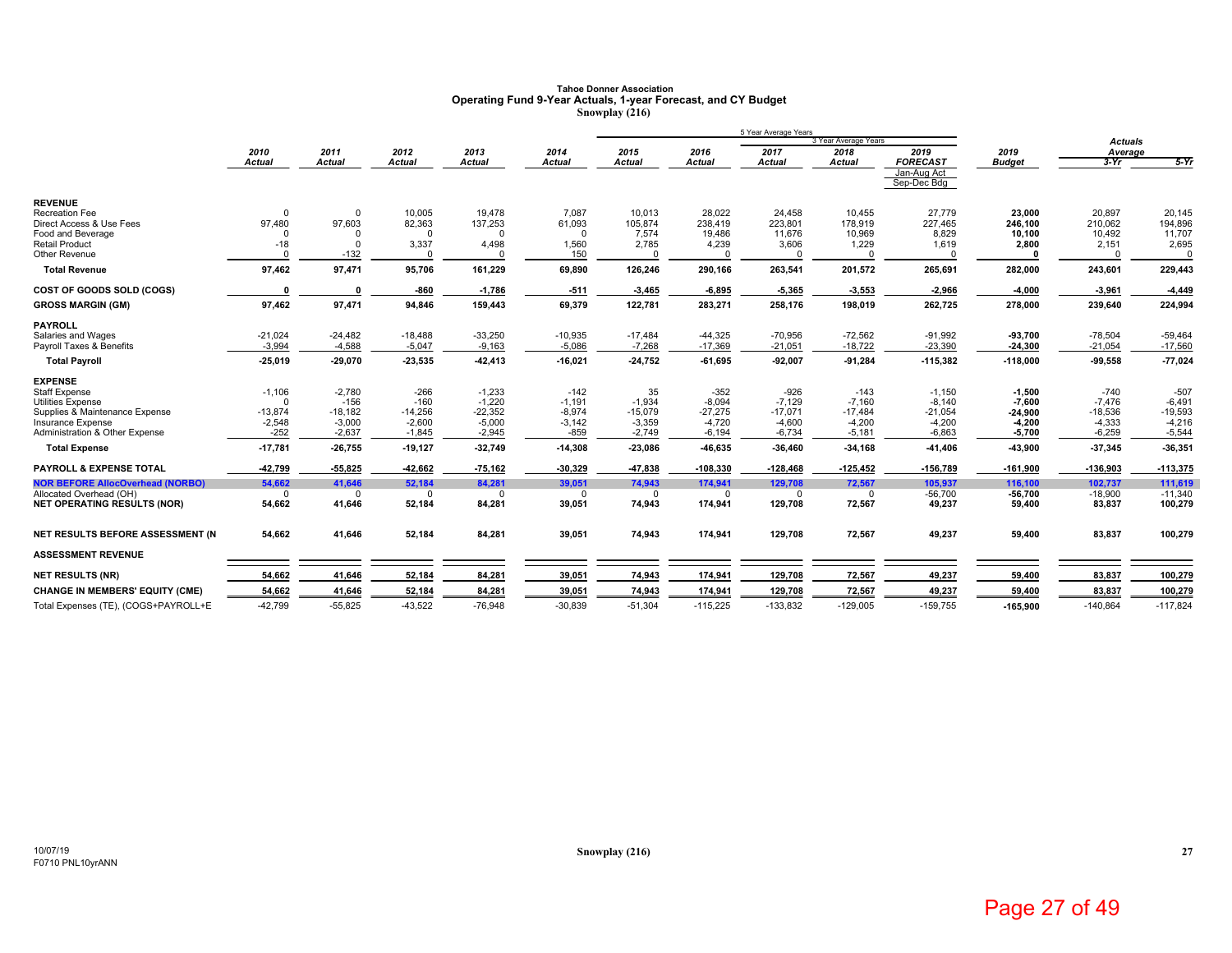# **Tahoe Donner Association Operating Fund 9-Year Actuals, 1-year Forecast, and CY Budget Campground (100)**

|                                                     | 5 Year Average Years |                       |                       |                       |                    |                       |                    |                       |                      |                            |                       |                   |                    |
|-----------------------------------------------------|----------------------|-----------------------|-----------------------|-----------------------|--------------------|-----------------------|--------------------|-----------------------|----------------------|----------------------------|-----------------------|-------------------|--------------------|
|                                                     |                      |                       |                       |                       |                    |                       |                    |                       | 3 Year Average Years |                            |                       | <b>Actuals</b>    |                    |
|                                                     | 2010<br>Actual       | 2011<br><b>Actual</b> | 2012<br><b>Actual</b> | 2013<br><b>Actual</b> | 2014<br>Actual     | 2015<br><b>Actual</b> | 2016<br>Actual     | 2017<br><b>Actual</b> | 2018<br>Actual       | 2019<br><b>FORECAST</b>    | 2019<br><b>Budget</b> | Average<br>$3-Yr$ | $5-Yr$             |
|                                                     |                      |                       |                       |                       |                    |                       |                    |                       |                      | Jan-Aug Act<br>Sep-Dec Bdg |                       |                   |                    |
| <b>REVENUE</b>                                      |                      |                       |                       |                       |                    |                       |                    |                       |                      |                            |                       |                   |                    |
| Direct Access & Use Fees<br>Other Revenue           | 34,877<br>202        | 42,608<br>85          | 39,724<br>207         | 45,626<br>301         | 51,847<br>197      | 52,545<br>184         | 58,870<br>172      | 64,025<br>208         | 85,642<br>1,115      | 87,513<br>622              | 69,300<br>700         | 79,060<br>648     | 69,719<br>460      |
| <b>Total Revenue</b>                                | 35,079               | 42,693                | 39,931                | 45,927                | 52,044             | 52,729                | 59,042             | 64,233                | 86,757               | 88,135                     | 70,000                | 79,708            | 70,179             |
| <b>GROSS MARGIN (GM)</b>                            | 35,079               | 42,693                | 39,931                | 45,927                | 52,044             | 52,729                | 59,042             | 64,233                | 86,757               | 88,135                     | 70,000                | 79,708            | 70,179             |
| <b>PAYROLL</b>                                      |                      |                       |                       |                       |                    |                       |                    |                       |                      |                            |                       |                   |                    |
| Salaries and Wages                                  | $-28,388$            | $-23,414$             | $-24,563$             | $-25,889$             | $-25,836$          | $-26,967$             | $-29,138$          | $-33,429$             | $-34,606$            | $-40,189$                  | $-35,100$             | $-36,075$         | $-32,866$          |
| Payroll Taxes & Benefits                            | $-5.377$             | $-4,565$              | $-4,888$              | $-5,090$              | $-5,419$           | $-6,163$              | $-5,560$           | $-6,305$              | $-6,470$             | $-7,283$                   | $-7,600$              | $-6,686$          | $-6,356$           |
| <b>Total Payroll</b>                                | -33,765              | $-27,980$             | $-29,451$             | $-30,980$             | $-31,255$          | $-33,130$             | $-34,697$          | $-39,734$             | -41,075              | 47,472                     | 42,700                | $-42,760$         | $-39,222$          |
| <b>EXPENSE</b>                                      |                      |                       |                       |                       |                    |                       |                    |                       |                      |                            |                       |                   |                    |
| <b>Staff Expense</b>                                | $-226$               |                       | $-479$                | $-604$                | $-464$             | $-389$                | $\Omega$           | $-37$                 | <sup>0</sup>         | $-175$                     | -90                   | $-71$             | $-120$             |
| <b>Utilities Expense</b>                            | $-21,327$            | $-22,369$             | $-21,986$             | $-23,545$             | $-22,560$          | $-25,305$             | $-25,559$          | $-25,286$             | $-28,049$            | $-28,983$                  | $-27,680$             | $-27,440$         | $-26,637$          |
| Supplies & Maintenance Expense                      | $-3,727$             | $-2,302$              | $-2,617$              | $-5,456$              | $-4,546$           | $-3,783$              | $-3,308$           | $-4,587$              | $-6,610$             | $-5,674$                   | $-3,400$              | $-5,624$          | $-4,792$           |
| Insurance Expense<br>Administration & Other Expense | $-600$<br>$-1,406$   | $-600$<br>$-1,336$    | $-600$<br>$-682$      | $-600$<br>$-1,699$    | $-524$<br>$-1,657$ | $-600$<br>$-1,172$    | $-607$<br>$-1,599$ | $-600$<br>$-1,679$    | $-600$<br>$-359$     | $-600$<br>$-604$           | $-600$<br>$-1,030$    | $-600$<br>$-881$  | $-601$<br>$-1,083$ |
|                                                     |                      |                       |                       |                       |                    |                       |                    |                       |                      |                            |                       |                   |                    |
| <b>Total Expense</b>                                | -27,285              | $-26,607$             | $-26,364$             | $-31,905$             | $-29,751$          | $-31,250$             | $-31,073$          | $-32,189$             | -35,618              | $-36,036$                  | $-32,800$             | $-34,614$         | -33,233            |
| <b>PAYROLL &amp; EXPENSE TOTAL</b>                  | $-61,050$            | 54,586                | $-55,815$             | $-62,885$             | $-61,006$          | $-64,380$             | $-65,770$          | 71,923                | -76,693              | $-83,508$                  | $-75,500$             | $-77,375$         | 72,455             |
| <b>NOR BEFORE AllocOverhead (NORBO)</b>             | $-25,972$            | $-11,894$             | $-15.884$             | $-16.958$             | $-8,962$           | $-11.651$             | $-6,728$           | $-7,690$              | 10,064               | 4.627                      | $-5.500$              | 2,334             | $-2,275$           |
| Allocated Overhead (OH)                             | $\Omega$             | <sup>0</sup>          | $\Omega$              | n                     | $\Omega$           | $\Omega$              | $\Omega$           | $\Omega$              | $\Omega$             | $-36,100$                  | $-36,100$             | $-12,033$         | $-7,220$           |
| <b>NET OPERATING RESULTS (NOR)</b>                  | $-25,972$            | $-11,894$             | $-15,884$             | $-16,958$             | $-8,962$           | $-11,651$             | $-6,728$           | $-7,690$              | 10,064               | $-31,473$                  | -41,600               | $-9,700$          | $-9,495$           |
| NET RESULTS BEFORE ASSESSMENT (N                    | $-25,972$            | $-11,894$             | $-15,884$             | $-16,958$             | $-8,962$           | $-11,651$             | $-6,728$           | $-7,690$              | 10,064               | $-31,473$                  | -41,600               | $-9,700$          | $-9,495$           |
| <b>ASSESSMENT REVENUE</b>                           |                      |                       |                       |                       |                    |                       |                    |                       |                      |                            |                       |                   |                    |
| <b>NET RESULTS (NR)</b>                             | $-25,972$            | $-11,894$             | $-15,884$             | $-16,958$             | $-8,962$           | $-11,651$             | $-6,728$           | $-7,690$              | 10,064               | $-31,473$                  | -41,600               | $-9,700$          | $-9,495$           |
| <b>CHANGE IN MEMBERS' EQUITY (CME)</b>              | $-25,972$            | $-11,894$             | $-15,884$             | $-16,958$             | $-8,962$           | $-11,651$             | $-6,728$           | $-7,690$              | 10,064               | $-31,473$                  | -41,600               | $-9,700$          | $-9,495$           |
| Total Expenses (TE), (COGS+PAYROLL+E                | $-61,050$            | $-54,586$             | $-55,815$             | $-62,885$             | $-61,006$          | $-64,380$             | $-65,770$          | $-71,923$             | $-76,693$            | $-83,508$                  | $-75,500$             | $-77,375$         | $-72,455$          |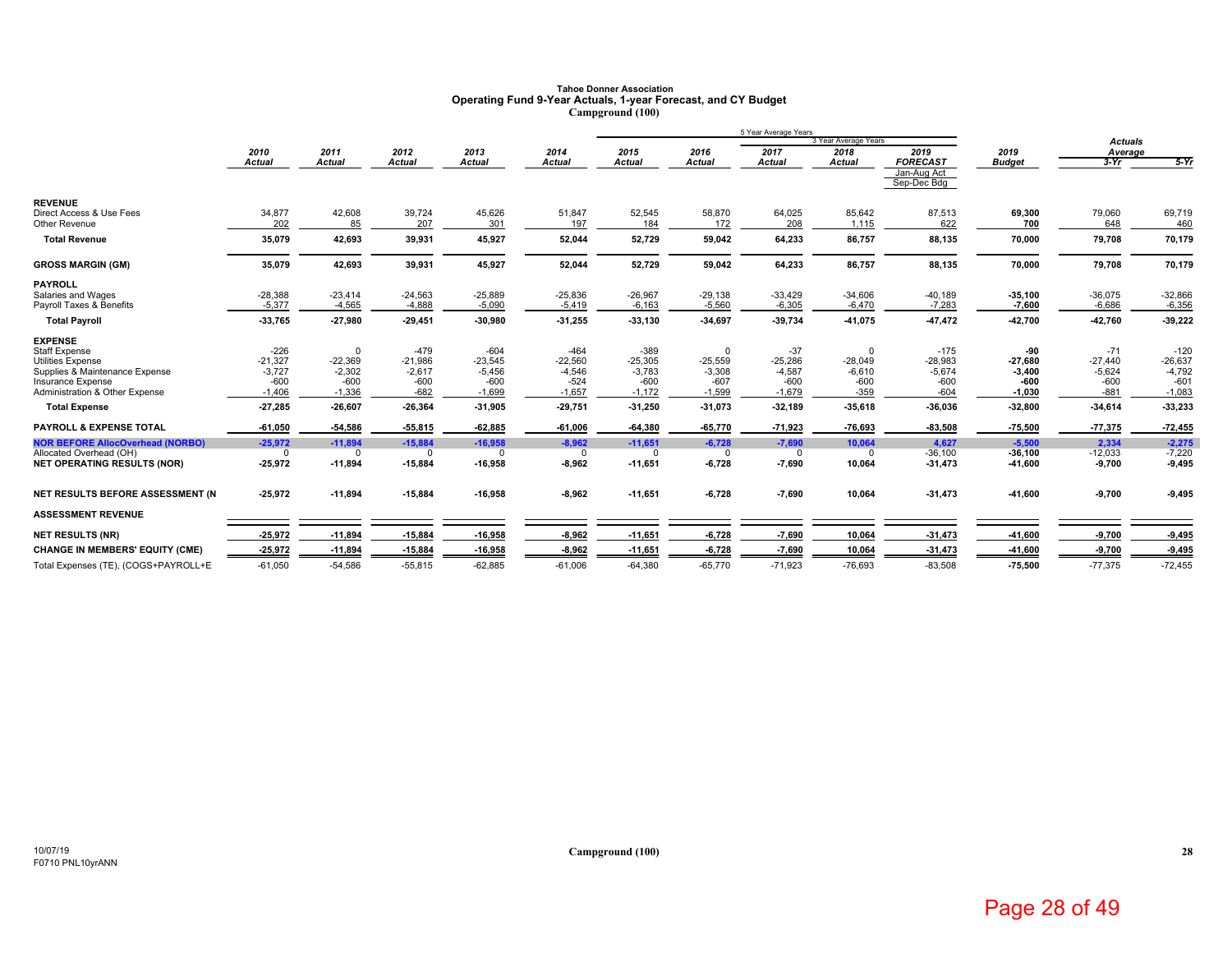# Tahoe Donner Association<br>Operating Fund 9-Year Actuals, 1-year Forecast, and CY Budget<br>Equestrian (080)

| 3 Year Average Years<br><b>Actuals</b><br>2012<br>2013<br>2014<br>2015<br>2017<br>2019<br>2010<br>2011<br>2016<br>2018<br>2019<br>Average<br><b>FORECAST</b><br><b>Actual</b><br><b>Actual</b><br><b>Actual</b><br><b>Actual</b><br>$3-Yr$<br><b>Actual</b><br>Actual<br><b>Actual</b><br><b>Actual</b><br>Actual<br><b>Budget</b><br>Jan-Aug Act<br>Sep-Dec Bdg<br><b>REVENUE</b><br>81,312<br>61,702<br>71,018<br>73,394<br>83,390<br>112,594<br>115,028<br>120,706<br>118,473<br>119,685<br>142.000<br>Direct Access & Use Fees<br>$\Omega$<br>5,921<br>9,089<br><b>Retail Product</b><br>5,020<br>4,949<br>7,602<br>8,428<br>12,432<br>14,647<br>12,200<br>11,836<br>7,848<br>ŋ<br>69,759<br>66,792<br>59,895<br>12,918<br>58,621<br>92,456<br>111,252<br>91,898<br>Lessons & Rental<br>16,920<br>64,747<br>71,986<br>100,800 | $5-Yr$<br>110,281<br>10,103<br>79,812<br>974 |
|-----------------------------------------------------------------------------------------------------------------------------------------------------------------------------------------------------------------------------------------------------------------------------------------------------------------------------------------------------------------------------------------------------------------------------------------------------------------------------------------------------------------------------------------------------------------------------------------------------------------------------------------------------------------------------------------------------------------------------------------------------------------------------------------------------------------------------------|----------------------------------------------|
|                                                                                                                                                                                                                                                                                                                                                                                                                                                                                                                                                                                                                                                                                                                                                                                                                                   |                                              |
|                                                                                                                                                                                                                                                                                                                                                                                                                                                                                                                                                                                                                                                                                                                                                                                                                                   |                                              |
|                                                                                                                                                                                                                                                                                                                                                                                                                                                                                                                                                                                                                                                                                                                                                                                                                                   |                                              |
|                                                                                                                                                                                                                                                                                                                                                                                                                                                                                                                                                                                                                                                                                                                                                                                                                                   |                                              |
|                                                                                                                                                                                                                                                                                                                                                                                                                                                                                                                                                                                                                                                                                                                                                                                                                                   |                                              |
|                                                                                                                                                                                                                                                                                                                                                                                                                                                                                                                                                                                                                                                                                                                                                                                                                                   |                                              |
|                                                                                                                                                                                                                                                                                                                                                                                                                                                                                                                                                                                                                                                                                                                                                                                                                                   |                                              |
| Other Revenue<br>-90<br>350<br>320<br>1,800<br>2,400<br>1,507<br>$-210$                                                                                                                                                                                                                                                                                                                                                                                                                                                                                                                                                                                                                                                                                                                                                           |                                              |
| <b>Total Revenue</b><br>156,001<br>95,576<br>140,891<br>12,918<br>147,932<br>186,780<br>195,762<br>227,394<br>247,985<br>255,000<br>223,713<br>133,443                                                                                                                                                                                                                                                                                                                                                                                                                                                                                                                                                                                                                                                                            | 201,171                                      |
| <b>COST OF GOODS SOLD (COGS)</b><br>$-3,244$<br>$-3,621$<br>-4,785<br>$-4,730$<br>$\Omega$<br>$-3,393$<br>$-4,694$<br>$-6,111$<br>$-6,040$<br>$-7,198$<br>$-6,500$<br>$-6,450$                                                                                                                                                                                                                                                                                                                                                                                                                                                                                                                                                                                                                                                    | $-5,487$                                     |
| 152,757<br>129,822<br>136,161<br>12,918<br>144,539<br>182,086<br>189,650<br>221,354<br>248,500<br>217,264<br>90,791<br>240,787<br><b>GROSS MARGIN (GM)</b>                                                                                                                                                                                                                                                                                                                                                                                                                                                                                                                                                                                                                                                                        | 195,683                                      |
| <b>PAYROLL</b>                                                                                                                                                                                                                                                                                                                                                                                                                                                                                                                                                                                                                                                                                                                                                                                                                    |                                              |
| $-122,808$<br>$-121,910$<br>$-118,070$<br>$-68,595$<br>$-118,628$<br>$-133,560$<br>$-153,373$<br>$-158,382$<br>$-168,413$<br>$-168,500$<br>$-106,918$<br>$-160,056$<br>Salaries and Wages                                                                                                                                                                                                                                                                                                                                                                                                                                                                                                                                                                                                                                         | $-146,471$                                   |
| $-33,202$<br>$-31,952$<br>$-30,673$<br>$-32,371$<br>$-44,680$<br>Payroll Taxes & Benefits<br>$-28.146$<br>$-20,159$<br>$-40.070$<br>$-46.039$<br>$-45, 159$<br>$-50,900$<br>$-45,293$                                                                                                                                                                                                                                                                                                                                                                                                                                                                                                                                                                                                                                             | $-41,664$                                    |
| $-156,011$<br>$-153,861$<br>$-148,743$<br>$-88,754$<br>$-203,063$<br>$-213,572$<br>$-219,400$<br><b>Total Payroll</b><br>$-135,064$<br>$-150,999$<br>$-173,630$<br>$-199,412$<br>$-205,349$                                                                                                                                                                                                                                                                                                                                                                                                                                                                                                                                                                                                                                       | $-188, 135$                                  |
| <b>EXPENSE</b>                                                                                                                                                                                                                                                                                                                                                                                                                                                                                                                                                                                                                                                                                                                                                                                                                    |                                              |
| $-2,084$<br>$-1,982$<br>$-239$<br>$-873$<br><b>Staff Expense</b><br>$-1,261$<br>$-1,959$<br>$-1,239$<br>$-1,729$<br>$-1,227$<br>$-1,375$<br>$-1,450$<br>$-1,444$                                                                                                                                                                                                                                                                                                                                                                                                                                                                                                                                                                                                                                                                  | $-1,289$                                     |
| $-26,902$<br>$-21,191$<br>$-16,705$<br>$-17,601$<br>$-10,564$<br>$-12,514$<br>$-18,208$<br>$-19,387$<br>$-17,291$<br><b>Utilities Expense</b><br>$-15,791$<br>$-16,695$<br>$-18.980$                                                                                                                                                                                                                                                                                                                                                                                                                                                                                                                                                                                                                                              | $-16,519$                                    |
| $-57,737$<br>$-50,509$<br>$-49,552$<br>$-50,303$<br>$-53,955$<br>$-65,843$<br>$-62,141$<br>Supplies & Maintenance Expense<br>$-47,737$<br>$-33,418$<br>$-59,536$<br>$-61,044$<br>57,620                                                                                                                                                                                                                                                                                                                                                                                                                                                                                                                                                                                                                                           | $-58,136$                                    |
| $-4,200$<br>$-4,400$<br>$-4,200$<br>$-4,800$<br>$-4,713$<br>$-5,400$<br>$-5,906$<br>$-6,000$<br>$-6,000$<br>$-5,400$<br>$-6,600$<br>$-6,600$<br>Insurance Expense<br>$-8,455$<br>$-7,271$<br>$-4,982$<br>$-8,022$<br>$-4,561$<br>$-12,962$<br>$-10,400$<br>$-10,852$<br><b>Administration &amp; Other Expense</b><br>$-1,718$<br>$-10,931$<br>$-11,225$<br>$-9,450$                                                                                                                                                                                                                                                                                                                                                                                                                                                               | $-5,861$<br>$-10,016$                        |
| $-99,378$<br>$-85,353$<br>$-81,934$<br>$-50,652$<br>$-74,017$<br>$-91,905$<br>-93,387<br>$-102,857$<br>$-96,939$<br>$-94,100$<br>$-97,728$<br><b>Total Expense</b><br>$-74,885$                                                                                                                                                                                                                                                                                                                                                                                                                                                                                                                                                                                                                                                   | $-91,821$                                    |
|                                                                                                                                                                                                                                                                                                                                                                                                                                                                                                                                                                                                                                                                                                                                                                                                                                   |                                              |
| <b>PAYROLL &amp; EXPENSE TOTAL</b><br>$-255,388$<br>$-239,214$<br>$-230,676$<br>$-139,406$<br>$-265,535$<br>$-292,800$<br>$-305,920$<br>$-310,511$<br>$-313,500$<br>$-209,949$<br>$-225,016$<br>$-303,077$                                                                                                                                                                                                                                                                                                                                                                                                                                                                                                                                                                                                                        | $-279,956$                                   |
| $-109,392$<br>$-126,488$<br>$-83,449$<br>$-84,566$<br><b>NOR BEFORE AllocOverhead (NORBO)</b><br>$-102,632$<br>$-119,158$<br>$-94,515$<br>$-80,477$<br>$-103,149$<br>$-69,724$<br>$-65,000$<br>$-85,813$                                                                                                                                                                                                                                                                                                                                                                                                                                                                                                                                                                                                                          | $-84,273$                                    |
| $-75,500$<br>$-75.500$<br>$-25.167$<br>Allocated Overhead (OH)<br>$^{\circ}$<br>$\Omega$<br>$\Omega$<br>$\Omega$<br>$\mathbf 0$<br>$\Omega$<br>$\Omega$<br>$\Omega$<br>$\Omega$<br>$-102,632$<br>$-109,392$<br>$-119,158$<br>$-80,477$<br>$-83,449$<br><b>NET OPERATING RESULTS (NOR)</b><br>$-94,515$<br>$-126,488$<br>$-103,149$<br>$-84,566$<br>$-145,224$<br>$-140,500$<br>$-110,980$                                                                                                                                                                                                                                                                                                                                                                                                                                         | $-15.100$<br>-99,373                         |
|                                                                                                                                                                                                                                                                                                                                                                                                                                                                                                                                                                                                                                                                                                                                                                                                                                   |                                              |
| NET RESULTS BEFORE ASSESSMENT (N<br>$-102,632$<br>$-109,392$<br>$-80,477$<br>$-83,449$<br>$-84,566$<br>$-140,500$<br>$-110,980$<br>$-119,158$<br>$-94,515$<br>$-126,488$<br>$-103, 149$<br>$-145,224$                                                                                                                                                                                                                                                                                                                                                                                                                                                                                                                                                                                                                             | -99,373                                      |
| <b>ASSESSMENT REVENUE</b>                                                                                                                                                                                                                                                                                                                                                                                                                                                                                                                                                                                                                                                                                                                                                                                                         |                                              |
| $-102,632$<br>$-109,392$<br>$-126,488$<br>$-80,477$<br>$-83,449$<br>$-103, 149$<br>$-84,566$<br>$-145,224$<br>$-140,500$<br>$-110,980$<br>$-119,158$<br>$-94,515$<br><b>NET RESULTS (NR)</b>                                                                                                                                                                                                                                                                                                                                                                                                                                                                                                                                                                                                                                      | $-99,373$                                    |
| $-102,632$<br>$-109,392$<br>$-119,158$<br>$-94,515$<br>$-126,488$<br>$-80,477$<br>$-103, 149$<br>$-84,566$<br>$-145,224$<br>$-140,500$<br>$-110,980$<br><b>CHANGE IN MEMBERS' EQUITY (CME)</b><br>-83,449                                                                                                                                                                                                                                                                                                                                                                                                                                                                                                                                                                                                                         | $-99,373$                                    |
| $-258,633$<br>$-242.835$<br>$-214.734$<br>$-235,406$<br>$-139.406$<br>$-228.409$<br>$-270,229$<br>$-298.911$<br>$-311.960$<br>$-317.708$<br>$-320.000$<br>$-309.526$<br>Total Expenses (TE), (COGS+PAYROLL+E                                                                                                                                                                                                                                                                                                                                                                                                                                                                                                                                                                                                                      | $-285,443$                                   |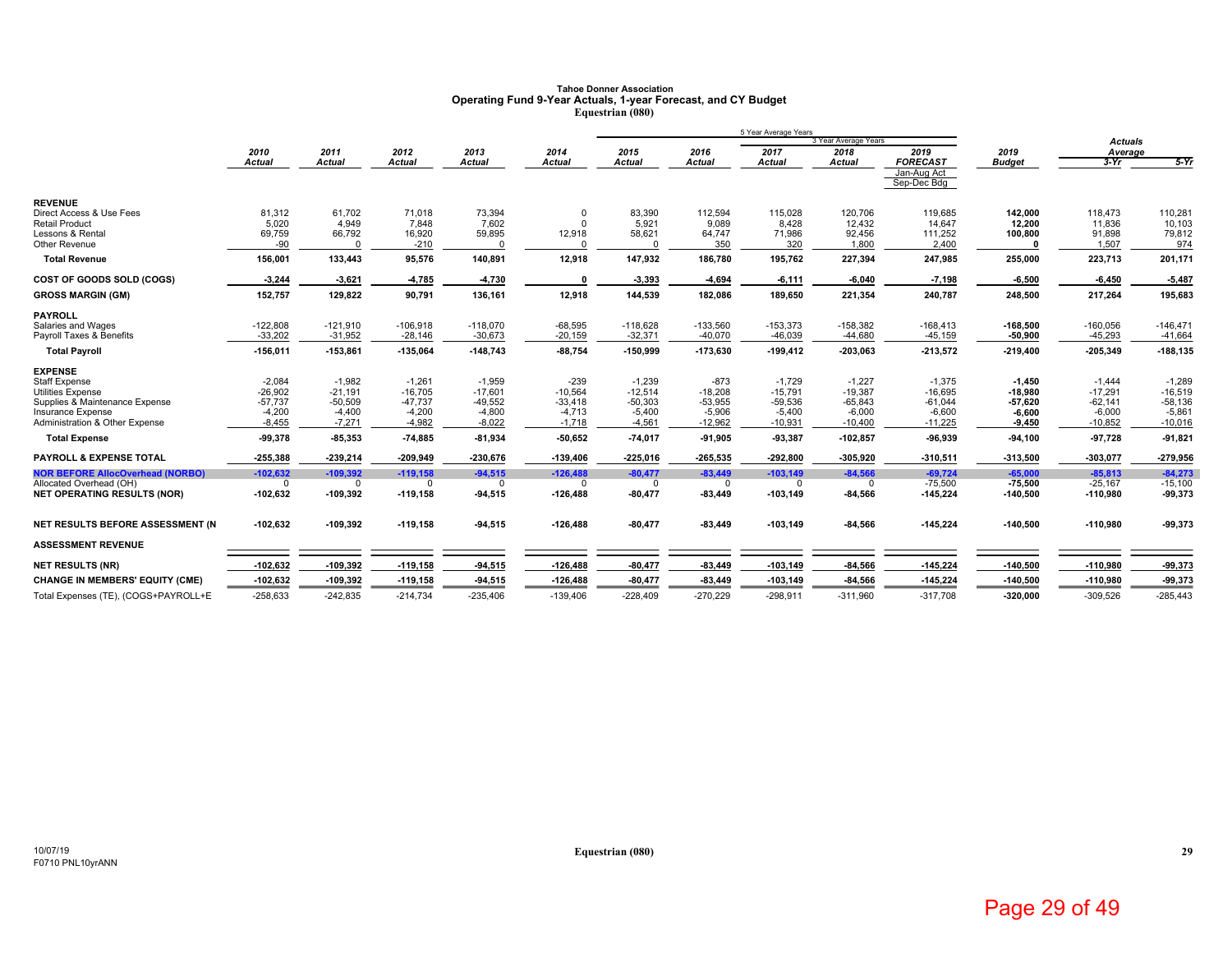### **Tahoe Donner AssociationOperating Fund 9-Year Actuals, 1-year Forecast, and CY Budget Trails (051)**

|                                                                                                                                                             |                                      |                       |                                      |                                     |                                                 |                                                   |                                                        | 5 Year Average Years                                  | 3 Year Average Years                                      |                                                        |                                                        | <b>Actuals</b>                                            |                                                        |
|-------------------------------------------------------------------------------------------------------------------------------------------------------------|--------------------------------------|-----------------------|--------------------------------------|-------------------------------------|-------------------------------------------------|---------------------------------------------------|--------------------------------------------------------|-------------------------------------------------------|-----------------------------------------------------------|--------------------------------------------------------|--------------------------------------------------------|-----------------------------------------------------------|--------------------------------------------------------|
|                                                                                                                                                             | 2010<br><b>Actual</b>                | 2011<br><b>Actual</b> | 2012<br><b>Actual</b>                | 2013<br><b>Actual</b>               | 2014<br>Actual                                  | 2015<br><b>Actual</b>                             | 2016<br><b>Actual</b>                                  | 2017<br>Actual                                        | 2018<br>Actual                                            | 2019<br><b>FORECAST</b><br>Jan-Aug Act                 | 2019<br><b>Budget</b>                                  | Average<br>$3-Yr$                                         | $5-Yr$                                                 |
| <b>REVENUE</b><br>Direct Access & Use Fees<br>Other Revenue<br><b>Total Revenue</b>                                                                         | $\Omega$                             |                       | $\mathbf{r}$                         |                                     |                                                 | 103<br>103                                        | 307<br>$\Omega$<br>307                                 | 951<br>951                                            | 504<br>504                                                | Sep-Dec Bdg<br>614<br>3,000<br>3,614                   | 1,000<br>$\mathbf{r}$<br>1,000                         | 690<br>1,000<br>1,690                                     | 496<br>600<br>1,096                                    |
| <b>GROSS MARGIN (GM)</b>                                                                                                                                    | $\mathbf{r}$                         |                       | $\mathbf{0}$                         | $\Omega$                            | 0                                               | 103                                               | 307                                                    | 951                                                   | 504                                                       | 3,614                                                  | 1,000                                                  | 1,690                                                     | 1,096                                                  |
| <b>PAYROLL</b><br>Salaries and Wages<br>Payroll Taxes & Benefits<br><b>Total Payroll</b>                                                                    | $\mathbf 0$<br>$\Omega$              | $\Omega$              | $\mathbf 0$<br>$\Omega$              | $\mathbf 0$<br>$\Omega$<br>$\Omega$ | $-47,506$<br>$-21,734$<br>$-69,240$             | $-49,660$<br>$-18,767$<br>$-68,428$               | $-75.744$<br>$-23,140$<br>$-98,884$                    | $-68,284$<br>$-16,940$<br>$-85,224$                   | $-98,902$<br>$-21,642$<br>$-120,545$                      | $-100, 117$<br>$-26,944$<br>$-127,061$                 | $-122,300$<br>$-33,800$<br>$-156, 100$                 | $-89,101$<br>$-21,842$<br>$-110,943$                      | $-78,541$<br>$-21,487$<br>$-100,028$                   |
| <b>EXPENSE</b><br><b>Staff Expense</b><br><b>Utilities Expense</b><br>Supplies & Maintenance Expense<br>Insurance Expense<br>Administration & Other Expense |                                      |                       |                                      |                                     | $-17$<br>$-630$<br>9,191<br>$-3,142$<br>$-409$  | $-1,434$<br>$-315$<br>3,974<br>$-3,600$<br>$-373$ | $-1,424$<br>$-809$<br>$-4,146$<br>$-3,187$<br>$-1,019$ | $-1,685$<br>$-427$<br>$-11,167$<br>$-3,600$<br>$-314$ | $-2,235$<br>$-1,786$<br>$-12,490$<br>$-4,800$<br>$-6,448$ | $-613$<br>$-1,080$<br>$-9,431$<br>$-4,800$<br>$-5,863$ | $-1,060$<br>$-660$<br>$-7,160$<br>$-4,800$<br>$-3,320$ | $-1,511$<br>$-1,098$<br>$-11,029$<br>$-4,400$<br>$-4,208$ | $-1,478$<br>$-883$<br>$-6,652$<br>$-3,997$<br>$-2,803$ |
| <b>Total Expense</b>                                                                                                                                        | $\sqrt{2}$                           |                       | $\mathbf{r}$                         |                                     | 4,993                                           | $-1,749$                                          | $-10,584$                                              | $-17,194$                                             | $-27,760$                                                 | $-21,787$                                              | $-17,000$                                              | $-22,247$                                                 | $-15,815$                                              |
| <b>PAYROLL &amp; EXPENSE TOTAL</b><br><b>NOR BEFORE AllocOverhead (NORBO)</b><br>Allocated Overhead (OH)<br><b>NET OPERATING RESULTS (NOR)</b>              | $\mathbf{0}$<br>$\Omega$<br>$\Omega$ | $\Omega$              | $\mathbf{0}$<br>$\Omega$<br>$\Omega$ | n<br>$\mathbf{0}$<br>0<br>0         | $-64.248$<br>$-64,248$<br>$\Omega$<br>$-64,248$ | $-70,177$<br>$-70,074$<br>$\Omega$<br>$-70,074$   | $-109,468$<br>$-109,161$<br>$\Omega$<br>$-109, 161$    | $-102,418$<br>$-101,467$<br>0<br>$-101,467$           | $-148,304$<br>$-147,800$<br>$\Omega$<br>-147,800          | $-148,848$<br>$-145.234$<br>$-61,600$<br>$-206,834$    | $-173,100$<br>$-172.100$<br>$-61.600$<br>-233,700      | $-133,190$<br>$-131,501$<br>$-20,533$<br>$-152,034$       | $-115,843$<br>$-114.747$<br>$-12,320$<br>$-127,067$    |
| NET RESULTS BEFORE ASSESSMENT (N<br><b>ASSESSMENT REVENUE</b>                                                                                               | $\mathbf 0$                          | 0                     | $\mathbf 0$                          | 0                                   | $-64,248$                                       | $-70,074$                                         | $-109, 161$                                            | $-101,467$                                            | -147,800                                                  | $-206,834$                                             | $-233,700$                                             | $-152,034$                                                | $-127,067$                                             |
| <b>NET RESULTS (NR)</b>                                                                                                                                     |                                      |                       |                                      |                                     | $-64,248$                                       | $-70,074$                                         | $-109, 161$                                            | $-101,467$                                            | $-147,800$                                                | $-206,834$                                             | -233,700                                               | -152,034                                                  | $-127,067$                                             |
| <b>CHANGE IN MEMBERS' EQUITY (CME)</b><br>Total Expenses (TE), (COGS+PAYROLL+E                                                                              | $\Omega$                             | $\Omega$              | $\Omega$                             | $\Omega$                            | $-64,248$<br>$-64.248$                          | $-70,074$<br>$-70,177$                            | $-109, 161$<br>$-109,468$                              | $-101,467$<br>$-102,418$                              | $-147,800$<br>$-148,304$                                  | $-206,834$<br>$-148.848$                               | $-233,700$<br>$-173.100$                               | $-152,034$<br>$-133,190$                                  | $-127,067$<br>$-115,843$                               |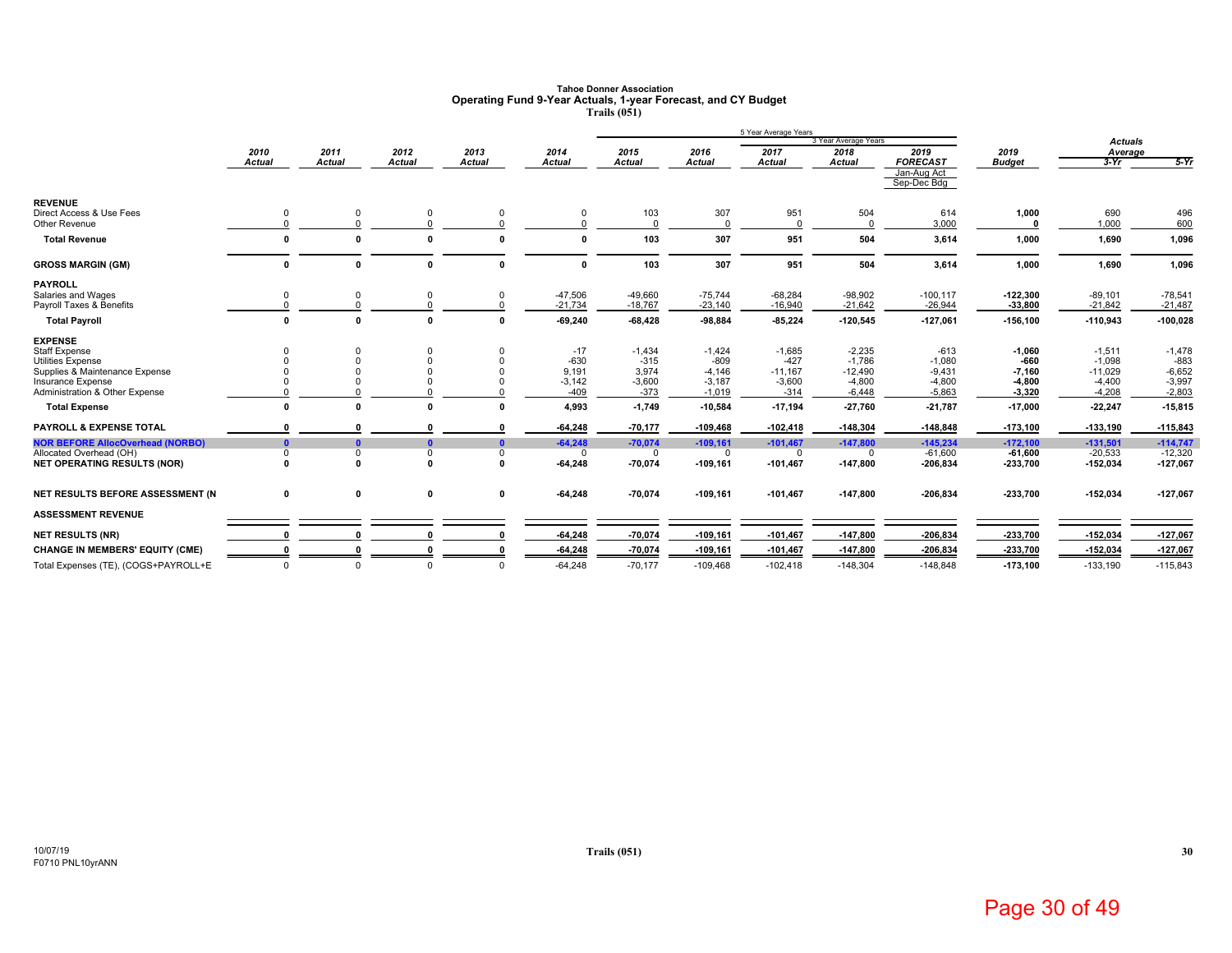### **Tahoe Donner AssociationOperating Fund 9-Year Actuals, 1-year Forecast, and CY Budget Bikeworks (141)**

|                                                            |               |               |              |               |               |                      |                      | 5 Year Average Years | 3 Year Average Years |                            |                  |                           |                  |
|------------------------------------------------------------|---------------|---------------|--------------|---------------|---------------|----------------------|----------------------|----------------------|----------------------|----------------------------|------------------|---------------------------|------------------|
|                                                            | 2010          | 2011          | 2012         | 2013          | 2014          | 2015                 | 2016                 | 2017                 | 2018                 | 2019                       | 2019             | <b>Actuals</b><br>Average |                  |
|                                                            | <b>Actual</b> | <b>Actual</b> | Actual       | <b>Actual</b> | <b>Actual</b> | <b>Actual</b>        | <b>Actual</b>        | <b>Actual</b>        | Actual               | <b>FORECAST</b>            | <b>Budget</b>    | $3-Yr$                    | $5-Yr$           |
|                                                            |               |               |              |               |               |                      |                      |                      |                      | Jan-Aug Act<br>Sep-Dec Bdg |                  |                           |                  |
| <b>REVENUE</b>                                             |               |               |              |               |               |                      |                      |                      |                      |                            |                  |                           |                  |
| Food and Beverage                                          |               |               |              |               | $\Omega$      | $\Omega$             | $-10$                | 0                    | $\Omega$             | $\mathbf 0$                |                  |                           | $-2$             |
| <b>Retail Product</b>                                      |               |               |              | $\Omega$      | $\Omega$      | 28,583               | 35,424               | 59,043               | 43,488               | 64,814                     | 52,000           | 55,782                    | 46,270           |
| Lessons & Rental<br>Other Revenue                          |               |               |              |               |               | 22,673<br>14,168     | 34,245<br>17,229     | 32,904<br>18,208     | 42,751<br>20,648     | 43,830<br>24,267           | 44,000<br>21,000 | 39,828<br>21,041          | 35,281<br>18,904 |
|                                                            |               |               |              |               |               |                      |                      |                      |                      |                            |                  |                           |                  |
| <b>Total Revenue</b>                                       | $\mathbf{r}$  | $\mathbf{r}$  | ŋ            | n             | $\mathbf{r}$  | 65,424               | 86,888               | 110,155              | 106,887              | 132,911                    | 117,000          | 116,651                   | 100,453          |
| COST OF GOODS SOLD (COGS)                                  |               |               |              |               | O             | $-21,098$            | $-28,589$            | -44,402              | $-33,280$            | -50,990                    | $-39,000$        | $-42,891$                 | -35,672          |
| <b>GROSS MARGIN (GM)</b>                                   | 0             |               | $\mathbf 0$  | $\mathbf{r}$  | $\mathbf{0}$  | 44,326               | 58,299               | 65,753               | 73,607               | 81,920                     | 78,000           | 73,760                    | 64,781           |
| <b>PAYROLL</b>                                             |               |               |              |               |               |                      |                      |                      |                      |                            |                  |                           |                  |
| Salaries and Wages                                         |               |               |              |               | $\mathbf 0$   | $-31,755$            | $-37,808$            | $-38,800$            | $-46,322$            | $-44,716$                  | $-45,800$        | $-43,279$                 | $-39,880$        |
| Payroll Taxes & Benefits                                   |               |               |              |               |               | $-9,081$             | $-9,152$             | $-9,700$             | $-10,521$            | $-9,948$                   | $-11,700$        | $-10,056$                 | $-9,681$         |
| <b>Total Payroll</b>                                       | $\mathbf{0}$  |               | $\Omega$     | $\sqrt{2}$    | $\Omega$      | -40,836              | -46,960              | -48,500              | $-56,843$            | -54,664                    | $-57,500$        | -53,336                   | -49,561          |
| <b>EXPENSE</b>                                             |               |               |              |               |               |                      |                      |                      |                      |                            |                  |                           |                  |
| <b>Staff Expense</b>                                       |               |               |              |               | $\Omega$      | $-101$               | $-1,445$             | $-2,520$             | $-30$                | $-266$                     | -800             | $-939$                    | $-872$           |
| Utilities Expense                                          |               |               |              |               | $\Omega$      | <sup>0</sup>         | $-6,901$             | $-5,806$             | $-5,641$             | $-6,637$                   | $-6,580$         | $-6,028$                  | $-4,997$         |
| Supplies & Maintenance Expense                             |               |               |              |               |               | $-1.748$             | $-3,151$             | $-2.096$             | $-3,629$             | $-1,941$                   | $-1,500$         | $-2,555$                  | $-2,513$         |
| <b>Insurance Expense</b><br>Administration & Other Expense |               |               |              |               |               | $-1,800$<br>$-1,849$ | $-3,237$<br>$-2,607$ | $-1,800$<br>$-7,764$ | $-2,400$<br>$-3,744$ | $-2,400$<br>$-4,867$       | $-2,400$         | $-2,200$                  | $-2,327$         |
|                                                            |               |               |              |               |               |                      |                      |                      |                      |                            | $-4,920$         | $-5,459$                  | $-4,166$         |
| <b>Total Expense</b>                                       | n             | $\Omega$      | n            |               | $\Omega$      | $-5,498$             | $-17,340$            | $-19,986$            | $-15,445$            | $-16, 112$                 | $-16,200$        | $-17,181$                 | $-14,876$        |
| <b>PAYROLL &amp; EXPENSE TOTAL</b>                         |               |               |              |               |               | -46,334              | $-64,301$            | $-68,486$            | $-72,288$            | $-70,776$                  | $-73,700$        | $-70,517$                 | $-64,437$        |
| <b>NOR BEFORE AllocOverhead (NORBO)</b>                    | n             |               |              | $\mathbf{r}$  | $\mathbf{r}$  | $-2,008$             | $-6,001$             | $-2,733$             | 1,318                | 11,144                     | 4.300            | 3,243                     | 344              |
| Allocated Overhead (OH)                                    | $\Omega$      | $\Omega$      | $\Omega$     | $\Omega$      | $\Omega$      | $\Omega$             | $\Omega$             | $\Omega$             | $\Omega$             | $-33,800$                  | $-33,800$        | $-11,267$                 | $-6,760$         |
| <b>NET OPERATING RESULTS (NOR)</b>                         |               | $\Omega$      | U            | $\mathbf{r}$  | $\Omega$      | $-2,008$             | $-6,001$             | $-2,733$             | 1,318                | -22,656                    | $-29,500$        | $-8,024$                  | $-6,416$         |
| NET RESULTS BEFORE ASSESSMENT (N                           | 0             | 0             | $\mathbf 0$  | $\mathbf{0}$  | $\mathbf 0$   | $-2,008$             | $-6,001$             | $-2,733$             | 1,318                | $-22,656$                  | $-29,500$        | $-8,024$                  | $-6,416$         |
| <b>ASSESSMENT REVENUE</b>                                  |               |               |              |               |               |                      |                      |                      |                      |                            |                  |                           |                  |
| <b>NET RESULTS (NR)</b>                                    |               |               |              |               |               | $-2,008$             | $-6,001$             | $-2,733$             | 1,318                | $-22,656$                  | $-29,500$        | $-8,024$                  | $-6,416$         |
| <b>CHANGE IN MEMBERS' EQUITY (CME)</b>                     |               |               |              | $\mathbf{r}$  |               | $-2,008$             | $-6,001$             | $-2,733$             | 1,318                | $-22,656$                  | $-29,500$        | $-8,024$                  | $-6,416$         |
| Total Expenses (TE), (COGS+PAYROLL+E                       | $\Omega$      | $\Omega$      | <sup>0</sup> | $\Omega$      | $\Omega$      | $-67,432$            | $-92.889$            | $-112,888$           | $-105,569$           | $-121,767$                 | $-112.700$       | $-113,408$                | $-100, 109$      |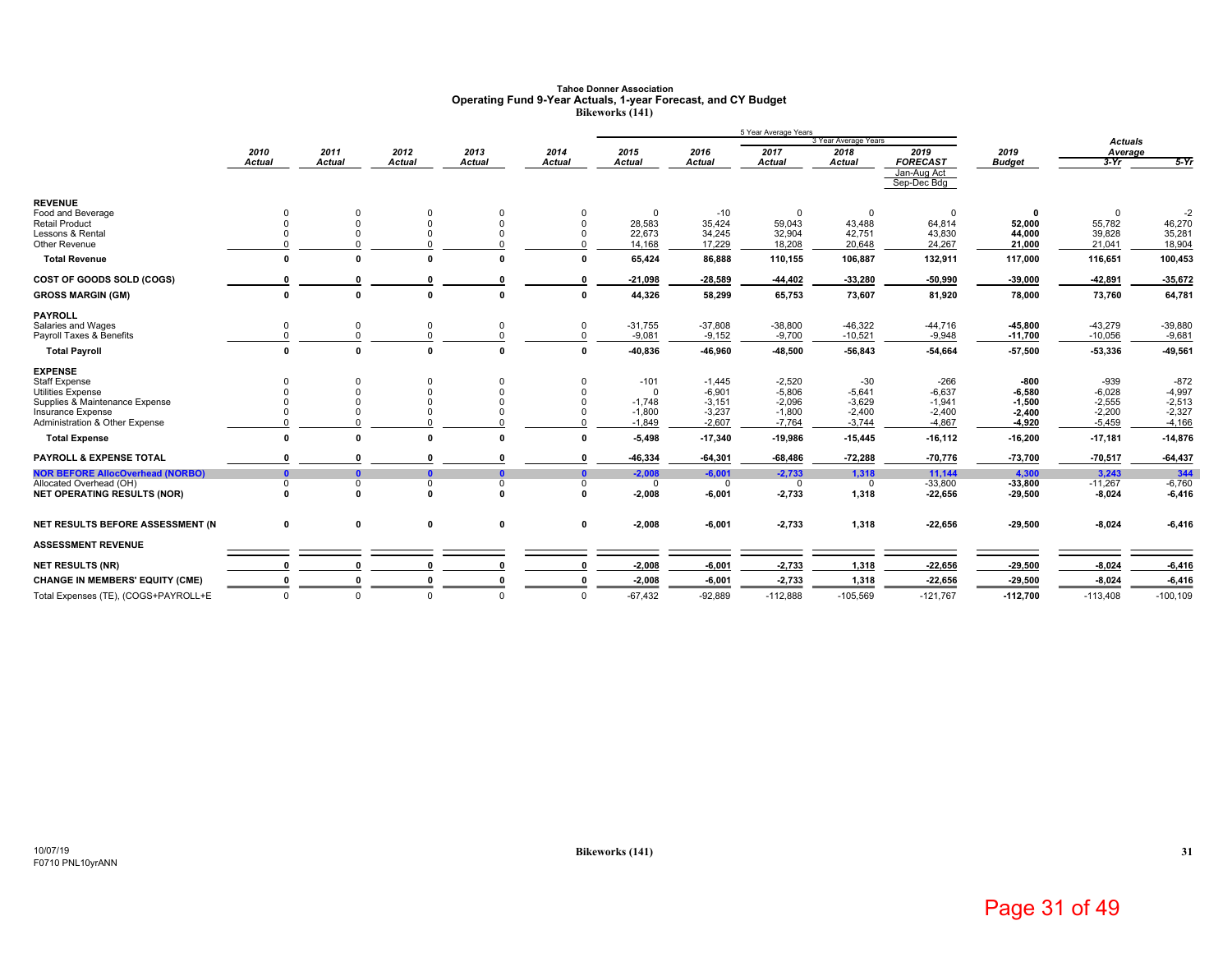#### **Tahoe Donner Association Operating Fund 9-Year Actuals, 1-year Forecast, and CY Budget Lodge and Summer F&B Combined**

|                                                               | 5 Year Average Years   |                            |                        |                        |                        |                        |                        |                        |                           |                            |                        |                          |                         |
|---------------------------------------------------------------|------------------------|----------------------------|------------------------|------------------------|------------------------|------------------------|------------------------|------------------------|---------------------------|----------------------------|------------------------|--------------------------|-------------------------|
|                                                               |                        |                            |                        |                        |                        |                        |                        |                        | 3 Year Average Years      |                            |                        | <b>Actuals</b>           |                         |
|                                                               | 2010<br>Actual         | 2011<br><b>Actual</b>      | 2012<br>Actual         | 2013<br><b>Actual</b>  | 2014<br><b>Actual</b>  | 2015<br><b>Actual</b>  | 2016<br><b>Actual</b>  | 2017<br><b>Actual</b>  | 2018<br><b>Actual</b>     | 2019<br><b>FORECAST</b>    | 2019<br><b>Budget</b>  | Average<br>$3-Yr$        | $5-Yr$                  |
|                                                               |                        |                            |                        |                        |                        |                        |                        |                        |                           | Jan-Aug Act<br>Sep-Dec Bdg |                        |                          |                         |
| <b>REVENUE</b>                                                |                        |                            |                        |                        |                        |                        |                        |                        |                           |                            |                        |                          |                         |
| Food and Beverage                                             | 1,418,199              | 1,601,805                  | 1,774,236              | 1,993,139              | 2,185,555              | 2,198,292              | 2,540,238              | 2,667,209              | 2,763,868                 | 2,813,294                  | 2,881,000              | 2,748,124                | 2,596,580               |
| <b>Retail Product</b><br>Other Revenue                        | 65,267<br>$\Omega$     |                            | $\Omega$<br>$\Omega$   | $\Omega$<br>$\Omega$   |                        | $\Omega$<br>$\Omega$   | $\Omega$               | $\Omega$<br>16,411     | 28,991                    | $\Omega$<br>17,107         | 19,000                 | $\Omega$<br>20,836       | 12,502                  |
| <b>Total Revenue</b>                                          | 1,483,466              | 1,601,805                  | 1,774,236              | 1,993,139              | 2,185,555              | 2,198,292              | 2,540,238              | 2,683,620              | 2,792,859                 | 2,830,401                  | 2,900,000              | 2,768,960                | 2,609,082               |
| COST OF GOODS SOLD (COGS)                                     | $-511,748$             | -537,743                   | $-587,256$             | $-657,676$             | $-685,951$             | $-708,505$             | $-792,055$             | $-825,351$             | $-796,467$                | $-797,816$                 | $-810,000$             | $-806,545$               | -784,039                |
| <b>GROSS MARGIN (GM)</b>                                      | 971,718                | 1,064,062                  | 1,186,980              | 1,335,463              | 1,499,604              | 1,489,787              | 1,748,183              | 1,858,269              | 1,996,392                 | 2,032,585                  | 2,090,000              | 1,962,415                | 1,825,043               |
| <b>PAYROLL</b>                                                |                        |                            |                        |                        |                        |                        |                        |                        |                           |                            |                        |                          |                         |
| Salaries and Wages                                            | $-676,051$             | $-693,845$                 | $-730,655$             | $-857,092$             | $-925,832$             | $-973,483$             | $-1, 113, 516$         | $-1,214,319$           | $-1,190,171$              | $-1,209,849$               | $-1,206,500$           | $-1,204,780$             | $-1,140,268$            |
| Payroll Taxes & Benefits                                      | $-150,870$             | $-140.276$                 | $-166,361$             | $-184,049$             | $-253,251$             | $-278,589$             | $-300,626$             | $-349,653$             | $-324,573$                | $-358,297$                 | $-367,200$             | $-344,174$               | $-322,348$              |
| <b>Total Payroll</b>                                          | $-826,921$             | -834,122                   | $-897,017$             | $-1,041,141$           | $-1,179,083$           | $-1,252,072$           | $-1,414,142$           | $-1,563,971$           | $-1,514,744$              | $-1,568,146$               | $-1,573,700$           | $-1,548,954$             | $-1,462,615$            |
| <b>EXPENSE</b>                                                |                        |                            |                        |                        |                        |                        |                        |                        |                           |                            |                        |                          |                         |
| Staff Expense<br><b>Utilities Expense</b>                     | $-20,468$<br>$-76,796$ | $-21,662$<br>$-76,006$     | $-26,333$<br>$-74.429$ | $-27,910$<br>$-83,578$ | $-26,291$<br>$-78,962$ | $-24,821$<br>$-82,295$ | $-27.731$<br>$-85,597$ | $-56,394$<br>$-85,370$ | $-54,484$<br>$-88,119$    | $-48,623$<br>$-95,785$     | $-61,150$<br>92,510    | $-53,167$<br>$-89,758$   | $-42,411$<br>$-87,433$  |
| Supplies & Maintenance Expense                                | $-124,889$             | $-123,828$                 | $-136,019$             | $-159,544$             | $-157,287$             | $-162,049$             | $-195,676$             | $-180,017$             | $-185,431$                | $-180, 101$                | $-176.980$             | $-181,850$               | $-180,655$              |
| Insurance Expense                                             | $-12,969$              | $-13,200$                  | $-9.746$               | $-16,500$              | $-14,140$              | $-16,200$              | $-20,180$              | $-17,200$              | $-18,600$                 | $-18,600$                  | $-18,600$              | $-18,133$                | $-18,156$               |
| Administration & Other Expense                                | $-90,769$              | $-103,014$                 | $-111,585$             | $-131,410$             | $-130, 105$            | $-135,724$             | $-154,908$             | $-177,682$             | $-166,976$                | $-175,768$                 | $-175,060$             | $-173,475$               | $-162,212$              |
| <b>Total Expense</b>                                          | $-325,892$             | -337,709                   | $-358,113$             | $-418,941$             | -406,784               | -421,089               | -484,092               | -516,663               | -513,610                  | $-518,878$                 | -524,300               | $-516,383$               | -490,866                |
| <b>PAYROLL &amp; EXPENSE TOTAL</b>                            | $-1, 152, 813$         | -1,171,831                 | $-1,255,130$           | $-1,460,082$           | -1,585,867             | $-1,673,161$           | $-1,898,234$           | $-2,080,634$           | $-2,028,354$              | $-2,087,023$               | $-2,098,000$           | $-2,065,337$             | $-1,953,481$            |
| <b>NOR BEFORE AllocOverhead (NORBO)</b>                       | $-181,096$             | $-107,769$                 | $-68,150$              | $-124,619$             | $-86,263$              | $-183,374$             | $-150,051$             | $-222.365$             | $-31,962$                 | $-54,438$                  | $-8.000$               | $-102.922$               | $-128,438$              |
| Allocated Overhead (OH)<br><b>NET OPERATING RESULTS (NOR)</b> | $\Omega$<br>$-181,096$ | <sup>0</sup><br>$-107,769$ | $\Omega$<br>$-68,150$  | $\Omega$<br>$-124,619$ | $\Omega$<br>$-86,263$  | $\Omega$<br>$-183,374$ | $\Omega$<br>$-150,051$ | $\Omega$<br>$-222,365$ | <sup>n</sup><br>$-31,962$ | $-468,200$<br>$-522,638$   | $-468,200$<br>-476,200 | $-156,067$<br>$-258,988$ | $-93,640$<br>$-222,078$ |
|                                                               |                        |                            |                        |                        |                        |                        |                        |                        |                           |                            |                        |                          |                         |
| NET RESULTS BEFORE ASSESSMENT (N                              | $-181,096$             | $-107,769$                 | $-68,150$              | $-124,619$             | $-86,263$              | $-183,374$             | $-150,051$             | $-222,365$             | $-31,962$                 | $-522,638$                 | -476,200               | $-258,988$               | $-222,078$              |
| <b>ASSESSMENT REVENUE</b>                                     |                        |                            |                        |                        |                        |                        |                        |                        |                           |                            |                        |                          |                         |
| <b>NET RESULTS (NR)</b>                                       | $-181,096$             | $-107,769$                 | $-68,150$              | $-124,619$             | $-86,263$              | $-183,374$             | $-150,051$             | $-222,365$             | $-31,962$                 | -522,638                   | -476,200               | $-258,988$               | $-222,078$              |
| <b>CHANGE IN MEMBERS' EQUITY (CME)</b>                        | $-181,096$             | $-107,769$                 | $-68,150$              | $-124,619$             | $-86,263$              | $-183,374$             | $-150,051$             | $-222,365$             | -31,962                   | $-522,638$                 | -476,200               | $-258,988$               | $-222,078$              |
| Total Expenses (TE), (COGS+PAYROLL+E                          | $-1,664,562$           | $-1,709,574$               | $-1,842,386$           | $-2,117,758$           | $-2,271,817$           | $-2,381,666$           | $-2,690,289$           | $-2,905,985$           | $-2,824,821$              | $-2,884,839$               | $-2,908,000$           | $-2,871,882$             | $-2,737,520$            |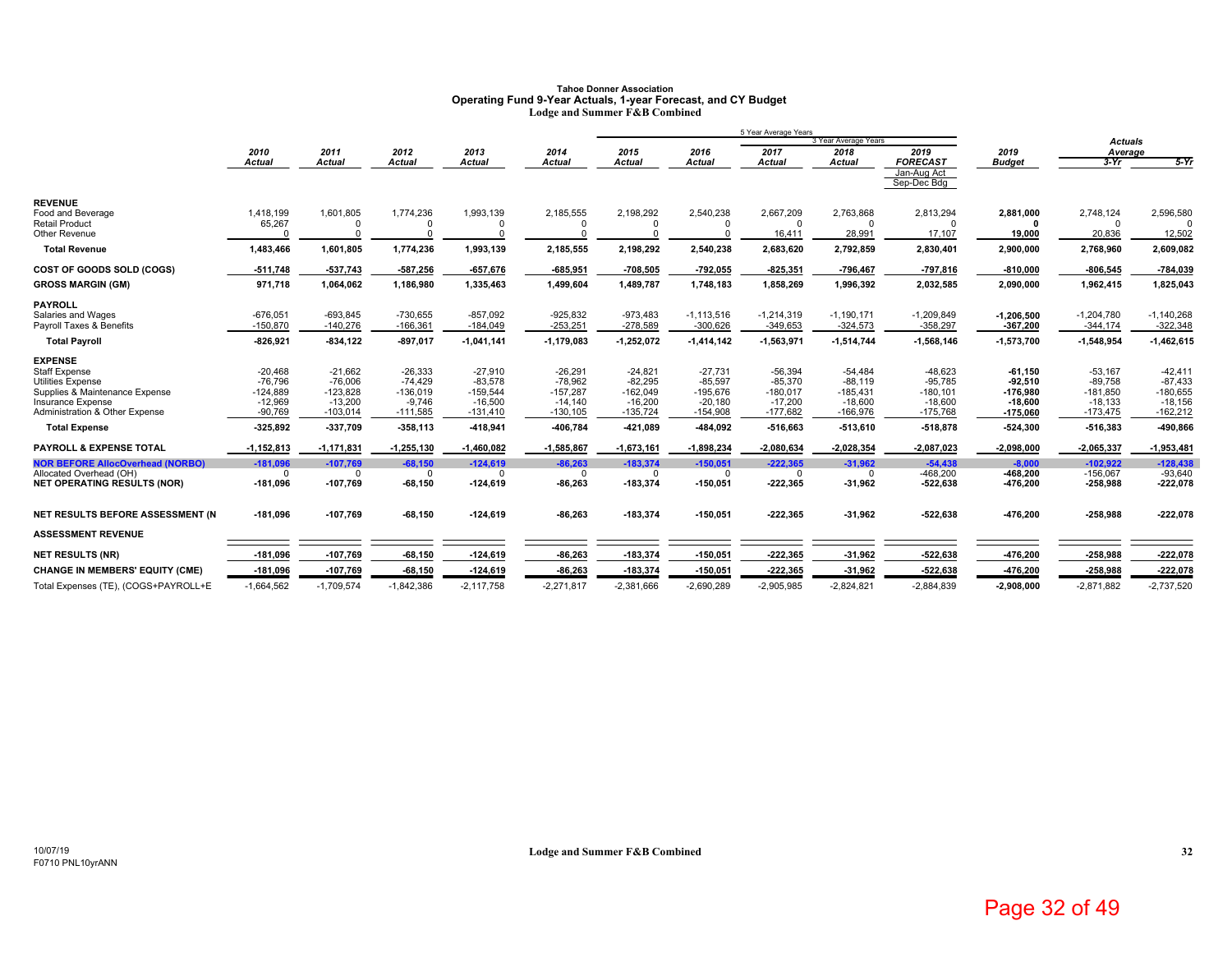# Tahoe Donner Association<br>Operating Fund 9-Year Actuals, 1-year Forecast, and CY Budget<br>The Lodge (128)

|                                                     |                        |                        |                        |                         |                         |                         |                         | 5 Year Average Years     |                         |                                |                         |                         |                         |
|-----------------------------------------------------|------------------------|------------------------|------------------------|-------------------------|-------------------------|-------------------------|-------------------------|--------------------------|-------------------------|--------------------------------|-------------------------|-------------------------|-------------------------|
|                                                     |                        |                        |                        |                         |                         |                         |                         |                          | 3 Year Average Years    |                                |                         | <b>Actuals</b>          |                         |
|                                                     | 2010                   | 2011<br><b>Actual</b>  | 2012<br><b>Actual</b>  | 2013                    | 2014                    | 2015                    | 2016                    | 2017                     | 2018                    | 2019                           | 2019                    | Average                 | $5-Yr$                  |
|                                                     | Actual                 |                        |                        | <b>Actual</b>           | Actual                  | <b>Actual</b>           | <b>Actual</b>           | <b>Actual</b>            | <b>Actual</b>           | <b>FORECAST</b><br>Jan-Aug Act | <b>Budget</b>           | $3-Yr$                  |                         |
|                                                     |                        |                        |                        |                         |                         |                         |                         |                          |                         | Sep-Dec Bdg                    |                         |                         |                         |
| <b>REVENUE</b>                                      |                        |                        |                        |                         |                         |                         |                         |                          |                         |                                |                         |                         |                         |
| Food and Beverage                                   | 1,329,246              | 1,464,248              | 1,621,754              | 1,825,480               | 2,001,709               | 1,997,593               | 2,312,246               | 2,444,853                | 2,534,642               | 2,605,417                      | 2,630,000               | 2,528,304               | 2,378,950               |
| <b>Total Revenue</b>                                | 1,329,246              | 1,464,248              | 1,621,754              | 1,825,480               | 2,001,709               | 1,997,593               | 2,312,246               | 2,444,853                | 2,534,642               | 2,605,417                      | 2,630,000               | 2,528,304               | 2,378,950               |
| COST OF GOODS SOLD (COGS)                           | -449,179               | -484,090               | $-528,576$             | $-592,279$              | $-625,873$              | $-636,962$              | $-716,951$              | $-749,702$               | $-725,279$              | $-731,153$                     | $-740,000$              | $-735,378$              | $-712,010$              |
| <b>GROSS MARGIN (GM)</b>                            | 880,067                | 980,158                | 1,093,178              | 1,233,200               | 1,375,836               | 1,360,630               | 1,595,295               | 1,695,151                | 1,809,363               | 1,874,264                      | 1,890,000               | 1,792,926               | 1,666,941               |
| <b>PAYROLL</b>                                      |                        |                        |                        |                         |                         |                         |                         |                          |                         |                                |                         |                         |                         |
| Salaries and Wages                                  | $-551,864$             | $-578,872$             | $-596,028$             | $-682, 127$             | $-788,147$              | $-825,372$              | $-959,933$              | $-1,044,169$             | $-1,054,334$            | $-1,068,411$                   | $-1,050,000$            | $-1,055,638$            | $-990,444$              |
| Payroll Taxes & Benefits                            | $-133.296$             | $-128.162$             | $-148.268$             | $-162,508$              | $-228,470$              | $-250,576$              | $-269,787$              | $-314,282$               | $-295,175$              | $-324,499$                     | $-326,100$              | $-311,319$              | $-290,864$              |
| <b>Total Payroll</b>                                | $-685,160$             | -707,033               | $-744,297$             | $-844,635$              | $-1,016,617$            | $-1,075,948$            | $-1,229,720$            | $-1,358,452$             | $-1,349,509$            | $-1,392,911$                   | $-1,376,100$            | $-1,366,957$            | $-1,281,308$            |
| <b>EXPENSE</b>                                      |                        |                        |                        |                         |                         |                         |                         |                          |                         |                                |                         |                         |                         |
| Staff Expense                                       | $-20,280$              | $-20,569$              | $-20.675$              | $-20,740$               | $-20,113$               | $-18,852$               | $-22,332$               | $-20,865$                | $-19,760$               | $-22,921$                      | $-22,100$               | $-21.182$               | $-20,946$               |
| <b>Utilities Expense</b>                            | $-76,796$              | $-76,006$              | $-74,429$              | $-83,578$               | $-78,962$               | $-82,295$               | $-85,527$               | $-85,370$                | $-88,091$               | $-95,785$                      | 92,510                  | $-89,749$               | $-87,414$               |
| Supplies & Maintenance Expense<br>Insurance Expense | $-91,927$<br>$-12,369$ | $-94,330$<br>$-12,600$ | $-103,064$<br>$-9,146$ | $-120,769$<br>$-15,900$ | $-123,549$<br>$-13,617$ | $-128,207$<br>$-15,600$ | $-162,299$<br>$-19,351$ | $-145, 136$<br>$-16,600$ | $-152,643$<br>$-18,000$ | $-147,259$<br>$-18,000$        | $-143,820$<br>$-18,000$ | $-148,346$<br>$-17,533$ | $-147,109$<br>$-17,510$ |
| Administration & Other Expense                      | $-85,171$              | $-94.026$              | $-103,573$             | $-120,533$              | $-119,991$              | $-119,518$              | $-139,972$              | $-160,618$               | $-152,537$              | $-161,205$                     | $-157,470$              | $-158,120$              | $-146,770$              |
| <b>Total Expense</b>                                | $-286,543$             | $-297,531$             | $-310,887$             | $-361,519$              | -356,232                | $-364,472$              | $-429,480$              | -428,589                 | -431,032                | $-445,170$                     | -433,900                | -434,930                | -419,748                |
| <b>PAYROLL &amp; EXPENSE TOTAL</b>                  | $-971,703$             | $-1,004,564$           | $-1,055,183$           | $-1,206,154$            | $-1,372,849$            | $-1,440,420$            | $-1,659,200$            | $-1,787,040$             | $-1,780,541$            | $-1,838,080$                   | $-1,810,000$            | $-1,801,887$            | $-1,701,056$            |
| <b>NOR BEFORE AllocOverhead (NORBO)</b>             | $-91,636$              | $-24.406$              | 37.994                 | 27.047                  | 2,987                   | $-79.790$               | $-63.905$               | $-91,890$                | 28.822                  | 36,184                         | 80,000                  | $-8.961$                | $-34.116$               |
| Allocated Overhead (OH)                             | $\Omega$               | O                      | $\Omega$               | $\Omega$                | $\Omega$                | $\Omega$                | $\Omega$                | $\Omega$                 | $\Omega$                | $-417,000$                     | $-417,000$              | $-139,000$              | $-83,400$               |
| <b>NET OPERATING RESULTS (NOR)</b>                  | $-91,636$              | $-24,406$              | 37,994                 | 27,047                  | 2,987                   | $-79,790$               | -63,905                 | $-91,890$                | 28,822                  | $-380,816$                     | $-337,000$              | $-147,961$              | $-117,516$              |
| NET RESULTS BEFORE ASSESSMENT (N                    | $-91,636$              | $-24,406$              | 37,994                 | 27,047                  | 2,987                   | $-79,790$               | $-63,905$               | $-91,890$                | 28,822                  | $-380,816$                     | $-337,000$              | $-147,961$              | $-117,516$              |
| <b>ASSESSMENT REVENUE</b>                           |                        |                        |                        |                         |                         |                         |                         |                          |                         |                                |                         |                         |                         |
| <b>NET RESULTS (NR)</b>                             | $-91,636$              | $-24,406$              | 37,994                 | 27,047                  | 2,987                   | $-79,790$               | $-63,905$               | $-91,890$                | 28,822                  | $-380,816$                     | -337,000                | $-147,961$              | $-117,516$              |
| <b>CHANGE IN MEMBERS' EQUITY (CME)</b>              | $-91,636$              | $-24,406$              | 37,994                 | 27,047                  | 2,987                   | $-79,790$               | $-63,905$               | $-91,890$                | 28,822                  | $-380,816$                     | $-337,000$              | $-147,961$              | $-117,516$              |
| Total Expenses (TE), (COGS+PAYROLL+E                | $-1,420,882$           | $-1,488,654$           | $-1,583,760$           | $-1,798,433$            | $-1,998,722$            | $-2,077,382$            | $-2,376,152$            | $-2,536,743$             | $-2,505,820$            | $-2,569,233$                   | $-2,550,000$            | $-2,537,265$            | $-2,413,066$            |
|                                                     |                        |                        |                        |                         |                         |                         |                         |                          |                         |                                |                         |                         |                         |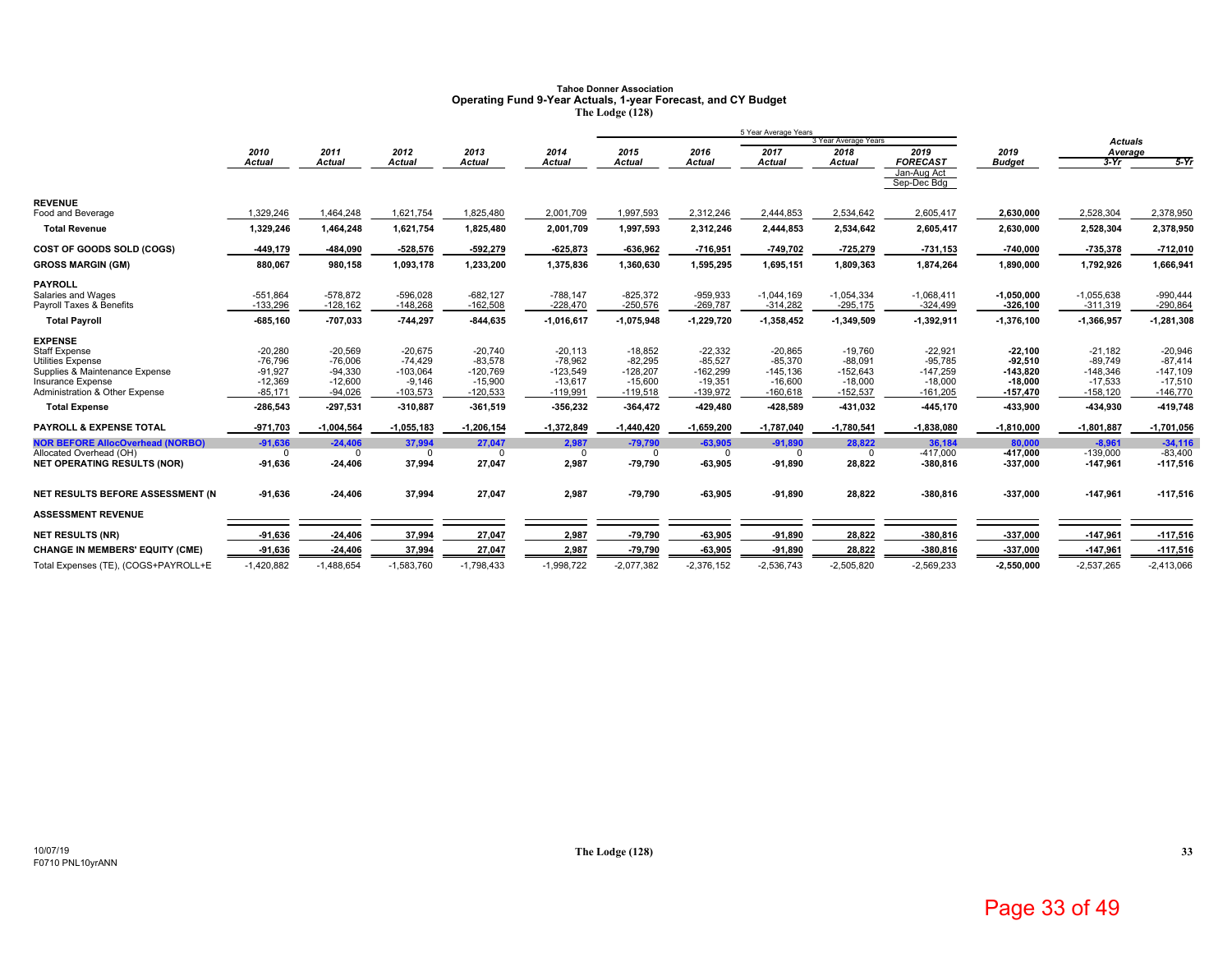#### **Tahoe Donner Association Operating Fund 9-Year Actuals, 1-year Forecast, and CY Budget Summer Food and Beverage (170)**

|                                                               |                         |                         |                         |                         |                         |                         |                         | 5 Year Average Years     | 3 Year Average Years    |                            |                         |                           |                         |
|---------------------------------------------------------------|-------------------------|-------------------------|-------------------------|-------------------------|-------------------------|-------------------------|-------------------------|--------------------------|-------------------------|----------------------------|-------------------------|---------------------------|-------------------------|
|                                                               | 2010                    | 2011                    | 2012                    | 2013                    | 2014                    | 2015                    | 2016                    | 2017                     | 2018                    | 2019                       | 2019                    | <b>Actuals</b><br>Average |                         |
|                                                               | <b>Actual</b>           | <b>Actual</b>           | Actual                  | <b>Actual</b>           | Actual                  | <b>Actual</b>           | <b>Actual</b>           | <b>Actual</b>            | <b>Actual</b>           | <b>FORECAST</b>            | <b>Budget</b>           | $3-Yr$                    | $5-Yr$                  |
|                                                               |                         |                         |                         |                         |                         |                         |                         |                          |                         | Jan-Aug Act<br>Sep-Dec Bdg |                         |                           |                         |
| <b>REVENUE</b>                                                |                         |                         |                         |                         |                         |                         |                         |                          |                         |                            |                         |                           |                         |
| Food and Beverage<br>Retail Product                           | 88,953<br>65,267        | 137,557                 | 152,482                 | 167,660                 | 183,846                 | 200,699                 | 227.992                 | 222,356                  | 229,226                 | 207,877<br>$\Omega$        | 251,000                 | 219,820                   | 217,630                 |
| Other Revenue                                                 |                         |                         |                         |                         |                         |                         | $\Omega$                | 16,411                   | 28,991                  | 17,107                     | 19,000                  | 20,836                    | 12,502                  |
| <b>Total Revenue</b>                                          | 154,220                 | 137,557                 | 152,482                 | 167,660                 | 183,846                 | 200,699                 | 227,992                 | 238,767                  | 258,217                 | 224,984                    | 270,000                 | 240,656                   | 230,132                 |
| COST OF GOODS SOLD (COGS)                                     | $-62,569$               | $-53,653$               | $-58,680$               | $-65,397$               | $-60,077$               | $-71,542$               | $-75,103$               | 75,649                   | $-71,188$               | $-66,663$                  | $-70,000$               | $-71.167$                 | $-72,029$               |
| <b>GROSS MARGIN (GM)</b>                                      | 91,651                  | 83,904                  | 93,802                  | 102,263                 | 123,768                 | 129,157                 | 152,888                 | 163,119                  | 187,029                 | 158,321                    | 200,000                 | 169,490                   | 158,103                 |
| <b>PAYROLL</b>                                                |                         |                         |                         |                         |                         |                         |                         |                          |                         |                            |                         |                           |                         |
| Salaries and Wages<br>Payroll Taxes & Benefits                | $-124,187$<br>$-17,574$ | $-114,973$<br>$-12,115$ | $-134,627$<br>$-18,093$ | $-174,965$<br>$-21,541$ | $-137,685$<br>$-24,780$ | $-148,110$<br>$-28,013$ | $-153,583$<br>$-30,839$ | $-170, 150$<br>$-35,370$ | $-135,837$<br>$-29,398$ | $-141,437$<br>$-33,798$    | $-156,500$<br>$-41,100$ | $-149,141$<br>$-32,855$   | $-149,823$<br>$-31,484$ |
| <b>Total Payroll</b>                                          | $-141,761$              | $-127,088$              | $-152,720$              | $-196,506$              | $-162,466$              | $-176, 124$             | $-184,422$              | $-205,520$               | $-165,235$              | $-175,235$                 | $-197,600$              | $-181,997$                | $-181,307$              |
| <b>EXPENSE</b>                                                |                         |                         |                         |                         |                         |                         |                         |                          |                         |                            |                         |                           |                         |
| Staff Expense                                                 | $-188$                  | $-1,093$                | $-5,658$                | $-7,169$                | $-6,177$                | $-5,970$                | $-5,399$                | $-35,529$                | $-34,724$               | $-25,703$                  | $-39,050$               | $-31,985$                 | $-21,465$               |
| <b>Utilities Expense</b><br>Supplies & Maintenance Expense    | $\Omega$<br>$-32,962$   | $\Omega$<br>$-29,498$   | $\Omega$<br>$-32,955$   | $\Omega$<br>$-38,775$   | $\Omega$<br>$-33,737$   | $-33,842$               | $-70$<br>$-33,377$      | $\Omega$<br>$-34,881$    | $-27$<br>$-32,788$      | $\Omega$<br>$-32,842$      | $-33,160$               | -9<br>$-33,504$           | $-20$<br>$-33,546$      |
| <b>Insurance Expense</b>                                      | $-600$                  | $-600$                  | $-600$                  | $-600$                  | $-524$                  | $-600$                  | $-829$                  | $-600$                   | $-600$                  | $-600$                     | -600                    | $-600$                    | $-646$                  |
| Administration & Other Expense                                | $-5,598$                | $-8,987$                | $-8,013$                | $-10,877$               | $-10.114$               | $-16,206$               | $-14,937$               | $-17,064$                | $-14,439$               | $-14,563$                  | $-17,590$               | $-15,355$                 | $-15,442$               |
| <b>Total Expense</b>                                          | $-39,349$               | -40,179                 | -47,226                 | $-57,422$               | $-50,552$               | $-56,618$               | $-54,612$               | $-88,074$                | $-82,578$               | $-73,708$                  | $-90,400$               | $-81,453$                 | $-71,118$               |
| <b>PAYROLL &amp; EXPENSE TOTAL</b>                            | $-181,110$              | $-167,267$              | $-199,946$              | $-253,928$              | $-213,018$              | $-232,742$              | $-239,034$              | $-293,594$               | $-247,813$              | $-248,943$                 | $-288,000$              | $-263,450$                | $-252,425$              |
| <b>NOR BEFORE AllocOverhead (NORBO)</b>                       | $-89,459$               | $-83,363$               | $-106, 144$             | $-151,665$              | $-89,249$               | $-103,585$              | $-86,145$               | $-130,475$               | $-60,784$               | $-90,622$                  | $-88,000$               | $-93,960$                 | $-94.322$               |
| Allocated Overhead (OH)<br><b>NET OPERATING RESULTS (NOR)</b> | $\Omega$<br>$-89,459$   | $\Omega$<br>$-83,363$   | $\Omega$                | $\Omega$<br>$-151,665$  | $^{\circ}$<br>$-89,249$ | $\Omega$<br>-103,585    | $\Omega$<br>$-86, 145$  | 0                        | $\Omega$<br>$-60,784$   | $-51,200$<br>$-141,822$    | $-51,200$<br>$-139,200$ | $-17,067$                 | $-10,240$<br>$-104,562$ |
|                                                               |                         |                         | $-106, 144$             |                         |                         |                         |                         | $-130,475$               |                         |                            |                         | $-111,027$                |                         |
| NET RESULTS BEFORE ASSESSMENT (N                              | $-89,459$               | $-83,363$               | $-106, 144$             | $-151,665$              | $-89,249$               | $-103,585$              | -86,145                 | $-130,475$               | $-60,784$               | $-141,822$                 | $-139,200$              | $-111,027$                | $-104,562$              |
| <b>ASSESSMENT REVENUE</b>                                     |                         |                         |                         |                         |                         |                         |                         |                          |                         |                            |                         |                           |                         |
| <b>NET RESULTS (NR)</b>                                       | $-89,459$               | $-83,363$               | $-106, 144$             | $-151,665$              | $-89,249$               | $-103,585$              | $-86, 145$              | $-130,475$               | $-60,784$               | $-141,822$                 | $-139,200$              | $-111,027$                | $-104,562$              |
| <b>CHANGE IN MEMBERS' EQUITY (CME)</b>                        | $-89,459$               | $-83,363$               | $-106, 144$             | $-151,665$              | $-89,249$               | $-103,585$              | $-86,145$               | $-130,475$               | $-60,784$               | $-141,822$                 | $-139,200$              | $-111,027$                | $-104,562$              |
| Total Expenses (TE), (COGS+PAYROLL+E                          | $-243,679$              | $-220,920$              | $-258.626$              | $-319,325$              | $-273.095$              | $-304,284$              | $-314.137$              | $-369.243$               | $-319,001$              | $-315.606$                 | -358.000                | $-334.616$                | $-324,454$              |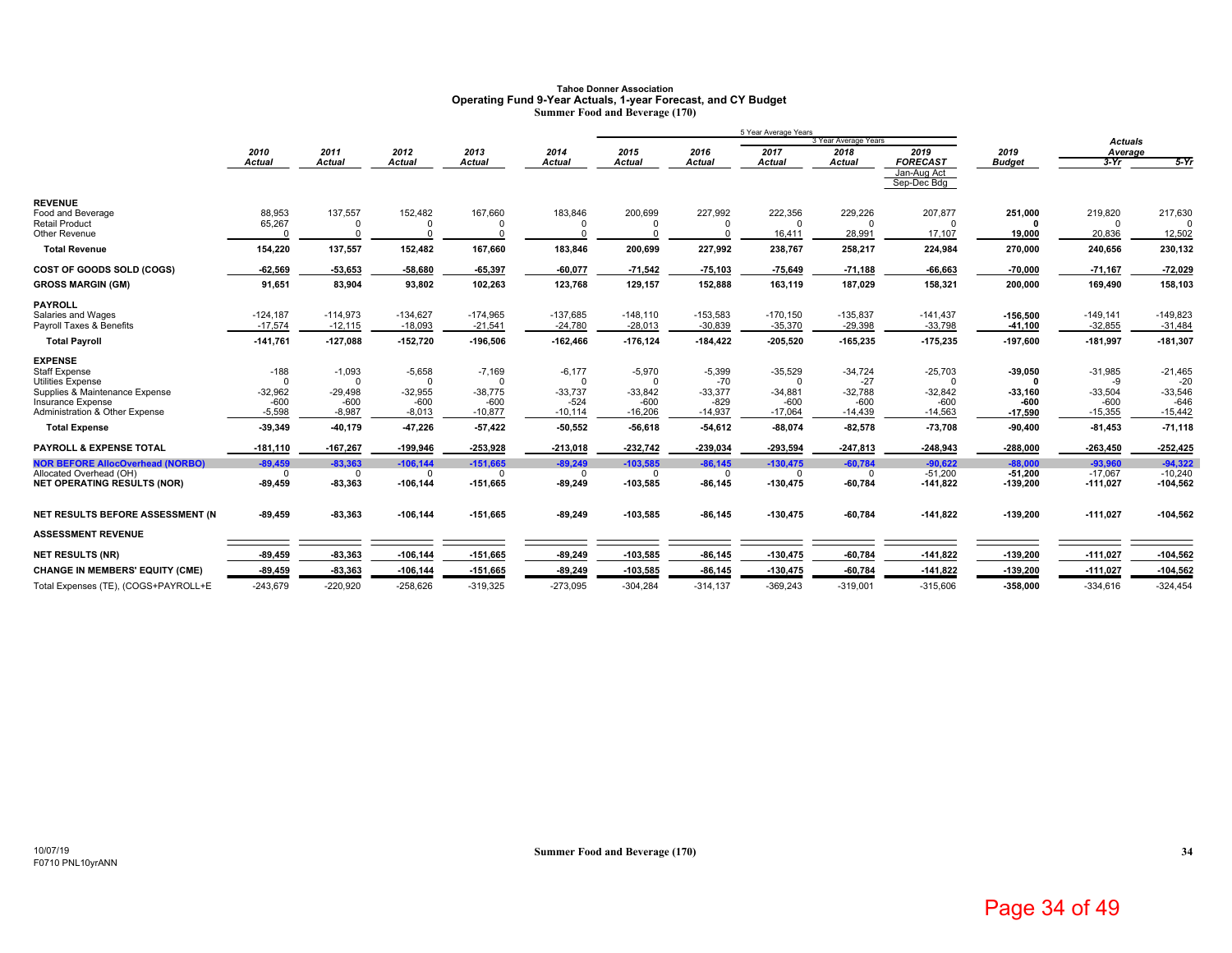### **Tahoe Donner AssociationOperating Fund 9-Year Actuals, 1-year Forecast, and CY Budget Pizza on the Hill (150)**

|                                                               |                       |                       |                        |                       |                       |                        |                       | 5 Year Average Years  |                              |                            |                          |                           |                        |
|---------------------------------------------------------------|-----------------------|-----------------------|------------------------|-----------------------|-----------------------|------------------------|-----------------------|-----------------------|------------------------------|----------------------------|--------------------------|---------------------------|------------------------|
|                                                               | 2010                  | 2011                  | 2012                   | 2013                  | 2014                  | 2015                   | 2016                  | 2017                  | 3 Year Average Years<br>2018 | 2019                       | 2019                     | <b>Actuals</b><br>Average |                        |
|                                                               | <b>Actual</b>         | <b>Actual</b>         | <b>Actual</b>          | <b>Actual</b>         | Actual                | <b>Actual</b>          | <b>Actual</b>         | <b>Actual</b>         | <b>Actual</b>                | <b>FORECAST</b>            | <b>Budget</b>            | $3-Yr$                    | $5-Yr$                 |
|                                                               |                       |                       |                        |                       |                       |                        |                       |                       |                              | Jan-Aug Act<br>Sep-Dec Bdg |                          |                           |                        |
| <b>REVENUE</b>                                                |                       |                       |                        |                       |                       |                        |                       |                       |                              |                            |                          |                           |                        |
| Food and Beverage                                             | 260,761               | 257,309<br>O          | 265,598                | 308,785               | 347,020               | 473,254<br>$\Omega$    | 518,060               | 518,002               | 590,922                      | 472,785                    | 603,000                  | 527,236                   | 514,605                |
| <b>Retail Product</b><br>Other Revenue                        | $-5,312$<br>$-4,289$  | $-20$                 | $\Omega$<br>$\Omega$   |                       | $\Omega$              | $\Omega$               | $\Omega$              | $\Omega$              |                              | n<br>$\Omega$              |                          | $\Omega$                  | $\Omega$               |
| <b>Total Revenue</b>                                          | 251,161               | 257,288               | 265,598                | 308,785               | 347,020               | 473,254                | 518,060               | 518,002               | 590,922                      | 472,785                    | 603,000                  | 527,236                   | 514,605                |
| COST OF GOODS SOLD (COGS)                                     | $-98,144$             | $-90,107$             | $-79,646$              | $-116,583$            | $-108,255$            | -134,980               | $-155,956$            | $-168, 174$           | $-175,579$                   | $-132,669$                 | $-166,600$               | $-158,807$                | $-153,472$             |
| <b>GROSS MARGIN (GM)</b>                                      | 153,017               | 167,181               | 185,952                | 192,201               | 238,765               | 338,275                | 362,103               | 349,828               | 415,343                      | 340,116                    | 436,400                  | 368,429                   | 361,133                |
| <b>PAYROLL</b>                                                |                       |                       |                        |                       |                       |                        |                       |                       |                              |                            |                          |                           |                        |
| Salaries and Wages                                            | $-153,783$            | $-145,236$            | $-141.115$             | $-164,808$            | $-168, 149$           | $-240,469$             | $-240,173$            | $-266,031$            | $-322,471$                   | $-251,350$                 | $-301,600$               | $-279,951$                | $-264,099$             |
| Payroll Taxes & Benefits                                      | $-34,537$             | $-30,595$             | $-36,219$              | $-40,244$             | $-46,975$             | $-72,640$              | $-73,957$             | $-78,026$             | $-82,422$                    | $-70,179$                  | $-86,700$                | $-76,876$                 | $-75,445$              |
| <b>Total Payroll</b>                                          | $-188,320$            | $-175,831$            | -177,334               | $-205,053$            | $-215, 124$           | $-313,109$             | $-314,130$            | $-344,057$            | $-404,893$                   | $-321,529$                 | -388,300                 | $-356,826$                | -339,543               |
| <b>EXPENSE</b>                                                |                       |                       |                        |                       |                       |                        |                       |                       |                              |                            |                          |                           |                        |
| <b>Staff Expense</b>                                          | $-6,224$              | $-4,753$              | $-5,249$               | $-5,637$              | $-4,743$              | $-5,654$               | $-6,513$              | $-7,510$              | $-7,660$                     | $-6,307$                   | $-7,600$                 | $-7,159$                  | $-6,729$               |
| <b>Utilities Expense</b><br>Supplies & Maintenance Expense    | $-5,842$<br>$-29,766$ | $-5,994$<br>$-22,021$ | $-6,560$<br>$-19.891$  | $-6,326$<br>$-27,632$ | $-6,367$<br>$-26.487$ | $-6,518$<br>$-46, 457$ | $-4,829$<br>$-40,028$ | $-4,877$<br>$-37,731$ | $-6,087$<br>$-43,979$        | $-6,445$<br>$-36,617$      | $-6,800$<br>$-37,000$    | $-5,803$<br>$-39,442$     | $-5,751$<br>$-40,962$  |
| Insurance Expense                                             | $-1,237$              | $-1,200$              | $-1,200$               | $-1,200$              | $-1,047$              | $-1,200$               | $-4,238$              | $-3,400$              | $-2,400$                     | $-2,400$                   | $-2,400$                 | $-2,733$                  | $-2,728$               |
| Administration & Other Expense                                | $-11,876$             | $-9,872$              | $-8,983$               | $-10,930$             | $-10,353$             | $-17,966$              | $-20,110$             | $-23,514$             | $-24,756$                    | $-21,515$                  | $-27,500$                | $-23,262$                 | $-21,572$              |
| <b>Total Expense</b>                                          | -54,945               | $-43,840$             | 41,883                 | $-51,725$             | -48,998               | $-77,795$              | 75,717                | 77,032                | $-84,881$                    | $-73,284$                  | $-81,300$                | $-78,399$                 | $-77,742$              |
| <b>PAYROLL &amp; EXPENSE TOTAL</b>                            | $-243,265$            | $-219,671$            | $-219,217$             | $-256,777$            | $-264, 122$           | -390,903               | $-389,847$            | -421,089              | -489,774                     | $-394,813$                 | -469,600                 | $-435,225$                | $-417,285$             |
| <b>NOR BEFORE AllocOverhead (NORBO)</b>                       | $-90,249$             | $-52,491$             | $-33,265$              | $-64,576$             | $-25,357$             | $-52,629$              | $-27,743$             | $-71,261$             | $-74,431$                    | $-54,697$                  | $-33,200$                | $-66,796$                 | $-56,152$              |
| Allocated Overhead (OH)<br><b>NET OPERATING RESULTS (NOR)</b> | $\Omega$              | $\Omega$              | $\mathbf 0$<br>-33,265 | $\Omega$              | $\Omega$<br>-25,357   | $\Omega$<br>$-52,629$  | $\Omega$<br>$-27,743$ | $\Omega$              | $\Omega$<br>-74,431          | $-118,500$<br>$-173, 197$  | $-118,500$<br>$-151,700$ | $-39,500$<br>$-106,296$   | $-23,700$<br>$-79,852$ |
|                                                               | $-90,249$             | $-52,491$             |                        | $-64,576$             |                       |                        |                       | $-71,261$             |                              |                            |                          |                           |                        |
| NET RESULTS BEFORE ASSESSMENT (N                              | $-90,249$             | $-52,491$             | -33,265                | $-64,576$             | -25,357               | $-52,629$              | $-27,743$             | $-71,261$             | 74,431                       | $-173, 197$                | $-151,700$               | $-106,296$                | $-79,852$              |
| <b>ASSESSMENT REVENUE</b>                                     |                       |                       |                        |                       |                       |                        |                       |                       |                              |                            |                          |                           |                        |
| <b>NET RESULTS (NR)</b>                                       | $-90,249$             | $-52,491$             | -33,265                | $-64,576$             | $-25,357$             | $-52,629$              | $-27,743$             | $-71,261$             | $-74,431$                    | $-173,197$                 | $-151,700$               | $-106,296$                | $-79,852$              |
| <b>CHANGE IN MEMBERS' EQUITY (CME)</b>                        | $-90,249$             | $-52,491$             | -33,265                | $-64,576$             | -25,357               | $-52,629$              | $-27,743$             | $-71,261$             | 74,431                       | $-173,197$                 | $-151,700$               | $-106.296$                | -79,852                |
| Total Expenses (TE), (COGS+PAYROLL+E                          | $-341.409$            | $-309.779$            | $-298.863$             | $-373,361$            | $-372,377$            | $-525,883$             | $-545.803$            | $-589,263$            | $-665,353$                   | $-527.482$                 | $-636.200$               | $-594.033$                | $-570,757$             |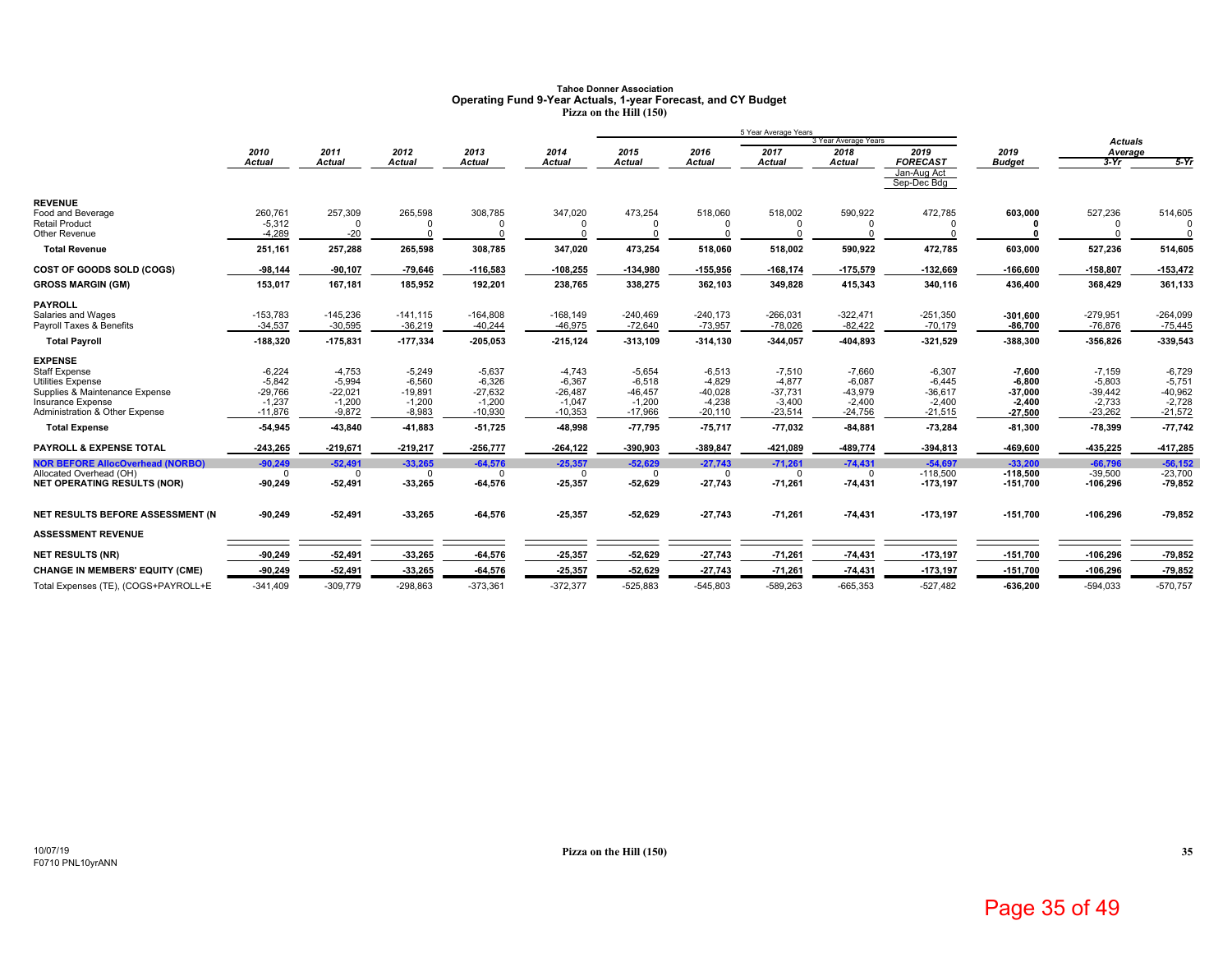### **Tahoe Donner AssociationOperating Fund 9-Year Actuals, 1-year Forecast, and CY Budget Alder Creek Cafe (155)**

|                                                            |               |               |              |               |               |                       |                         | 5 Year Average Years    | 3 Year Average Years    |                                               |                         |                           |                         |
|------------------------------------------------------------|---------------|---------------|--------------|---------------|---------------|-----------------------|-------------------------|-------------------------|-------------------------|-----------------------------------------------|-------------------------|---------------------------|-------------------------|
|                                                            | 2010          | 2011          | 2012         | 2013          | 2014          | 2015                  | 2016                    | 2017                    | 2018                    | 2019                                          | 2019                    | <b>Actuals</b><br>Average |                         |
|                                                            | <b>Actual</b> | <b>Actual</b> | Actual       | <b>Actual</b> | <b>Actual</b> | <b>Actual</b>         | <b>Actual</b>           | <b>Actual</b>           | Actual                  | <b>FORECAST</b><br>Jan-Aug Act<br>Sep-Dec Bdg | <b>Budget</b>           | $3-Yr$                    | $5-Yr$                  |
| <b>REVENUE</b><br>Food and Beverage                        | $\mathbf 0$   | $\Omega$      | 0            | $\mathbf 0$   |               | 66,626                | 350,965                 | 396.641                 | 383,192                 | 469,243                                       | 450,000                 | 416,358                   | 333,333                 |
| <b>Retail Product</b>                                      | $\Omega$      |               | $\Omega$     | $\Omega$      |               |                       | 2,733                   | 3,040                   | 4,700                   | 5,261                                         |                         | 4,334                     | 3,147                   |
| <b>Total Revenue</b>                                       | 0             |               | O            |               |               | 66,626                | 353,697                 | 399,681                 | 387,892                 | 474,503                                       | 450,000                 | 420,692                   | 336,480                 |
| COST OF GOODS SOLD (COGS)                                  |               |               |              |               |               | $-29,590$             | $-119,884$              | $-143,323$              | $-138,213$              | $-161,385$                                    | $-144,000$              | $-147,640$                | $-118,479$              |
| <b>GROSS MARGIN (GM)</b>                                   | 0             | $\Omega$      | 0            | n             |               | 37,036                | 233,814                 | 256,358                 | 249,679                 | 313,118                                       | 306,000                 | 273,052                   | 218,001                 |
| <b>PAYROLL</b>                                             |               |               |              |               |               |                       |                         |                         |                         |                                               |                         |                           |                         |
| Salaries and Wages<br>Payroll Taxes & Benefits             | 0<br>$\Omega$ |               | 0            | 0<br>$\Omega$ |               | $-34,367$<br>$-7,311$ | $-177,324$<br>$-40,820$ | $-226,437$<br>$-58,276$ | $-225,845$<br>$-55,966$ | $-246,169$<br>$-59,451$                       | $-247,500$<br>$-67,800$ | $-232,817$<br>$-57,898$   | $-182,028$<br>$-44,365$ |
| <b>Total Payroll</b>                                       | $\mathbf{0}$  | O             | $\Omega$     | $\Omega$      |               | $-41,678$             | $-218,144$              | -284,713                | $-281,811$              | $-305,620$                                    | $-315,300$              | $-290,715$                | $-226,393$              |
| <b>EXPENSE</b>                                             |               |               |              |               |               |                       |                         |                         |                         |                                               |                         |                           |                         |
| Staff Expense                                              |               |               |              |               |               | $-13$<br>$\Omega$     | $-4,322$<br>$-9.261$    | $-8,259$                | $-8,833$                | $-8,338$                                      | $-9,200$                | $-8,477$                  | $-5,953$<br>$-11.265$   |
| <b>Utilities Expense</b><br>Supplies & Maintenance Expense |               |               |              |               |               | $-6,290$              | $-32,855$               | $-12,125$<br>$-42,801$  | $-17,163$<br>$-36,553$  | $-17.779$<br>$-37,393$                        | $-16.450$<br>$-35,710$  | $-15,689$<br>$-38,916$    | $-31,178$               |
| Insurance Expense                                          |               |               |              |               |               | $\Omega$              | $-4,546$                | $-3,400$                | $-2,400$                | $-2,400$                                      | $-2,400$                | $-2,733$                  | $-2,549$                |
| Administration & Other Expense                             |               |               |              |               |               | $-514$                | $-7,039$                | $-9,962$                | $-12,448$               | $-13,518$                                     | $-10,540$               | $-11,976$                 | $-8,696$                |
| <b>Total Expense</b>                                       | 0             |               | n            |               |               | $-6,817$              | $-58,022$               | $-76,547$               | $-77,397$               | $-79,428$                                     | $-74,300$               | $-77,790$                 | $-59,642$               |
| PAYROLL & EXPENSE TOTAL                                    |               |               |              |               |               | -48,495               | $-276,167$              | $-361,260$              | -359,208                | $-385,047$                                    | $-389,600$              | $-368,505$                | -286,035                |
| <b>NOR BEFORE AllocOverhead (NORBO)</b>                    | $\mathbf{a}$  |               | $\mathbf{a}$ | n             | n             | $-11,459$             | $-42,353$               | $-104,902$              | $-109,529$              | $-71,929$                                     | $-83,600$               | $-95,454$                 | $-68,034$               |
| Allocated Overhead (OH)                                    | 0             | <sup>0</sup>  | 0            | $\Omega$      |               | $\Omega$              | $\Omega$                | $\Omega$                | 0                       | $-88,100$                                     | $-88,100$               | $-29,367$                 | $-17,620$               |
| <b>NET OPERATING RESULTS (NOR)</b>                         | n             | O             | $\Omega$     | $\mathbf{r}$  | $\Omega$      | $-11,459$             | 42,353                  | $-104,902$              | $-109,529$              | $-160,029$                                    | $-171,700$              | $-124,820$                | -85,654                 |
| NET RESULTS BEFORE ASSESSMENT (N)                          | $\mathbf 0$   | 0             | $\mathbf 0$  | $\mathbf 0$   | $\mathbf 0$   | $-11,459$             | 42,353                  | $-104,902$              | $-109,529$              | $-160,029$                                    | $-171,700$              | $-124,820$                | $-85,654$               |
| <b>ASSESSMENT REVENUE</b>                                  |               |               |              |               |               |                       |                         |                         |                         |                                               |                         |                           |                         |
| <b>NET RESULTS (NR)</b>                                    | n             |               |              |               |               | $-11,459$             | 42,353                  | $-104,902$              | $-109,529$              | $-160,029$                                    | $-171,700$              | $-124,820$                | $-85,654$               |
| <b>CHANGE IN MEMBERS' EQUITY (CME)</b>                     |               |               |              |               |               | $-11,459$             | $-42,353$               | $-104,902$              | $-109,529$              | $-160,029$                                    | $-171,700$              | $-124,820$                | $-85,654$               |
| Total Expenses (TE), (COGS+PAYROLL+E                       | $\Omega$      | $\Omega$      | $\Omega$     | $\Omega$      |               | $-78,085$             | $-396,050$              | $-504,583$              | $-497,421$              | $-546,433$                                    | -533,600                | $-516, 146$               | $-404,514$              |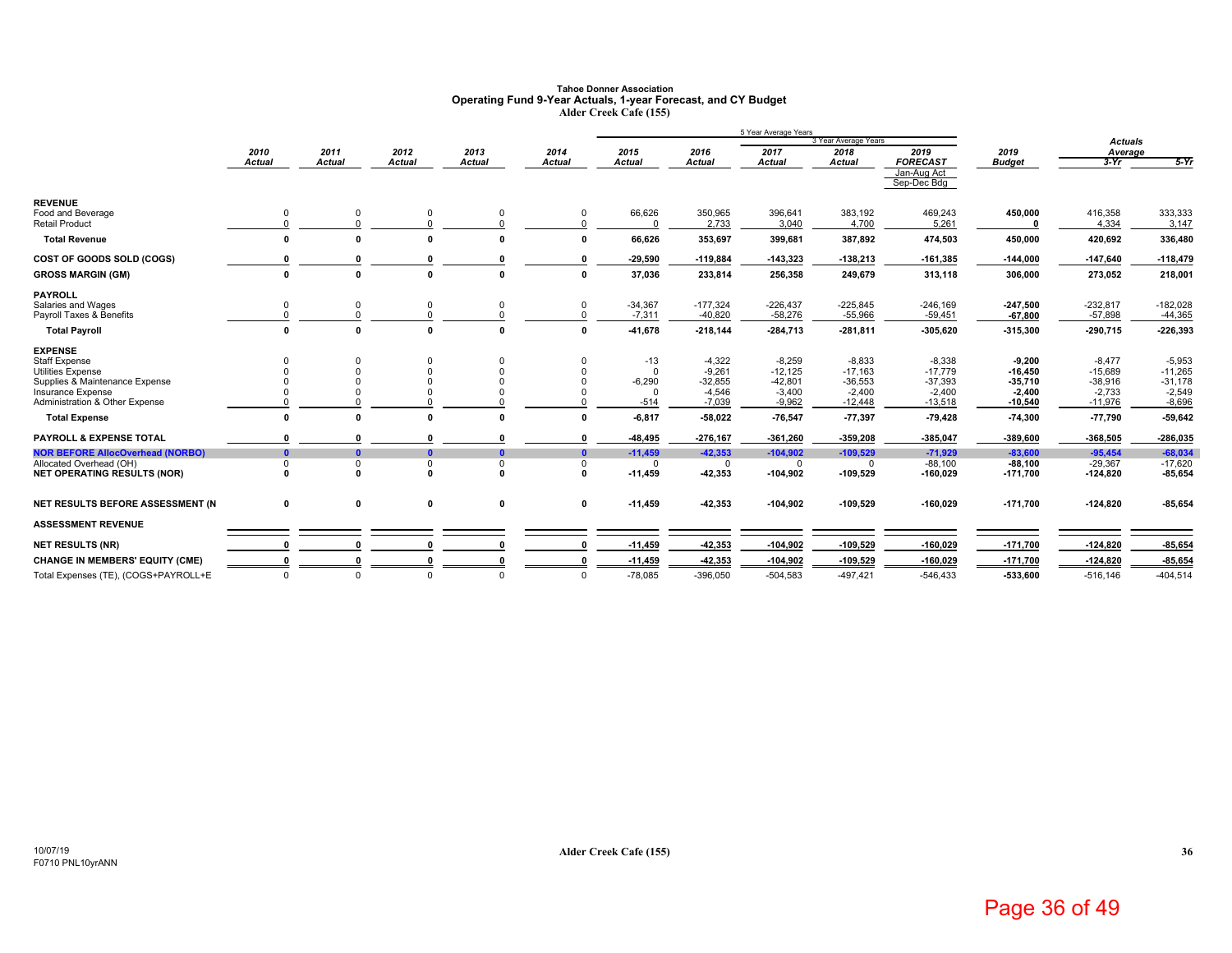### **Tahoe Donner AssociationOperating Fund 9-Year Actuals, 1-year Forecast, and CY Budget Homeowners Association Consolidated**

|                                                                                  |                            |                            |                            |                            |                            |                            |                            | 5 Year Average Years       | 3 Year Average Years       |                                |                              | Actuals                    |                            |
|----------------------------------------------------------------------------------|----------------------------|----------------------------|----------------------------|----------------------------|----------------------------|----------------------------|----------------------------|----------------------------|----------------------------|--------------------------------|------------------------------|----------------------------|----------------------------|
|                                                                                  | 2010                       | 2011                       | 2012                       | 2013                       | 2014                       | 2015                       | 2016                       | 2017                       | 2018                       | 2019                           | 2019                         | Average                    |                            |
|                                                                                  | Actual                     | Actual                     | Actual                     | Actual                     | Actual                     | <b>Actual</b>              | <b>Actual</b>              | <b>Actual</b>              | Actual                     | <b>FORECAST</b><br>Jan-Aug Act | <b>Budget</b>                | $3-Yr$                     | $5-Yr$                     |
|                                                                                  |                            |                            |                            |                            |                            |                            |                            |                            |                            | Sep-Dec Bdg                    |                              |                            |                            |
| <b>REVENUE</b>                                                                   |                            |                            |                            |                            |                            |                            |                            |                            |                            |                                |                              |                            |                            |
| Food and Beverage<br>Retail Product                                              | $-7,316$<br>49,172         | $-7,770$<br>39,624         | $-1,513$<br>15,271         | $-3,167$<br>40,263         | $\Omega$<br>23,414         | $-2,100$<br>42,536         | $\Omega$<br>30,781         | $-6,534$<br>37,904         | $-7,985$<br>54,924         | $-10,591$<br>28,846            | $-2,000$<br>19,100           | $-8,370$<br>40,558         | $-5,442$<br>38,998         |
| Lessons & Rental                                                                 | $\Omega$                   |                            | $\Omega$                   | $\cap$                     |                            | $\Omega$                   | $\Omega$                   | $\Omega$                   | 12,650                     | 13,083                         | 12,000                       | 8,578                      | 5,147                      |
| Other Revenue                                                                    | 487,434                    | 543,505                    | 490,149                    | 566,116                    | 553,085                    | 566,857                    | 681,896                    | 656,137                    | 765,564                    | 721,080                        | 656,900                      | 714,260                    | 678,307                    |
| <b>Total Revenue</b>                                                             | 529,291                    | 575,359                    | 503,906                    | 603,212                    | 576,499                    | 607,293                    | 712,678                    | 687,508                    | 825,153                    | 752,417                        | 686,000                      | 755,026                    | 717,010                    |
| <b>COST OF GOODS SOLD (COGS)</b>                                                 | $\mathbf{0}$               | $-160$                     | $\mathbf{0}$               | $\Omega$                   | $\mathbf{0}$               | $\Omega$                   | 0                          | $\Omega$                   |                            | $\mathbf{0}$                   | 0                            | n                          | $\Omega$                   |
| <b>GROSS MARGIN (GM)</b>                                                         | 529,291                    | 575,199                    | 503,906                    | 603,212                    | 576,499                    | 607,293                    | 712,678                    | 687,508                    | 825,153                    | 752,417                        | 686,000                      | 755,026                    | 717,010                    |
| <b>PAYROLL</b>                                                                   |                            |                            |                            |                            |                            |                            |                            |                            |                            |                                |                              |                            |                            |
| Salaries and Wages<br>Payroll Taxes & Benefits                                   | $-2,783,583$<br>$-757,306$ | $-2,828,493$<br>$-744,270$ | $-2,957,437$<br>$-758,425$ | $-3,180,334$<br>$-846,488$ | $-3,178,730$<br>$-848,734$ | $-3,326,412$<br>$-857,318$ | $-3,443,652$<br>$-881,053$ | $-3,531,708$<br>$-885,309$ | $-4,004,533$<br>$-943,165$ | $-4,018,550$<br>$-1,047,893$   | $-4,095,000$<br>$-1,142,500$ | $-3,851,597$<br>$-958,789$ | $-3,664,971$<br>$-922,948$ |
| <b>Total Payroll</b>                                                             | $-3,540,889$               | $-3,572,762$               | $-3,715,862$               | $-4,026,822$               | $-4,027,464$               | $-4, 183, 731$             | -4,324,706                 | 4,417,017                  | -4,947,698                 | $-5,066,443$                   | $-5,237,500$                 | -4,810,386                 | $-4,587,919$               |
| <b>EXPENSE</b>                                                                   |                            |                            |                            |                            |                            |                            |                            |                            |                            |                                |                              |                            |                            |
| Contract Labor Expense<br><b>Staff Expense</b>                                   | $\mathbf 0$<br>$-144,007$  | $\Omega$<br>$-121.721$     | $\Omega$<br>$-108.493$     | $\Omega$<br>$-117,200$     | $\Omega$<br>$-85,539$      | $\Omega$<br>$-113,084$     | $\Omega$<br>$-141.063$     | $-40,110$<br>$-170, 149$   | $-3,799$<br>$-167,978$     | $\Omega$<br>$-186,815$         | 0<br>$-200,220$              | $-14.636$<br>$-174,981$    | $-8,782$<br>$-155,818$     |
| <b>Utilities Expense</b>                                                         | $-199,913$                 | $-213.211$                 | $-210.571$                 | $-224,142$                 | $-249.503$                 | $-257,663$                 | $-246.150$                 | $-258,221$                 | $-213,947$                 | -223,939                       | $-235.710$                   | $-232.036$                 | $-239,984$                 |
| Supplies & Maintenance Expense                                                   | $-542,368$                 | $-604,793$                 | $-189,595$                 | $-482,234$                 | $-113,067$                 | $-323,794$                 | $-518,692$                 | $-475,228$                 | $-652,559$                 | $-598,385$                     | $-656, 852$                  | $-575,390$                 | $-513,731$                 |
| <b>Insurance Expense</b><br><b>Administration &amp; Other Expense</b>            | $-116,970$<br>$-584,268$   | $-112,133$<br>$-556,542$   | $-119,829$<br>$-598,710$   | $-146,643$<br>$-696, 175$  | $-136,864$                 | $-155,382$<br>$-691,288$   | $-132,504$<br>$-721,681$   | $-145,335$<br>$-834,419$   | $-170,875$<br>$-865,221$   | $-269,000$<br>$-983,153$       | $-269,000$                   | $-195,070$<br>$-894,264$   | $-174,619$<br>$-819, 153$  |
| <b>Total Expense</b>                                                             | $-1,587,526$               | $-1,608,400$               | $-1,227,198$               | $-1,666,394$               | -549,617<br>$-1,134,589$   | $-1,541,211$               | $-1,760,090$               | $-1,923,461$               | $-2,074,378$               | $-2,261,291$                   | -947,918<br>$-2,309,700$     | $-2,086,377$               | $-1,912,087$               |
| <b>PAYROLL &amp; EXPENSE TOTAL</b>                                               | $-5,128,415$               | $-5,181,162$               | $-4,943,060$               | $-5,693,216$               | $-5,162,053$               | $-5,724,942$               | $-6,084,796$               | $-6,340,478$               | -7,022,076                 | $-7,327,734$                   | $-7,547,200$                 | $-6,896,763$               | $-6,500,005$               |
| <b>NOR BEFORE AllocOverhead (NORBO)</b>                                          | $-4,599,125$               | $-4,605,963$               | $-4,439,154$               | $-5,090,003$               | $-4,585,554$               | $-5,117,649$               | $-5,372,118$               | $-5,652,970$               | $-6,196,923$               | $-6,575,317$                   | $-6,861,200$                 | $-6, 141, 737$             | $-5,782,996$               |
| Allocated Overhead (OH)                                                          | $\Omega$                   | $\Omega$                   | $\Omega$                   | $\Omega$                   | $\Omega$                   | $\mathbf 0$                | - 0                        | $\Omega$                   | n                          | 2,964,300                      | 2,964,300                    | 988,100                    | 592,860                    |
| <b>NET OPERATING RESULTS (NOR)</b>                                               | $-4,599,125$               | -4,605,963                 | $-4,439,154$               | $-5,090,003$               | -4,585,554                 | $-5,117,649$               | $-5,372,118$               | $-5,652,970$               | $-6,196,923$               | $-3,611,017$                   | -3,896,900                   | $-5, 153, 637$             | $-5,190,136$               |
| <b>Contributions to Capital Funds</b>                                            | $-3,914,000$               | $-4, 110, 000$             | $-4,401,000$               | $-4,621,000$               | $-4,906,000$               | $-5,217,000$               | $-5,346,000$               | $-5,988,000$               | $-6,214,000$               | $-7,023,000$                   | $-7,023,000$                 | $-6,408,333$               | $-5,957,600$               |
| NET RESULTS BEFORE ASSESSMENT (N                                                 | $-8,513,125$               | $-8,715,963$               | $-8,840,154$               | $-9,711,003$               | $-9,491,554$               | -10,334,649                | $-10,718,118$              | $-11,640,970$              | $-12,410,923$              | $-10,634,017$                  | -10,919,900                  | $-11,561,970$              | $-11, 147, 736$            |
| <b>ASSESSMENT REVENUE</b>                                                        |                            |                            |                            |                            |                            |                            |                            |                            |                            |                                |                              |                            |                            |
| Operating Fund Assessment Contribution<br>Replacement Reserve Fund Assessment Co | 4,498,192<br>2,251,000     | 4,498,000<br>2,330,000     | 4,498,000<br>2,589,000     | 5,117,855<br>2,809,000     | 5,447,600<br>3,094,000     | 6,430,800<br>3,405,000     | 6,953,045<br>3,534,000     | 6,310,700<br>3,852,000     | 6,084,700<br>4,013,000     | 5,696,000<br>4,661,000         | 5,696,000<br>4,661,000       | 6,030,467<br>4,175,333     | 6,295,049<br>3,893,000     |
| NMEFF Fund Assessment Contribution                                               | 162,000                    | 162,000                    | 194,000                    | 194,000                    | 194,000                    | 194,000                    | 194,000                    | 194,000                    | 194,000                    | 194,000                        | 194,000                      | 194,000                    | 194,000                    |
| Development Fund Assessment Contribution                                         | 1,501,000                  | 1,618,000                  | 1,618,000                  | 1,618,000                  | 1,618,000                  | 1,618,000                  | 1,618,000                  | 1,942,000                  | 2,007,000                  | 2,168,000                      | 2,168,000                    | 2,039,000                  | 1,870,600                  |
| TOTAL ASSESSMENT REVENUE (AREV)                                                  | 8,412,192                  | 8,608,000                  | 8,899,000                  | 9,738,855                  | 10,353,600                 | 11,647,800                 | 12,299,045                 | 12,298,700                 | 12,298,700                 | 12,719,000                     | 12,719,000                   | 12,438,800                 | 12,252,649                 |
| <b>NET RESULTS (NR)</b>                                                          | $-100,933$                 | $-107,963$                 | 58,846                     | 27,852                     | 862,046                    | 1,313,151                  | 1,580,927                  | 657,730                    | $-112,223$                 | 2,084,983                      | 1,799,100                    | 876,830                    | 1,104,913                  |
| <b>CHANGE IN MEMBERS' EQUITY (CME)</b>                                           | $-100,933$                 | $-107,963$                 | 58,846                     | 27,852                     | 862,046                    | 1,313,151                  | 1,580,927                  | 657,730                    | $-112,223$                 | 2,084,983                      | 1,799,100                    | 876,830                    | 1,104,913                  |
| Total Expenses (TE), (COGS+PAYROLL+E                                             | $-5,128,415$               | $-5.181.322$               | $-4.943.060$               | $-5,693,216$               | $-5,162,053$               | $-5.724.942$               | $-6.084.796$               | $-6,340,478$               | $-7.022.076$               | $-7,327,734$                   | $-7.547.200$                 | $-6.896.763$               | $-6,500,005$               |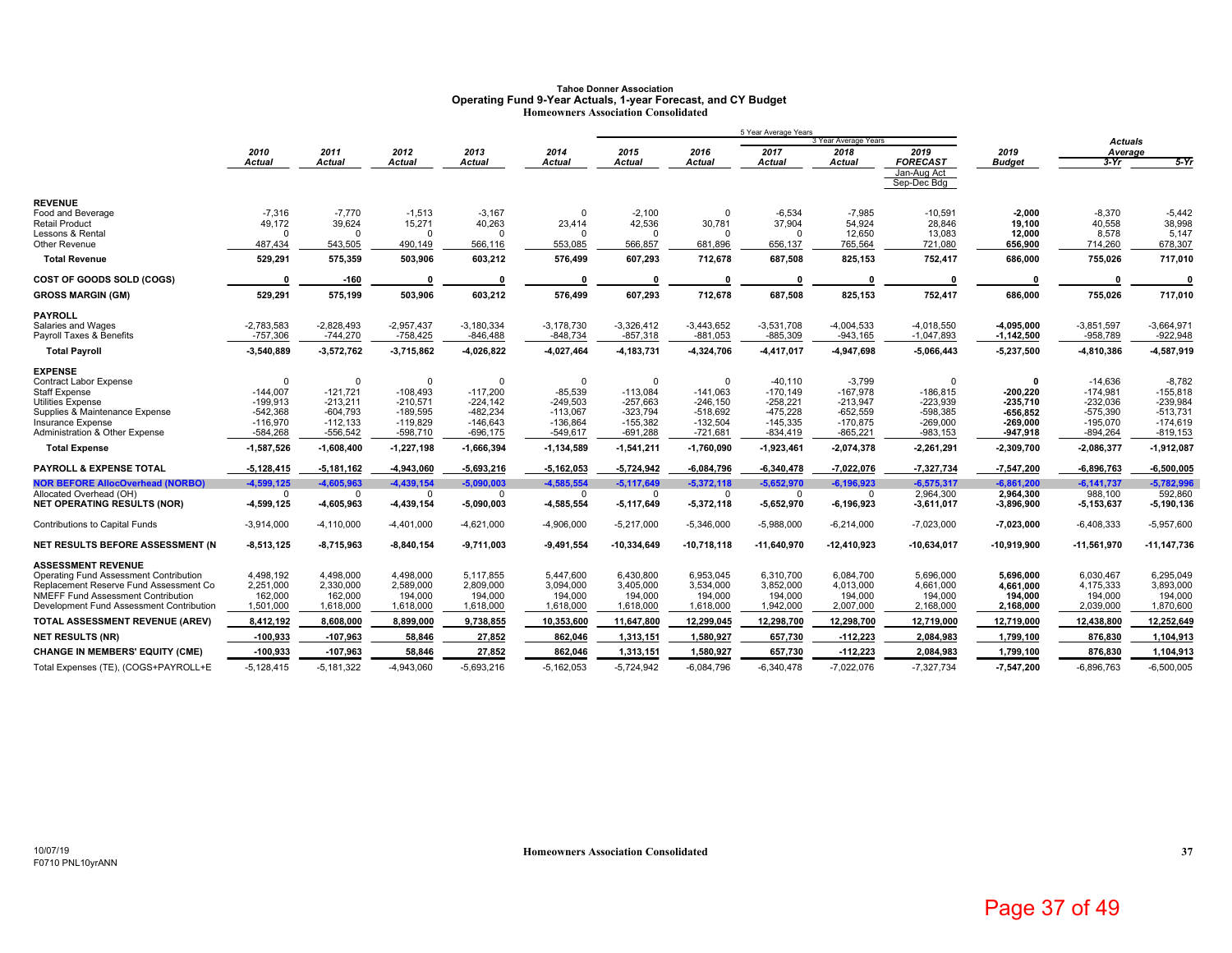# **Tahoe Donner Association Operating Fund 9-Year Actuals, 1-year Forecast, and CY Budget General (005)**

|                                                     |                        |                        |                        |                         |                         |                         |                        | 5 Year Average Years    |                              |                            |                         |                           |                         |
|-----------------------------------------------------|------------------------|------------------------|------------------------|-------------------------|-------------------------|-------------------------|------------------------|-------------------------|------------------------------|----------------------------|-------------------------|---------------------------|-------------------------|
|                                                     | 2010                   | 2011                   | 2012                   | 2013                    | 2014                    | 2015                    | 2016                   | 2017                    | 3 Year Average Years<br>2018 | 2019                       | 2019                    | <b>Actuals</b><br>Average |                         |
|                                                     | <b>Actual</b>          | <b>Actual</b>          | <b>Actual</b>          | <b>Actual</b>           | <b>Actual</b>           | <b>Actual</b>           | <b>Actual</b>          | <b>Actual</b>           | <b>Actual</b>                | <b>FORECAST</b>            | <b>Budget</b>           | $3-Yr$                    | $5-Yr$                  |
|                                                     |                        |                        |                        |                         |                         |                         |                        |                         |                              | Jan-Aug Act<br>Sep-Dec Bdg |                         |                           |                         |
| <b>REVENUE</b>                                      |                        |                        |                        |                         |                         |                         |                        |                         |                              |                            |                         |                           |                         |
| <b>PAYROLL</b>                                      |                        |                        |                        |                         |                         |                         |                        |                         |                              |                            |                         |                           |                         |
| Salaries and Wages<br>Payroll Taxes & Benefits      | $-68,302$<br>$-18,991$ | $-25,875$<br>$-2,733$  | $-27,546$<br>$-4,088$  | $-31,448$<br>$-7,982$   | $-32,936$<br>$-7.178$   | $-33,671$<br>$-9,470$   | $-35,774$<br>$-8,109$  | $-41,162$<br>$-4,228$   | $-36,824$<br>$-3,215$        | $-46,889$<br>$-5,106$      | $-65,800$<br>$-7,800$   | $-41,625$<br>$-4,183$     | $-38,864$<br>$-6,026$   |
| <b>Total Payroll</b>                                | $-87,293$              | $-28,608$              | -31,634                | $-39,431$               | 40,115                  | $-43,141$               | 43,882                 | 45,391                  | $-40,039$                    | $-51,996$                  | $-73,600$               | -45,808                   | 44,890                  |
| <b>EXPENSE</b>                                      |                        |                        |                        |                         |                         |                         |                        |                         |                              |                            |                         |                           |                         |
| <b>Staff Expense</b>                                | $-442$                 | $-120$                 | $-142$                 | $\Omega$                |                         | $\Omega$                |                        | $-307$                  | $-81$                        | $-445$                     |                         | $-278$                    | $-167$                  |
| <b>Utilities Expense</b>                            | $-66,930$              | $-67,491$              | $-62,732$              | $-62,809$               | $-62,388$               | $-65,037$               | $-65,597$              | $-67,738$               | $-73,838$                    | $-90,977$                  | $-80.020$               | $-77,518$                 | $-72,637$               |
| Supplies & Maintenance Expense<br>Insurance Expense | $-12.305$<br>$-81,346$ | $-24,960$<br>$-77,133$ | $-29.584$<br>$-85,120$ | $-34,558$<br>$-105,843$ | $-35.917$<br>$-101,252$ | $-37.729$<br>$-114,582$ | $-37.520$<br>$-95,530$ | $-56.433$<br>$-104,535$ | $-46,822$<br>$-124,075$      | $-53.924$<br>$-222,200$    | $-49.880$<br>$-222,200$ | $-52.393$<br>$-150,270$   | $-46.486$<br>$-132,184$ |
| Administration & Other Expense                      | $-323,281$             | $-274,557$             | $-313,965$             | $-370,020$              | $-245,370$              | $-382.870$              | $-396, 131$            | $-505.549$              | $-548,287$                   | $-660, 145$                | $-634,900$              | $-571,327$                | $-498,596$              |
| <b>Total Expense</b>                                | 484,304                | $-444,261$             | -491,543               | $-573,229$              | -444,927                | $-600,217$              | $-594.778$             | $-734,563$              | -793,103                     | $-1,027,690$               | $-987,000$              | $-851,785$                | $-750,070$              |
| <b>PAYROLL &amp; EXPENSE TOTAL</b>                  | $-571,598$             | -472,868               | $-523,177$             | $-612,660$              | -485,042                | $-643,358$              | $-638,660$             | $-779,953$              | $-833,142$                   | $-1,079,686$               | $-1,060,600$            | $-897,594$                | $-794,960$              |
| <b>NOR BEFORE AllocOverhead (NORBO)</b>             | $-571,598$             | $-472,868$             | $-523,177$             | $-612,660$              | $-485,042$              | $-643,358$              | $-638.660$             | $-779,953$              | $-833,142$                   | $-1,079,686$               | $-1,060,600$            | $-897.594$                | $-794.960$              |
| Allocated Overhead (OH)                             | $^{\circ}$             | $\Omega$               | $\Omega$               | $\Omega$                | $\Omega$                | $\Omega$                | $\Omega$               | $\Omega$                | $\Omega$                     | $-1,207,200$               | $-1.207.200$            | $-402,400$                | $-241,440$              |
| <b>NET OPERATING RESULTS (NOR)</b>                  | $-571,598$             | -472,868               | $-523,177$             | $-612,660$              | -485,042                | $-643,358$              | $-638,660$             | $-779,953$              | -833,142                     | $-2,286,886$               | $-2,267,800$            | $-1,299,994$              | $-1,036,400$            |
| Contributions to Capital Funds                      | $-3,914,000$           | $-4, 110, 000$         | $-4,401,000$           | $-4,621,000$            | $-4,906,000$            | $-5,217,000$            | $-5,346,000$           | $-5,988,000$            | $-6,214,000$                 | $-7,023,000$               | $-7,023,000$            | $-6,408,333$              | $-5,957,600$            |
| NET RESULTS BEFORE ASSESSMENT (N                    | $-4,485,598$           | $-4,582,868$           | -4,924,177             | $-5,233,660$            | 5,391,042               | $-5,860,358$            | -5,984,660             | $-6,767,953$            | 7,047,142                    | $-9,309,886$               | $-9,290,800$            | $-7,708,327$              | $-6,994,000$            |
| <b>ASSESSMENT REVENUE</b>                           |                        |                        |                        |                         |                         |                         |                        |                         |                              |                            |                         |                           |                         |
| Operating Fund Assessment Contribution              | 4,498,192              | 4,498,000              | 4.498.000              | 5,117,855               | 5.447.600               | 6,430,800               | 6,953,045              | 6,310,700               | 6,084,700                    | 5,696,000                  | 5,696,000               | 6,030,467                 | 6,295,049               |
| Replacement Reserve Fund Assessment Co              | 2,251,000              | 2,330,000              | 2,589,000              | 2,809,000               | 3,094,000               | 3,405,000               | 3,534,000              | 3,852,000               | 4,013,000                    | 4,661,000                  | 4,661,000               | 4,175,333                 | 3,893,000               |
| <b>NMEFF Fund Assessment Contribution</b>           | 162,000                | 162,000                | 194.000                | 194,000                 | 194,000                 | 194,000                 | 194,000                | 194,000                 | 194,000                      | 194,000                    | 194.000                 | 194.000                   | 194,000                 |
| Development Fund Assessment Contribution            | 1,501,000              | 1,618,000              | 1,618,000              | 1,618,000               | 1,618,000               | 1,618,000               | 1,618,000              | 1,942,000               | 2,007,000                    | 2,168,000                  | 2,168,000               | 2,039,000                 | 1,870,600               |
| TOTAL ASSESSMENT REVENUE (AREV)                     | 8,412,192              | 8,608,000              | 8,899,000              | 9,738,855               | 10,353,600              | 11,647,800              | 12,299,045             | 12,298,700              | 12,298,700                   | 12,719,000                 | 12,719,000              | 12,438,800                | 12,252,649              |
| <b>NET RESULTS (NR)</b>                             | 3,926,594              | 4,025,132              | 3,974,823              | 4,505,195               | 4,962,558               | 5,787,442               | 6,314,385              | 5,530,747               | 5,251,558                    | 3,409,114                  | 3,428,200               | 4,730,473                 | 5,258,649               |
| <b>CHANGE IN MEMBERS' EQUITY (CME)</b>              | 3,926,594              | 4,025,132              | 3,974,823              | 4,505,195               | 4,962,558               | 5,787,442               | 6,314,385              | 5,530,747               | 5,251,558                    | 3,409,114                  | 3,428,200               | 4,730,473                 | 5,258,649               |
| Total Expenses (TE), (COGS+PAYROLL+E                | $-571,598$             | -472,868               | $-523,177$             | $-612,660$              | $-485,042$              | $-643,358$              | $-638,660$             | $-779,953$              | $-833, 142$                  | $-1,079,686$               | $-1,060,600$            | $-897.594$                | $-794,960$              |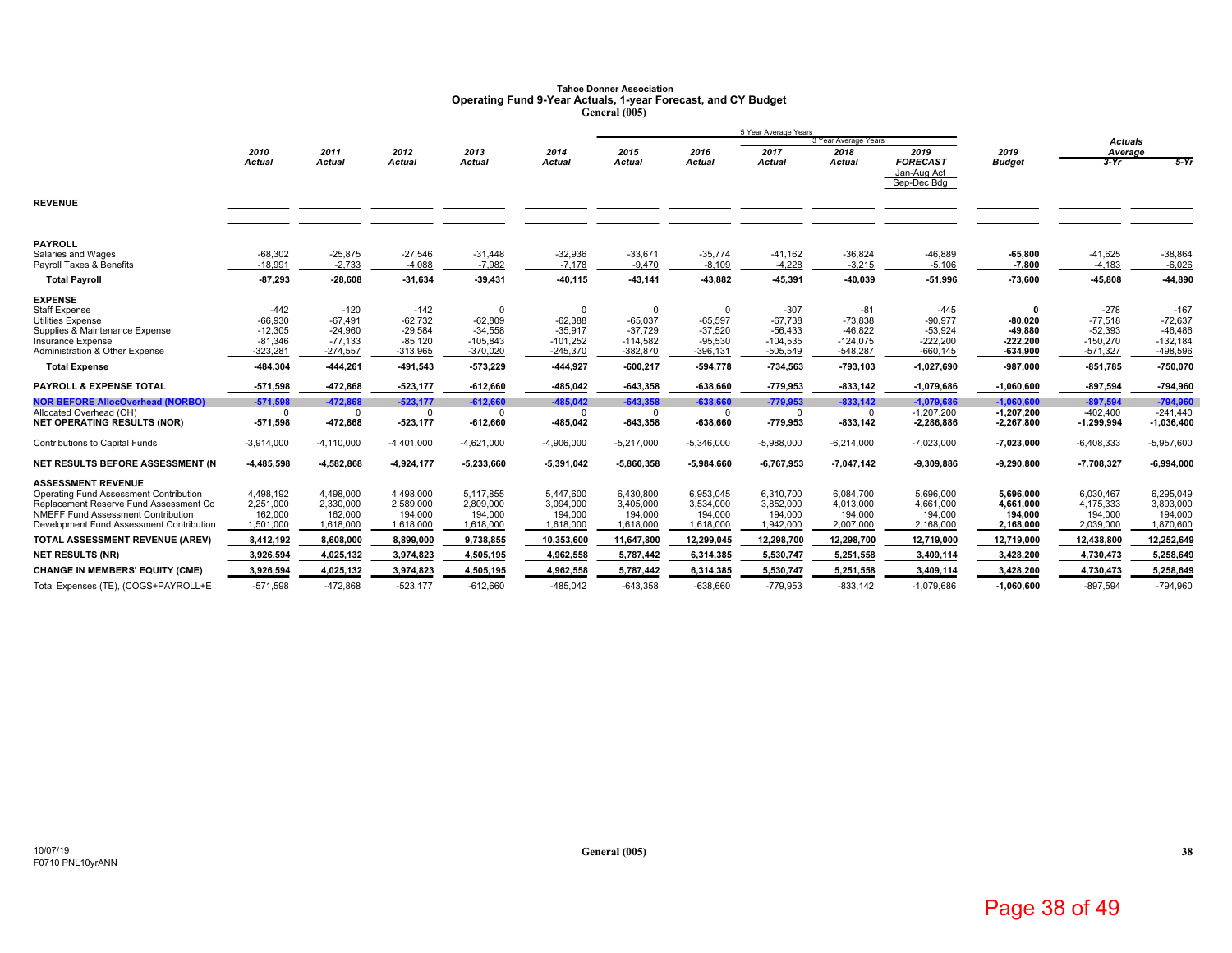### **Tahoe Donner AssociationOperating Fund 9-Year Actuals, 1-year Forecast, and CY Budget Administration (010)**

|                                                  |                       |                       |                       |                        |                        |                        |                       | 5 Year Average Years   |                       |                            |                       |                       |                        |
|--------------------------------------------------|-----------------------|-----------------------|-----------------------|------------------------|------------------------|------------------------|-----------------------|------------------------|-----------------------|----------------------------|-----------------------|-----------------------|------------------------|
|                                                  |                       |                       |                       |                        |                        |                        |                       |                        | 3 Year Average Years  |                            |                       | <b>Actuals</b>        |                        |
|                                                  | 2010<br><b>Actual</b> | 2011<br><b>Actual</b> | 2012<br><b>Actual</b> | 2013<br><b>Actual</b>  | 2014<br>Actual         | 2015<br><b>Actual</b>  | 2016<br><b>Actual</b> | 2017<br><b>Actual</b>  | 2018<br><b>Actual</b> | 2019<br><b>FORECAST</b>    | 2019<br><b>Budget</b> | Average<br>$3-Yr$     | $5-Yr$                 |
|                                                  |                       |                       |                       |                        |                        |                        |                       |                        |                       | Jan-Aug Act<br>Sep-Dec Bdg |                       |                       |                        |
| <b>REVENUE</b>                                   |                       |                       |                       |                        |                        |                        |                       |                        |                       |                            |                       |                       |                        |
| Food and Beverage                                | $-7,316$              | $-7,770$              | $-1,513$              | $-3,167$               | $\Omega$               | $-2,100$               | 0                     | $-6,534$               | $-7,985$              | $-10,591$                  | $-2,000$              | $-8,370$              | $-5,442$               |
| Other Revenue                                    | 211,996               | 197,052               | 209,201               | 213,304                | 216,094                | 225,776                | 315,704               | 267,558                | 253,014               | 264,871                    | 186,000               | 261,814               | 265,384                |
| <b>Total Revenue</b>                             | 204,681               | 189,282               | 207,687               | 210,138                | 216,094                | 223,676                | 315,704               | 261,024                | 245,029               | 254,280                    | 184,000               | 253,444               | 259,942                |
| <b>GROSS MARGIN (GM)</b>                         | 204,681               | 189,282               | 207,687               | 210,138                | 216,094                | 223,676                | 315,704               | 261,024                | 245,029               | 254,280                    | 184,000               | 253,444               | 259,942                |
| <b>PAYROLL</b>                                   |                       |                       |                       |                        |                        |                        |                       |                        |                       |                            |                       |                       |                        |
| Salaries and Wages                               | $-498,829$            | $-506,061$            | $-609,074$            | $-562,952$             | $-642,280$             | $-598,898$             | $-704,356$            | $-612,073$             | $-739,368$            | $-546,804$                 | -533,600              | $-632,748$            | $-640,300$             |
| Payroll Taxes & Benefits                         | $-99,398$             | $-108,258$            | $-117,874$            | $-127,890$             | $-144,692$             | $-129,665$             | $-132,212$            | $-141,435$             | $-142,724$            | $-127,658$                 | $-134,600$            | $-137,272$            | $-134,739$             |
| <b>Total Payroll</b>                             | -598,228              | $-614,319$            | -726,948              | $-690,842$             | -786,972               | $-728,563$             | $-836,568$            | $-753,509$             | $-882,092$            | $-674,461$                 | $-668,200$            | $-770,021$            | $-775,039$             |
| <b>EXPENSE</b>                                   |                       |                       |                       |                        |                        |                        |                       |                        |                       |                            |                       |                       |                        |
| Contract Labor Expense                           | 0                     | $\Omega$              | 0                     | $\Omega$               | $\Omega$               | $\Omega$               | $\Omega$              | $\Omega$               | $-1,474$              | $\Omega$                   | $\Omega$              | $-491$                | $-295$                 |
| <b>Staff Expense</b><br><b>Utilities Expense</b> | $-4,537$<br>$-10,865$ | $-5,338$<br>$-14,650$ | $-5.672$<br>$-11.683$ | $-11,538$<br>$-11,792$ | $-11.971$<br>$-12,197$ | $-12,262$<br>$-15,967$ | $-14.309$<br>$-9,920$ | $-14,394$<br>$-11,151$ | $-31,890$<br>$-6,875$ | $-30,278$<br>$-7,286$      | $-44.400$<br>$-8,300$ | $-25,521$<br>$-8,437$ | $-20.627$<br>$-10,240$ |
| Supplies & Maintenance Expense                   | $-30,695$             | $-36,653$             | $-40,778$             | $-50,159$              | $-42,573$              | $-42,854$              | $-46,553$             | $-50,941$              | $-47,491$             | $-42,436$                  | 44,590                | $-46,956$             | $-46,055$              |
| Insurance Expense                                | $-3,711$              | $-3,600$              | $-3,629$              | $-3,600$               | $-4,190$               | $-4,800$               | $-4.246$              | $-4,800$               | $-4,800$              | $-4,800$                   | $-4,800$              | $-4,800$              | $-4,689$               |
| Administration & Other Expense                   | $-4,577$              | $-1,671$              | $-9,034$              | $-15,621$              | $-16,574$              | $-20,685$              | $-25,529$             | $-24,794$              | $-44,977$             | $-37,931$                  | $-38,910$             | $-35,901$             | $-30,783$              |
| <b>Total Expense</b>                             | 54,384                | $-61,912$             | $-70,796$             | $-92,710$              | $-87,505$              | $-96,567$              | $-100,557$            | $-106,081$             | $-137,507$            | $-122,730$                 | $-141,000$            | $-122,106$            | $-112,689$             |
| PAYROLL & EXPENSE TOTAL                          | $-652,612$            | $-676,231$            | -797,743              | $-783,552$             | $-874,477$             | $-825, 130$            | $-937,126$            | $-859,589$             | $-1,019,599$          | $-797,192$                 | $-809,200$            | $-892, 127$           | $-887,727$             |
| <b>NOR BEFORE AllocOverhead (NORBO)</b>          | -447,932              | $-486,949$            | $-590,056$            | $-573,414$             | $-658,383$             | $-601.454$             | $-621,422$            | $-598.566$             | $-774,570$            | $-542,912$                 | $-625.200$            | $-638.683$            | $-627,785$             |
| Allocated Overhead (OH)                          | $\Omega$              | O                     | $\Omega$              | $\Omega$               | $\Omega$               | $\Omega$               | $\Omega$              | $\Omega$               |                       | 625,200                    | 625,200               | 208,400               | 125.040                |
| <b>NET OPERATING RESULTS (NOR)</b>               | -447,932              | -486,949              | $-590,056$            | $-573,414$             | $-658,383$             | $-601,454$             | $-621,422$            | -598,566               | -774,570              | 82,288                     |                       | $-430,283$            | $-502,745$             |
| NET RESULTS BEFORE ASSESSMENT (N                 | -447,932              | $-486,949$            | $-590,056$            | $-573,414$             | $-658,383$             | $-601,454$             | $-621,422$            | -598,566               | $-774,570$            | 82,288                     | 0                     | -430,283              | $-502,745$             |
| <b>ASSESSMENT REVENUE</b>                        |                       |                       |                       |                        |                        |                        |                       |                        |                       |                            |                       |                       |                        |
| <b>NET RESULTS (NR)</b>                          | 447,932               | $-486,949$            | -590,056              | $-573,414$             | $-658,383$             | $-601,454$             | $-621,422$            | $-598,566$             | -774,570              | 82,288                     |                       | -430,283              | $-502,745$             |
| <b>CHANGE IN MEMBERS' EQUITY (CME)</b>           | 447,932               | -486,949              | $-590,056$            | $-573,414$             | $-658,383$             | $-601,454$             | $-621,422$            | -598,566               | $-774,570$            | 82,288                     |                       | $-430,283$            | $-502,745$             |
| Total Expenses (TE), (COGS+PAYROLL+E             | $-652,612$            | $-676,231$            | $-797,743$            | $-783,552$             | $-874,477$             | $-825,130$             | $-937,126$            | $-859,589$             | $-1,019,599$          | $-797,192$                 | $-809,200$            | $-892, 127$           | $-887,727$             |
|                                                  |                       |                       |                       |                        |                        |                        |                       |                        |                       |                            |                       |                       |                        |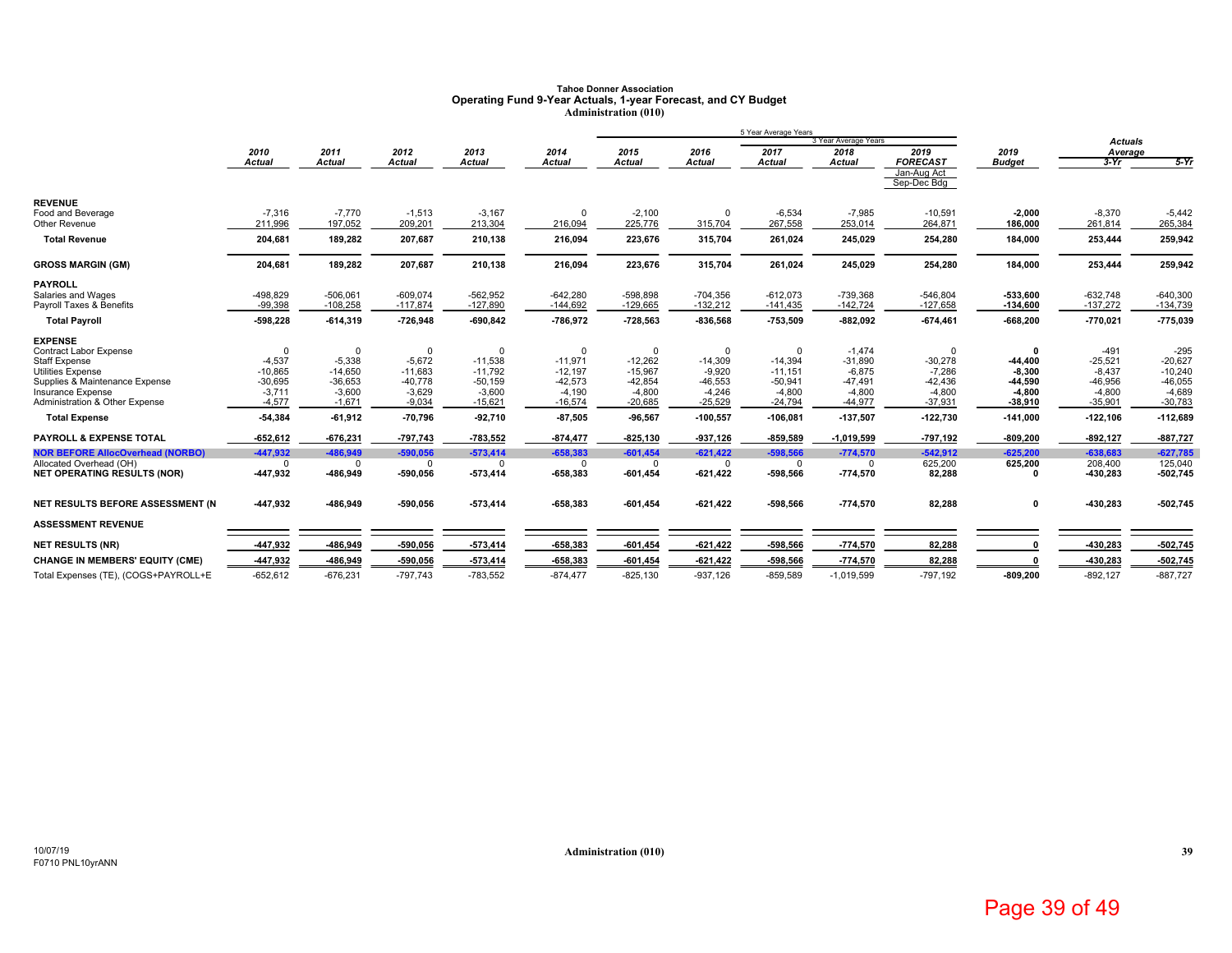### **Tahoe Donner AssociationOperating Fund 9-Year Actuals, 1-year Forecast, and CY Budget Communications (015)**

|                                                                                                                                 |                                               |                                               |                                                 |                                                 |                                                 |                                                 |                                                 | 5 Year Average Years                            | 3 Year Average Years                            |                                                 |                                                 |                                                 |                                                 |
|---------------------------------------------------------------------------------------------------------------------------------|-----------------------------------------------|-----------------------------------------------|-------------------------------------------------|-------------------------------------------------|-------------------------------------------------|-------------------------------------------------|-------------------------------------------------|-------------------------------------------------|-------------------------------------------------|-------------------------------------------------|-------------------------------------------------|-------------------------------------------------|-------------------------------------------------|
|                                                                                                                                 | 2010                                          | 2011                                          | 2012                                            | 2013                                            | 2014                                            | 2015                                            | 2016                                            | 2017                                            | 2018                                            | 2019                                            | 2019                                            | <b>Actuals</b><br>Average                       |                                                 |
|                                                                                                                                 | <b>Actual</b>                                 | <b>Actual</b>                                 | <b>Actual</b>                                   | <b>Actual</b>                                   | <b>Actual</b>                                   | <b>Actual</b>                                   | <b>Actual</b>                                   | <b>Actual</b>                                   | <b>Actual</b>                                   | <b>FORECAST</b>                                 | <b>Budget</b>                                   | $3-Yr$                                          | $5-Yr$                                          |
|                                                                                                                                 |                                               |                                               |                                                 |                                                 |                                                 |                                                 |                                                 |                                                 |                                                 | Jan-Aug Act<br>Sep-Dec Bdg                      |                                                 |                                                 |                                                 |
| <b>REVENUE</b><br>Other Revenue                                                                                                 | 191,756                                       | 193,858                                       | 186,248                                         | 171,171                                         | 209,636                                         | 197,557                                         | 178,278                                         | 184,934                                         | 202,366                                         | 223,129                                         | 210,000                                         | 203,476                                         | 197,253                                         |
| <b>Total Revenue</b>                                                                                                            | 191,756                                       | 193,858                                       | 186,248                                         | 171,171                                         | 209,636                                         | 197,557                                         | 178,278                                         | 184,934                                         | 202,366                                         | 223,129                                         | 210,000                                         | 203,476                                         | 197,253                                         |
| <b>GROSS MARGIN (GM)</b>                                                                                                        | 191,756                                       | 193,858                                       | 186,248                                         | 171,171                                         | 209,636                                         | 197,557                                         | 178,278                                         | 184,934                                         | 202,366                                         | 223,129                                         | 210,000                                         | 203,476                                         | 197,253                                         |
| <b>PAYROLL</b><br>Salaries and Wages                                                                                            | $-194,582$                                    | $-213,366$                                    | $-200,888$                                      | $-281,226$                                      | $-282,276$                                      | $-292,559$                                      | $-302,215$                                      | $-304,680$                                      | $-374,039$                                      | $-372,319$                                      | $-395,200$                                      | $-350,346$                                      | $-329,163$                                      |
| Payroll Taxes & Benefits                                                                                                        | $-64,407$                                     | $-60,732$                                     | $-59,796$                                       | $-68,981$                                       | $-65,885$                                       | $-64,941$                                       | $-66.644$                                       | $-62,734$                                       | $-68,458$                                       | $-82,982$                                       | $-88,900$                                       | $-71,391$                                       | $-69,152$                                       |
| <b>Total Payroll</b>                                                                                                            | -258,989                                      | -274,098                                      | $-260.684$                                      | $-350,207$                                      | $-348,160$                                      | $-357,500$                                      | $-368,859$                                      | $-367,414$                                      | $-442,497$                                      | -455,302                                        | -484,100                                        | -421,738                                        | -398,314                                        |
| <b>EXPENSE</b><br>Staff Expense<br><b>Utilities Expense</b><br>Supplies & Maintenance Expense<br>Administration & Other Expense | $-1,402$<br>$-840$<br>$-17,921$<br>$-166,420$ | $-3,574$<br>$-943$<br>$-30,258$<br>$-182,836$ | $-2,440$<br>$-2,826$<br>$-30,295$<br>$-201,690$ | $-7,857$<br>$-2,594$<br>$-28,741$<br>$-219,725$ | $-2,061$<br>$-3,091$<br>$-24,927$<br>$-202,064$ | $-2,086$<br>$-2,252$<br>$-25,815$<br>$-200,456$ | $-4,096$<br>$-2.488$<br>$-22,728$<br>$-206,380$ | $-1,577$<br>$-1.807$<br>$-37,358$<br>$-204,595$ | $-1,524$<br>$-1,814$<br>$-88,987$<br>$-161,351$ | $-3,301$<br>$-1,116$<br>$-45,538$<br>$-158,625$ | $-7,360$<br>$-2.520$<br>$-73,412$<br>$-176,308$ | $-2,134$<br>$-1,579$<br>$-57,295$<br>$-174,857$ | $-2,517$<br>$-1,896$<br>$-44,085$<br>$-186,281$ |
| <b>Total Expense</b>                                                                                                            | $-186,583$                                    | $-217,612$                                    | $-237,251$                                      | $-258,917$                                      | $-232,144$                                      | $-230,609$                                      | $-235,692$                                      | $-245,336$                                      | -253,676                                        | $-208,581$                                      | $-259,600$                                      | -235,864                                        | $-234,779$                                      |
| <b>PAYROLL &amp; EXPENSE TOTAL</b>                                                                                              | -445,572                                      | -491,710                                      | -497,934                                        | $-609, 125$                                     | -580,304                                        | $-588,109$                                      | $-604,550$                                      | $-612,750$                                      | $-696, 173$                                     | $-663,883$                                      | $-743,700$                                      | $-657,602$                                      | -633,093                                        |
| <b>NOR BEFORE AllocOverhead (NORBO)</b><br>Allocated Overhead (OH)<br><b>NET OPERATING RESULTS (NOR)</b>                        | $-253,816$<br>$\Omega$<br>$-253,816$          | $-297,853$<br>$\Omega$<br>$-297,853$          | $-311.686$<br>$\Omega$<br>$-311,686$            | $-437.953$<br>$\Omega$<br>$-437,953$            | $-370.668$<br>$\Omega$<br>-370,668              | $-390.552$<br>$\Omega$<br>$-390,552$            | $-426.273$<br>$\Omega$<br>-426,273              | $-427.816$<br>$\Omega$<br>$-427,816$            | -493.807<br>-493,807                            | $-440.754$<br>533,700<br>92,946                 | $-533.700$<br>533,700<br>0                      | $-454.126$<br>177,900<br>$-276,226$             | $-435.840$<br>106,740<br>$-329,100$             |
| NET RESULTS BEFORE ASSESSMENT (N                                                                                                | -253.816                                      | $-297,853$                                    | $-311.686$                                      | $-437,953$                                      | $-370,668$                                      | -390,552                                        | -426,273                                        | $-427,816$                                      | -493,807                                        | 92,946                                          | $\mathbf 0$                                     | $-276,226$                                      | $-329,100$                                      |
| <b>ASSESSMENT REVENUE</b>                                                                                                       |                                               |                                               |                                                 |                                                 |                                                 |                                                 |                                                 |                                                 |                                                 |                                                 |                                                 |                                                 |                                                 |
| <b>NET RESULTS (NR)</b>                                                                                                         | $-253,816$                                    | $-297,853$                                    | $-311,686$                                      | -437,953                                        | -370,668                                        | $-390,552$                                      | -426,273                                        | -427,816                                        | -493,807                                        | 92,946                                          | $\Omega$                                        | $-276,226$                                      | $-329,100$                                      |
| <b>CHANGE IN MEMBERS' EQUITY (CME)</b>                                                                                          | $-253,816$                                    | $-297,853$                                    | $-311.686$                                      | -437,953                                        | -370.668                                        | -390,552                                        | -426,273                                        | -427.816                                        | -493,807                                        | 92,946                                          |                                                 | $-276,226$                                      | $-329,100$                                      |
| Total Expenses (TE), (COGS+PAYROLL+E                                                                                            | $-445,572$                                    | $-491,710$                                    | $-497,934$                                      | $-609, 125$                                     | $-580,304$                                      | $-588,109$                                      | $-604,550$                                      | $-612,750$                                      | $-696, 173$                                     | $-663,883$                                      | $-743,700$                                      | $-657,602$                                      | $-633,093$                                      |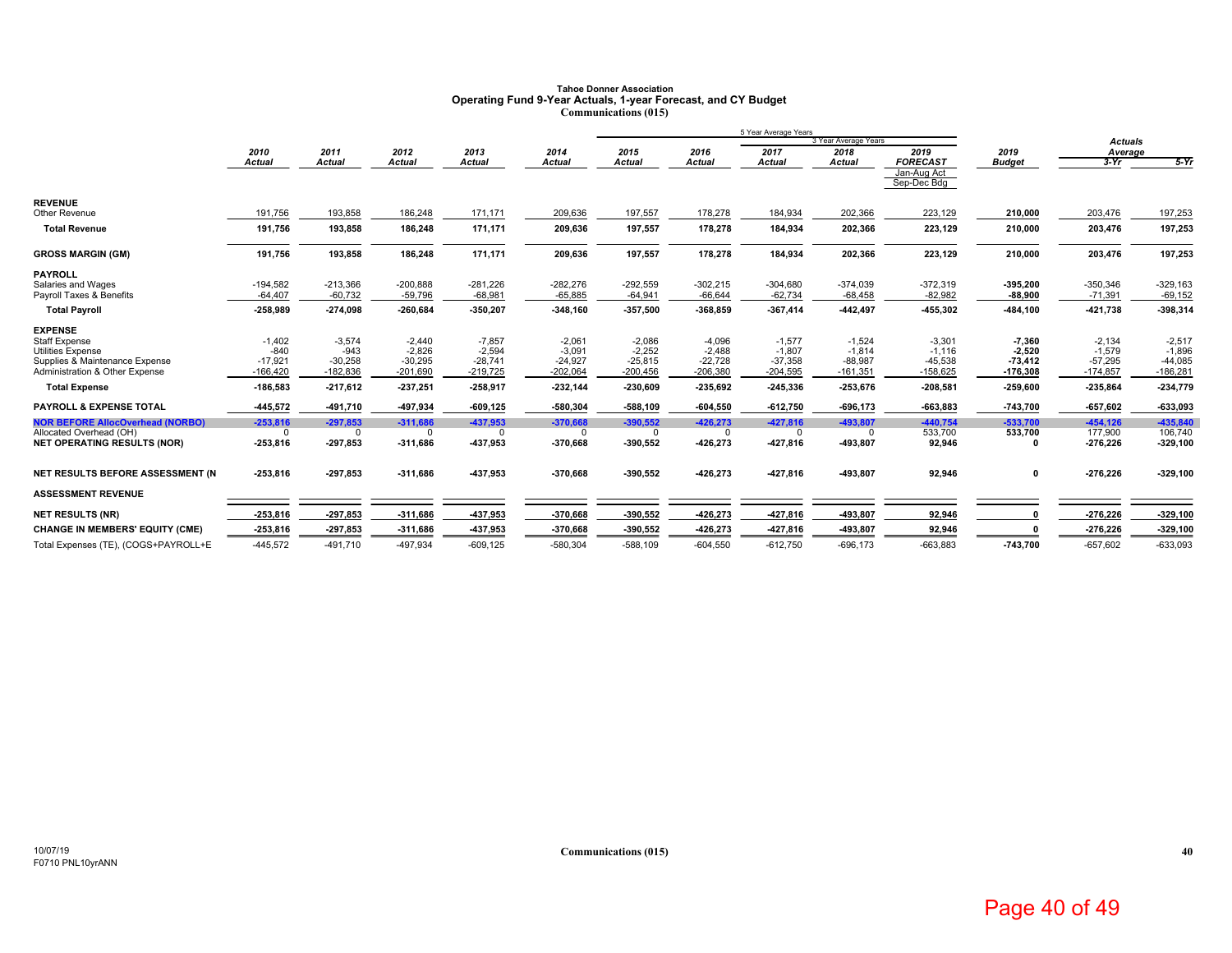#### **Tahoe Donner Association Operating Fund 9-Year Actuals, 1-year Forecast, and CY Budget Member Services (040)**

|                                                  |                   |                       |                   |                       |                    |                       |                       | 5 Year Average Years  |                       |                         |                       |                    |                    |
|--------------------------------------------------|-------------------|-----------------------|-------------------|-----------------------|--------------------|-----------------------|-----------------------|-----------------------|-----------------------|-------------------------|-----------------------|--------------------|--------------------|
|                                                  |                   |                       |                   |                       |                    |                       |                       |                       | 3 Year Average Years  |                         |                       | <b>Actuals</b>     |                    |
|                                                  | 2010<br>Actual    | 2011<br><b>Actual</b> | 2012<br>Actual    | 2013<br><b>Actual</b> | 2014<br>Actual     | 2015<br><b>Actual</b> | 2016<br><b>Actual</b> | 2017<br><b>Actual</b> | 2018<br><b>Actual</b> | 2019<br><b>FORECAST</b> | 2019<br><b>Budget</b> | Average<br>$3-Yr$  | $5-Yr$             |
|                                                  |                   |                       |                   |                       |                    |                       |                       |                       |                       | Jan-Aug Act             |                       |                    |                    |
|                                                  |                   |                       |                   |                       |                    |                       |                       |                       |                       | Sep-Dec Bdg             |                       |                    |                    |
| <b>REVENUE</b>                                   |                   |                       |                   |                       |                    |                       |                       |                       |                       |                         |                       |                    |                    |
| <b>Retail Product</b><br>Lessons & Rental        | 2,426<br>$\Omega$ | 4,727<br>$\Omega$     | 6,243<br>$\Omega$ | 8,940<br>$\Omega$     | 11,314<br>$\Omega$ | 10,047                | 17,165<br>$\Omega$    | 13,911<br>$\Omega$    | 13,207<br>12,650      | 11,738<br>13,083        | 14,100<br>12,000      | 12,952<br>8,578    | 13,214<br>5,147    |
| Other Revenue                                    | 21,007            | 18,833                | 19.767            | 17,733                | 19.750             | 17,398                | 19,578                | 19,429                | 6,522                 | 7,024                   | 7,900                 | 10,992             | 13,990             |
| <b>Total Revenue</b>                             | 23,433            | 23,560                | 26,010            | 26,673                | 31,064             | 27,445                | 36,743                | 33,340                | 32,379                | 31,845                  | 34,000                | 32,521             | 32,350             |
| COST OF GOODS SOLD (COGS)                        | n                 | $-160$                | $\Omega$          |                       | n                  | $\Omega$              | $\mathbf{0}$          | $\mathbf{a}$          |                       | n                       | n                     |                    |                    |
| <b>GROSS MARGIN (GM)</b>                         | 23,433            | 23,400                | 26,010            | 26,673                | 31,064             | 27,445                | 36,743                | 33,340                | 32,379                | 31,845                  | 34,000                | 32,521             | 32,350             |
| <b>PAYROLL</b>                                   |                   |                       |                   |                       |                    |                       |                       |                       |                       |                         |                       |                    |                    |
| Salaries and Wages                               | $-120,683$        | $-131,973$            | $-132,462$        | $-154,357$            | $-159, 104$        | $-154,516$            | $-141,786$            | $-153,397$            | $-162,884$            | $-169,789$              | $-175,600$            | $-162,024$         | $-156,475$         |
| Payroll Taxes & Benefits                         | $-45,894$         | $-44,402$             | $-35,301$         | $-38,849$             | $-43,335$          | $-42,285$             | $-39,653$             | $-40,995$             | $-46,544$             | $-61,848$               | $-66,900$             | $-49,795$          | $-46,265$          |
| <b>Total Payroll</b>                             | $-166,578$        | $-176,375$            | $-167,763$        | $-193,206$            | $-202,439$         | $-196,801$            | $-181,439$            | $-194,392$            | $-209,428$            | $-231,637$              | $-242,500$            | $-211,819$         | $-202,739$         |
| <b>EXPENSE</b>                                   |                   |                       |                   |                       |                    |                       |                       |                       |                       |                         |                       |                    |                    |
| Contract Labor Expense                           | 0                 | $\mathbf 0$           | $\mathbf 0$       | $\Omega$              | $\Omega$           | $\Omega$<br>$-478$    | $\mathbf 0$           | $\Omega$              | $-705$                | $\Omega$                | 0                     | $-235$             | $-141$             |
| <b>Staff Expense</b><br><b>Utilities Expense</b> | $-51$<br>$\Omega$ | $-161$<br>$\Omega$    | $-98$<br>$\Omega$ | $-1,849$<br>$\Omega$  | $-1,069$<br>$-30$  | $-360$                | $-1,922$<br>$-360$    | $-1,120$<br>$-360$    | $-1,048$<br>$-360$    | $-2,919$<br>$-360$      | $-3,380$<br>$-360$    | $-1,696$<br>$-360$ | $-1,497$<br>$-360$ |
| Supplies & Maintenance Expense                   | $-7,240$          | $-10,641$             | $-12,503$         | $-22,410$             | $-18,213$          | $-21,064$             | $-24,564$             | $-28,156$             | $-22,058$             | $-18,946$               | 27,320                | $-23,053$          | $-22,958$          |
| Administration & Other Expense                   | $-9,381$          | $-10,410$             | $-10,867$         | $-14,134$             | $-13,023$          | $-14,374$             | $-12,356$             | $-13,531$             | $-11,071$             | $-13,030$               | $-10,940$             | $-12,544$          | $-12,872$          |
| <b>Total Expense</b>                             | $-16,672$         | $-21,213$             | $-23,468$         | $-38,393$             | $-32,335$          | $-36,276$             | $-39,201$             | $-43.167$             | $-35,242$             | -35,255                 | -42,000               | $-37.888$          | $-37,828$          |
| <b>PAYROLL &amp; EXPENSE TOTAL</b>               | $-183,250$        | $-197,588$            | $-191,231$        | $-231,599$            | -234,774           | -233.077              | $-220,640$            | $-237,559$            | $-244,669$            | $-266,892$              | $-284,500$            | $-249,707$         | $-240,567$         |
| <b>NOR BEFORE AllocOverhead (NORBO)</b>          | $-159.816$        | $-174.188$            | $-165.221$        | $-204.926$            | $-203.709$         | $-205.632$            | $-183.897$            | $-204.219$            | $-212.291$            | $-235.048$              | $-250.500$            | $-217.186$         | $-208.217$         |
| Allocated Overhead (OH)                          | $\Omega$          | $\Omega$              | $\mathbf 0$       | $\Omega$              | $\Omega$           | $\Omega$              | $\Omega$              | $\Omega$              | ŋ                     | 250,500                 | 250,500               | 83,500             | 50,100             |
| <b>NET OPERATING RESULTS (NOR)</b>               | $-159,816$        | $-174,188$            | $-165,221$        | $-204,926$            | $-203,709$         | $-205,632$            | $-183,897$            | $-204,219$            | $-212,291$            | 15,452                  | 0                     | -133,686           | $-158, 117$        |
| NET RESULTS BEFORE ASSESSMENT (N                 | $-159,816$        | $-174,188$            | $-165,221$        | $-204,926$            | $-203,709$         | $-205,632$            | $-183,897$            | $-204,219$            | $-212,291$            | 15,452                  | 0                     | -133,686           | $-158, 117$        |
| <b>ASSESSMENT REVENUE</b>                        |                   |                       |                   |                       |                    |                       |                       |                       |                       |                         |                       |                    |                    |
| <b>NET RESULTS (NR)</b>                          | -159,816          | $-174,188$            | $-165,221$        | $-204,926$            | $-203,709$         | $-205,632$            | $-183,897$            | $-204,219$            | $-212,291$            | 15,452                  |                       | -133,686           | $-158,117$         |
| <b>CHANGE IN MEMBERS' EQUITY (CME)</b>           | $-159,816$        | $-174, 188$           | $-165,221$        | $-204,926$            | $-203,709$         | $-205,632$            | -183,897              | $-204,219$            | $-212,291$            | 15,452                  | $\Omega$              | -133,686           | $-158, 117$        |
| Total Expenses (TE), (COGS+PAYROLL+E             | $-183,250$        | $-197.748$            | $-191,231$        | $-231,599$            | $-234.774$         | $-233,077$            | $-220.640$            | $-237,559$            | $-244.669$            | $-266.892$              | $-284,500$            | $-249,707$         | $-240,567$         |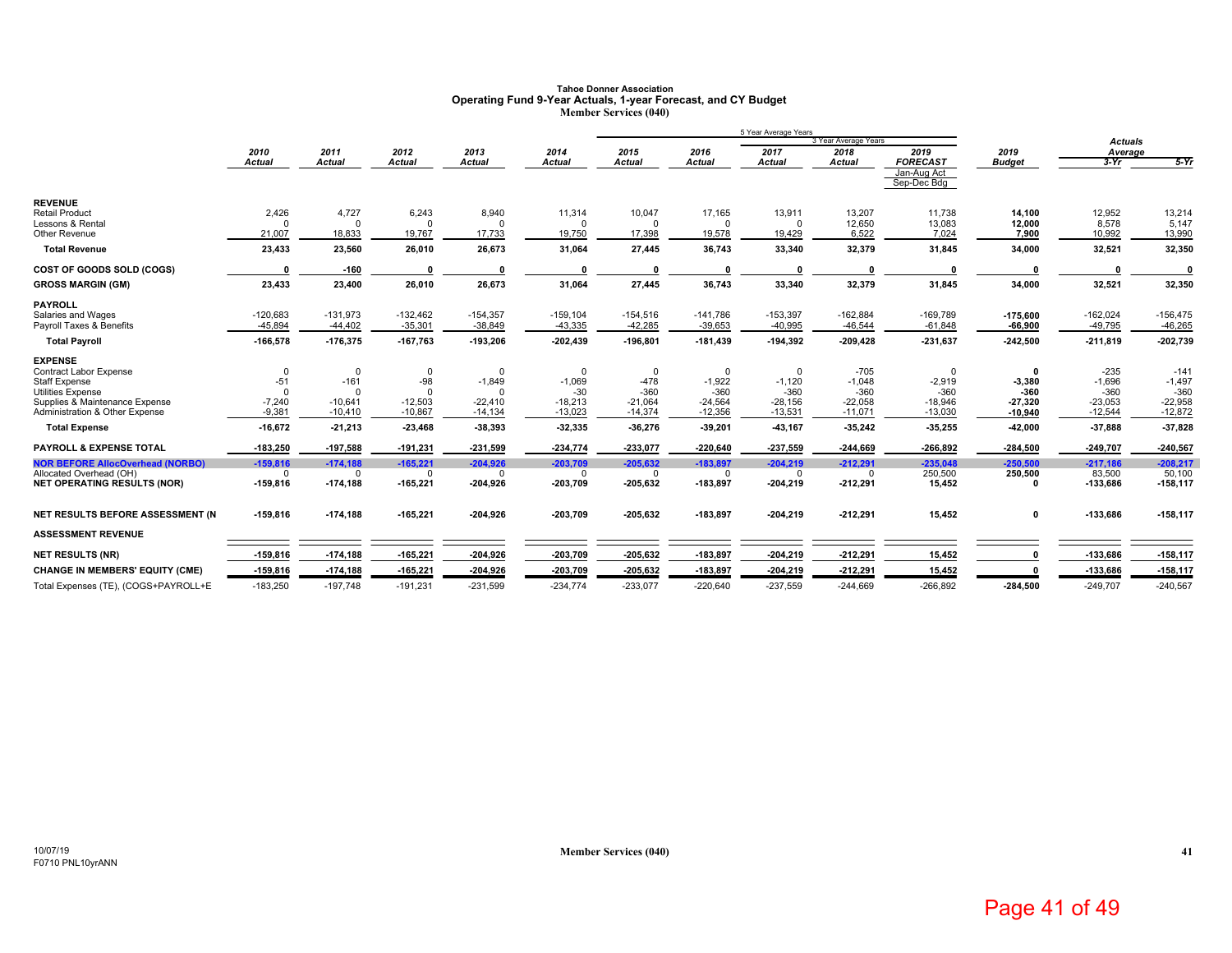### **Tahoe Donner Association Operating Fund 9-Year Actuals, 1-year Forecast, and CY Budget ASO (020)**

|                                                                                                                                                      |                                                      |                                                       |                                                        |                                                                     |                                                          |                                                        |                                                        | 5 Year Average Years                                      |                                                          |                                                           |                                                           |                                                            |                                                           |
|------------------------------------------------------------------------------------------------------------------------------------------------------|------------------------------------------------------|-------------------------------------------------------|--------------------------------------------------------|---------------------------------------------------------------------|----------------------------------------------------------|--------------------------------------------------------|--------------------------------------------------------|-----------------------------------------------------------|----------------------------------------------------------|-----------------------------------------------------------|-----------------------------------------------------------|------------------------------------------------------------|-----------------------------------------------------------|
|                                                                                                                                                      | 2010                                                 | 2011                                                  | 2012                                                   | 2013                                                                | 2014                                                     | 2015                                                   | 2016                                                   | 2017                                                      | 3 Year Average Years<br>2018                             | 2019                                                      | 2019                                                      | <b>Actuals</b>                                             |                                                           |
|                                                                                                                                                      | <b>Actual</b>                                        | <b>Actual</b>                                         | <b>Actual</b>                                          | <b>Actual</b>                                                       | Actual                                                   | <b>Actual</b>                                          | <b>Actual</b>                                          | <b>Actual</b>                                             | Actual                                                   | <b>FORECAST</b>                                           | <b>Budget</b>                                             | Average<br>$3-Yr$                                          | $5-Yr$                                                    |
|                                                                                                                                                      |                                                      |                                                       |                                                        |                                                                     |                                                          |                                                        |                                                        |                                                           |                                                          | Jan-Aug Act<br>Sep-Dec Bdg                                |                                                           |                                                            |                                                           |
| <b>REVENUE</b><br>Other Revenue                                                                                                                      | 61,279                                               | 56,176                                                | 47,646                                                 | 87,803                                                              | 105,933                                                  | 123,951                                                | 119,238                                                | 176,661                                                   | 201,683                                                  | 171,288                                                   | 196,000                                                   | 183,211                                                    | 158,564                                                   |
| <b>Total Revenue</b>                                                                                                                                 | 61,279                                               | 56,176                                                | 47,646                                                 | 87,803                                                              | 105,933                                                  | 123,951                                                | 119,238                                                | 176,661                                                   | 201,683                                                  | 171,288                                                   | 196,000                                                   | 183,211                                                    | 158,564                                                   |
| <b>GROSS MARGIN (GM)</b>                                                                                                                             | 61,279                                               | 56,176                                                | 47,646                                                 | 87,803                                                              | 105,933                                                  | 123,951                                                | 119,238                                                | 176,661                                                   | 201,683                                                  | 171,288                                                   | 196,000                                                   | 183,211                                                    | 158,564                                                   |
| <b>PAYROLL</b><br>Salaries and Wages<br>Payroll Taxes & Benefits                                                                                     | $-127,951$<br>$-35,700$                              | $-131,568$<br>$-43,194$                               | $-124,931$<br>$-42,792$                                | $-127,739$<br>$-44,445$                                             | $-148,219$<br>$-44,345$                                  | $-174,838$<br>$-45,309$                                | $-193,768$<br>$-65,013$                                | $-216,468$<br>$-63,917$                                   | $-266,042$<br>$-79,474$                                  | $-284,253$<br>$-87,616$                                   | $-299.000$<br>$-97.800$                                   | $-255,588$<br>$-77,003$                                    | $-227,074$<br>$-68,266$                                   |
| <b>Total Payroll</b>                                                                                                                                 | $-163,652$                                           | $-174,761$                                            | $-167,724$                                             | $-172,184$                                                          | $-192,564$                                               | $-220,147$                                             | $-258,781$                                             | $-280,385$                                                | $-345,517$                                               | $-371,869$                                                | -396,800                                                  | $-332,591$                                                 | $-295,340$                                                |
| <b>EXPENSE</b><br>Staff Expense<br><b>Utilities Expense</b><br>Supplies & Maintenance Expense<br>Insurance Expense<br>Administration & Other Expense | $-351$<br>$-1,210$<br>$-7,309$<br>$-990$<br>$-3.204$ | $-92$<br>$-1.242$<br>$-7,803$<br>$-1,200$<br>$-3,428$ | $-108$<br>$-1,525$<br>$-6,793$<br>$-1,080$<br>$-1.765$ | $-178$<br>$-1,276$<br>$-7,762$<br>$-1,200$<br>$-3,927$<br>$-14,343$ | $-1,439$<br>$-1.264$<br>$-7,937$<br>$-1,047$<br>$-2,550$ | $-936$<br>$-1,024$<br>$-8,643$<br>$-1,200$<br>$-4,619$ | $-1,812$<br>$-671$<br>$-8,576$<br>$-1,061$<br>$-5,526$ | $-1,658$<br>$-2.288$<br>$-14,679$<br>$-1,200$<br>$-7.344$ | $-4,842$<br>$-928$<br>$-10,589$<br>$-1,200$<br>$-13,491$ | $-3,703$<br>$-1.423$<br>$-14,740$<br>$-1,200$<br>$-9,696$ | $-5,840$<br>$-2.520$<br>$-23,410$<br>$-1,200$<br>$-7,830$ | $-3,401$<br>$-1,546$<br>$-13,336$<br>$-1,200$<br>$-10,177$ | $-2,590$<br>$-1,267$<br>$-11,445$<br>$-1,172$<br>$-8,135$ |
| <b>Total Expense</b>                                                                                                                                 | $-13,064$                                            | $-13,765$                                             | $-11,272$                                              |                                                                     | $-14,237$                                                | $-16,422$                                              | $-17,647$                                              | -27,169                                                   | $-31,049$                                                | $-30,762$                                                 | -40,800                                                   | $-29,660$                                                  | $-24,610$                                                 |
| <b>PAYROLL &amp; EXPENSE TOTAL</b>                                                                                                                   | $-176,716$                                           | $-188,527$                                            | $-178,996$                                             | $-186,528$                                                          | $-206,801$                                               | -236.569                                               | $-276,428$                                             | $-307,554$                                                | -376,566                                                 | -402,632                                                  | -437,600                                                  | $-362,251$                                                 | $-319,950$                                                |
| <b>NOR BEFORE AllocOverhead (NORBO)</b><br>Allocated Overhead (OH)<br><b>NET OPERATING RESULTS (NOR)</b>                                             | $-115,437$<br>$\Omega$<br>$-115,437$                 | $-132,351$<br>$\Omega$<br>$-132,351$                  | $-131,350$<br>$\Omega$<br>$-131,350$                   | $-98,725$<br>$\Omega$<br>$-98,725$                                  | $-100,869$<br>$\Omega$<br>$-100,869$                     | $-112,618$<br>$\Omega$<br>$-112,618$                   | $-157,190$<br>$\Omega$<br>$-157,190$                   | $-130,893$<br>$\mathbf 0$<br>$-130,893$                   | $-174,883$<br>$\Omega$<br>-174,883                       | $-231,344$<br>$-124.100$<br>-355,444                      | $-241,600$<br>$-124.100$<br>$-365,700$                    | $-179,040$<br>$-41.367$<br>$-220,407$                      | $-161,386$<br>$-24.820$<br>$-186,206$                     |
| NET RESULTS BEFORE ASSESSMENT (N                                                                                                                     | $-115,437$                                           | $-132,351$                                            | $-131,350$                                             | $-98,725$                                                           | -100,869                                                 | $-112,618$                                             | $-157,190$                                             | $-130,893$                                                | -174,883                                                 | $-355.444$                                                | $-365,700$                                                | $-220,407$                                                 | $-186,206$                                                |
| <b>ASSESSMENT REVENUE</b>                                                                                                                            |                                                      |                                                       |                                                        |                                                                     |                                                          |                                                        |                                                        |                                                           |                                                          |                                                           |                                                           |                                                            |                                                           |
| <b>NET RESULTS (NR)</b>                                                                                                                              | $-115,437$                                           | $-132,351$                                            | $-131,350$                                             | $-98,725$                                                           | $-100,869$                                               | $-112,618$                                             | $-157,190$                                             | $-130,893$                                                | $-174,883$                                               | $-355,444$                                                | -365,700                                                  | $-220,407$                                                 | $-186,206$                                                |
| <b>CHANGE IN MEMBERS' EQUITY (CME)</b>                                                                                                               | $-115,437$                                           | $-132,351$                                            | $-131.350$                                             | $-98,725$                                                           | $-100.869$                                               | $-112,618$                                             | $-157.190$                                             | $-130.893$                                                | $-174,883$                                               | $-355,444$                                                | $-365,700$                                                | $-220.407$                                                 | $-186,206$                                                |
| Total Expenses (TE), (COGS+PAYROLL+E                                                                                                                 | $-176,716$                                           | $-188,527$                                            | $-178,996$                                             | $-186,528$                                                          | $-206,801$                                               | $-236,569$                                             | $-276,428$                                             | $-307,554$                                                | $-376,566$                                               | $-402,632$                                                | -437,600                                                  | $-362,251$                                                 | $-319,950$                                                |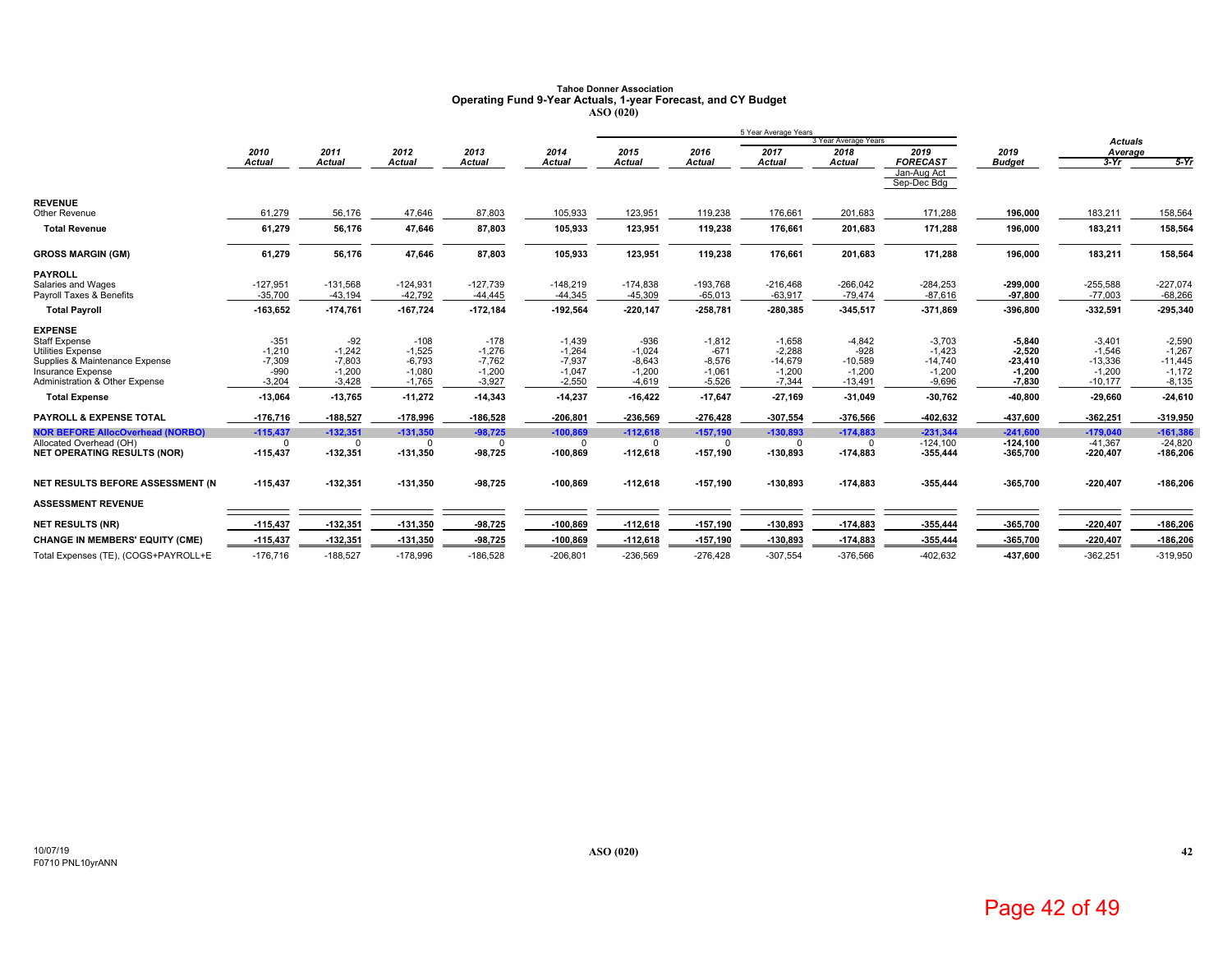### **Tahoe Donner AssociationOperating Fund 9-Year Actuals, 1-year Forecast, and CY Budget MIS (025)**

|                                         |               |               |            |               |               |            |               | 5 Year Average Years |                      |                 |               |                |            |
|-----------------------------------------|---------------|---------------|------------|---------------|---------------|------------|---------------|----------------------|----------------------|-----------------|---------------|----------------|------------|
|                                         |               |               |            |               |               |            |               |                      | 3 Year Average Years |                 |               | <b>Actuals</b> |            |
|                                         | 2010          | 2011          | 2012       | 2013          | 2014          | 2015       | 2016          | 2017                 | 2018                 | 2019            | 2019          | Average        |            |
|                                         | <b>Actual</b> | <b>Actual</b> | Actual     | <b>Actual</b> | <b>Actual</b> | Actual     | <b>Actual</b> | <b>Actual</b>        | <b>Actual</b>        | <b>FORECAST</b> | <b>Budget</b> | $3-Yr$         | $5-Yr$     |
|                                         |               |               |            |               |               |            |               |                      |                      | Jan-Aug Act     |               |                |            |
|                                         |               |               |            |               |               |            |               |                      |                      | Sep-Dec Bdg     |               |                |            |
| <b>REVENUE</b>                          |               |               |            |               |               |            |               |                      |                      |                 |               |                |            |
|                                         |               |               |            |               |               |            |               |                      |                      |                 |               |                |            |
|                                         |               |               |            |               |               |            |               |                      |                      |                 |               |                |            |
| <b>PAYROLL</b>                          |               |               |            |               |               |            |               |                      |                      |                 |               |                |            |
| Salaries and Wages                      | $-214,430$    | $-244.473$    | $-245,831$ | $-260,665$    | $-279,603$    | $-295,559$ | $-322,252$    | $-339,624$           | $-381,068$           | $-378,538$      | $-399,600$    | $-366,410$     | $-343,408$ |
| Payroll Taxes & Benefits                | $-54,035$     | $-53,396$     | $-55,172$  | $-60,984$     | $-66,077$     | $-67,781$  | $-70,727$     | $-68,358$            | $-86,205$            | $-95,632$       | $-101,200$    | $-83,398$      | $-77,741$  |
| <b>Total Payroll</b>                    | -268,465      | $-297.868$    | $-301.003$ | $-321.648$    | $-345.680$    | $-363.340$ | $-392.978$    | -407.982             | -467.273             | $-474.170$      | $-500.800$    | $-449.808$     | $-421,149$ |
| <b>EXPENSE</b>                          |               |               |            |               |               |            |               |                      |                      |                 |               |                |            |
| <b>Staff Expense</b>                    | $-8,157$      | $-8.170$      | $-6.006$   | $-4,195$      | $-111$        | $-2,199$   | $-2.784$      | $-4.971$             | $-5.741$             | $-3,194$        | $-4,740$      | $-4.636$       | $-3.778$   |
| <b>Utilities Expense</b>                | $-66,604$     | $-65,941$     | $-74.944$  | $-82,821$     | $-116,051$    | $-124,293$ | $-119,833$    | $-129,484$           | $-95,968$            | $-80,428$       | $-97,200$     | $-101,960$     | $-110,001$ |
| Supplies & Maintenance Expense          | $-56, 152$    | $-61,144$     | $-56,989$  | $-63,189$     | $-53,777$     | $-63,794$  | $-60,176$     | $-63,771$            | $-53,468$            | $-56,455$       | $-68,530$     | $-57.898$      | $-59,533$  |
| Administration & Other Expense          | $-9,285$      | $-1,840$      | $-3,509$   | $-5,869$      | $-2,385$      | $-2,988$   | $-3,723$      | $-12,899$            | $-9,356$             | $-8,462$        | $-6,130$      | $-10,239$      | $-7,486$   |
| <b>Total Expense</b>                    | $-140,198$    | $-137,096$    | $-141,448$ | $-156,075$    | $-172,325$    | $-193,274$ | $-186,516$    | $-211,126$           | $-164,533$           | $-148,540$      | $-176,600$    | $-174,733$     | $-180,798$ |
| <b>PAYROLL &amp; EXPENSE TOTAL</b>      | -408,663      | -434,964      | $-442,451$ | -477,723      | $-518,005$    | $-556,614$ | $-579,495$    | $-619, 108$          | $-631,806$           | $-622,709$      | $-677,400$    | $-624,541$     | $-601,946$ |
| <b>NOR BEFORE AllocOverhead (NORBO)</b> | -408,663      | $-434.964$    | $-442,451$ | $-477,723$    | $-518,005$    | $-556.614$ | $-579,495$    | $-619,108$           | $-631,806$           | $-622.709$      | $-677,400$    | $-624.541$     | $-601,946$ |
| Allocated Overhead (OH)                 | $\Omega$      |               | $\Omega$   |               | $\Omega$      | $\Omega$   | $\Omega$      | $\Omega$             |                      | 677,400         | 677,400       | 225,800        | 135,480    |
| <b>NET OPERATING RESULTS (NOR)</b>      | -408,663      | -434,964      | $-442,451$ | $-477,723$    | $-518,005$    | $-556,614$ | $-579,495$    | $-619, 108$          | $-631,806$           | 54,691          | 0             | -398,741       | -466,466   |
| NET RESULTS BEFORE ASSESSMENT (N        | -408,663      | -434,964      | $-442,451$ | $-477,723$    | $-518,005$    | $-556,614$ | $-579,495$    | $-619,108$           | $-631,806$           | 54,691          | $\mathbf 0$   | -398,741       | -466,466   |
|                                         |               |               |            |               |               |            |               |                      |                      |                 |               |                |            |
| <b>ASSESSMENT REVENUE</b>               |               |               |            |               |               |            |               |                      |                      |                 |               |                |            |
| <b>NET RESULTS (NR)</b>                 | -408,663      | -434,964      | -442,451   | -477,723      | $-518,005$    | $-556,614$ | $-579,495$    | $-619, 108$          | $-631,806$           | 54,691          | C             | $-398,741$     | -466,466   |
| <b>CHANGE IN MEMBERS' EQUITY (CME)</b>  | -408,663      | -434,964      | $-442,451$ | -477,723      | $-518,005$    | $-556,614$ | $-579,495$    | $-619, 108$          | $-631,806$           | 54,691          |               | $-398,741$     | -466,466   |
| Total Expenses (TE), (COGS+PAYROLL+E    | $-408,663$    | $-434,964$    | $-442,451$ | $-477,723$    | $-518,005$    | $-556,614$ | $-579,495$    | $-619,108$           | $-631,806$           | $-622,709$      | $-677,400$    | $-624,541$     | $-601,946$ |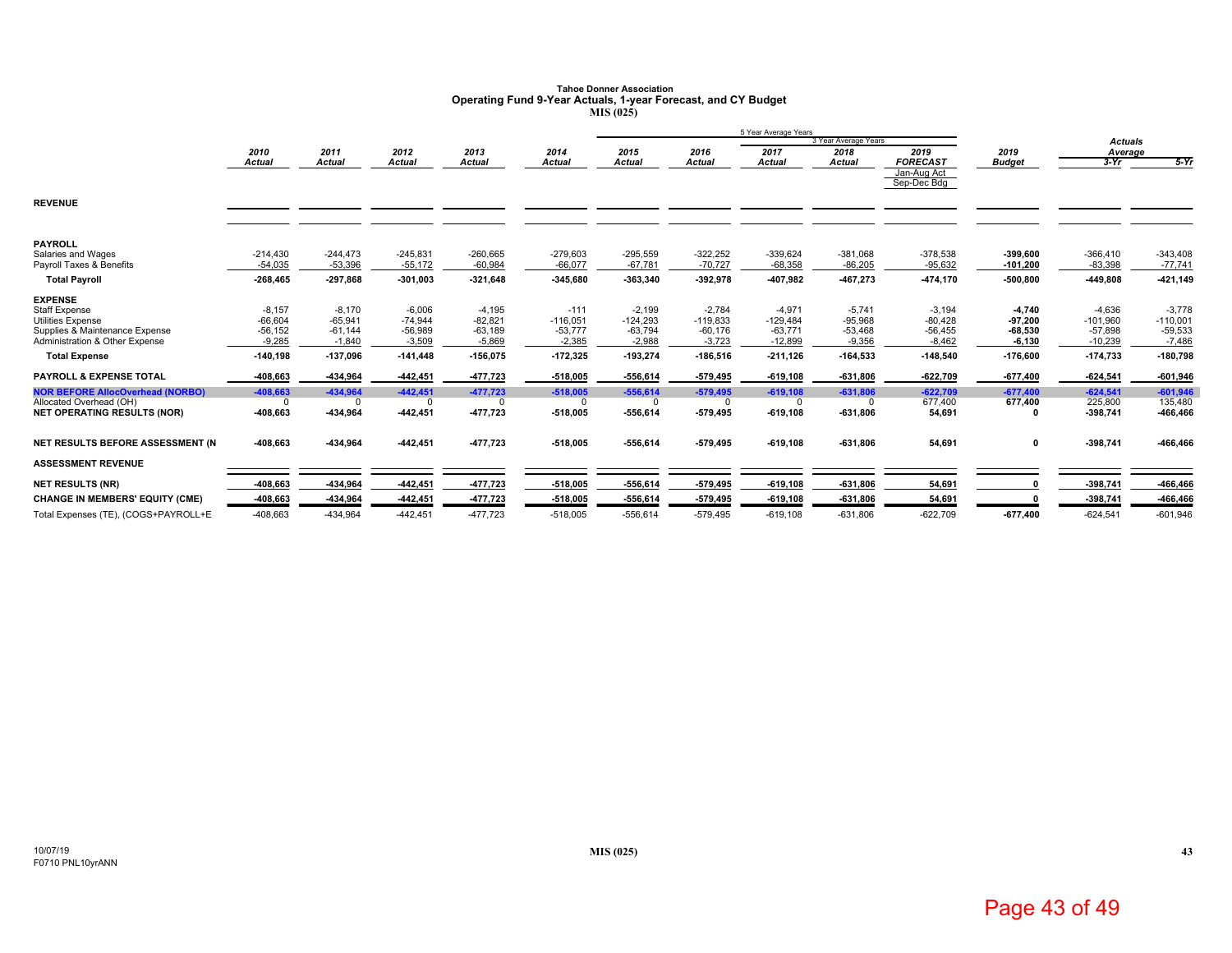# **Tahoe Donner Association Operating Fund 9-Year Actuals, 1-year Forecast, and CY Budget Accounting (030)**

|                                                                  |                          |                          |                          |                          |                          |                          |                           | 5 Year Average Years     |                          |                            |                        |                          |                          |
|------------------------------------------------------------------|--------------------------|--------------------------|--------------------------|--------------------------|--------------------------|--------------------------|---------------------------|--------------------------|--------------------------|----------------------------|------------------------|--------------------------|--------------------------|
|                                                                  |                          |                          |                          |                          |                          |                          |                           |                          | 3 Year Average Years     |                            |                        | <b>Actuals</b>           |                          |
|                                                                  | 2010<br><b>Actual</b>    | 2011<br><b>Actual</b>    | 2012<br>Actual           | 2013<br><b>Actual</b>    | 2014<br>Actual           | 2015<br><b>Actual</b>    | 2016<br><b>Actual</b>     | 2017<br><b>Actual</b>    | 2018<br><b>Actual</b>    | 2019<br><b>FORECAST</b>    | 2019<br><b>Budget</b>  | Average<br>$3-Yr$        | $5-Yr$                   |
|                                                                  |                          |                          |                          |                          |                          |                          |                           |                          |                          | Jan-Aug Act<br>Sep-Dec Bdg |                        |                          |                          |
| <b>REVENUE</b>                                                   |                          |                          |                          |                          |                          |                          |                           |                          |                          |                            |                        |                          |                          |
| Other Revenue                                                    | 1.396                    | 1,306                    | 1.687                    | 1.990                    | 1.672                    | 2.175                    | 5,100                     | 5.910                    | 6.287                    | 5.208                      | 6,000                  | 5,801                    | 4,936                    |
| <b>Total Revenue</b>                                             | 1,396                    | 1,306                    | 1,687                    | 1,990                    | 1,672                    | 2,175                    | 5,100                     | 5,910                    | 6,287                    | 5,208                      | 6,000                  | 5,801                    | 4,936                    |
| <b>GROSS MARGIN (GM)</b>                                         | 1,396                    | 1,306                    | 1,687                    | 1,990                    | 1,672                    | 2,175                    | 5,100                     | 5,910                    | 6,287                    | 5,208                      | 6,000                  | 5,801                    | 4,936                    |
| <b>PAYROLL</b>                                                   |                          |                          |                          |                          |                          |                          |                           |                          |                          |                            |                        |                          |                          |
| Salaries and Wages<br>Payroll Taxes & Benefits                   | $-374,227$<br>$-102,205$ | $-424.443$<br>$-112,426$ | $-425,181$<br>$-112,654$ | $-455,810$<br>$-140,291$ | $-449,249$<br>$-129,279$ | $-469,688$<br>$-141,118$ | $-510.887$<br>$-140, 134$ | $-507.082$<br>$-141,902$ | $-546.769$<br>$-140,904$ | $-588,186$<br>$-155,804$   | -575.800<br>$-166,400$ | $-547,346$<br>$-146,203$ | $-524,522$<br>$-143,972$ |
| <b>Total Payroll</b>                                             | 476,431                  | -536,869                 | -537,835                 | $-596, 101$              | -578,528                 | $-610,806$               | $-651,021$                | $-648,984$               | $-687,673$               | $-743,990$                 | $-742,200$             | $-693,549$               | $-668,495$               |
| <b>EXPENSE</b>                                                   |                          |                          |                          |                          |                          |                          |                           |                          |                          |                            |                        |                          |                          |
| <b>Staff Expense</b>                                             | $-5,104$                 | $-4,621$                 | $-4,037$                 | $-5,308$                 | $-1.848$                 | $-3,398$                 | $-12,875$                 | $-5,012$                 | $-3,449$                 | $-4,864$                   | $-7,200$               | $-4,442$                 | $-5,920$                 |
| <b>Utilities Expense</b>                                         | $-3.274$                 | $-3,940$                 | $-5.133$                 | $-5,942$                 | $-6.073$                 | $-6.441$                 | $-5.730$                  | $-4.218$                 | $-1,910$                 | $-4.053$                   | $-6.260$               | $-3,394$                 | $-4.471$                 |
| Supplies & Maintenance Expense<br>Administration & Other Expense | $-21,995$<br>$-47,281$   | $-20,854$<br>$-45,715$   | $-18,851$<br>$-35,881$   | $-16,203$<br>$-36,655$   | $-11,020$<br>$-40,658$   | $-13,404$<br>$-34,983$   | $-15,550$<br>$-43,037$    | $-14,513$<br>$-38,474$   | $-21,422$<br>$-52,748$   | $-24,539$<br>$-63,789$     | $-25,940$<br>$-39,600$ | $-20,158$<br>$-51,671$   | $-17,886$<br>$-46,606$   |
|                                                                  |                          |                          |                          |                          |                          |                          |                           |                          |                          |                            |                        |                          |                          |
| <b>Total Expense</b>                                             | $-77,655$                | $-75, 128$               | $-63.902$                | $-64,109$                | $-59,599$                | $-58,226$                | $-77,192$                 | $-62,217$                | $-79,531$                | $-97,246$                  | $-79,000$              | $-79,664$                | $-74,882$                |
| <b>PAYROLL &amp; EXPENSE TOTAL</b>                               | -554,086                 | $-611,997$               | $-601,737$               | $-660,209$               | $-638,126$               | $-669,031$               | $-728,212$                | $-711,201$               | -767,203                 | $-841,236$                 | $-821,200$             | $-773,213$               | $-743,377$               |
| <b>NOR BEFORE AllocOverhead (NORBO)</b>                          | $-552.690$               | $-610.691$               | $-600.050$               | $-658.219$               | $-636.455$               | $-666.856$               | $-723.113$                | $-705.291$               | $-760.917$               | $-836.028$                 | $-815.200$             | $-767.412$               | $-738.441$               |
| Allocated Overhead (OH)                                          | $\Omega$                 | $\Omega$                 | $\Omega$                 | n                        | <sup>n</sup>             | n                        | $\Omega$                  | 0                        |                          | 815,200                    | 815,200                | 271,733                  | 163,040                  |
| <b>NET OPERATING RESULTS (NOR)</b>                               | -552,690                 | $-610,691$               | $-600,050$               | $-658,219$               | $-636,455$               | $-666,856$               | $-723, 113$               | $-705,291$               | $-760,917$               | $-20,828$                  | n                      | $-495,679$               | $-575,401$               |
| NET RESULTS BEFORE ASSESSMENT (N                                 | -552.690                 | $-610,691$               | $-600.050$               | $-658,219$               | $-636,455$               | $-666,856$               | $-723, 113$               | $-705,291$               | $-760,917$               | $-20,828$                  | $\mathbf{0}$           | $-495,679$               | $-575,401$               |
| <b>ASSESSMENT REVENUE</b>                                        |                          |                          |                          |                          |                          |                          |                           |                          |                          |                            |                        |                          |                          |
| <b>NET RESULTS (NR)</b>                                          | -552,690                 | $-610,691$               | $-600,050$               | $-658,219$               | $-636,455$               | $-666,856$               | $-723, 113$               | $-705,291$               | $-760,917$               | $-20,828$                  |                        | -495,679                 | $-575,401$               |
| <b>CHANGE IN MEMBERS' EQUITY (CME)</b>                           | -552,690                 | $-610,691$               | $-600,050$               | $-658,219$               | $-636,455$               | $-666,856$               | $-723,113$                | $-705,291$               | $-760,917$               | $-20,828$                  |                        | $-495,679$               | $-575,401$               |
| Total Expenses (TE), (COGS+PAYROLL+E                             | $-554,086$               | $-611,997$               | $-601,737$               | $-660,209$               | $-638,126$               | $-669,031$               | $-728,212$                | $-711,201$               | $-767,203$               | $-841,236$                 | $-821,200$             | $-773,213$               | $-743,377$               |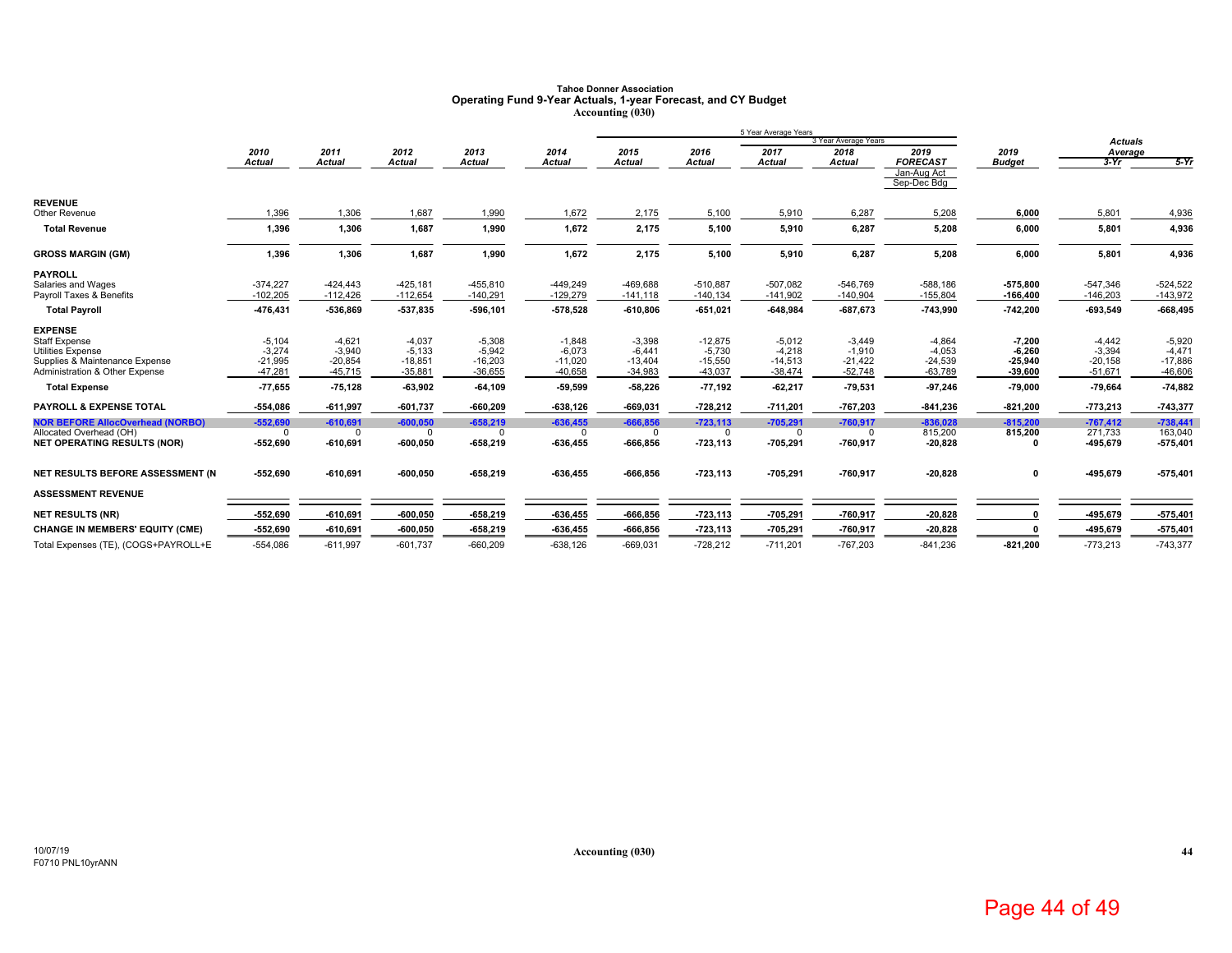### **Tahoe Donner AssociationOperating Fund 9-Year Actuals, 1-year Forecast, and CY Budget Human Resources (035)**

|                                           |               |               |            |               |               |               |               | 5 Year Average Years |                      |                            |               |                |            |
|-------------------------------------------|---------------|---------------|------------|---------------|---------------|---------------|---------------|----------------------|----------------------|----------------------------|---------------|----------------|------------|
|                                           |               |               |            |               |               |               |               |                      | 3 Year Average Years |                            |               | <b>Actuals</b> |            |
|                                           | 2010          | 2011          | 2012       | 2013          | 2014          | 2015          | 2016          | 2017                 | 2018                 | 2019                       | 2019          | Average        |            |
|                                           | <b>Actual</b> | <b>Actual</b> | Actual     | <b>Actual</b> | <b>Actual</b> | <b>Actual</b> | <b>Actual</b> | Actual               | Actual               | <b>FORECAST</b>            | <b>Budget</b> | $3-Yr$         | $5-Yr$     |
|                                           |               |               |            |               |               |               |               |                      |                      | Jan-Aug Act<br>Sep-Dec Bdg |               |                |            |
|                                           |               |               |            |               |               |               |               |                      |                      |                            |               |                |            |
| <b>REVENUE</b>                            |               |               |            |               |               |               |               |                      |                      |                            |               |                |            |
|                                           |               |               |            |               |               |               |               |                      |                      |                            |               |                |            |
|                                           |               |               |            |               |               |               |               |                      |                      |                            |               |                |            |
| <b>PAYROLL</b>                            |               |               |            |               |               |               |               |                      |                      |                            |               |                |            |
| Salaries and Wages                        | $-144,244$    | $-131,019$    | $-128,729$ | $-136,977$    | $-131,159$    | $-143,192$    | $-162,298$    | $-158,280$           | $-207,854$           | $-232,969$                 | $-221,600$    | $-199,701$     | $-180,919$ |
| Payroll Taxes & Benefits                  | $-37,172$     | $-35,262$     | $-34,869$  | $-36,922$     | $-31,844$     | $-33,112$     | $-38,859$     | $-38,466$            | $-45,842$            | $-52,871$                  | $-64,400$     | $-45,727$      | $-41,830$  |
| <b>Total Payroll</b>                      | $-181,416$    | $-166,281$    | -163,598   | $-173,899$    | $-163.003$    | $-176,305$    | $-201.157$    | $-196.746$           | -253.696             | $-285.840$                 | $-286,000$    | $-245.427$     | $-222,749$ |
| <b>EXPENSE</b>                            |               |               |            |               |               |               |               |                      |                      |                            |               |                |            |
| <b>Contract Labor Expense</b>             | $\Omega$      |               | $\Omega$   | $\Omega$      | $\Omega$      | $\Omega$      | $\mathbf 0$   | $-40,110$            | $-1,620$             | $\Omega$                   | $\Omega$      | $-13,910$      | $-8,346$   |
| <b>Staff Expense</b>                      | $-112,058$    | $-89,419$     | $-80.149$  | $-72,883$     | $-55,618$     | $-79.747$     | $-89.715$     | $-121,584$           | $-103,840$           | $-115,567$                 | $-109, 100$   | $-113,663$     | $-102,090$ |
| <b>Utilities Expense</b>                  | $-564$        | $-740$        | $-1.084$   | $-1.325$      | $-1.324$      | $-1,012$      | $-935$        | $-801$               | $-510$               | $-1.020$                   | $-1.080$      | $-777$         | $-855$     |
| Supplies & Maintenance Expense            | $-9,924$      | $-6,604$      | $-6,615$   | $-7,414$      | $-7,134$      | $-6,184$      | $-8,691$      | $-9,114$             | $-10,750$            | $-12,704$                  | $-11,820$     | $-10,856$      | $-9,489$   |
| <b>Administration &amp; Other Expense</b> | $-10,585$     | $-19,638$     | $-4,544$   | $-11,267$     | $-6.713$      | $-10.460$     | $-7,309$      | $-4.150$             | $-3,549$             | $-5.887$                   | $-4,400$      | $-4,529$       | $-6,271$   |
| <b>Total Expense</b>                      | $-133,130$    | $-116,401$    | $-92,392$  | $-92,889$     | $-70,788$     | 97,404        | $-106,649$    | $-175,758$           | $-120,269$           | $-135, 177$                | $-126,400$    | $-143,735$     | $-127,051$ |
| <b>PAYROLL &amp; EXPENSE TOTAL</b>        | $-314,547$    | $-282,682$    | $-255,990$ | $-266,787$    | $-233,791$    | $-273,708$    | $-307,806$    | $-372,504$           | -373,965             | $-421,018$                 | -412,400      | $-389,162$     | $-349,800$ |
| <b>NOR BEFORE AllocOverhead (NORBO)</b>   | $-314,547$    | $-282,682$    | $-255,990$ | $-266,787$    | $-233,791$    | $-273,708$    | $-307.806$    | $-372,504$           | $-373.965$           | $-421.018$                 | $-412.400$    | $-389.162$     | $-349.800$ |
| Allocated Overhead (OH)                   | O             |               | $\Omega$   |               | $\Omega$      | $\Omega$      | $\cap$        | $^{\circ}$           |                      | 412,400                    | 412,400       | 137,467        | 82,480     |
| <b>NET OPERATING RESULTS (NOR)</b>        | $-314,547$    | $-282,682$    | $-255,990$ | $-266,787$    | $-233,791$    | $-273,708$    | $-307,806$    | $-372,504$           | -373,965             | $-8,618$                   |               | $-251,696$     | $-267,320$ |
| NET RESULTS BEFORE ASSESSMENT (N          | $-314,547$    | $-282,682$    | -255,990   | $-266,787$    | $-233,791$    | $-273,708$    | $-307,806$    | $-372,504$           | -373,965             | $-8,618$                   | 0             | $-251.696$     | $-267,320$ |
|                                           |               |               |            |               |               |               |               |                      |                      |                            |               |                |            |
| <b>ASSESSMENT REVENUE</b>                 |               |               |            |               |               |               |               |                      |                      |                            |               |                |            |
| <b>NET RESULTS (NR)</b>                   | $-314,547$    | $-282,682$    | $-255,990$ | $-266,787$    | $-233,791$    | $-273,708$    | $-307,806$    | -372,504             | -373,965             | $-8,618$                   | O             | $-251,696$     | $-267,320$ |
| <b>CHANGE IN MEMBERS' EQUITY (CME)</b>    | $-314,547$    | $-282,682$    | $-255,990$ | $-266,787$    | $-233,791$    | $-273,708$    | $-307,806$    | $-372,504$           | -373,965             | $-8,618$                   |               | $-251,696$     | $-267,320$ |
| Total Expenses (TE), (COGS+PAYROLL+E      | $-314,547$    | $-282,682$    | $-255,990$ | $-266,787$    | $-233,791$    | $-273,708$    | $-307,806$    | $-372,504$           | $-373,965$           | $-421,018$                 | $-412,400$    | $-389,162$     | $-349,800$ |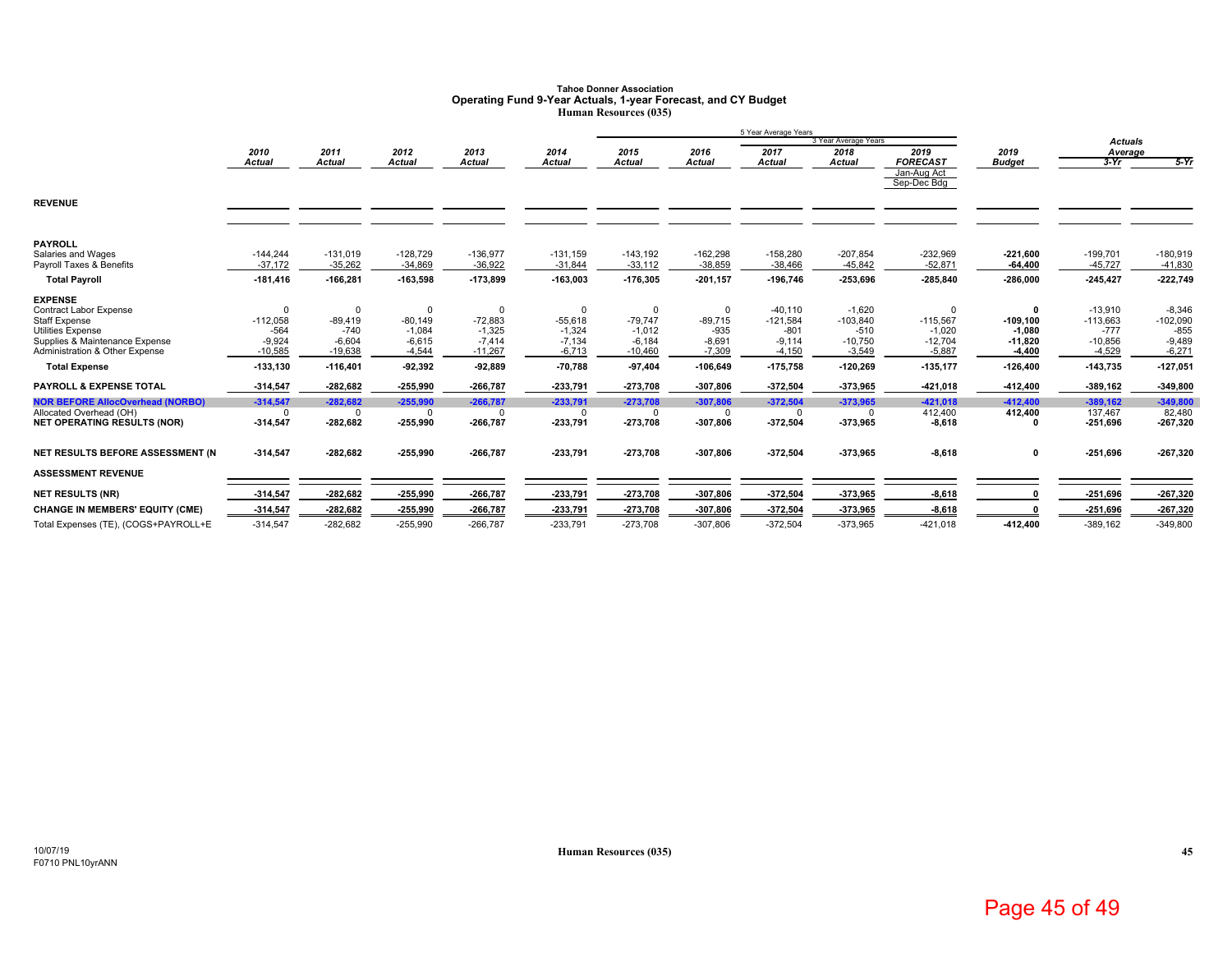### **Tahoe Donner AssociationOperating Fund 9-Year Actuals, 1-year Forecast, and CY Budget Facility Administration (165)**

|                                         |               |               |             |               |                |               |               | 5 Year Average Years |                      |                 |               |                |            |
|-----------------------------------------|---------------|---------------|-------------|---------------|----------------|---------------|---------------|----------------------|----------------------|-----------------|---------------|----------------|------------|
|                                         |               |               |             |               |                |               |               |                      | 3 Year Average Years |                 |               | <b>Actuals</b> |            |
|                                         | 2010          | 2011          | 2012        | 2013          | 2014           | 2015          | 2016          | 2017                 | 2018                 | 2019            | 2019          | Average        |            |
|                                         | <b>Actual</b> | <b>Actual</b> | Actual      | <b>Actual</b> | Actual         | <b>Actual</b> | <b>Actual</b> | Actual               | <b>Actual</b>        | <b>FORECAST</b> | <b>Budget</b> | $3-Yr$         | $5-Yr$     |
|                                         |               |               |             |               |                |               |               |                      |                      | Jan-Aug Act     |               |                |            |
|                                         |               |               |             |               |                |               |               |                      |                      | Sep-Dec Bdg     |               |                |            |
| <b>REVENUE</b>                          |               |               |             |               |                |               |               |                      |                      |                 |               |                |            |
|                                         |               |               |             |               |                |               |               |                      |                      |                 |               |                |            |
|                                         |               |               |             |               |                |               |               |                      |                      |                 |               |                |            |
| <b>PAYROLL</b>                          |               |               |             |               |                |               |               |                      |                      |                 |               |                |            |
| Salaries and Wages                      | $-186,969$    | $-157,344$    | $-286,783$  | $-315,139$    | $-324,484$     | $-348,529$    | $-155,535$    | $-199,911$           | $-241,691$           | $-230,412$      | $-238,800$    | $-224,005$     | $-235,216$ |
| Payroll Taxes & Benefits                | $-53,709$     | $-40,795$     | $-63,088$   | $-79,646$     | $-83,556$      | $-84,655$     | $-58,245$     | $-53,277$            | $-65,413$            | $-72,237$       | $-76,300$     | $-63,642$      | $-66,765$  |
| <b>Total Payroll</b>                    | $-240,678$    | $-198,139$    | $-349,871$  | $-394,784$    | -408,040       | $-433, 184$   | $-213,780$    | $-253,188$           | $-307,105$           | $-302,649$      | $-315,100$    | $-287,647$     | $-301,981$ |
| <b>EXPENSE</b>                          |               |               |             |               |                |               |               |                      |                      |                 |               |                |            |
| Staff Expense                           | $-902$        | $-694$        | $-3,377$    | $-3,717$      | $-3,455$       | $-6,994$      | $-7,293$      | $-11,096$            | $-7,555$             | $-7,896$        | $-5,900$      | $-8,849$       | $-8,167$   |
| <b>Utilities Expense</b>                | $-2,673$      | $-2,425$      | $-3.685$    | $-4,783$      | $-3,897$       | $-3,092$      | $-3,576$      | $-3,891$             | $-3,635$             | $-4,097$        | $-4,200$      | $-3,874$       | $-3,658$   |
| Supplies & Maintenance Expense          | $-1,051$      | 9,783         | 127,217     | 199,852       | 204,368        | 219,382       | $-3,305$      | $-4,186$             | $-6,664$             | $-4,676$        | $-3,300$      | $-5,175$       | 40,110     |
| Administration & Other Expense          | $-882$        | $-1,265$      | $-1,005$    | $-2,079$      | $-5,373$       | $-5,330$      | $-6,831$      | $-7,485$             | $-3,794$             | $-6,442$        | $-11,400$     | $-5,907$       | $-5,976$   |
| <b>Total Expense</b>                    | $-5,508$      | 5,399         | 119,151     | 189,273       | 191,643        | 203,967       | $-21,004$     | $-26,658$            | $-21,648$            | $-23,111$       | $-24,800$     | $-23,806$      | 22,309     |
| <b>PAYROLL &amp; EXPENSE TOTAL</b>      | -246.187      | $-192,739$    | $-230,720$  | $-205,511$    | $-216,397$     | $-229,217$    | $-234,784$    | $-279,845$           | $-328,753$           | $-325,760$      | $-339,900$    | $-311,453$     | $-279,672$ |
| <b>NOR BEFORE AllocOverhead (NORBO)</b> | $-246,187$    | $-192,739$    | $-230,720$  | $-205,511$    | $-216,397$     | $-229.217$    | $-234,784$    | $-279,845$           | $-328,753$           | $-325.760$      | $-339.900$    | $-311.453$     | $-279,672$ |
| Allocated Overhead (OH)                 | $\mathbf 0$   | $\Omega$      | $\mathbf 0$ | $\Omega$      | $\overline{0}$ | $\Omega$      | $\Omega$      | $\mathbf 0$          | $\Omega$             | 339,900         | 339,900       | 113,300        | 67,980     |
| <b>NET OPERATING RESULTS (NOR)</b>      | $-246, 187$   | $-192,739$    | $-230,720$  | $-205,511$    | $-216,397$     | $-229,217$    | $-234,784$    | $-279,845$           | -328,753             | 14,140          | 0             | $-198,153$     | $-211,692$ |
| NET RESULTS BEFORE ASSESSMENT (N        | $-246, 187$   | $-192,739$    | $-230,720$  | $-205,511$    | $-216,397$     | $-229,217$    | -234,784      | $-279,845$           | $-328,753$           | 14,140          | 0             | $-198, 153$    | $-211,692$ |
|                                         |               |               |             |               |                |               |               |                      |                      |                 |               |                |            |
| <b>ASSESSMENT REVENUE</b>               |               |               |             |               |                |               |               |                      |                      |                 |               |                |            |
| <b>NET RESULTS (NR)</b>                 | 246,187       | $-192,739$    | -230,720    | $-205,511$    | $-216,397$     | $-229,217$    | -234,784      | $-279,845$           | -328,753             | 14,140          | O             | $-198,153$     | $-211,692$ |
| <b>CHANGE IN MEMBERS' EQUITY (CME)</b>  | $-246, 187$   | $-192,739$    | -230,720    | $-205,511$    | $-216,397$     | $-229,217$    | $-234,784$    | $-279,845$           | $-328,753$           | 14,140          | n             | $-198,153$     | $-211,692$ |
| Total Expenses (TE), (COGS+PAYROLL+E    | $-246, 187$   | $-192,739$    | $-230,720$  | $-205,511$    | $-216,397$     | $-229,217$    | $-234,784$    | $-279,845$           | $-328,753$           | $-325,760$      | $-339,900$    | $-311.453$     | $-279,672$ |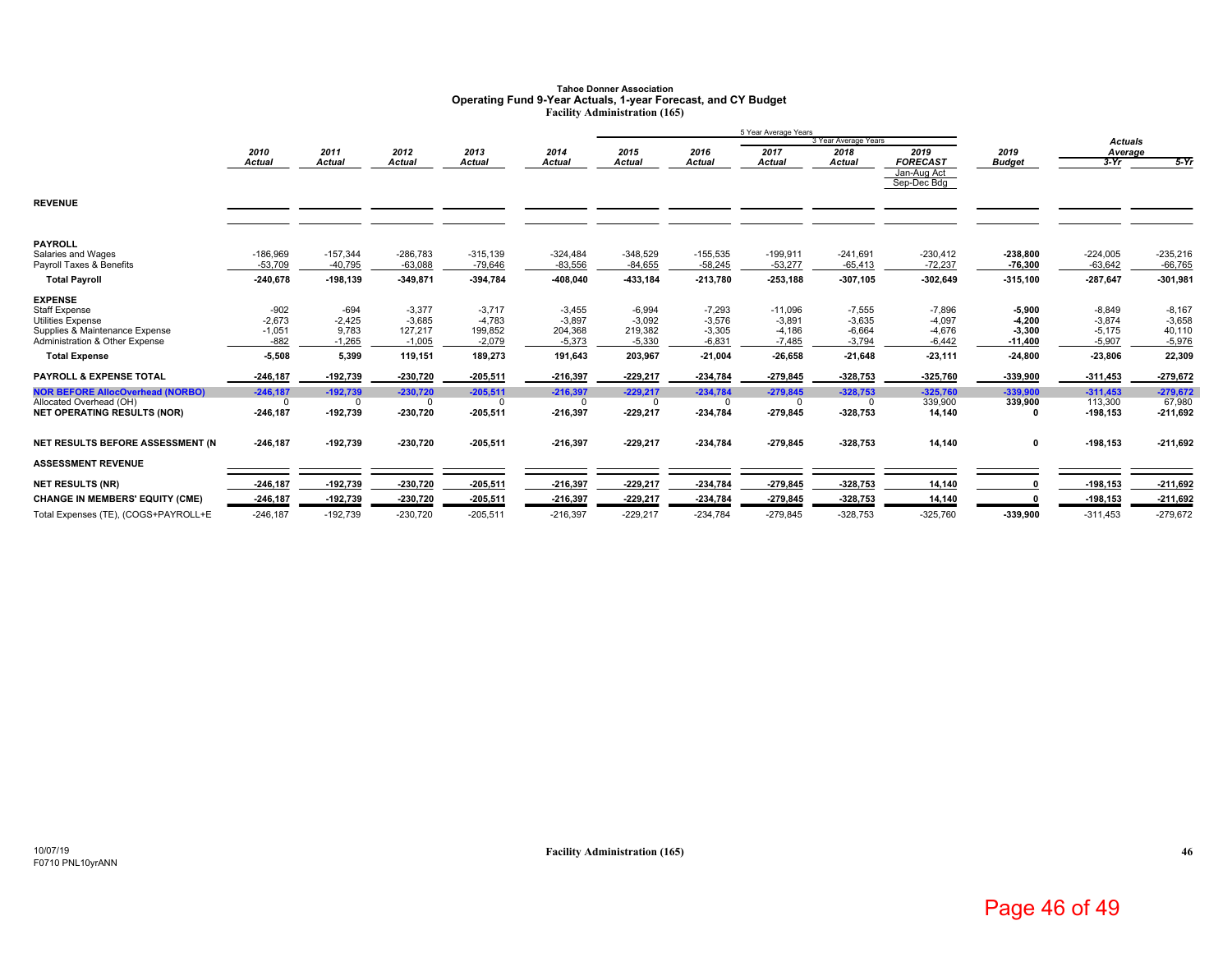# **Tahoe Donner Association Operating Fund 9-Year Actuals, 1-year Forecast, and CY Budget Forestry (050)**

|                                                |                         |                         |                         |                         |                         |                         |                          | 5 Year Average Years     |                         |                                               |                        |                          |                          |
|------------------------------------------------|-------------------------|-------------------------|-------------------------|-------------------------|-------------------------|-------------------------|--------------------------|--------------------------|-------------------------|-----------------------------------------------|------------------------|--------------------------|--------------------------|
|                                                |                         |                         |                         |                         |                         |                         |                          |                          | 3 Year Average Years    |                                               |                        | <b>Actuals</b>           |                          |
|                                                | 2010                    | 2011                    | 2012                    | 2013                    | 2014                    | 2015                    | 2016                     | 2017                     | 2018                    | 2019                                          | 2019                   | Average                  |                          |
|                                                | <b>Actual</b>           | <b>Actual</b>           | Actual                  | <b>Actual</b>           | Actual                  | <b>Actual</b>           | <b>Actual</b>            | <b>Actual</b>            | Actual                  | <b>FORECAST</b><br>Jan-Aug Act<br>Sep-Dec Bdg | <b>Budget</b>          | $3-Yr$                   | $5-Yr$                   |
| <b>REVENUE</b>                                 |                         |                         |                         |                         |                         |                         |                          |                          |                         |                                               |                        |                          |                          |
| <b>Retail Product</b><br>Other Revenue         | 46,746<br>$\Omega$      | 34,897<br>76.280        | 9,028<br>25,600         | 31,323<br>74,114        | 12,100<br>$\Omega$      | 32,489<br>$\Omega$      | 13,616<br>44,000         | 23,994<br>1.645          | 41,717<br>95,693        | 17,108<br>49,560                              | 5,000<br>51,000        | 27,606<br>48,966         | 25,785<br>38,180         |
| <b>Total Revenue</b>                           | 46,746                  | 111,177                 | 34,628                  | 105,437                 | 12,100                  | 32,489                  | 57,616                   | 25,639                   | 137,410                 | 66,668                                        | 56,000                 | 76,572                   | 63,964                   |
| <b>GROSS MARGIN (GM)</b>                       | 46,746                  | 111,177                 | 34,628                  | 105,437                 | 12,100                  | 32,489                  | 57,616                   | 25,639                   | 137,410                 | 66,668                                        | 56,000                 | 76,572                   | 63,964                   |
| <b>PAYROLL</b>                                 |                         |                         |                         |                         |                         |                         |                          |                          |                         |                                               |                        |                          |                          |
| Salaries and Wages<br>Payroll Taxes & Benefits | $-362,573$<br>$-78,225$ | $-375,229$<br>$-76,869$ | $-354,489$<br>$-80,712$ | $-407,933$<br>$-89,440$ | $-324,718$<br>$-82,247$ | $-348,055$<br>$-86,489$ | $-421,786$<br>$-103,141$ | $-448,270$<br>$-106,669$ | $-471,053$<br>$-96,383$ | $-583,939$<br>$-127,440$                      | -597.400<br>$-141,600$ | $-501,087$<br>$-110,164$ | $-454,621$<br>$-104,024$ |
| <b>Total Payroll</b>                           | -440,797                | $-452,098$              | $-435,200$              | -497,373                | -406,965                | -434,544                | $-524,927$               | -554,939                 | -567,436                | $-711,379$                                    | -739.000               | $-611,251$               | $-558,645$               |
| <b>EXPENSE</b>                                 |                         |                         |                         |                         |                         |                         |                          |                          |                         |                                               |                        |                          |                          |
| <b>Staff Expense</b>                           | $-2,356$                | $-3,757$                | $-3,365$                | $-4,906$                | $-1,453$                | $-742$                  | $-2,110$                 | $-811$                   | $-2,075$                | $-3,071$                                      | $-3,600$               | $-1,986$                 | $-1,762$                 |
| <b>Utilities Expense</b>                       | $-5,022$                | $-5,780$                | $-7,858$                | $-9,676$                | $-6,401$                | $-5,303$                | $-7,114$                 | $-5,947$                 | $-6,626$                | $-7,693$                                      | $-7,180$               | $-6,755$                 | $-6,537$                 |
| Supplies & Maintenance Expense                 | $-372,076$              | $-415,326$              | $-139,605$              | $-466,379$              | $-149,446$              | $-381,470$              | $-346,431$               | $-252,138$               | $-411,963$              | $-389,359$                                    | -359.220               | $-351,153$               | $-356,272$               |
| Insurance Expense                              | $-14,843$               | $-13,800$               | $-14,400$               | $-16,800$               | $-12,569$               | $-14,400$               | $-13,622$                | $-14,400$                | $-16,800$               | $-16,800$                                     | $-16,800$              | $-16,000$                | $-15,204$                |
| Administration & Other Expense                 | $-5,404$                | $-6,579$                | $-7,957$                | $-8,301$                | $-6,774$                | $-6,711$                | $-7,450$                 | $-7,133$                 | $-9,155$                | $-10,102$                                     | $-9,300$               | $-8,797$                 | $-8,110$                 |
| <b>Total Expense</b>                           | -399,702                | $-445,242$              | $-173,185$              | $-506,062$              | $-176,644$              | $-408,626$              | $-376,727$               | $-280,429$               | $-446,620$              | $-427,025$                                    | $-396,100$             | $-384,691$               | -387,885                 |
| <b>PAYROLL &amp; EXPENSE TOTAL</b>             | $-840,499$              | $-897,340$              | $-608,386$              | $-1,003,435$            | -583.609                | $-843,170$              | $-901,653$               | $-835,369$               | $-1,014,055$            | $-1,138,404$                                  | $-1, 135, 100$         | $-995,943$               | $-946,530$               |
| <b>NOR BEFORE AllocOverhead (NORBO)</b>        | $-793,753$              | $-786,163$              | $-573,758$              | $-897.997$              | $-571,509$              | $-810.681$              | $-844,037$               | $-809,730$               | $-876,645$              | $-1,071,737$                                  | $-1,079,100$           | $-919,371$               | $-882.566$               |
| Allocated Overhead (OH)                        | $\Omega$                | O                       | $\Omega$                | $\Omega$                | $\Omega$                | $\Omega$                | $\Omega$                 | $\Omega$                 | $\Omega$                | $-184,300$                                    | $-184,300$             | $-61,433$                | $-36,860$                |
| <b>NET OPERATING RESULTS (NOR)</b>             | -793,753                | $-786,163$              | $-573,758$              | $-897,997$              | $-571,509$              | $-810,681$              | $-844,037$               | $-809,730$               | -876,645                | $-1,256,037$                                  | $-1,263,400$           | $-980,804$               | $-919,426$               |
| NET RESULTS BEFORE ASSESSMENT (N               | -793,753                | $-786,163$              | $-573,758$              | $-897,997$              | $-571,509$              | $-810,681$              | $-844,037$               | $-809,730$               | -876,645                | $-1,256,037$                                  | $-1,263,400$           | $-980,804$               | $-919,426$               |
| <b>ASSESSMENT REVENUE</b>                      |                         |                         |                         |                         |                         |                         |                          |                          |                         |                                               |                        |                          |                          |
| <b>NET RESULTS (NR)</b>                        | -793,753                | $-786,163$              | $-573,758$              | $-897,997$              | $-571,509$              | $-810,681$              | $-844,037$               | $-809,730$               | $-876,645$              | $-1,256,037$                                  | $-1,263,400$           | $-980,804$               | $-919,426$               |
| <b>CHANGE IN MEMBERS' EQUITY (CME)</b>         | -793,753                | $-786,163$              | $-573,758$              | $-897,997$              | $-571,509$              | $-810,681$              | $-844,037$               | $-809,730$               | -876,645                | $-1,256,037$                                  | $-1,263,400$           | $-980,804$               | $-919,426$               |
| Total Expenses (TE), (COGS+PAYROLL+E           | $-840,499$              | $-897,340$              | $-608,386$              | $-1,003,435$            | $-583,609$              | $-843,170$              | $-901,653$               | $-835,369$               | $-1,014,055$            | $-1,138,404$                                  | $-1, 135, 100$         | $-995,943$               | $-946,530$               |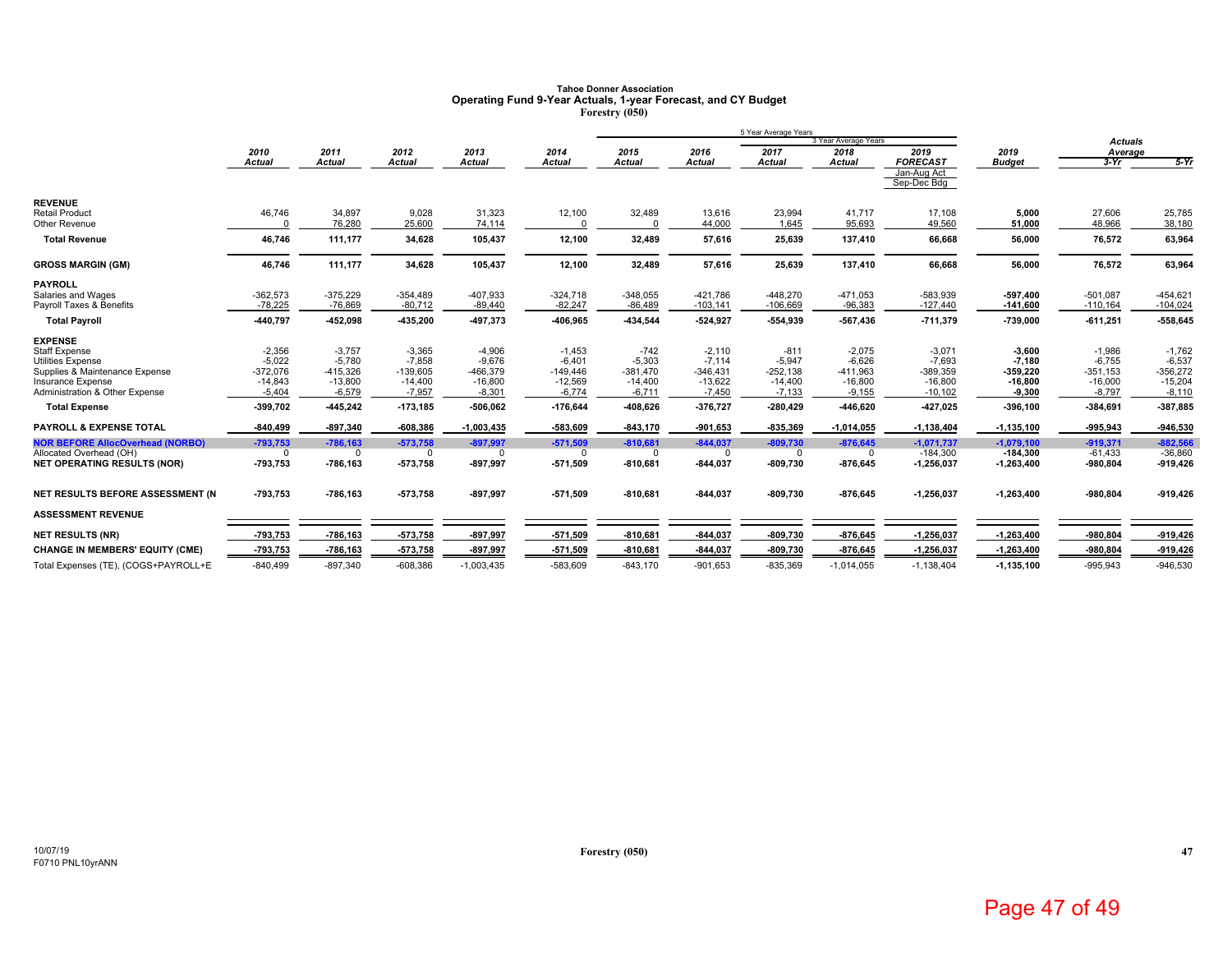### **Tahoe Donner AssociationOperating Fund 9-Year Actuals, 1-year Forecast, and CY Budget Vehicle Maintenance**

|                                         |               |               |               |               |               |               |               | 5 Year Average Years | 3 Year Average Years |                 |               |                           |              |
|-----------------------------------------|---------------|---------------|---------------|---------------|---------------|---------------|---------------|----------------------|----------------------|-----------------|---------------|---------------------------|--------------|
|                                         | 2010          | 2011          | 2012          | 2013          | 2014          | 2015          | 2016          | 2017                 | 2018                 | 2019            | 2019          | <b>Actuals</b><br>Average |              |
|                                         | <b>Actual</b> | <b>Actual</b> | <b>Actual</b> | <b>Actual</b> | <b>Actual</b> | <b>Actual</b> | <b>Actual</b> | <b>Actual</b>        | <b>Actual</b>        | <b>FORECAST</b> | <b>Budget</b> | $3-Yr$                    | $5-Yr$       |
|                                         |               |               |               |               |               |               |               |                      |                      | Jan-Aug Act     |               |                           |              |
|                                         |               |               |               |               |               |               |               |                      |                      | Sep-Dec Bdg     |               |                           |              |
| <b>REVENUE</b>                          |               |               |               |               |               |               |               |                      |                      |                 |               |                           |              |
|                                         |               |               |               |               |               |               |               |                      |                      |                 |               |                           |              |
|                                         |               |               |               |               |               |               |               |                      |                      |                 |               |                           |              |
| <b>PAYROLL</b>                          |               |               |               |               |               |               |               |                      |                      |                 |               |                           |              |
| Salaries and Wages                      | $-153,383$    | $-87,059$     | $\mathbf 0$   |               | $\mathbf 0$   | 0             | 0             | 0                    | 0                    |                 |               | $\mathbf 0$               | 0            |
| Payroll Taxes & Benefits                | $-53,919$     | $-41,342$     |               |               |               |               |               |                      |                      |                 |               |                           |              |
| <b>Total Payroll</b>                    | $-207,302$    | $-128,401$    | $\Omega$      | n             | $\mathbf{r}$  | n             | n             | $\mathbf{r}$         | $\Omega$             |                 | n             | n                         | $\mathbf{0}$ |
| <b>EXPENSE</b>                          |               |               |               |               |               |               |               |                      |                      |                 |               |                           |              |
| <b>Staff Expense</b>                    | $-6,780$      | $-4,386$      |               |               |               |               |               |                      |                      |                 |               |                           |              |
| Utilities Expense                       | $-14,575$     | $-14.740$     |               |               |               |               |               |                      |                      |                 |               |                           |              |
| Supplies & Maintenance Expense          | 32,900        | 29,542        |               |               |               |               |               |                      |                      |                 |               |                           |              |
| Insurance Expense                       | $-3,711$      | $-3,600$      |               |               |               |               |               |                      |                      |                 |               |                           |              |
| Administration & Other Expense          | $-1,738$      | $-2,351$      |               |               |               |               |               |                      |                      |                 |               |                           |              |
| <b>Total Expense</b>                    | 6,096         | 4,465         | $\Omega$      |               | n             | n             |               |                      | $\sqrt{2}$           |                 |               |                           |              |
| PAYROLL & EXPENSE TOTAL                 | $-201,206$    | $-123,935$    |               |               |               |               |               |                      |                      |                 |               |                           |              |
| <b>NOR BEFORE AllocOverhead (NORBO)</b> | $-201,206$    | $-123,935$    | n             |               | n             | 0             | $\mathbf{a}$  | n                    |                      |                 | n             | 0                         | $\bullet$    |
| <b>NET OPERATING RESULTS (NOR)</b>      | $-201,206$    | $-123,935$    | $\Omega$      | n             | $\Omega$      | n             | $\mathbf{a}$  | $\mathbf{r}$         | $\Omega$             |                 | $\mathbf{0}$  | $\Omega$                  | $\mathbf{0}$ |
| NET RESULTS BEFORE ASSESSMENT (N        | $-201,206$    | $-123,935$    | $\mathbf 0$   | 0             | $\mathbf 0$   | $\mathbf 0$   | $\mathbf 0$   | 0                    | $\mathbf 0$          | $\mathbf 0$     | $\mathbf 0$   | 0                         | $\mathbf 0$  |
|                                         |               |               |               |               |               |               |               |                      |                      |                 |               |                           |              |
| <b>ASSESSMENT REVENUE</b>               |               |               |               |               |               |               |               |                      |                      |                 |               |                           |              |
| <b>NET RESULTS (NR)</b>                 | $-201,206$    | $-123,935$    |               |               |               |               |               |                      |                      |                 |               |                           |              |
| <b>CHANGE IN MEMBERS' EQUITY (CME)</b>  | $-201,206$    | $-123,935$    |               |               |               |               |               |                      |                      |                 |               |                           |              |
| Total Expenses (TE), (COGS+PAYROLL+E    | $-201,206$    | $-123,935$    | $\Omega$      | $\Omega$      | $\Omega$      | $\Omega$      | $\Omega$      | $\Omega$             | $\Omega$             |                 | $\Omega$      | $\Omega$                  | $\Omega$     |